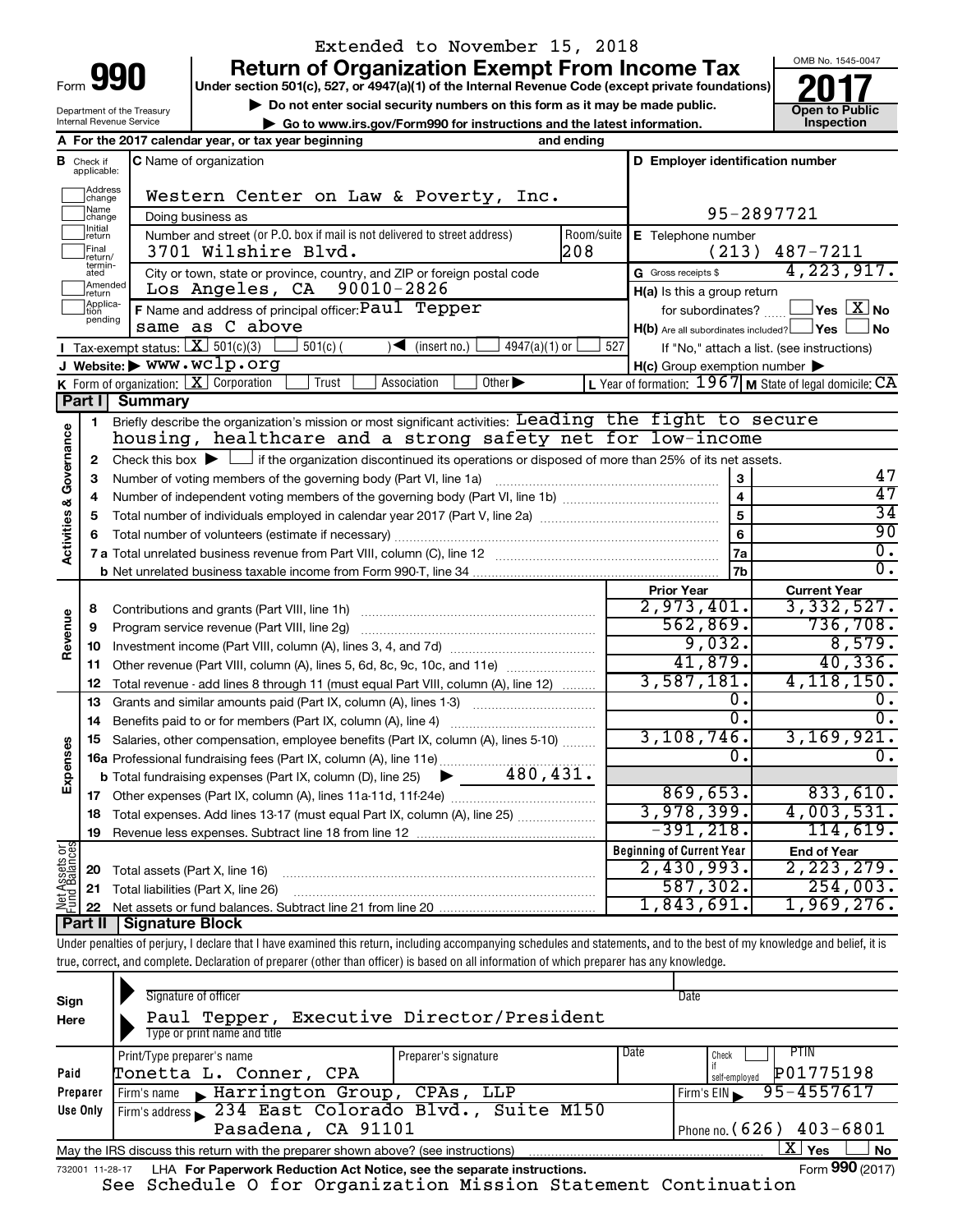| <b>Part III   Statement of Program Service Accomplishments</b><br>$\overline{\mathbf{x}}$<br>Check if Schedule O contains a response or note to any line in this Part III<br>1.<br>Briefly describe the organization's mission:<br>For 50 years, Western Center on Law and Poverty (WCLP) has led the<br>fight in the courts, counties and capital to secure housing, health<br>care and a strong safety net for low-income Californians by improving<br>and transforming the public policy systems that touch their lives.<br>Did the organization undertake any significant program services during the year which were not listed on the<br>$\mathbf{2}$<br>$\Box$ Yes $[\overline{\mathrm{X}}]$ No<br>prior Form 990 or 990-EZ?<br>If "Yes," describe these new services on Schedule O.<br>$\Box$ Yes $~\Box$ X $\Box$ No<br>Did the organization cease conducting, or make significant changes in how it conducts, any program services?<br>3<br>If "Yes," describe these changes on Schedule O.<br>Describe the organization's program service accomplishments for each of its three largest program services, as measured by expenses.<br>4<br>Section 501(c)(3) and 501(c)(4) organizations are required to report the amount of grants and allocations to others, the total expenses, and<br>revenue, if any, for each program service reported.<br>736,708.<br>1, 106, 987. including grants of \$<br>) (Revenue \$<br>4a<br>(Expenses \$<br>(Code:<br>Health Care: WCLP works on behalf of low-income Californians to defend<br>health care reform; create new state based health care programs; extend<br>coverage to the uninsured; strengthen county indigent health care<br>programs; expand mental health services; stop illegal debt collection<br>practices; and ensure appropriate consumer protections when accessing<br>health care services.<br>Among our 2017 accomplishments are the publication of a comprehensive<br>healthcare guide for advocates; a report documenting the failure of<br>schools to provide mental health services to over 500,000 children;<br>technical assistance to hundreds of legal aid attorneys; improved<br>access to Medi-Cal services; and the elimination of the "try and fail"<br>1, 106, 987. including grants of \$<br>) (Expenses \$<br>) (Revenue \$<br>4b<br>(Code:<br>Housing: WCLP enforces and expands Californians' rights to: easily find<br>and move into affordable housing; maintain their existing low-income<br>housing; have stable housing and avoid homelessness; and live in<br>inclusive and equitable communities. The Center focuses on improving<br>the rights of low-income renters, promoting equitable land use<br>policies, preventing displacement, furthering fair housing, and<br>ensuring that there is adequate production of new affordable housing.<br>Among our 2017 accomplishments are a statewide housing policy summit;<br>protecting poor mobilehome park residents; new housing for homeless<br>individuals; protections for immigrant tenants; the restoration of<br>local government power to require affordable housing; technical<br>948, 847. including grants of \$<br>(Expenses \$<br>) (Revenue \$<br>4c<br>(Code:<br>Public Benefits and Economic Justice: WCLP works to expand access to<br>jobs, take home income and opportunity for the poorest Californians;<br>reduce the criminalization of poverty and racial bias in anti-poverty<br>programs, public institutions, work environments, and financial<br>services; ensure that the public safety net is actually available when<br>needed; guarantee that people struggling to gain independence from<br>welfare actually receive the supportive services the law affords them;<br>and ensure that the voice of poor people is heard in the policy debates<br>that affect their lives.<br>Racial Justice: WCLP actively seeks to eliminate racial disparities and<br>achieve racial equity in California. We: forcefully challenge, through<br>4d Other program services (Describe in Schedule O.)<br>(Expenses \$<br>including grants of \$<br>Revenue \$<br>3, 162, 821.<br>4e Total program service expenses ><br>Form 990 (2017) | 95-2897721<br>Western Center on Law & Poverty, Inc.<br>Page 2<br>Form 990 (2017) |
|----------------------------------------------------------------------------------------------------------------------------------------------------------------------------------------------------------------------------------------------------------------------------------------------------------------------------------------------------------------------------------------------------------------------------------------------------------------------------------------------------------------------------------------------------------------------------------------------------------------------------------------------------------------------------------------------------------------------------------------------------------------------------------------------------------------------------------------------------------------------------------------------------------------------------------------------------------------------------------------------------------------------------------------------------------------------------------------------------------------------------------------------------------------------------------------------------------------------------------------------------------------------------------------------------------------------------------------------------------------------------------------------------------------------------------------------------------------------------------------------------------------------------------------------------------------------------------------------------------------------------------------------------------------------------------------------------------------------------------------------------------------------------------------------------------------------------------------------------------------------------------------------------------------------------------------------------------------------------------------------------------------------------------------------------------------------------------------------------------------------------------------------------------------------------------------------------------------------------------------------------------------------------------------------------------------------------------------------------------------------------------------------------------------------------------------------------------------------------------------------------------------------------------------------------------------------------------------------------------------------------------------------------------------------------------------------------------------------------------------------------------------------------------------------------------------------------------------------------------------------------------------------------------------------------------------------------------------------------------------------------------------------------------------------------------------------------------------------------------------------------------------------------------------------------------------------------------------------------------------------------------------------------------------------------------------------------------------------------------------------------------------------------------------------------------------------------------------------------------------------------------------------------------------------------------------------------------------------------------------------------------------------------------------------------------------------------------------------------------------------------------------------------------------------------------------------------------------------------------------------------------------------------------------------------------------------------------------------------------------------------------------------------------------------------------------------------------------------------------------------------------------------------------------------------------------------------------|----------------------------------------------------------------------------------|
|                                                                                                                                                                                                                                                                                                                                                                                                                                                                                                                                                                                                                                                                                                                                                                                                                                                                                                                                                                                                                                                                                                                                                                                                                                                                                                                                                                                                                                                                                                                                                                                                                                                                                                                                                                                                                                                                                                                                                                                                                                                                                                                                                                                                                                                                                                                                                                                                                                                                                                                                                                                                                                                                                                                                                                                                                                                                                                                                                                                                                                                                                                                                                                                                                                                                                                                                                                                                                                                                                                                                                                                                                                                                                                                                                                                                                                                                                                                                                                                                                                                                                                                                                                                                          |                                                                                  |
|                                                                                                                                                                                                                                                                                                                                                                                                                                                                                                                                                                                                                                                                                                                                                                                                                                                                                                                                                                                                                                                                                                                                                                                                                                                                                                                                                                                                                                                                                                                                                                                                                                                                                                                                                                                                                                                                                                                                                                                                                                                                                                                                                                                                                                                                                                                                                                                                                                                                                                                                                                                                                                                                                                                                                                                                                                                                                                                                                                                                                                                                                                                                                                                                                                                                                                                                                                                                                                                                                                                                                                                                                                                                                                                                                                                                                                                                                                                                                                                                                                                                                                                                                                                                          |                                                                                  |
|                                                                                                                                                                                                                                                                                                                                                                                                                                                                                                                                                                                                                                                                                                                                                                                                                                                                                                                                                                                                                                                                                                                                                                                                                                                                                                                                                                                                                                                                                                                                                                                                                                                                                                                                                                                                                                                                                                                                                                                                                                                                                                                                                                                                                                                                                                                                                                                                                                                                                                                                                                                                                                                                                                                                                                                                                                                                                                                                                                                                                                                                                                                                                                                                                                                                                                                                                                                                                                                                                                                                                                                                                                                                                                                                                                                                                                                                                                                                                                                                                                                                                                                                                                                                          |                                                                                  |
|                                                                                                                                                                                                                                                                                                                                                                                                                                                                                                                                                                                                                                                                                                                                                                                                                                                                                                                                                                                                                                                                                                                                                                                                                                                                                                                                                                                                                                                                                                                                                                                                                                                                                                                                                                                                                                                                                                                                                                                                                                                                                                                                                                                                                                                                                                                                                                                                                                                                                                                                                                                                                                                                                                                                                                                                                                                                                                                                                                                                                                                                                                                                                                                                                                                                                                                                                                                                                                                                                                                                                                                                                                                                                                                                                                                                                                                                                                                                                                                                                                                                                                                                                                                                          |                                                                                  |
|                                                                                                                                                                                                                                                                                                                                                                                                                                                                                                                                                                                                                                                                                                                                                                                                                                                                                                                                                                                                                                                                                                                                                                                                                                                                                                                                                                                                                                                                                                                                                                                                                                                                                                                                                                                                                                                                                                                                                                                                                                                                                                                                                                                                                                                                                                                                                                                                                                                                                                                                                                                                                                                                                                                                                                                                                                                                                                                                                                                                                                                                                                                                                                                                                                                                                                                                                                                                                                                                                                                                                                                                                                                                                                                                                                                                                                                                                                                                                                                                                                                                                                                                                                                                          |                                                                                  |
|                                                                                                                                                                                                                                                                                                                                                                                                                                                                                                                                                                                                                                                                                                                                                                                                                                                                                                                                                                                                                                                                                                                                                                                                                                                                                                                                                                                                                                                                                                                                                                                                                                                                                                                                                                                                                                                                                                                                                                                                                                                                                                                                                                                                                                                                                                                                                                                                                                                                                                                                                                                                                                                                                                                                                                                                                                                                                                                                                                                                                                                                                                                                                                                                                                                                                                                                                                                                                                                                                                                                                                                                                                                                                                                                                                                                                                                                                                                                                                                                                                                                                                                                                                                                          |                                                                                  |
|                                                                                                                                                                                                                                                                                                                                                                                                                                                                                                                                                                                                                                                                                                                                                                                                                                                                                                                                                                                                                                                                                                                                                                                                                                                                                                                                                                                                                                                                                                                                                                                                                                                                                                                                                                                                                                                                                                                                                                                                                                                                                                                                                                                                                                                                                                                                                                                                                                                                                                                                                                                                                                                                                                                                                                                                                                                                                                                                                                                                                                                                                                                                                                                                                                                                                                                                                                                                                                                                                                                                                                                                                                                                                                                                                                                                                                                                                                                                                                                                                                                                                                                                                                                                          |                                                                                  |
|                                                                                                                                                                                                                                                                                                                                                                                                                                                                                                                                                                                                                                                                                                                                                                                                                                                                                                                                                                                                                                                                                                                                                                                                                                                                                                                                                                                                                                                                                                                                                                                                                                                                                                                                                                                                                                                                                                                                                                                                                                                                                                                                                                                                                                                                                                                                                                                                                                                                                                                                                                                                                                                                                                                                                                                                                                                                                                                                                                                                                                                                                                                                                                                                                                                                                                                                                                                                                                                                                                                                                                                                                                                                                                                                                                                                                                                                                                                                                                                                                                                                                                                                                                                                          |                                                                                  |
|                                                                                                                                                                                                                                                                                                                                                                                                                                                                                                                                                                                                                                                                                                                                                                                                                                                                                                                                                                                                                                                                                                                                                                                                                                                                                                                                                                                                                                                                                                                                                                                                                                                                                                                                                                                                                                                                                                                                                                                                                                                                                                                                                                                                                                                                                                                                                                                                                                                                                                                                                                                                                                                                                                                                                                                                                                                                                                                                                                                                                                                                                                                                                                                                                                                                                                                                                                                                                                                                                                                                                                                                                                                                                                                                                                                                                                                                                                                                                                                                                                                                                                                                                                                                          |                                                                                  |
|                                                                                                                                                                                                                                                                                                                                                                                                                                                                                                                                                                                                                                                                                                                                                                                                                                                                                                                                                                                                                                                                                                                                                                                                                                                                                                                                                                                                                                                                                                                                                                                                                                                                                                                                                                                                                                                                                                                                                                                                                                                                                                                                                                                                                                                                                                                                                                                                                                                                                                                                                                                                                                                                                                                                                                                                                                                                                                                                                                                                                                                                                                                                                                                                                                                                                                                                                                                                                                                                                                                                                                                                                                                                                                                                                                                                                                                                                                                                                                                                                                                                                                                                                                                                          |                                                                                  |
|                                                                                                                                                                                                                                                                                                                                                                                                                                                                                                                                                                                                                                                                                                                                                                                                                                                                                                                                                                                                                                                                                                                                                                                                                                                                                                                                                                                                                                                                                                                                                                                                                                                                                                                                                                                                                                                                                                                                                                                                                                                                                                                                                                                                                                                                                                                                                                                                                                                                                                                                                                                                                                                                                                                                                                                                                                                                                                                                                                                                                                                                                                                                                                                                                                                                                                                                                                                                                                                                                                                                                                                                                                                                                                                                                                                                                                                                                                                                                                                                                                                                                                                                                                                                          |                                                                                  |
|                                                                                                                                                                                                                                                                                                                                                                                                                                                                                                                                                                                                                                                                                                                                                                                                                                                                                                                                                                                                                                                                                                                                                                                                                                                                                                                                                                                                                                                                                                                                                                                                                                                                                                                                                                                                                                                                                                                                                                                                                                                                                                                                                                                                                                                                                                                                                                                                                                                                                                                                                                                                                                                                                                                                                                                                                                                                                                                                                                                                                                                                                                                                                                                                                                                                                                                                                                                                                                                                                                                                                                                                                                                                                                                                                                                                                                                                                                                                                                                                                                                                                                                                                                                                          |                                                                                  |
|                                                                                                                                                                                                                                                                                                                                                                                                                                                                                                                                                                                                                                                                                                                                                                                                                                                                                                                                                                                                                                                                                                                                                                                                                                                                                                                                                                                                                                                                                                                                                                                                                                                                                                                                                                                                                                                                                                                                                                                                                                                                                                                                                                                                                                                                                                                                                                                                                                                                                                                                                                                                                                                                                                                                                                                                                                                                                                                                                                                                                                                                                                                                                                                                                                                                                                                                                                                                                                                                                                                                                                                                                                                                                                                                                                                                                                                                                                                                                                                                                                                                                                                                                                                                          |                                                                                  |
|                                                                                                                                                                                                                                                                                                                                                                                                                                                                                                                                                                                                                                                                                                                                                                                                                                                                                                                                                                                                                                                                                                                                                                                                                                                                                                                                                                                                                                                                                                                                                                                                                                                                                                                                                                                                                                                                                                                                                                                                                                                                                                                                                                                                                                                                                                                                                                                                                                                                                                                                                                                                                                                                                                                                                                                                                                                                                                                                                                                                                                                                                                                                                                                                                                                                                                                                                                                                                                                                                                                                                                                                                                                                                                                                                                                                                                                                                                                                                                                                                                                                                                                                                                                                          |                                                                                  |
|                                                                                                                                                                                                                                                                                                                                                                                                                                                                                                                                                                                                                                                                                                                                                                                                                                                                                                                                                                                                                                                                                                                                                                                                                                                                                                                                                                                                                                                                                                                                                                                                                                                                                                                                                                                                                                                                                                                                                                                                                                                                                                                                                                                                                                                                                                                                                                                                                                                                                                                                                                                                                                                                                                                                                                                                                                                                                                                                                                                                                                                                                                                                                                                                                                                                                                                                                                                                                                                                                                                                                                                                                                                                                                                                                                                                                                                                                                                                                                                                                                                                                                                                                                                                          |                                                                                  |
|                                                                                                                                                                                                                                                                                                                                                                                                                                                                                                                                                                                                                                                                                                                                                                                                                                                                                                                                                                                                                                                                                                                                                                                                                                                                                                                                                                                                                                                                                                                                                                                                                                                                                                                                                                                                                                                                                                                                                                                                                                                                                                                                                                                                                                                                                                                                                                                                                                                                                                                                                                                                                                                                                                                                                                                                                                                                                                                                                                                                                                                                                                                                                                                                                                                                                                                                                                                                                                                                                                                                                                                                                                                                                                                                                                                                                                                                                                                                                                                                                                                                                                                                                                                                          |                                                                                  |
|                                                                                                                                                                                                                                                                                                                                                                                                                                                                                                                                                                                                                                                                                                                                                                                                                                                                                                                                                                                                                                                                                                                                                                                                                                                                                                                                                                                                                                                                                                                                                                                                                                                                                                                                                                                                                                                                                                                                                                                                                                                                                                                                                                                                                                                                                                                                                                                                                                                                                                                                                                                                                                                                                                                                                                                                                                                                                                                                                                                                                                                                                                                                                                                                                                                                                                                                                                                                                                                                                                                                                                                                                                                                                                                                                                                                                                                                                                                                                                                                                                                                                                                                                                                                          |                                                                                  |
|                                                                                                                                                                                                                                                                                                                                                                                                                                                                                                                                                                                                                                                                                                                                                                                                                                                                                                                                                                                                                                                                                                                                                                                                                                                                                                                                                                                                                                                                                                                                                                                                                                                                                                                                                                                                                                                                                                                                                                                                                                                                                                                                                                                                                                                                                                                                                                                                                                                                                                                                                                                                                                                                                                                                                                                                                                                                                                                                                                                                                                                                                                                                                                                                                                                                                                                                                                                                                                                                                                                                                                                                                                                                                                                                                                                                                                                                                                                                                                                                                                                                                                                                                                                                          |                                                                                  |
|                                                                                                                                                                                                                                                                                                                                                                                                                                                                                                                                                                                                                                                                                                                                                                                                                                                                                                                                                                                                                                                                                                                                                                                                                                                                                                                                                                                                                                                                                                                                                                                                                                                                                                                                                                                                                                                                                                                                                                                                                                                                                                                                                                                                                                                                                                                                                                                                                                                                                                                                                                                                                                                                                                                                                                                                                                                                                                                                                                                                                                                                                                                                                                                                                                                                                                                                                                                                                                                                                                                                                                                                                                                                                                                                                                                                                                                                                                                                                                                                                                                                                                                                                                                                          |                                                                                  |
|                                                                                                                                                                                                                                                                                                                                                                                                                                                                                                                                                                                                                                                                                                                                                                                                                                                                                                                                                                                                                                                                                                                                                                                                                                                                                                                                                                                                                                                                                                                                                                                                                                                                                                                                                                                                                                                                                                                                                                                                                                                                                                                                                                                                                                                                                                                                                                                                                                                                                                                                                                                                                                                                                                                                                                                                                                                                                                                                                                                                                                                                                                                                                                                                                                                                                                                                                                                                                                                                                                                                                                                                                                                                                                                                                                                                                                                                                                                                                                                                                                                                                                                                                                                                          |                                                                                  |
|                                                                                                                                                                                                                                                                                                                                                                                                                                                                                                                                                                                                                                                                                                                                                                                                                                                                                                                                                                                                                                                                                                                                                                                                                                                                                                                                                                                                                                                                                                                                                                                                                                                                                                                                                                                                                                                                                                                                                                                                                                                                                                                                                                                                                                                                                                                                                                                                                                                                                                                                                                                                                                                                                                                                                                                                                                                                                                                                                                                                                                                                                                                                                                                                                                                                                                                                                                                                                                                                                                                                                                                                                                                                                                                                                                                                                                                                                                                                                                                                                                                                                                                                                                                                          |                                                                                  |
|                                                                                                                                                                                                                                                                                                                                                                                                                                                                                                                                                                                                                                                                                                                                                                                                                                                                                                                                                                                                                                                                                                                                                                                                                                                                                                                                                                                                                                                                                                                                                                                                                                                                                                                                                                                                                                                                                                                                                                                                                                                                                                                                                                                                                                                                                                                                                                                                                                                                                                                                                                                                                                                                                                                                                                                                                                                                                                                                                                                                                                                                                                                                                                                                                                                                                                                                                                                                                                                                                                                                                                                                                                                                                                                                                                                                                                                                                                                                                                                                                                                                                                                                                                                                          |                                                                                  |
|                                                                                                                                                                                                                                                                                                                                                                                                                                                                                                                                                                                                                                                                                                                                                                                                                                                                                                                                                                                                                                                                                                                                                                                                                                                                                                                                                                                                                                                                                                                                                                                                                                                                                                                                                                                                                                                                                                                                                                                                                                                                                                                                                                                                                                                                                                                                                                                                                                                                                                                                                                                                                                                                                                                                                                                                                                                                                                                                                                                                                                                                                                                                                                                                                                                                                                                                                                                                                                                                                                                                                                                                                                                                                                                                                                                                                                                                                                                                                                                                                                                                                                                                                                                                          |                                                                                  |
|                                                                                                                                                                                                                                                                                                                                                                                                                                                                                                                                                                                                                                                                                                                                                                                                                                                                                                                                                                                                                                                                                                                                                                                                                                                                                                                                                                                                                                                                                                                                                                                                                                                                                                                                                                                                                                                                                                                                                                                                                                                                                                                                                                                                                                                                                                                                                                                                                                                                                                                                                                                                                                                                                                                                                                                                                                                                                                                                                                                                                                                                                                                                                                                                                                                                                                                                                                                                                                                                                                                                                                                                                                                                                                                                                                                                                                                                                                                                                                                                                                                                                                                                                                                                          |                                                                                  |
|                                                                                                                                                                                                                                                                                                                                                                                                                                                                                                                                                                                                                                                                                                                                                                                                                                                                                                                                                                                                                                                                                                                                                                                                                                                                                                                                                                                                                                                                                                                                                                                                                                                                                                                                                                                                                                                                                                                                                                                                                                                                                                                                                                                                                                                                                                                                                                                                                                                                                                                                                                                                                                                                                                                                                                                                                                                                                                                                                                                                                                                                                                                                                                                                                                                                                                                                                                                                                                                                                                                                                                                                                                                                                                                                                                                                                                                                                                                                                                                                                                                                                                                                                                                                          |                                                                                  |
|                                                                                                                                                                                                                                                                                                                                                                                                                                                                                                                                                                                                                                                                                                                                                                                                                                                                                                                                                                                                                                                                                                                                                                                                                                                                                                                                                                                                                                                                                                                                                                                                                                                                                                                                                                                                                                                                                                                                                                                                                                                                                                                                                                                                                                                                                                                                                                                                                                                                                                                                                                                                                                                                                                                                                                                                                                                                                                                                                                                                                                                                                                                                                                                                                                                                                                                                                                                                                                                                                                                                                                                                                                                                                                                                                                                                                                                                                                                                                                                                                                                                                                                                                                                                          |                                                                                  |
|                                                                                                                                                                                                                                                                                                                                                                                                                                                                                                                                                                                                                                                                                                                                                                                                                                                                                                                                                                                                                                                                                                                                                                                                                                                                                                                                                                                                                                                                                                                                                                                                                                                                                                                                                                                                                                                                                                                                                                                                                                                                                                                                                                                                                                                                                                                                                                                                                                                                                                                                                                                                                                                                                                                                                                                                                                                                                                                                                                                                                                                                                                                                                                                                                                                                                                                                                                                                                                                                                                                                                                                                                                                                                                                                                                                                                                                                                                                                                                                                                                                                                                                                                                                                          |                                                                                  |
|                                                                                                                                                                                                                                                                                                                                                                                                                                                                                                                                                                                                                                                                                                                                                                                                                                                                                                                                                                                                                                                                                                                                                                                                                                                                                                                                                                                                                                                                                                                                                                                                                                                                                                                                                                                                                                                                                                                                                                                                                                                                                                                                                                                                                                                                                                                                                                                                                                                                                                                                                                                                                                                                                                                                                                                                                                                                                                                                                                                                                                                                                                                                                                                                                                                                                                                                                                                                                                                                                                                                                                                                                                                                                                                                                                                                                                                                                                                                                                                                                                                                                                                                                                                                          |                                                                                  |
|                                                                                                                                                                                                                                                                                                                                                                                                                                                                                                                                                                                                                                                                                                                                                                                                                                                                                                                                                                                                                                                                                                                                                                                                                                                                                                                                                                                                                                                                                                                                                                                                                                                                                                                                                                                                                                                                                                                                                                                                                                                                                                                                                                                                                                                                                                                                                                                                                                                                                                                                                                                                                                                                                                                                                                                                                                                                                                                                                                                                                                                                                                                                                                                                                                                                                                                                                                                                                                                                                                                                                                                                                                                                                                                                                                                                                                                                                                                                                                                                                                                                                                                                                                                                          |                                                                                  |
|                                                                                                                                                                                                                                                                                                                                                                                                                                                                                                                                                                                                                                                                                                                                                                                                                                                                                                                                                                                                                                                                                                                                                                                                                                                                                                                                                                                                                                                                                                                                                                                                                                                                                                                                                                                                                                                                                                                                                                                                                                                                                                                                                                                                                                                                                                                                                                                                                                                                                                                                                                                                                                                                                                                                                                                                                                                                                                                                                                                                                                                                                                                                                                                                                                                                                                                                                                                                                                                                                                                                                                                                                                                                                                                                                                                                                                                                                                                                                                                                                                                                                                                                                                                                          |                                                                                  |
|                                                                                                                                                                                                                                                                                                                                                                                                                                                                                                                                                                                                                                                                                                                                                                                                                                                                                                                                                                                                                                                                                                                                                                                                                                                                                                                                                                                                                                                                                                                                                                                                                                                                                                                                                                                                                                                                                                                                                                                                                                                                                                                                                                                                                                                                                                                                                                                                                                                                                                                                                                                                                                                                                                                                                                                                                                                                                                                                                                                                                                                                                                                                                                                                                                                                                                                                                                                                                                                                                                                                                                                                                                                                                                                                                                                                                                                                                                                                                                                                                                                                                                                                                                                                          |                                                                                  |
|                                                                                                                                                                                                                                                                                                                                                                                                                                                                                                                                                                                                                                                                                                                                                                                                                                                                                                                                                                                                                                                                                                                                                                                                                                                                                                                                                                                                                                                                                                                                                                                                                                                                                                                                                                                                                                                                                                                                                                                                                                                                                                                                                                                                                                                                                                                                                                                                                                                                                                                                                                                                                                                                                                                                                                                                                                                                                                                                                                                                                                                                                                                                                                                                                                                                                                                                                                                                                                                                                                                                                                                                                                                                                                                                                                                                                                                                                                                                                                                                                                                                                                                                                                                                          |                                                                                  |
|                                                                                                                                                                                                                                                                                                                                                                                                                                                                                                                                                                                                                                                                                                                                                                                                                                                                                                                                                                                                                                                                                                                                                                                                                                                                                                                                                                                                                                                                                                                                                                                                                                                                                                                                                                                                                                                                                                                                                                                                                                                                                                                                                                                                                                                                                                                                                                                                                                                                                                                                                                                                                                                                                                                                                                                                                                                                                                                                                                                                                                                                                                                                                                                                                                                                                                                                                                                                                                                                                                                                                                                                                                                                                                                                                                                                                                                                                                                                                                                                                                                                                                                                                                                                          |                                                                                  |
|                                                                                                                                                                                                                                                                                                                                                                                                                                                                                                                                                                                                                                                                                                                                                                                                                                                                                                                                                                                                                                                                                                                                                                                                                                                                                                                                                                                                                                                                                                                                                                                                                                                                                                                                                                                                                                                                                                                                                                                                                                                                                                                                                                                                                                                                                                                                                                                                                                                                                                                                                                                                                                                                                                                                                                                                                                                                                                                                                                                                                                                                                                                                                                                                                                                                                                                                                                                                                                                                                                                                                                                                                                                                                                                                                                                                                                                                                                                                                                                                                                                                                                                                                                                                          |                                                                                  |
|                                                                                                                                                                                                                                                                                                                                                                                                                                                                                                                                                                                                                                                                                                                                                                                                                                                                                                                                                                                                                                                                                                                                                                                                                                                                                                                                                                                                                                                                                                                                                                                                                                                                                                                                                                                                                                                                                                                                                                                                                                                                                                                                                                                                                                                                                                                                                                                                                                                                                                                                                                                                                                                                                                                                                                                                                                                                                                                                                                                                                                                                                                                                                                                                                                                                                                                                                                                                                                                                                                                                                                                                                                                                                                                                                                                                                                                                                                                                                                                                                                                                                                                                                                                                          |                                                                                  |
|                                                                                                                                                                                                                                                                                                                                                                                                                                                                                                                                                                                                                                                                                                                                                                                                                                                                                                                                                                                                                                                                                                                                                                                                                                                                                                                                                                                                                                                                                                                                                                                                                                                                                                                                                                                                                                                                                                                                                                                                                                                                                                                                                                                                                                                                                                                                                                                                                                                                                                                                                                                                                                                                                                                                                                                                                                                                                                                                                                                                                                                                                                                                                                                                                                                                                                                                                                                                                                                                                                                                                                                                                                                                                                                                                                                                                                                                                                                                                                                                                                                                                                                                                                                                          |                                                                                  |
|                                                                                                                                                                                                                                                                                                                                                                                                                                                                                                                                                                                                                                                                                                                                                                                                                                                                                                                                                                                                                                                                                                                                                                                                                                                                                                                                                                                                                                                                                                                                                                                                                                                                                                                                                                                                                                                                                                                                                                                                                                                                                                                                                                                                                                                                                                                                                                                                                                                                                                                                                                                                                                                                                                                                                                                                                                                                                                                                                                                                                                                                                                                                                                                                                                                                                                                                                                                                                                                                                                                                                                                                                                                                                                                                                                                                                                                                                                                                                                                                                                                                                                                                                                                                          |                                                                                  |
|                                                                                                                                                                                                                                                                                                                                                                                                                                                                                                                                                                                                                                                                                                                                                                                                                                                                                                                                                                                                                                                                                                                                                                                                                                                                                                                                                                                                                                                                                                                                                                                                                                                                                                                                                                                                                                                                                                                                                                                                                                                                                                                                                                                                                                                                                                                                                                                                                                                                                                                                                                                                                                                                                                                                                                                                                                                                                                                                                                                                                                                                                                                                                                                                                                                                                                                                                                                                                                                                                                                                                                                                                                                                                                                                                                                                                                                                                                                                                                                                                                                                                                                                                                                                          |                                                                                  |
|                                                                                                                                                                                                                                                                                                                                                                                                                                                                                                                                                                                                                                                                                                                                                                                                                                                                                                                                                                                                                                                                                                                                                                                                                                                                                                                                                                                                                                                                                                                                                                                                                                                                                                                                                                                                                                                                                                                                                                                                                                                                                                                                                                                                                                                                                                                                                                                                                                                                                                                                                                                                                                                                                                                                                                                                                                                                                                                                                                                                                                                                                                                                                                                                                                                                                                                                                                                                                                                                                                                                                                                                                                                                                                                                                                                                                                                                                                                                                                                                                                                                                                                                                                                                          |                                                                                  |
|                                                                                                                                                                                                                                                                                                                                                                                                                                                                                                                                                                                                                                                                                                                                                                                                                                                                                                                                                                                                                                                                                                                                                                                                                                                                                                                                                                                                                                                                                                                                                                                                                                                                                                                                                                                                                                                                                                                                                                                                                                                                                                                                                                                                                                                                                                                                                                                                                                                                                                                                                                                                                                                                                                                                                                                                                                                                                                                                                                                                                                                                                                                                                                                                                                                                                                                                                                                                                                                                                                                                                                                                                                                                                                                                                                                                                                                                                                                                                                                                                                                                                                                                                                                                          |                                                                                  |
|                                                                                                                                                                                                                                                                                                                                                                                                                                                                                                                                                                                                                                                                                                                                                                                                                                                                                                                                                                                                                                                                                                                                                                                                                                                                                                                                                                                                                                                                                                                                                                                                                                                                                                                                                                                                                                                                                                                                                                                                                                                                                                                                                                                                                                                                                                                                                                                                                                                                                                                                                                                                                                                                                                                                                                                                                                                                                                                                                                                                                                                                                                                                                                                                                                                                                                                                                                                                                                                                                                                                                                                                                                                                                                                                                                                                                                                                                                                                                                                                                                                                                                                                                                                                          |                                                                                  |
|                                                                                                                                                                                                                                                                                                                                                                                                                                                                                                                                                                                                                                                                                                                                                                                                                                                                                                                                                                                                                                                                                                                                                                                                                                                                                                                                                                                                                                                                                                                                                                                                                                                                                                                                                                                                                                                                                                                                                                                                                                                                                                                                                                                                                                                                                                                                                                                                                                                                                                                                                                                                                                                                                                                                                                                                                                                                                                                                                                                                                                                                                                                                                                                                                                                                                                                                                                                                                                                                                                                                                                                                                                                                                                                                                                                                                                                                                                                                                                                                                                                                                                                                                                                                          |                                                                                  |
|                                                                                                                                                                                                                                                                                                                                                                                                                                                                                                                                                                                                                                                                                                                                                                                                                                                                                                                                                                                                                                                                                                                                                                                                                                                                                                                                                                                                                                                                                                                                                                                                                                                                                                                                                                                                                                                                                                                                                                                                                                                                                                                                                                                                                                                                                                                                                                                                                                                                                                                                                                                                                                                                                                                                                                                                                                                                                                                                                                                                                                                                                                                                                                                                                                                                                                                                                                                                                                                                                                                                                                                                                                                                                                                                                                                                                                                                                                                                                                                                                                                                                                                                                                                                          |                                                                                  |
|                                                                                                                                                                                                                                                                                                                                                                                                                                                                                                                                                                                                                                                                                                                                                                                                                                                                                                                                                                                                                                                                                                                                                                                                                                                                                                                                                                                                                                                                                                                                                                                                                                                                                                                                                                                                                                                                                                                                                                                                                                                                                                                                                                                                                                                                                                                                                                                                                                                                                                                                                                                                                                                                                                                                                                                                                                                                                                                                                                                                                                                                                                                                                                                                                                                                                                                                                                                                                                                                                                                                                                                                                                                                                                                                                                                                                                                                                                                                                                                                                                                                                                                                                                                                          |                                                                                  |
|                                                                                                                                                                                                                                                                                                                                                                                                                                                                                                                                                                                                                                                                                                                                                                                                                                                                                                                                                                                                                                                                                                                                                                                                                                                                                                                                                                                                                                                                                                                                                                                                                                                                                                                                                                                                                                                                                                                                                                                                                                                                                                                                                                                                                                                                                                                                                                                                                                                                                                                                                                                                                                                                                                                                                                                                                                                                                                                                                                                                                                                                                                                                                                                                                                                                                                                                                                                                                                                                                                                                                                                                                                                                                                                                                                                                                                                                                                                                                                                                                                                                                                                                                                                                          |                                                                                  |
|                                                                                                                                                                                                                                                                                                                                                                                                                                                                                                                                                                                                                                                                                                                                                                                                                                                                                                                                                                                                                                                                                                                                                                                                                                                                                                                                                                                                                                                                                                                                                                                                                                                                                                                                                                                                                                                                                                                                                                                                                                                                                                                                                                                                                                                                                                                                                                                                                                                                                                                                                                                                                                                                                                                                                                                                                                                                                                                                                                                                                                                                                                                                                                                                                                                                                                                                                                                                                                                                                                                                                                                                                                                                                                                                                                                                                                                                                                                                                                                                                                                                                                                                                                                                          |                                                                                  |
|                                                                                                                                                                                                                                                                                                                                                                                                                                                                                                                                                                                                                                                                                                                                                                                                                                                                                                                                                                                                                                                                                                                                                                                                                                                                                                                                                                                                                                                                                                                                                                                                                                                                                                                                                                                                                                                                                                                                                                                                                                                                                                                                                                                                                                                                                                                                                                                                                                                                                                                                                                                                                                                                                                                                                                                                                                                                                                                                                                                                                                                                                                                                                                                                                                                                                                                                                                                                                                                                                                                                                                                                                                                                                                                                                                                                                                                                                                                                                                                                                                                                                                                                                                                                          |                                                                                  |
|                                                                                                                                                                                                                                                                                                                                                                                                                                                                                                                                                                                                                                                                                                                                                                                                                                                                                                                                                                                                                                                                                                                                                                                                                                                                                                                                                                                                                                                                                                                                                                                                                                                                                                                                                                                                                                                                                                                                                                                                                                                                                                                                                                                                                                                                                                                                                                                                                                                                                                                                                                                                                                                                                                                                                                                                                                                                                                                                                                                                                                                                                                                                                                                                                                                                                                                                                                                                                                                                                                                                                                                                                                                                                                                                                                                                                                                                                                                                                                                                                                                                                                                                                                                                          |                                                                                  |
|                                                                                                                                                                                                                                                                                                                                                                                                                                                                                                                                                                                                                                                                                                                                                                                                                                                                                                                                                                                                                                                                                                                                                                                                                                                                                                                                                                                                                                                                                                                                                                                                                                                                                                                                                                                                                                                                                                                                                                                                                                                                                                                                                                                                                                                                                                                                                                                                                                                                                                                                                                                                                                                                                                                                                                                                                                                                                                                                                                                                                                                                                                                                                                                                                                                                                                                                                                                                                                                                                                                                                                                                                                                                                                                                                                                                                                                                                                                                                                                                                                                                                                                                                                                                          |                                                                                  |
|                                                                                                                                                                                                                                                                                                                                                                                                                                                                                                                                                                                                                                                                                                                                                                                                                                                                                                                                                                                                                                                                                                                                                                                                                                                                                                                                                                                                                                                                                                                                                                                                                                                                                                                                                                                                                                                                                                                                                                                                                                                                                                                                                                                                                                                                                                                                                                                                                                                                                                                                                                                                                                                                                                                                                                                                                                                                                                                                                                                                                                                                                                                                                                                                                                                                                                                                                                                                                                                                                                                                                                                                                                                                                                                                                                                                                                                                                                                                                                                                                                                                                                                                                                                                          |                                                                                  |
|                                                                                                                                                                                                                                                                                                                                                                                                                                                                                                                                                                                                                                                                                                                                                                                                                                                                                                                                                                                                                                                                                                                                                                                                                                                                                                                                                                                                                                                                                                                                                                                                                                                                                                                                                                                                                                                                                                                                                                                                                                                                                                                                                                                                                                                                                                                                                                                                                                                                                                                                                                                                                                                                                                                                                                                                                                                                                                                                                                                                                                                                                                                                                                                                                                                                                                                                                                                                                                                                                                                                                                                                                                                                                                                                                                                                                                                                                                                                                                                                                                                                                                                                                                                                          |                                                                                  |
|                                                                                                                                                                                                                                                                                                                                                                                                                                                                                                                                                                                                                                                                                                                                                                                                                                                                                                                                                                                                                                                                                                                                                                                                                                                                                                                                                                                                                                                                                                                                                                                                                                                                                                                                                                                                                                                                                                                                                                                                                                                                                                                                                                                                                                                                                                                                                                                                                                                                                                                                                                                                                                                                                                                                                                                                                                                                                                                                                                                                                                                                                                                                                                                                                                                                                                                                                                                                                                                                                                                                                                                                                                                                                                                                                                                                                                                                                                                                                                                                                                                                                                                                                                                                          |                                                                                  |
|                                                                                                                                                                                                                                                                                                                                                                                                                                                                                                                                                                                                                                                                                                                                                                                                                                                                                                                                                                                                                                                                                                                                                                                                                                                                                                                                                                                                                                                                                                                                                                                                                                                                                                                                                                                                                                                                                                                                                                                                                                                                                                                                                                                                                                                                                                                                                                                                                                                                                                                                                                                                                                                                                                                                                                                                                                                                                                                                                                                                                                                                                                                                                                                                                                                                                                                                                                                                                                                                                                                                                                                                                                                                                                                                                                                                                                                                                                                                                                                                                                                                                                                                                                                                          |                                                                                  |
|                                                                                                                                                                                                                                                                                                                                                                                                                                                                                                                                                                                                                                                                                                                                                                                                                                                                                                                                                                                                                                                                                                                                                                                                                                                                                                                                                                                                                                                                                                                                                                                                                                                                                                                                                                                                                                                                                                                                                                                                                                                                                                                                                                                                                                                                                                                                                                                                                                                                                                                                                                                                                                                                                                                                                                                                                                                                                                                                                                                                                                                                                                                                                                                                                                                                                                                                                                                                                                                                                                                                                                                                                                                                                                                                                                                                                                                                                                                                                                                                                                                                                                                                                                                                          |                                                                                  |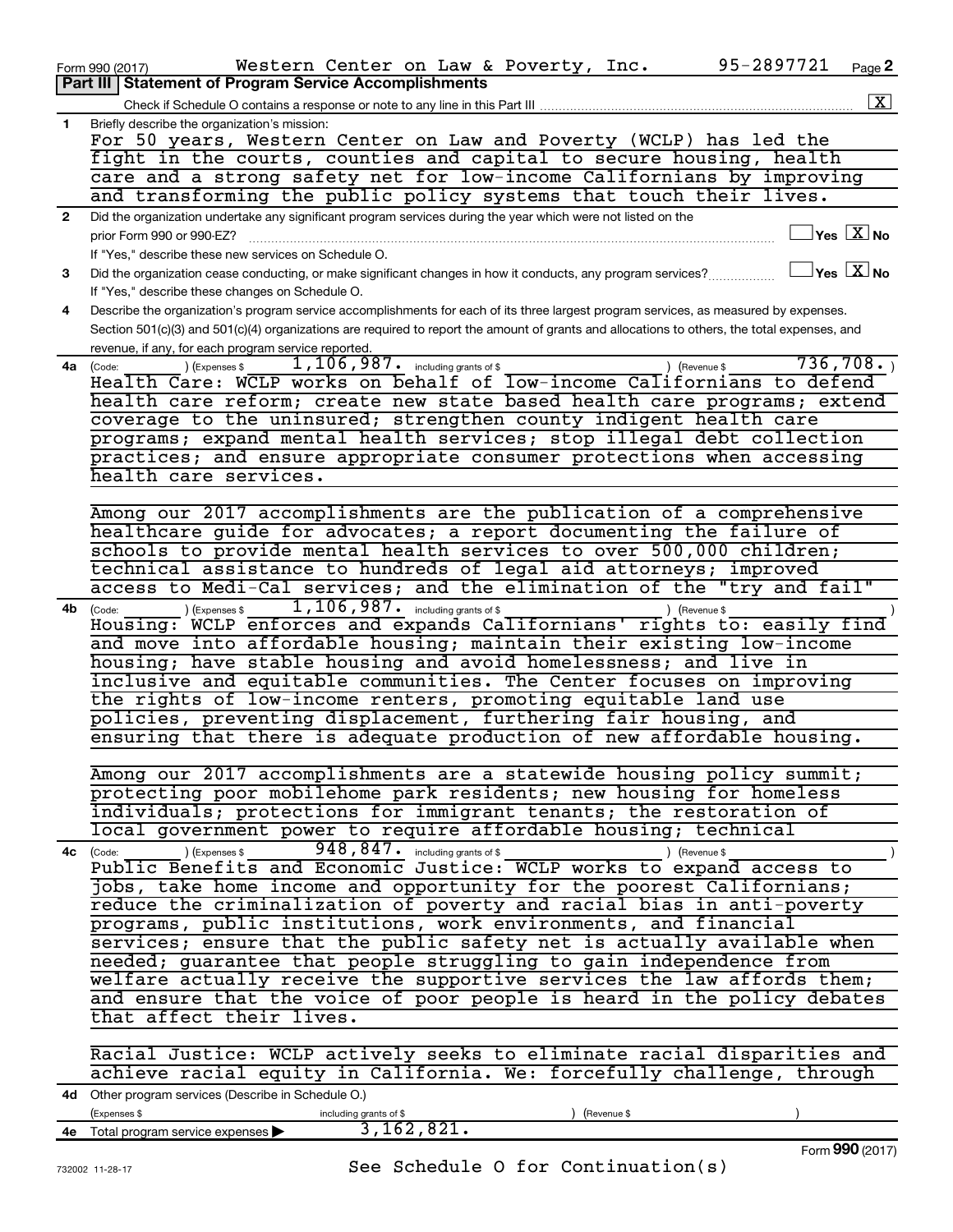**18**

**19**

732003 11-28-17

*complete Schedule G, Part III*

|    | 95-2897721<br>Western Center on Law & Poverty, Inc.<br>Form 990 (2017)                                                                                                                                                                                   |                          |     | Page      |
|----|----------------------------------------------------------------------------------------------------------------------------------------------------------------------------------------------------------------------------------------------------------|--------------------------|-----|-----------|
|    | <b>Checklist of Required Schedules</b><br>Part IV                                                                                                                                                                                                        |                          |     |           |
|    |                                                                                                                                                                                                                                                          |                          | Yes | <b>No</b> |
| 1. | Is the organization described in section $501(c)(3)$ or $4947(a)(1)$ (other than a private foundation)?                                                                                                                                                  |                          | x   |           |
| 2  |                                                                                                                                                                                                                                                          | 1<br>$\overline{2}$      | X   |           |
| 3  | Did the organization engage in direct or indirect political campaign activities on behalf of or in opposition to candidates for                                                                                                                          |                          |     |           |
|    |                                                                                                                                                                                                                                                          | 3                        |     | х         |
| 4  | Section 501(c)(3) organizations. Did the organization engage in lobbying activities, or have a section 501(h) election in effect                                                                                                                         |                          |     |           |
|    |                                                                                                                                                                                                                                                          | 4                        | x   |           |
| 5  | Is the organization a section 501(c)(4), 501(c)(5), or 501(c)(6) organization that receives membership dues, assessments, or                                                                                                                             |                          |     |           |
|    |                                                                                                                                                                                                                                                          | 5                        |     | х         |
| 6  | Did the organization maintain any donor advised funds or any similar funds or accounts for which donors have the right to                                                                                                                                |                          |     |           |
|    | provide advice on the distribution or investment of amounts in such funds or accounts? If "Yes," complete Schedule D, Part I                                                                                                                             | 6                        |     | х         |
| 7  | Did the organization receive or hold a conservation easement, including easements to preserve open space,                                                                                                                                                |                          |     |           |
|    | the environment, historic land areas, or historic structures? If "Yes," complete Schedule D, Part II                                                                                                                                                     | $\overline{\phantom{a}}$ |     | х         |
| 8  | Did the organization maintain collections of works of art, historical treasures, or other similar assets? If "Yes," complete                                                                                                                             | 8                        |     | х         |
| 9  | Schedule D, Part III <b>Process Construction Construction Construction</b> Construction Construction Construction Const<br>Did the organization report an amount in Part X, line 21, for escrow or custodial account liability, serve as a custodian for |                          |     |           |
|    | amounts not listed in Part X; or provide credit counseling, debt management, credit repair, or debt negotiation services?                                                                                                                                |                          |     |           |
|    | If "Yes," complete Schedule D, Part IV                                                                                                                                                                                                                   | 9                        |     | х         |
| 10 | Did the organization, directly or through a related organization, hold assets in temporarily restricted endowments, permanent                                                                                                                            |                          |     |           |
|    |                                                                                                                                                                                                                                                          | 10                       | x   |           |
| 11 | If the organization's answer to any of the following questions is "Yes," then complete Schedule D, Parts VI, VII, VIII, IX, or X                                                                                                                         |                          |     |           |
|    | as applicable.                                                                                                                                                                                                                                           |                          |     |           |
|    | a Did the organization report an amount for land, buildings, and equipment in Part X, line 10? If "Yes," complete Schedule D,<br>Part VI                                                                                                                 | 11a                      | х   |           |
|    | <b>b</b> Did the organization report an amount for investments - other securities in Part X, line 12 that is 5% or more of its total                                                                                                                     |                          |     |           |
|    |                                                                                                                                                                                                                                                          | 11b                      |     | х         |
|    | c Did the organization report an amount for investments - program related in Part X, line 13 that is 5% or more of its total                                                                                                                             |                          |     |           |
|    |                                                                                                                                                                                                                                                          | 11c                      |     | X         |
|    | d Did the organization report an amount for other assets in Part X, line 15 that is 5% or more of its total assets reported in                                                                                                                           |                          |     |           |
|    |                                                                                                                                                                                                                                                          | 11d                      |     | х         |
| е  |                                                                                                                                                                                                                                                          | 11e                      |     | х         |
| f  | Did the organization's separate or consolidated financial statements for the tax year include a footnote that addresses                                                                                                                                  |                          | х   |           |
|    | the organization's liability for uncertain tax positions under FIN 48 (ASC 740)? If "Yes," complete Schedule D, Part X<br>12a Did the organization obtain separate, independent audited financial statements for the tax year? If "Yes," complete        | 11f                      |     |           |
|    | Schedule D, Parts XI and XII                                                                                                                                                                                                                             | 12a                      |     | х         |
|    | <b>b</b> Was the organization included in consolidated, independent audited financial statements for the tax year?                                                                                                                                       |                          |     |           |
|    | If "Yes," and if the organization answered "No" to line 12a, then completing Schedule D, Parts XI and XII is optional                                                                                                                                    | 12 <sub>b</sub>          | X   |           |
| 13 | Is the organization a school described in section 170(b)(1)(A)(ii)? If "Yes," complete Schedule E manufaction and school described in section 170(b)(1)(A)(ii)? If "Yes," complete Schedule E                                                            | 13                       |     | X         |
|    |                                                                                                                                                                                                                                                          | 14a                      |     | х         |
|    | <b>b</b> Did the organization have aggregate revenues or expenses of more than \$10,000 from grantmaking, fundraising, business,                                                                                                                         |                          |     |           |
|    | investment, and program service activities outside the United States, or aggregate foreign investments valued at \$100,000                                                                                                                               |                          |     | X         |
|    |                                                                                                                                                                                                                                                          | 14b                      |     |           |
| 15 | Did the organization report on Part IX, column (A), line 3, more than \$5,000 of grants or other assistance to or for any<br>foreign organization? If "Yes," complete Schedule F, Parts II and IV                                                        | 15                       |     | X         |
| 16 | Did the organization report on Part IX, column (A), line 3, more than \$5,000 of aggregate grants or other assistance to                                                                                                                                 |                          |     |           |
|    |                                                                                                                                                                                                                                                          | 16                       |     | X         |
| 17 | Did the organization report a total of more than \$15,000 of expenses for professional fundraising services on Part IX,                                                                                                                                  |                          |     |           |
|    |                                                                                                                                                                                                                                                          | 17                       |     | X         |

1c and 8a? If "Yes," complete Schedule G, Part II **mature complete out and the set of the set of the set of the s** 

Did the organization report more than \$15,000 total of fundraising event gross income and contributions on Part VIII, lines

Did the organization report more than \$15,000 of gross income from gaming activities on Part VIII, line 9a? If "Yes,"

**18**

**19**

**Yes No**

X

X

X

X

X

X

X

X

X X

X

X X

X

X

X

X

X

Form (2017) **990**

X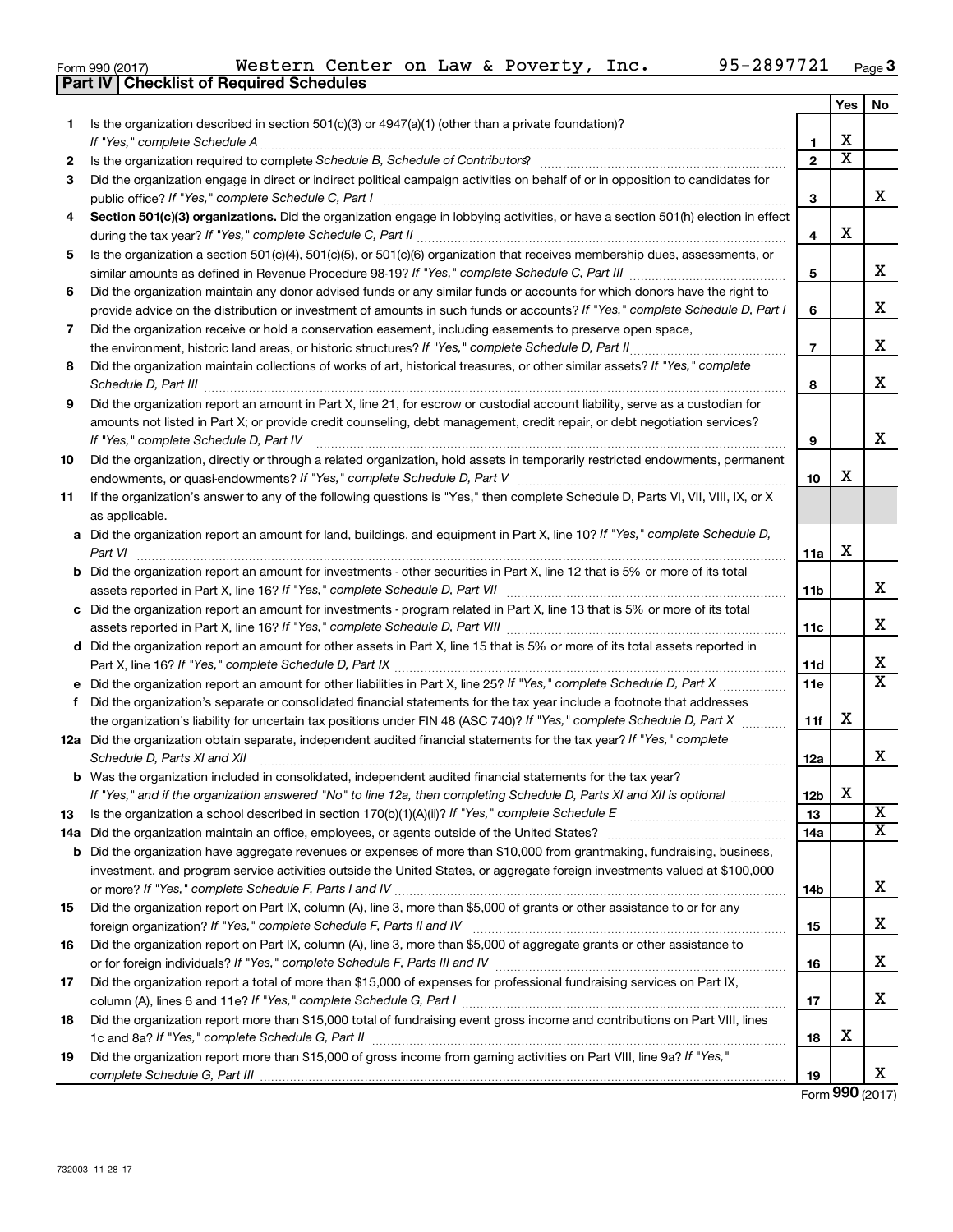| Form 990 (2017) |                                                              |  |  | Western Center on Law & Poverty, Inc. | 95-2897721 | Page |
|-----------------|--------------------------------------------------------------|--|--|---------------------------------------|------------|------|
|                 | <b>Part IV   Checklist of Required Schedules (continued)</b> |  |  |                                       |            |      |

|    |                                                                                                                                                                                                                                             |                 | Yes | No                      |
|----|---------------------------------------------------------------------------------------------------------------------------------------------------------------------------------------------------------------------------------------------|-----------------|-----|-------------------------|
|    | 20a Did the organization operate one or more hospital facilities? If "Yes," complete Schedule H                                                                                                                                             | 20a             |     | X                       |
|    | <b>b</b> If "Yes" to line 20a, did the organization attach a copy of its audited financial statements to this return?                                                                                                                       | 20 <sub>b</sub> |     |                         |
| 21 | Did the organization report more than \$5,000 of grants or other assistance to any domestic organization or                                                                                                                                 |                 |     |                         |
|    |                                                                                                                                                                                                                                             | 21              |     | x                       |
| 22 | Did the organization report more than \$5,000 of grants or other assistance to or for domestic individuals on                                                                                                                               |                 |     |                         |
|    |                                                                                                                                                                                                                                             | 22              |     | x                       |
| 23 | Did the organization answer "Yes" to Part VII, Section A, line 3, 4, or 5 about compensation of the organization's current                                                                                                                  |                 |     |                         |
|    | and former officers, directors, trustees, key employees, and highest compensated employees? If "Yes," complete                                                                                                                              |                 |     |                         |
|    | Schedule J <b>Martin Communication Contract Contract Contract Contract Contract Contract Contract Contract Contract Contract Contract Contract Contract Contract Contract Contract Contract Contract Contract Contract Contract </b>        | 23              | х   |                         |
|    | 24a Did the organization have a tax-exempt bond issue with an outstanding principal amount of more than \$100,000 as of the                                                                                                                 |                 |     |                         |
|    | last day of the year, that was issued after December 31, 2002? If "Yes," answer lines 24b through 24d and complete                                                                                                                          |                 |     |                         |
|    | Schedule K. If "No", go to line 25a [11] Schedule K. If "No", go to line 25a                                                                                                                                                                | 24a             |     | x                       |
|    |                                                                                                                                                                                                                                             | 24b             |     |                         |
|    | c Did the organization maintain an escrow account other than a refunding escrow at any time during the year to defease                                                                                                                      | 24c             |     |                         |
|    |                                                                                                                                                                                                                                             | 24d             |     |                         |
|    | 25a Section 501(c)(3), 501(c)(4), and 501(c)(29) organizations. Did the organization engage in an excess benefit                                                                                                                            |                 |     |                         |
|    |                                                                                                                                                                                                                                             | 25a             |     | x                       |
|    | b Is the organization aware that it engaged in an excess benefit transaction with a disqualified person in a prior year, and                                                                                                                |                 |     |                         |
|    | that the transaction has not been reported on any of the organization's prior Forms 990 or 990-EZ? If "Yes," complete                                                                                                                       |                 |     |                         |
|    | Schedule L, Part I                                                                                                                                                                                                                          | 25b             |     | x                       |
| 26 | Did the organization report any amount on Part X, line 5, 6, or 22 for receivables from or payables to any current or                                                                                                                       |                 |     |                         |
|    | former officers, directors, trustees, key employees, highest compensated employees, or disqualified persons? If "Yes,"                                                                                                                      |                 |     | x                       |
|    | complete Schedule L, Part II                                                                                                                                                                                                                | 26              |     |                         |
| 27 | Did the organization provide a grant or other assistance to an officer, director, trustee, key employee, substantial<br>contributor or employee thereof, a grant selection committee member, or to a 35% controlled entity or family member |                 |     |                         |
|    |                                                                                                                                                                                                                                             | 27              |     | x                       |
| 28 | Was the organization a party to a business transaction with one of the following parties (see Schedule L, Part IV                                                                                                                           |                 |     |                         |
|    | instructions for applicable filing thresholds, conditions, and exceptions):                                                                                                                                                                 |                 |     |                         |
|    | a A current or former officer, director, trustee, or key employee? If "Yes," complete Schedule L, Part IV                                                                                                                                   | 28a             |     | x                       |
|    | <b>b</b> A family member of a current or former officer, director, trustee, or key employee? If "Yes," complete Schedule L, Part IV                                                                                                         | 28 <sub>b</sub> |     | $\overline{\texttt{x}}$ |
|    | c An entity of which a current or former officer, director, trustee, or key employee (or a family member thereof) was an officer,                                                                                                           |                 |     |                         |
|    |                                                                                                                                                                                                                                             | 28c             |     | х                       |
| 29 |                                                                                                                                                                                                                                             | 29              |     | $\overline{\texttt{x}}$ |
| 30 | Did the organization receive contributions of art, historical treasures, or other similar assets, or qualified conservation                                                                                                                 |                 |     |                         |
|    |                                                                                                                                                                                                                                             | 30              |     | х                       |
| 31 | Did the organization liquidate, terminate, or dissolve and cease operations?                                                                                                                                                                |                 |     |                         |
|    |                                                                                                                                                                                                                                             | 31              |     | x                       |
| 32 | Did the organization sell, exchange, dispose of, or transfer more than 25% of its net assets? If "Yes," complete                                                                                                                            | 32              |     | х                       |
| 33 | Schedule N, Part II<br>Did the organization own 100% of an entity disregarded as separate from the organization under Regulations                                                                                                           |                 |     |                         |
|    |                                                                                                                                                                                                                                             | 33              |     | х                       |
| 34 | Was the organization related to any tax-exempt or taxable entity? If "Yes," complete Schedule R, Part II, III, or IV, and                                                                                                                   |                 |     |                         |
|    | Part V, line 1                                                                                                                                                                                                                              | 34              | х   |                         |
|    |                                                                                                                                                                                                                                             | 35a             | х   |                         |
|    | b If "Yes" to line 35a, did the organization receive any payment from or engage in any transaction with a controlled entity                                                                                                                 |                 |     |                         |
|    |                                                                                                                                                                                                                                             | 35 <sub>b</sub> |     | x                       |
| 36 | Section 501(c)(3) organizations. Did the organization make any transfers to an exempt non-charitable related organization?                                                                                                                  |                 |     |                         |
|    |                                                                                                                                                                                                                                             | 36              |     | x                       |
| 37 | Did the organization conduct more than 5% of its activities through an entity that is not a related organization                                                                                                                            |                 |     |                         |
|    |                                                                                                                                                                                                                                             | 37              |     | x                       |
| 38 | Did the organization complete Schedule O and provide explanations in Schedule O for Part VI, lines 11b and 19?                                                                                                                              |                 |     |                         |
|    |                                                                                                                                                                                                                                             | 38              | х   |                         |

Form (2017) **990**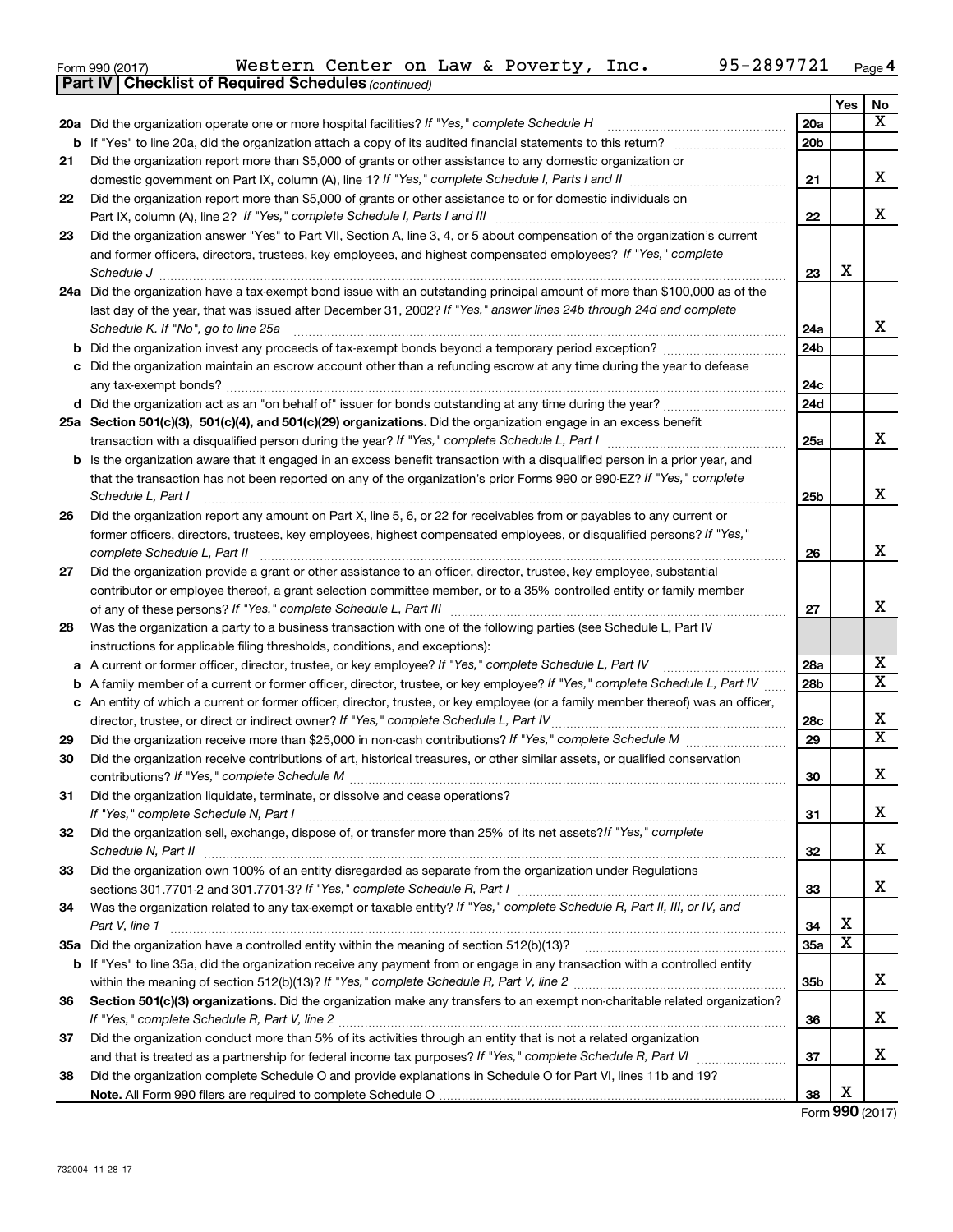|               | Western Center on Law & Poverty, Inc.<br>Form 990 (2017)                                                                                                                                                                              |                 | 95-2897721 |                |     | Page 5                  |
|---------------|---------------------------------------------------------------------------------------------------------------------------------------------------------------------------------------------------------------------------------------|-----------------|------------|----------------|-----|-------------------------|
| <b>Part V</b> | <b>Statements Regarding Other IRS Filings and Tax Compliance</b>                                                                                                                                                                      |                 |            |                |     |                         |
|               | Check if Schedule O contains a response or note to any line in this Part V                                                                                                                                                            |                 |            |                |     |                         |
|               |                                                                                                                                                                                                                                       |                 |            |                | Yes | No                      |
|               |                                                                                                                                                                                                                                       | 1a              | 19         |                |     |                         |
|               | <b>b</b> Enter the number of Forms W-2G included in line 1a. Enter -0- if not applicable                                                                                                                                              | 1 <sub>b</sub>  | U          |                |     |                         |
|               | c Did the organization comply with backup withholding rules for reportable payments to vendors and reportable gaming                                                                                                                  |                 |            |                |     |                         |
|               |                                                                                                                                                                                                                                       |                 |            | 1c             | х   |                         |
|               | 2a Enter the number of employees reported on Form W-3, Transmittal of Wage and Tax Statements,                                                                                                                                        |                 |            |                |     |                         |
|               | filed for the calendar year ending with or within the year covered by this return                                                                                                                                                     | 2a              | 34         |                |     |                         |
|               |                                                                                                                                                                                                                                       |                 |            | 2 <sub>b</sub> | X   |                         |
|               |                                                                                                                                                                                                                                       |                 |            |                |     |                         |
|               | 3a Did the organization have unrelated business gross income of \$1,000 or more during the year?                                                                                                                                      |                 |            | За             |     | x                       |
|               | <b>b</b> If "Yes," has it filed a Form 990-T for this year? If "No," to line 3b, provide an explanation in Schedule O                                                                                                                 |                 |            | 3 <sub>b</sub> |     |                         |
|               | 4a At any time during the calendar year, did the organization have an interest in, or a signature or other authority over, a                                                                                                          |                 |            |                |     |                         |
|               | financial account in a foreign country (such as a bank account, securities account, or other financial account)?                                                                                                                      |                 |            | 4a             |     | х                       |
|               | <b>b</b> If "Yes," enter the name of the foreign country: $\blacktriangleright$                                                                                                                                                       |                 |            |                |     |                         |
|               | See instructions for filing requirements for FinCEN Form 114, Report of Foreign Bank and Financial Accounts (FBAR).                                                                                                                   |                 |            |                |     |                         |
|               |                                                                                                                                                                                                                                       |                 |            | 5a             |     | х                       |
|               |                                                                                                                                                                                                                                       |                 |            | 5 <sub>b</sub> |     | $\overline{\texttt{x}}$ |
|               |                                                                                                                                                                                                                                       |                 |            | 5 <sub>c</sub> |     |                         |
|               | 6a Does the organization have annual gross receipts that are normally greater than \$100,000, and did the organization solicit                                                                                                        |                 |            |                |     |                         |
|               |                                                                                                                                                                                                                                       |                 |            | 6a             |     | x                       |
|               | <b>b</b> If "Yes," did the organization include with every solicitation an express statement that such contributions or gifts                                                                                                         |                 |            |                |     |                         |
|               | were not tax deductible?                                                                                                                                                                                                              |                 |            | 6b             |     |                         |
| 7             | Organizations that may receive deductible contributions under section 170(c).                                                                                                                                                         |                 |            |                |     |                         |
| a             | Did the organization receive a payment in excess of \$75 made partly as a contribution and partly for goods and services provided to the payor?                                                                                       |                 |            | 7a             | х   |                         |
|               |                                                                                                                                                                                                                                       |                 |            | 7b             | х   |                         |
|               | c Did the organization sell, exchange, or otherwise dispose of tangible personal property for which it was required                                                                                                                   |                 |            |                |     |                         |
|               |                                                                                                                                                                                                                                       |                 |            | 7с             |     | х                       |
|               |                                                                                                                                                                                                                                       | 7d              |            |                |     |                         |
| е             |                                                                                                                                                                                                                                       |                 |            | 7е             |     | х                       |
| Ť.            | Did the organization, during the year, pay premiums, directly or indirectly, on a personal benefit contract?                                                                                                                          |                 |            | 7f             |     | $\overline{\mathtt{x}}$ |
|               | If the organization received a contribution of qualified intellectual property, did the organization file Form 8899 as required?                                                                                                      |                 |            | 7g             | N/R |                         |
|               | h If the organization received a contribution of cars, boats, airplanes, or other vehicles, did the organization file a Form 1098-C?                                                                                                  |                 |            | 7h             | N/R |                         |
| 8             | Sponsoring organizations maintaining donor advised funds. Did a donor advised fund maintained by the                                                                                                                                  |                 | N/A        |                |     |                         |
|               | sponsoring organization have excess business holdings at any time during the year?                                                                                                                                                    |                 |            | 8              |     |                         |
|               | Sponsoring organizations maintaining donor advised funds.                                                                                                                                                                             |                 |            |                |     |                         |
| а             | Did the sponsoring organization make any taxable distributions under section 4966?                                                                                                                                                    |                 | N/A        | 9а             |     |                         |
| b             |                                                                                                                                                                                                                                       |                 | N/A        | 9b             |     |                         |
| 10            | Section 501(c)(7) organizations. Enter:                                                                                                                                                                                               |                 |            |                |     |                         |
| a             |                                                                                                                                                                                                                                       | 10a             |            |                |     |                         |
| b             | Gross receipts, included on Form 990, Part VIII, line 12, for public use of club facilities                                                                                                                                           | 10 <sub>b</sub> |            |                |     |                         |
| 11            | Section 501(c)(12) organizations. Enter:                                                                                                                                                                                              |                 |            |                |     |                         |
| а             | N/A<br>Gross income from members or shareholders [111] [12] contain the from the members or shareholders [11] [12] contain the from members or shareholders [12] [12] contain the from the from the from the from the from the from t | 11a             |            |                |     |                         |
|               | b Gross income from other sources (Do not net amounts due or paid to other sources against                                                                                                                                            |                 |            |                |     |                         |
|               |                                                                                                                                                                                                                                       | 11b             |            |                |     |                         |
|               | 12a Section 4947(a)(1) non-exempt charitable trusts. Is the organization filing Form 990 in lieu of Form 1041?                                                                                                                        |                 |            | 12a            |     |                         |
|               | <b>b</b> If "Yes," enter the amount of tax-exempt interest received or accrued during the year $\ldots$ $M/A$ .                                                                                                                       | 12b             |            |                |     |                         |
| 13            | Section 501(c)(29) qualified nonprofit health insurance issuers.                                                                                                                                                                      |                 |            |                |     |                         |
|               |                                                                                                                                                                                                                                       |                 | N/A        | 13a            |     |                         |
|               | Note. See the instructions for additional information the organization must report on Schedule O.                                                                                                                                     |                 |            |                |     |                         |
|               | <b>b</b> Enter the amount of reserves the organization is required to maintain by the states in which the                                                                                                                             |                 |            |                |     |                         |
|               |                                                                                                                                                                                                                                       | 13b             |            |                |     |                         |
|               |                                                                                                                                                                                                                                       | 13 <sub>c</sub> |            |                |     | X                       |
|               | 14a Did the organization receive any payments for indoor tanning services during the tax year?                                                                                                                                        |                 |            | 14a            |     |                         |
|               |                                                                                                                                                                                                                                       |                 |            | 14b            |     |                         |

| Form 990 (2017) |  |
|-----------------|--|
|-----------------|--|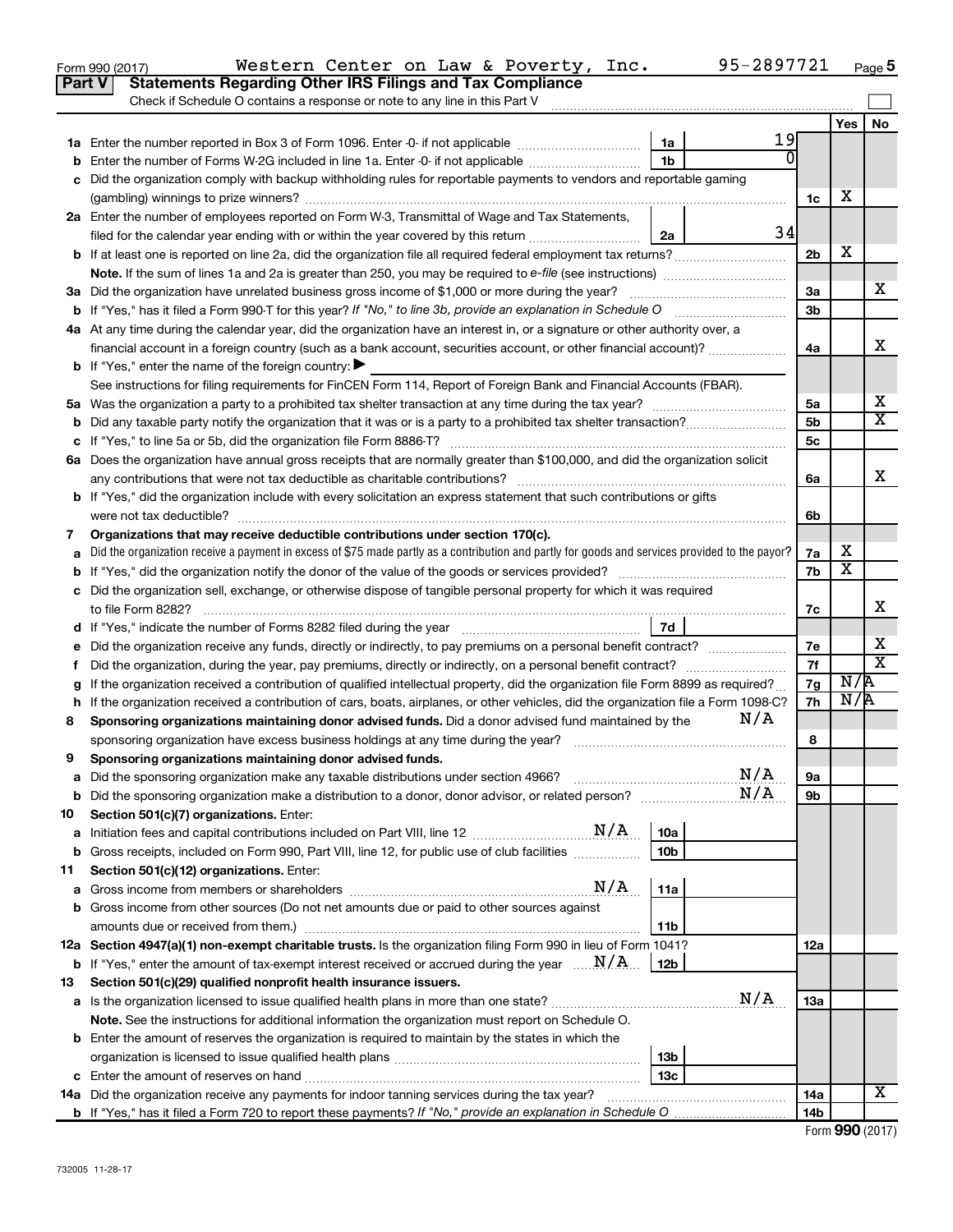| Form 990 (2017) |  |
|-----------------|--|
|-----------------|--|

Form 990 (2017) Page Western Center on Law & Poverty, Inc. 95-2897721

**Part VI** Governance, Management, and Disclosure For each "Yes" response to lines 2 through 7b below, and for a "No" response *to line 8a, 8b, or 10b below, describe the circumstances, processes, or changes in Schedule O. See instructions.*

|     |                                                                                                                                                                                                                                                           |                 |                         | $\mathbf{x}$            |
|-----|-----------------------------------------------------------------------------------------------------------------------------------------------------------------------------------------------------------------------------------------------------------|-----------------|-------------------------|-------------------------|
|     | <b>Section A. Governing Body and Management</b>                                                                                                                                                                                                           |                 |                         |                         |
|     |                                                                                                                                                                                                                                                           |                 | Yes                     | No                      |
|     | 47<br><b>1a</b> Enter the number of voting members of the governing body at the end of the tax year<br>1a                                                                                                                                                 |                 |                         |                         |
|     | If there are material differences in voting rights among members of the governing body, or if the governing                                                                                                                                               |                 |                         |                         |
|     | body delegated broad authority to an executive committee or similar committee, explain in Schedule O.                                                                                                                                                     |                 |                         |                         |
| b   | 47<br>Enter the number of voting members included in line 1a, above, who are independent <i>manum</i><br>1b                                                                                                                                               |                 |                         |                         |
| 2   | Did any officer, director, trustee, or key employee have a family relationship or a business relationship with any other                                                                                                                                  |                 |                         |                         |
|     | officer, director, trustee, or key employee?                                                                                                                                                                                                              | 2               |                         | х                       |
| 3   | Did the organization delegate control over management duties customarily performed by or under the direct supervision                                                                                                                                     |                 |                         |                         |
|     |                                                                                                                                                                                                                                                           | З               |                         | х                       |
| 4   | Did the organization make any significant changes to its governing documents since the prior Form 990 was filed?                                                                                                                                          | 4               |                         | $\overline{\mathbf{x}}$ |
| 5   |                                                                                                                                                                                                                                                           | 5               |                         | $\overline{\mathbf{x}}$ |
| 6   | Did the organization have members or stockholders?                                                                                                                                                                                                        | 6               |                         | $\overline{\textbf{X}}$ |
| 7a  | Did the organization have members, stockholders, or other persons who had the power to elect or appoint one or                                                                                                                                            |                 |                         |                         |
|     |                                                                                                                                                                                                                                                           | 7a              |                         | х                       |
|     | b Are any governance decisions of the organization reserved to (or subject to approval by) members, stockholders, or                                                                                                                                      |                 |                         |                         |
|     | persons other than the governing body?                                                                                                                                                                                                                    | 7b              |                         | x.                      |
| 8   | Did the organization contemporaneously document the meetings held or written actions undertaken during the year by the following:                                                                                                                         |                 |                         |                         |
| a   |                                                                                                                                                                                                                                                           | 8а              | х                       |                         |
| b   |                                                                                                                                                                                                                                                           | 8b              | $\overline{\textbf{x}}$ |                         |
| 9   | Is there any officer, director, trustee, or key employee listed in Part VII, Section A, who cannot be reached at the                                                                                                                                      |                 |                         |                         |
|     |                                                                                                                                                                                                                                                           | 9               |                         | x                       |
|     | <b>Section B. Policies</b> (This Section B requests information about policies not required by the Internal Revenue Code.)                                                                                                                                |                 |                         |                         |
|     |                                                                                                                                                                                                                                                           |                 | Yes                     | No                      |
|     |                                                                                                                                                                                                                                                           | 10a             |                         | x                       |
|     |                                                                                                                                                                                                                                                           |                 |                         |                         |
|     | b If "Yes," did the organization have written policies and procedures governing the activities of such chapters, affiliates,                                                                                                                              | 10 <sub>b</sub> |                         |                         |
|     |                                                                                                                                                                                                                                                           | 11a             | X                       |                         |
|     | 11a Has the organization provided a complete copy of this Form 990 to all members of its governing body before filing the form?<br>Describe in Schedule O the process, if any, used by the organization to review this Form 990.                          |                 |                         |                         |
| b   |                                                                                                                                                                                                                                                           | 12a             | х                       |                         |
| 12a | Did the organization have a written conflict of interest policy? If "No," go to line 13                                                                                                                                                                   | 12 <sub>b</sub> | $\overline{\textbf{x}}$ |                         |
| b   | Were officers, directors, or trustees, and key employees required to disclose annually interests that could give rise to conflicts?<br>Did the organization regularly and consistently monitor and enforce compliance with the policy? If "Yes," describe |                 |                         |                         |
| с   |                                                                                                                                                                                                                                                           |                 | X                       |                         |
|     | in Schedule O how this was done                                                                                                                                                                                                                           | 12c             | х                       |                         |
| 13  | Did the organization have a written whistleblower policy?                                                                                                                                                                                                 | 13              | $\overline{\textbf{x}}$ |                         |
| 14  |                                                                                                                                                                                                                                                           | 14              |                         |                         |
| 15  | Did the process for determining compensation of the following persons include a review and approval by independent                                                                                                                                        |                 |                         |                         |
|     | persons, comparability data, and contemporaneous substantiation of the deliberation and decision?                                                                                                                                                         |                 | х                       |                         |
| а   | The organization's CEO, Executive Director, or top management official manufactured content of the organization's CEO, Executive Director, or top management official manufactured content of the state of the state of the st                            | <b>15a</b>      | X                       |                         |
| b   |                                                                                                                                                                                                                                                           | 15 <sub>b</sub> |                         |                         |
|     | If "Yes" to line 15a or 15b, describe the process in Schedule O (see instructions).                                                                                                                                                                       |                 |                         |                         |
|     | 16a Did the organization invest in, contribute assets to, or participate in a joint venture or similar arrangement with a                                                                                                                                 |                 |                         |                         |
|     | taxable entity during the year?                                                                                                                                                                                                                           | 16a             |                         | х                       |
|     | b If "Yes," did the organization follow a written policy or procedure requiring the organization to evaluate its participation                                                                                                                            |                 |                         |                         |
|     | in joint venture arrangements under applicable federal tax law, and take steps to safeguard the organization's                                                                                                                                            |                 |                         |                         |
|     | exempt status with respect to such arrangements?                                                                                                                                                                                                          | 16b             |                         |                         |
|     | <b>Section C. Disclosure</b>                                                                                                                                                                                                                              |                 |                         |                         |
| 17  | List the states with which a copy of this Form 990 is required to be filed $\blacktriangleright$ CA                                                                                                                                                       |                 |                         |                         |
| 18  | Section 6104 requires an organization to make its Forms 1023 (or 1024 if applicable), 990, and 990-T (Section 501(c)(3)s only) available                                                                                                                  |                 |                         |                         |
|     | for public inspection. Indicate how you made these available. Check all that apply.                                                                                                                                                                       |                 |                         |                         |
|     | $X$ Other (explain in Schedule O)<br>$\lfloor x \rfloor$ Upon request<br>Own website<br>Another's website                                                                                                                                                 |                 |                         |                         |
| 19  | Describe in Schedule O whether (and if so, how) the organization made its governing documents, conflict of interest policy, and financial                                                                                                                 |                 |                         |                         |
|     | statements available to the public during the tax year.                                                                                                                                                                                                   |                 |                         |                         |
| 20  | State the name, address, and telephone number of the person who possesses the organization's books and records:                                                                                                                                           |                 |                         |                         |
|     | Stephanie Surabian, Dir. of Finance - (213) 487-7211                                                                                                                                                                                                      |                 |                         |                         |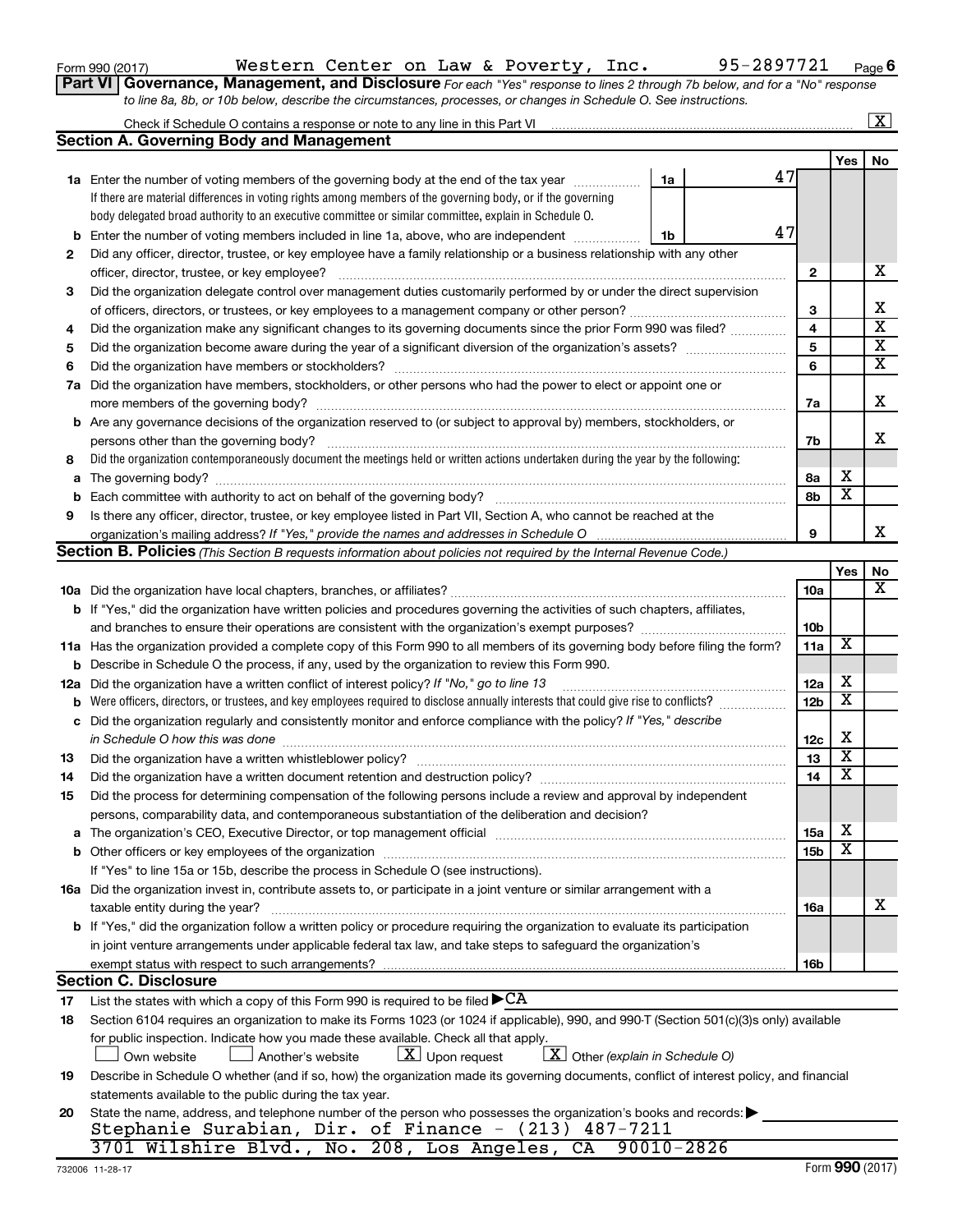Form 990 (2017) Page Western Center on Law & Poverty, Inc. 95-2897721

 $\Box$ 

| Part VII Compensation of Officers, Directors, Trustees, Key Employees, Highest Compensated |
|--------------------------------------------------------------------------------------------|
| <b>Employees, and Independent Contractors</b>                                              |

Check if Schedule O contains a response or note to any line in this Part VII

**Section A. Officers, Directors, Trustees, Key Employees, and Highest Compensated Employees**

**1a**  Complete this table for all persons required to be listed. Report compensation for the calendar year ending with or within the organization's tax year.

**•** List all of the organization's current officers, directors, trustees (whether individuals or organizations), regardless of amount of compensation. Enter -0- in columns  $(D)$ ,  $(E)$ , and  $(F)$  if no compensation was paid.

**•** List all of the organization's **current** key employees, if any. See instructions for definition of "key employee."

**•** List the organization's five current highest compensated employees (other than an officer, director, trustee, or key employee) who received reportable compensation (Box 5 of Form W-2 and/or Box 7 of Form 1099-MISC) of more than \$100,000 from the organization and any related organizations.

**•** List all of the organization's former officers, key employees, and highest compensated employees who received more than \$100,000 of reportable compensation from the organization and any related organizations.

**•** List all of the organization's former directors or trustees that received, in the capacity as a former director or trustee of the organization, more than \$10,000 of reportable compensation from the organization and any related organizations.

List persons in the following order: individual trustees or directors; institutional trustees; officers; key employees; highest compensated employees; and former such persons.

Check this box if neither the organization nor any related organization compensated any current officer, director, or trustee.  $\Box$ 

| (A)                                         | (B)               |                                |                                                                  | (C)         |              |                                 |        | (D)             | (E)                           | (F)                   |
|---------------------------------------------|-------------------|--------------------------------|------------------------------------------------------------------|-------------|--------------|---------------------------------|--------|-----------------|-------------------------------|-----------------------|
| Name and Title                              | Average           |                                | (do not check more than one                                      | Position    |              |                                 |        | Reportable      | Reportable                    | Estimated             |
|                                             | hours per         |                                | box, unless person is both an<br>officer and a director/trustee) |             |              |                                 |        | compensation    | compensation                  | amount of             |
|                                             | week<br>(list any |                                |                                                                  |             |              |                                 |        | from<br>the     | from related<br>organizations | other<br>compensation |
|                                             | hours for         |                                |                                                                  |             |              |                                 |        | organization    | (W-2/1099-MISC)               | from the              |
|                                             | related           |                                |                                                                  |             |              |                                 |        | (W-2/1099-MISC) |                               | organization          |
|                                             | organizations     |                                |                                                                  |             |              |                                 |        |                 |                               | and related           |
|                                             | below             | Individual trustee or director | Institutional trustee                                            | Officer     | Key employee | Highest compensated<br>employee | Former |                 |                               | organizations         |
| Grace Carter                                | line)<br>1.00     |                                |                                                                  |             |              |                                 |        |                 |                               |                       |
| (1)<br>Board Co-Chair                       |                   | $\mathbf X$                    |                                                                  | $\mathbf X$ |              |                                 |        | 0.              | 0.                            | $\mathbf 0$ .         |
| (2)<br>David Elson                          | 1.00              |                                |                                                                  |             |              |                                 |        |                 |                               |                       |
| Board Co-Chair                              |                   | $\mathbf X$                    |                                                                  | $\rm X$     |              |                                 |        | $\mathbf 0$ .   | $\mathbf 0$ .                 | $\mathbf 0$ .         |
| (3) David Willcutts                         | 1.00              |                                |                                                                  |             |              |                                 |        |                 |                               |                       |
|                                             | 0.20              | X                              |                                                                  | $\mathbf X$ |              |                                 |        | $\mathbf 0$ .   | $\mathbf 0$ .                 | $\mathbf 0$ .         |
| Board Secretary/Treasurer                   | 1.00              |                                |                                                                  |             |              |                                 |        |                 |                               |                       |
| (4) Aaron Jacoby                            |                   | X                              |                                                                  |             |              |                                 |        | $\mathbf 0$ .   | $\mathbf 0$ .                 | $\mathbf 0$ .         |
| Director(resigned 12/17)<br>(5) Aaron Lewis | 1.00              |                                |                                                                  |             |              |                                 |        |                 |                               |                       |
| Director                                    |                   | $\mathbf X$                    |                                                                  |             |              |                                 |        | $\mathbf 0$ .   | $\mathbf 0$ .                 | $\mathbf 0$ .         |
| (6)<br>Adam Paris                           | 1.00              |                                |                                                                  |             |              |                                 |        |                 |                               |                       |
| Director                                    |                   | $\mathbf X$                    |                                                                  |             |              |                                 |        | $\mathbf 0$     | $\mathbf 0$ .                 | $\mathbf 0$ .         |
| (7)<br>Alex Beroukhim                       | 1.00              |                                |                                                                  |             |              |                                 |        |                 |                               |                       |
| Director                                    |                   | X                              |                                                                  |             |              |                                 |        | $\mathbf 0$     | $\mathbf 0$ .                 | $\mathbf 0$ .         |
| (8)<br>Alison L Plessman                    | 1.00              |                                |                                                                  |             |              |                                 |        |                 |                               |                       |
| Director                                    |                   | $\mathbf X$                    |                                                                  |             |              |                                 |        | $\mathbf 0$ .   | $\mathbf 0$ .                 | 0.                    |
| Allen Lanstra<br>(9)                        | 1.00              |                                |                                                                  |             |              |                                 |        |                 |                               |                       |
| Director                                    |                   | $\mathbf X$                    |                                                                  |             |              |                                 |        | $\mathbf 0$     | $\mathbf 0$ .                 | $\mathbf 0$ .         |
| $(10)$ Andrew J. $"A.J."$<br>Thomas         | 1.00              |                                |                                                                  |             |              |                                 |        |                 |                               |                       |
| Director                                    |                   | X                              |                                                                  |             |              |                                 |        | $\mathbf 0$     | $\mathbf 0$ .                 | 0.                    |
| (11) Cheryl O'Connor                        | 1.00              |                                |                                                                  |             |              |                                 |        |                 |                               |                       |
| Director                                    |                   | $\mathbf X$                    |                                                                  |             |              |                                 |        | $\mathbf 0$     | $\mathbf 0$ .                 | $\mathbf 0$ .         |
| (12) Chris Casamassima                      | 1.00              |                                |                                                                  |             |              |                                 |        |                 |                               |                       |
| Director(resigned 12/17)                    |                   | $\mathbf X$                    |                                                                  |             |              |                                 |        | 0.              | $\mathbf 0$ .                 | $\mathbf 0$ .         |
| (13) Dale Walls                             | 1.00              |                                |                                                                  |             |              |                                 |        |                 |                               |                       |
| Director                                    |                   | $\mathbf X$                    |                                                                  |             |              |                                 |        | $\mathbf 0$     | $\mathbf 0$ .                 | $\mathbf 0$ .         |
| (14) David Carpenter                        | 1.00              |                                |                                                                  |             |              |                                 |        |                 |                               |                       |
| Director                                    |                   | $\mathbf X$                    |                                                                  |             |              |                                 |        | $\mathbf 0$ .   | $\mathbf 0$ .                 | $0$ .                 |
| (15) David Fink                             | 1.00              |                                |                                                                  |             |              |                                 |        |                 |                               |                       |
| Director                                    |                   | $\mathbf X$                    |                                                                  |             |              |                                 |        | 0.              | $\mathbf 0$ .                 | $\mathbf 0$ .         |
| (16) David Zifkin                           | 1.00              |                                |                                                                  |             |              |                                 |        |                 |                               |                       |
| Director                                    |                   | $\mathbf X$                    |                                                                  |             |              |                                 |        | 0.              | $\mathbf 0$ .                 | 0.                    |
| (17) Dean Matsubayashi                      | 1.00              |                                |                                                                  |             |              |                                 |        |                 |                               |                       |
| Director                                    |                   | $\mathbf X$                    |                                                                  |             |              |                                 |        | 0.              | $\mathbf 0$ .                 | 0.                    |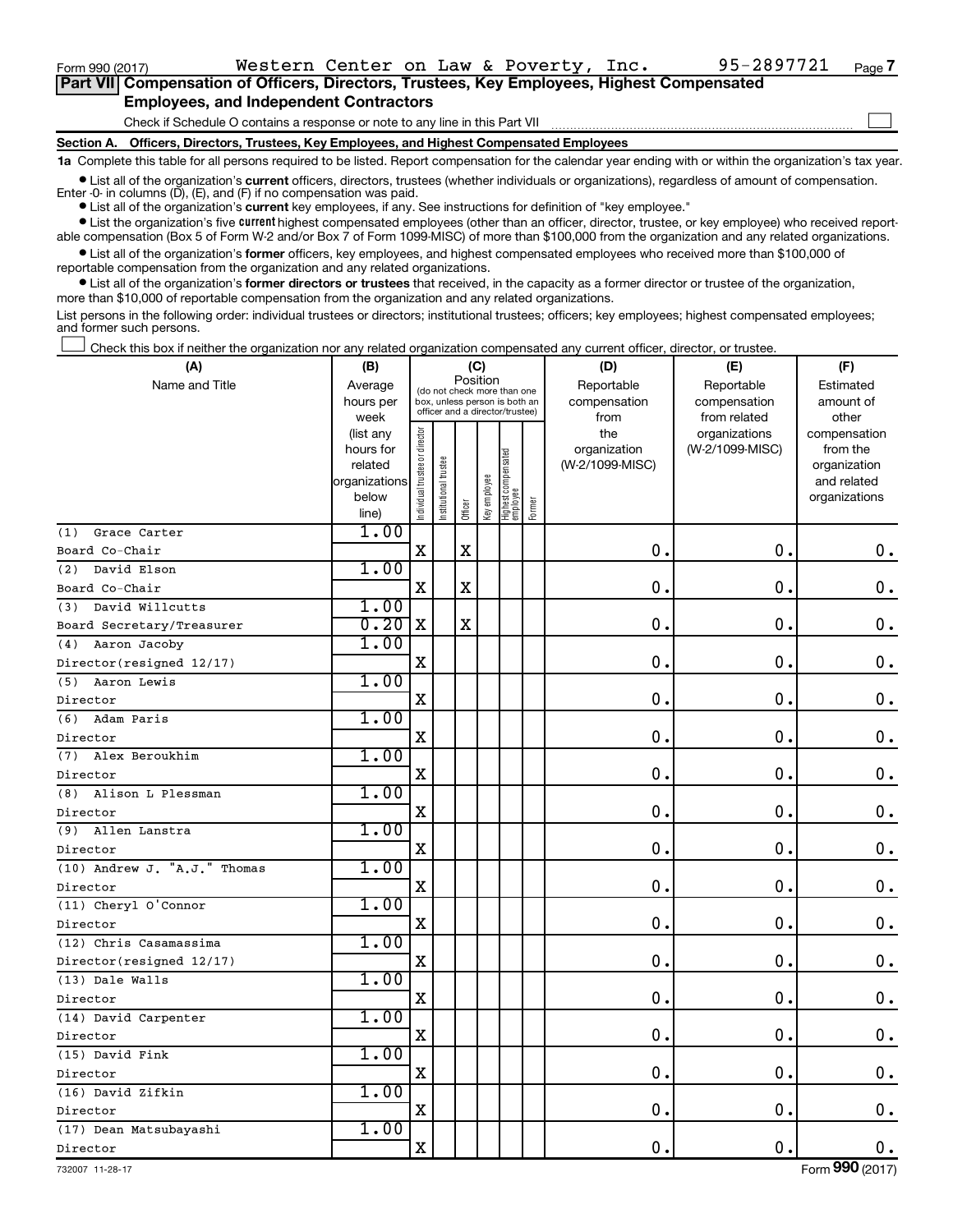| Western Center on Law & Poverty, Inc.<br>Form 990 (2017)                                                                                   |                        |                               |                      |                                         |              |                                  |        |                                | 95-2897721      |               |              | Page 8           |
|--------------------------------------------------------------------------------------------------------------------------------------------|------------------------|-------------------------------|----------------------|-----------------------------------------|--------------|----------------------------------|--------|--------------------------------|-----------------|---------------|--------------|------------------|
| <b>Part VII</b><br>Section A. Officers, Directors, Trustees, Key Employees, and Highest Compensated Employees (continued)                  |                        |                               |                      |                                         |              |                                  |        |                                |                 |               |              |                  |
| (A)                                                                                                                                        | (B)                    |                               |                      | (C)                                     |              |                                  |        | (D)                            | (E)             |               | (F)          |                  |
| Name and title                                                                                                                             | Average                |                               |                      | Position<br>(do not check more than one |              |                                  |        | Reportable                     | Reportable      |               | Estimated    |                  |
|                                                                                                                                            | hours per              |                               |                      | box, unless person is both an           |              |                                  |        | compensation                   | compensation    |               | amount of    |                  |
|                                                                                                                                            | week                   |                               |                      | officer and a director/trustee)         |              |                                  |        | from                           | from related    |               | other        |                  |
|                                                                                                                                            | (list any              |                               |                      |                                         |              |                                  |        | the                            | organizations   |               |              | compensation     |
|                                                                                                                                            | hours for              |                               |                      |                                         |              |                                  |        | organization                   | (W-2/1099-MISC) |               | from the     |                  |
|                                                                                                                                            | related                |                               |                      |                                         |              |                                  |        | (W-2/1099-MISC)                |                 |               | organization |                  |
|                                                                                                                                            | organizations<br>below |                               |                      |                                         |              |                                  |        |                                |                 |               | and related  |                  |
|                                                                                                                                            | line)                  | ndividual trustee or director | nstitutional trustee | Officer                                 | Key employee | Highest compensated<br> employee | Former |                                |                 |               |              | organizations    |
|                                                                                                                                            | 1.00                   |                               |                      |                                         |              |                                  |        |                                |                 |               |              |                  |
| (18) Elizabeth Peterson<br>Director(resigned 3/17)                                                                                         |                        | X                             |                      |                                         |              |                                  |        | 0.                             |                 | 0.            |              | $0$ .            |
| (19) Fred von Lohmann                                                                                                                      | 1.00                   |                               |                      |                                         |              |                                  |        |                                |                 |               |              |                  |
| Director                                                                                                                                   |                        | X                             |                      |                                         |              |                                  |        | 0.                             |                 | 0.            |              | $\mathbf 0$ .    |
| (20) Grant A. Davis- Denny                                                                                                                 | 1.00                   |                               |                      |                                         |              |                                  |        |                                |                 |               |              |                  |
| Director                                                                                                                                   |                        | X                             |                      |                                         |              |                                  |        | 0.                             |                 | 0.            |              | $\mathbf 0$ .    |
| (21) Howard J. Steinberg                                                                                                                   | 1.00                   |                               |                      |                                         |              |                                  |        |                                |                 |               |              |                  |
| Director                                                                                                                                   | 0.20                   | X                             |                      |                                         |              |                                  |        | 0.                             |                 | 0.            |              | $\mathbf 0$ .    |
| (22) Jason Gonzalez                                                                                                                        | 1.00                   |                               |                      |                                         |              |                                  |        |                                |                 |               |              |                  |
| Director(resigned 3/17)                                                                                                                    |                        | X                             |                      |                                         |              |                                  |        | 0.                             |                 | 0.            |              | $\mathbf 0$ .    |
| (23) Jennifer Wolch                                                                                                                        | 1.00                   |                               |                      |                                         |              |                                  |        |                                |                 |               |              |                  |
| Director(started 3/17)                                                                                                                     |                        | X                             |                      |                                         |              |                                  |        | 0.                             |                 | 0.            |              | $\mathbf 0$ .    |
| (24) Jeremy D Matz                                                                                                                         | 1.00                   |                               |                      |                                         |              |                                  |        |                                |                 |               |              |                  |
| Director                                                                                                                                   |                        | X                             |                      |                                         |              |                                  |        | 0.                             |                 | 0.            |              | $\mathbf 0$ .    |
| (25) Jeremy Williams                                                                                                                       | 1.00                   |                               |                      |                                         |              |                                  |        |                                |                 |               |              |                  |
| Director                                                                                                                                   |                        | X                             |                      |                                         |              |                                  |        | 0.                             |                 | $\mathbf 0$ . |              | 0.               |
| (26) Jonathan Gottlieb                                                                                                                     | 1.00                   |                               |                      |                                         |              |                                  |        |                                |                 |               |              |                  |
| Director                                                                                                                                   |                        | X                             |                      |                                         |              |                                  |        | $\mathbf 0$ .                  |                 | 0.            |              | 0.               |
| 1b Sub-total                                                                                                                               |                        |                               |                      |                                         |              |                                  |        | $\overline{0}$ .               |                 | σ.            |              | $\overline{0}$ . |
| c Total from continuation sheets to Part VII, Section A                                                                                    |                        |                               |                      |                                         |              |                                  |        | 772,984.                       |                 | σ.            |              | 92, 179.         |
|                                                                                                                                            |                        |                               |                      |                                         |              |                                  |        | 772,984.                       |                 | σ.            |              | 92, 179.         |
| Total number of individuals (including but not limited to those listed above) who received more than \$100,000 of reportable<br>2          |                        |                               |                      |                                         |              |                                  |        |                                |                 |               |              |                  |
| compensation from the organization                                                                                                         |                        |                               |                      |                                         |              |                                  |        |                                |                 |               |              | 12               |
|                                                                                                                                            |                        |                               |                      |                                         |              |                                  |        |                                |                 |               | Yes          | No               |
| 3<br>Did the organization list any former officer, director, or trustee, key employee, or highest compensated employee on                  |                        |                               |                      |                                         |              |                                  |        |                                |                 |               |              |                  |
| line 1a? If "Yes," complete Schedule J for such individual manufacture content to the settlement of the settle                             |                        |                               |                      |                                         |              |                                  |        |                                |                 | 3             |              | x                |
| For any individual listed on line 1a, is the sum of reportable compensation and other compensation from the organization                   |                        |                               |                      |                                         |              |                                  |        |                                |                 |               |              |                  |
| and related organizations greater than \$150,000? If "Yes," complete Schedule J for such individual                                        |                        |                               |                      |                                         |              |                                  |        |                                |                 | 4             | х            |                  |
| Did any person listed on line 1a receive or accrue compensation from any unrelated organization or individual for services<br>5            |                        |                               |                      |                                         |              |                                  |        |                                |                 |               |              |                  |
|                                                                                                                                            |                        |                               |                      |                                         |              |                                  |        |                                |                 | 5             |              | x                |
| <b>Section B. Independent Contractors</b>                                                                                                  |                        |                               |                      |                                         |              |                                  |        |                                |                 |               |              |                  |
| Complete this table for your five highest compensated independent contractors that received more than \$100,000 of compensation from<br>1. |                        |                               |                      |                                         |              |                                  |        |                                |                 |               |              |                  |
| the organization. Report compensation for the calendar year ending with or within the organization's tax year.                             |                        |                               |                      |                                         |              |                                  |        |                                |                 |               |              |                  |
| (A)<br>Name and business address                                                                                                           |                        |                               |                      |                                         |              |                                  |        | (B)<br>Description of services |                 | Compensation  | (C)          |                  |
| Legal Aid Society of Orange County, 2101                                                                                                   |                        |                               |                      |                                         |              |                                  |        |                                |                 |               |              |                  |
| North Tustin Avenue, Santa Ana, CA 92705                                                                                                   |                        |                               |                      |                                         |              |                                  |        | Legal services                 |                 |               |              | 225,245.         |
| Inland Counties Legal Services, 1040 Iowa                                                                                                  |                        |                               |                      |                                         |              |                                  |        |                                |                 |               |              |                  |
| Avenue, Suite 109, Riverside, CA 92507                                                                                                     |                        |                               |                      |                                         |              |                                  |        | Legal services                 |                 |               |              | 109,529.         |
|                                                                                                                                            |                        |                               |                      |                                         |              |                                  |        |                                |                 |               |              |                  |
|                                                                                                                                            |                        |                               |                      |                                         |              |                                  |        |                                |                 |               |              |                  |
|                                                                                                                                            |                        |                               |                      |                                         |              |                                  |        |                                |                 |               |              |                  |
|                                                                                                                                            |                        |                               |                      |                                         |              |                                  |        |                                |                 |               |              |                  |
|                                                                                                                                            |                        |                               |                      |                                         |              |                                  |        |                                |                 |               |              |                  |
| Total number of independent contractors (including but not limited to those listed above) who received more than<br>2                      |                        |                               |                      |                                         |              |                                  |        |                                |                 |               |              |                  |
| \$100,000 of compensation from the organization                                                                                            |                        |                               |                      |                                         |              | 2                                |        |                                |                 |               |              |                  |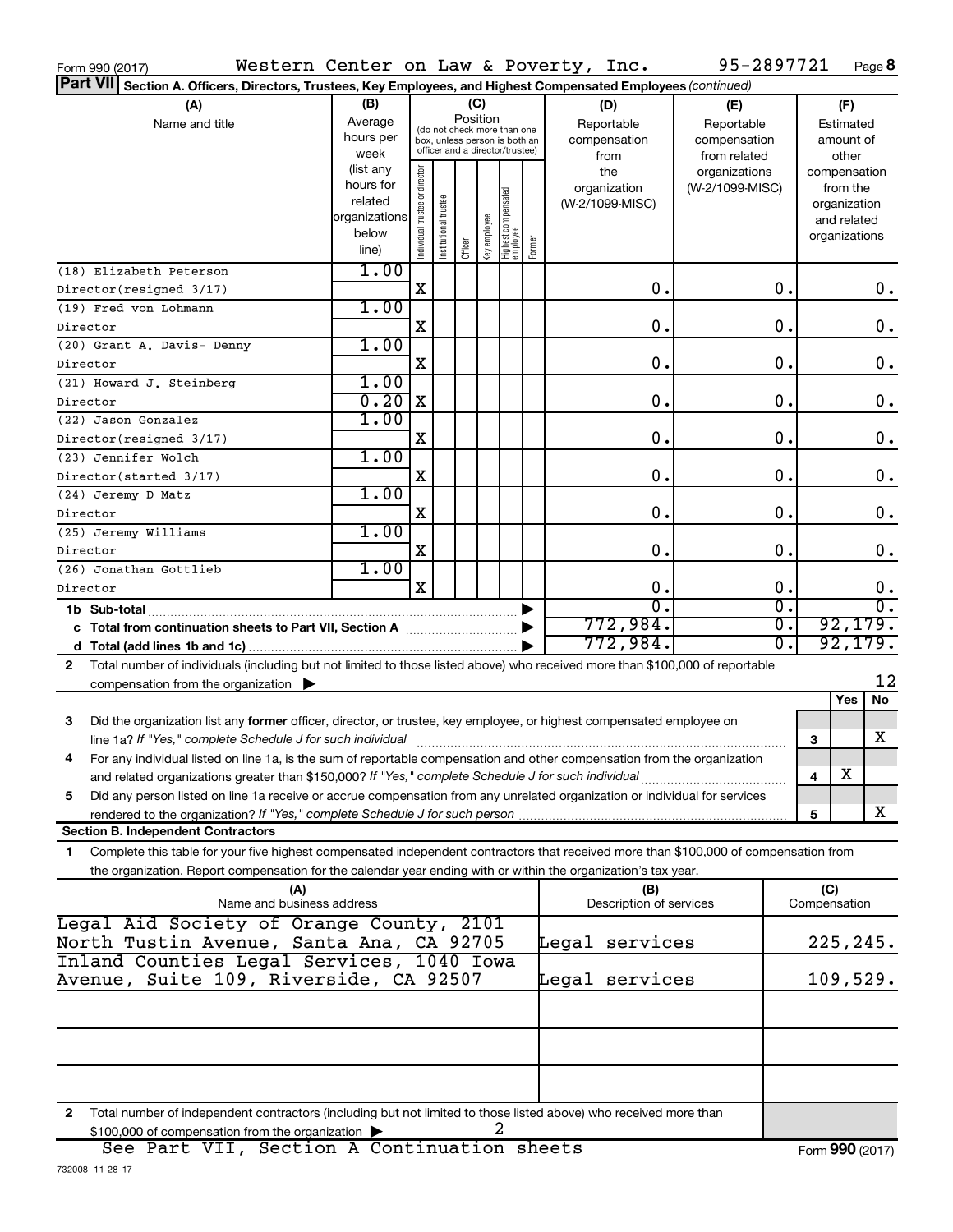| Western Center on Law & Poverty, Inc.<br>Form 990                                                               |                                                                            |                               |                      |                        |              |                              |        |                                                | 95-2897721                                       |                                                                                   |
|-----------------------------------------------------------------------------------------------------------------|----------------------------------------------------------------------------|-------------------------------|----------------------|------------------------|--------------|------------------------------|--------|------------------------------------------------|--------------------------------------------------|-----------------------------------------------------------------------------------|
| Part VII Section A. Officers, Directors, Trustees, Key Employees, and Highest Compensated Employees (continued) |                                                                            |                               |                      |                        |              |                              |        |                                                |                                                  |                                                                                   |
| (A)<br>(B)<br>(C)                                                                                               |                                                                            |                               |                      |                        |              |                              | (D)    | (E)                                            | (F)                                              |                                                                                   |
| Name and title                                                                                                  | Average                                                                    |                               |                      | Position               |              |                              |        | Reportable                                     | Reportable                                       | Estimated                                                                         |
|                                                                                                                 | hours                                                                      |                               |                      | (check all that apply) |              |                              |        | compensation                                   | compensation                                     | amount of                                                                         |
|                                                                                                                 | per<br>week<br>(list any<br>hours for<br>related<br>organizations<br>below | ndividual trustee or director | nstitutional trustee |                        | Key employee | Highest compensated employee |        | from<br>the<br>organization<br>(W-2/1099-MISC) | from related<br>organizations<br>(W-2/1099-MISC) | other<br>compensation<br>from the<br>organization<br>and related<br>organizations |
|                                                                                                                 | line)                                                                      |                               |                      | Officer                |              |                              | Former |                                                |                                                  |                                                                                   |
| (27) Kelley S. Olah                                                                                             | 1.00                                                                       |                               |                      |                        |              |                              |        |                                                |                                                  |                                                                                   |
| Director                                                                                                        |                                                                            | X                             |                      |                        |              |                              |        | 0.                                             | 0.                                               | 0.                                                                                |
| (28) Kirk Dillman                                                                                               | 1.00                                                                       |                               |                      |                        |              |                              |        |                                                |                                                  |                                                                                   |
| Director                                                                                                        |                                                                            | X                             |                      |                        |              |                              |        | 0.                                             | 0.                                               | $\mathbf 0$ .                                                                     |
| (29) Lara Garner                                                                                                | 1.00                                                                       |                               |                      |                        |              |                              |        |                                                |                                                  |                                                                                   |
| Director(resigned 6/17)                                                                                         |                                                                            | X                             |                      |                        |              |                              |        | 0.                                             | 0.                                               | $\mathbf 0$ .                                                                     |
| (30) Lois D. Thompson                                                                                           | 1.00                                                                       |                               |                      |                        |              |                              |        |                                                |                                                  |                                                                                   |
| Director                                                                                                        |                                                                            | X                             |                      |                        |              |                              |        | 0.                                             | 0.                                               | $\mathbf 0$ .                                                                     |
| (31) Lois M Takashashi                                                                                          | 1.00                                                                       |                               |                      |                        |              |                              |        |                                                |                                                  |                                                                                   |
| Director                                                                                                        |                                                                            | X                             |                      |                        |              |                              |        | 0.                                             | 0.                                               | 0.                                                                                |
| (32) Lorraine Echavarria                                                                                        | 1.00                                                                       |                               |                      |                        |              |                              |        |                                                |                                                  |                                                                                   |
| Director(started 12/17)                                                                                         |                                                                            | X                             |                      |                        |              |                              |        | 0.                                             | 0.                                               | 0.                                                                                |
| (33) Margaret Carter                                                                                            | 1.00                                                                       |                               |                      |                        |              |                              |        |                                                |                                                  |                                                                                   |
| Director                                                                                                        |                                                                            | X                             |                      |                        |              |                              |        | 0.                                             | 0.                                               | 0.                                                                                |
| (34) Mark Cramer                                                                                                | 1.00                                                                       |                               |                      |                        |              |                              |        |                                                |                                                  |                                                                                   |
| Director                                                                                                        |                                                                            | X                             |                      |                        |              |                              |        | 0.                                             | 0.                                               | $\mathbf 0$ .                                                                     |
| (35) Michael Hostettler                                                                                         | 1.00                                                                       |                               |                      |                        |              |                              |        |                                                |                                                  |                                                                                   |
| Director                                                                                                        |                                                                            | X                             |                      |                        |              |                              |        | 0.                                             | 0.                                               | $\mathbf 0$ .                                                                     |
| (36) Michael Shipley                                                                                            | 1.00                                                                       |                               |                      |                        |              |                              |        |                                                |                                                  |                                                                                   |
| Director(started 6/17)                                                                                          |                                                                            | X                             |                      |                        |              |                              |        | 0.                                             | 0.                                               | $\mathbf 0$ .                                                                     |
| (37) Moe Keshavarzi                                                                                             | 1.00                                                                       |                               |                      |                        |              |                              |        |                                                |                                                  |                                                                                   |
| Director                                                                                                        |                                                                            | X                             |                      |                        |              |                              |        | 0.                                             | 0.                                               | 0.                                                                                |
| (38) Olina Kim                                                                                                  | 1.00                                                                       |                               |                      |                        |              |                              |        |                                                |                                                  |                                                                                   |
| Director(started 6/17)                                                                                          |                                                                            | X                             |                      |                        |              |                              |        | 0.                                             | 0.                                               | 0.                                                                                |
| (39) Paul Hall                                                                                                  | 1.00                                                                       |                               |                      |                        |              |                              |        |                                                |                                                  |                                                                                   |
| Director                                                                                                        |                                                                            | X                             |                      |                        |              |                              |        | $\mathbf 0$ .                                  | $\mathbf 0$ .                                    | $0$ .                                                                             |
| (40) Rachel S. Brass                                                                                            | 1.00                                                                       |                               |                      |                        |              |                              |        |                                                |                                                  |                                                                                   |
| Director                                                                                                        |                                                                            | х                             |                      |                        |              |                              |        | 0.                                             | 0.                                               | $0$ .                                                                             |
| (41) Rachel Capoccia                                                                                            | 1.00                                                                       |                               |                      |                        |              |                              |        |                                                |                                                  |                                                                                   |
| Director                                                                                                        |                                                                            | х                             |                      |                        |              |                              |        | 0.                                             | 0.                                               | $0\cdot$                                                                          |
| (42) Raymond B. Kim                                                                                             | 1.00                                                                       |                               |                      |                        |              |                              |        |                                                |                                                  |                                                                                   |
| Director                                                                                                        |                                                                            | х                             |                      |                        |              |                              |        | 0.                                             | 0.                                               | $0\cdot$                                                                          |
| (43) Rey M. Rodriguez                                                                                           | 1.00                                                                       |                               |                      |                        |              |                              |        |                                                |                                                  |                                                                                   |
| Director                                                                                                        |                                                                            | X                             |                      |                        |              |                              |        | 0.                                             | 0.                                               | $0\cdot$                                                                          |
| (44) Robert Perrin                                                                                              | 1.00                                                                       |                               |                      |                        |              |                              |        |                                                |                                                  |                                                                                   |
| Director                                                                                                        |                                                                            | X                             |                      |                        |              |                              |        | 0.                                             | 0.                                               | $0\cdot$                                                                          |
| (45) Samantha Good                                                                                              | 1.00                                                                       |                               |                      |                        |              |                              |        |                                                |                                                  |                                                                                   |
| Director(resigned 6/17)                                                                                         |                                                                            | X                             |                      |                        |              |                              |        | 0.                                             | 0.                                               | 0.                                                                                |
| (46) Shane Brun                                                                                                 | 1.00                                                                       |                               |                      |                        |              |                              |        |                                                |                                                  |                                                                                   |
| Director(started 12/17)                                                                                         |                                                                            | X                             |                      |                        |              |                              |        | 0.                                             | 0.                                               | $0$ .                                                                             |
|                                                                                                                 |                                                                            |                               |                      |                        |              |                              |        |                                                |                                                  |                                                                                   |
|                                                                                                                 |                                                                            |                               |                      |                        |              |                              |        |                                                |                                                  |                                                                                   |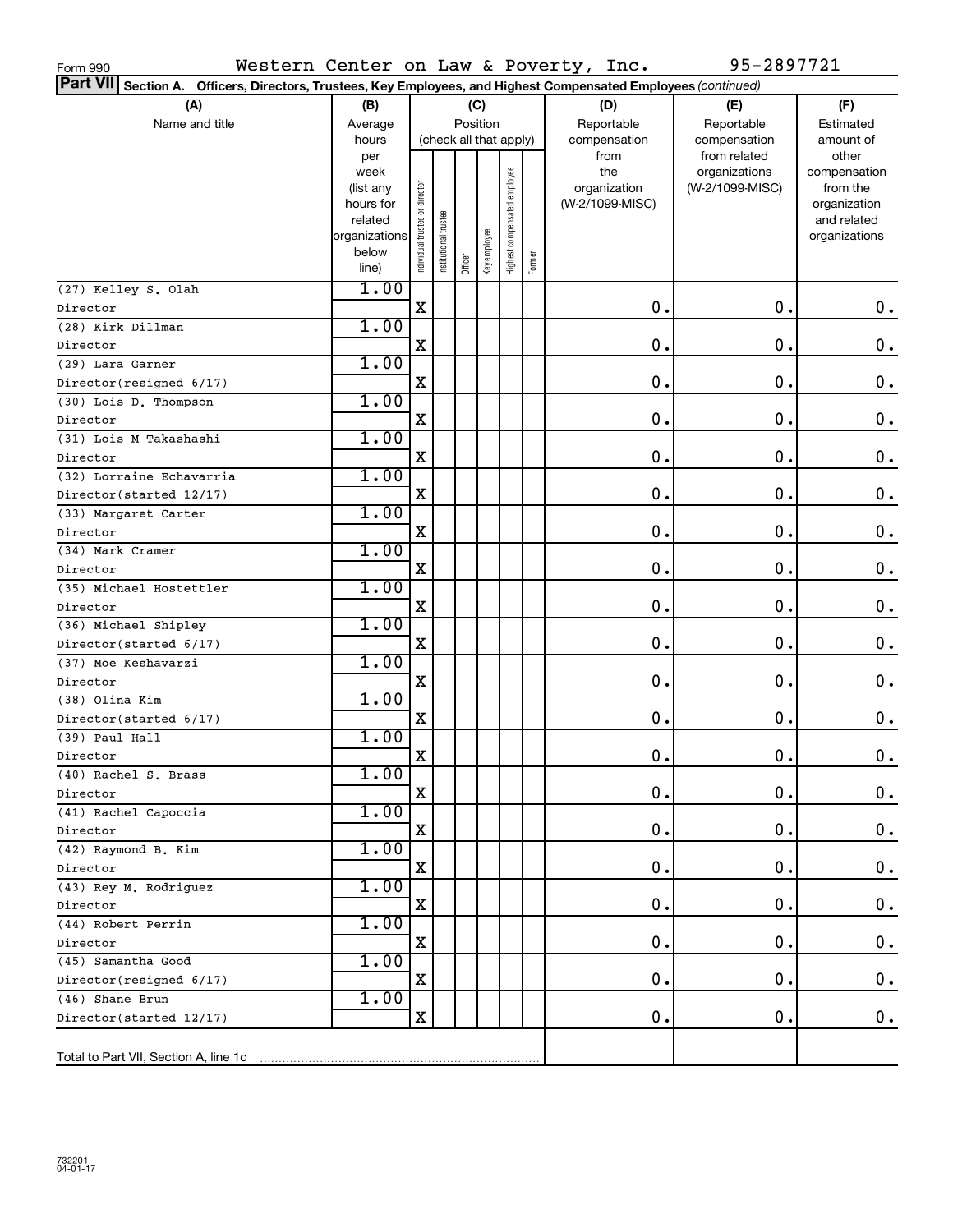| Western Center on Law & Poverty, Inc.<br>Form 990                                                               |                   |                                |                      |             |              |                              |        |                     | 95-2897721                       |                          |
|-----------------------------------------------------------------------------------------------------------------|-------------------|--------------------------------|----------------------|-------------|--------------|------------------------------|--------|---------------------|----------------------------------|--------------------------|
| Part VII Section A. Officers, Directors, Trustees, Key Employees, and Highest Compensated Employees (continued) |                   |                                |                      |             |              |                              |        |                     |                                  |                          |
| (A)                                                                                                             | (B)               |                                |                      |             | (C)          |                              |        | (D)                 | (E)                              | (F)                      |
| Name and title                                                                                                  | Average           |                                | Position             |             |              |                              |        | Reportable          | Reportable                       | Estimated                |
|                                                                                                                 | hours             |                                |                      |             |              | (check all that apply)       |        | compensation        | compensation                     | amount of                |
|                                                                                                                 | per               |                                |                      |             |              |                              |        | from                | from related                     | other                    |
|                                                                                                                 | week<br>(list any |                                |                      |             |              |                              |        | the<br>organization | organizations<br>(W-2/1099-MISC) | compensation<br>from the |
|                                                                                                                 | hours for         |                                |                      |             |              |                              |        | (W-2/1099-MISC)     |                                  | organization             |
|                                                                                                                 | related           |                                |                      |             |              |                              |        |                     |                                  | and related              |
|                                                                                                                 | organizations     |                                |                      |             |              |                              |        |                     |                                  | organizations            |
|                                                                                                                 | below             | Individual trustee or director | nstitutional trustee | Officer     | Key employee | Highest compensated employee | Former |                     |                                  |                          |
|                                                                                                                 | line)             |                                |                      |             |              |                              |        |                     |                                  |                          |
| (47) Susan K. Leader                                                                                            | 1.00              |                                |                      |             |              |                              |        |                     |                                  |                          |
| Director                                                                                                        |                   | $\mathbf X$                    |                      |             |              |                              |        | 0.                  | 0.                               | $0$ .                    |
| (48) Stephen Sorensen                                                                                           | 1.00              |                                |                      |             |              |                              |        |                     |                                  |                          |
| Director(started 9/17)                                                                                          |                   | X                              |                      |             |              |                              |        | 0.                  | 0.                               | $\boldsymbol{0}$ .       |
| (49) Stephanie Yonekara                                                                                         | 1.00              |                                |                      |             |              |                              |        |                     |                                  |                          |
| Director(started 3/17)                                                                                          |                   | X                              |                      |             |              |                              |        | 0.                  | 0.                               | $\boldsymbol{0}$ .       |
| (50) Steven D. Atlee                                                                                            | 1.00              |                                |                      |             |              |                              |        |                     |                                  |                          |
| Director                                                                                                        | 0.20              | X                              |                      |             |              |                              |        | 0.                  | 0.                               | $\boldsymbol{0}$ .       |
| (51) Steven Sklaver                                                                                             | 1.00              |                                |                      |             |              |                              |        |                     |                                  |                          |
| Director                                                                                                        |                   | X                              |                      |             |              |                              |        | 0.                  | 0.                               | $\boldsymbol{0}$ .       |
| (52) Sylvia Rivera                                                                                              | 1.00              |                                |                      |             |              |                              |        |                     |                                  |                          |
| Director                                                                                                        |                   | X                              |                      |             |              |                              |        | 0.                  | 0.                               | $\boldsymbol{0}$ .       |
| (53) Thomas Loran III                                                                                           | 1.00              | $\mathbf X$                    |                      |             |              |                              |        |                     | 0.                               |                          |
| Director                                                                                                        | 40.00             |                                |                      |             |              |                              |        | 0.                  |                                  | $\mathbf 0$ .            |
| (54) Paul Tepper                                                                                                | 0.50              |                                |                      | $\mathbf X$ |              |                              |        |                     | 0.                               |                          |
| Executive Director/Preside                                                                                      | 40.00             |                                |                      |             |              |                              |        | 161,486.            |                                  | 16,711.                  |
| (55) Richard Rothschild                                                                                         |                   |                                |                      |             |              | X                            |        | 135,680.            | 0.                               | 23,146.                  |
| Director of Litigation<br>(56) Stephanie Haffner                                                                | 40.00             |                                |                      |             |              |                              |        |                     |                                  |                          |
| Senior Litigator                                                                                                |                   |                                |                      |             |              | X                            |        | 124,843.            | 0.                               | 11,129.                  |
| (57) Rau M. Tawatao                                                                                             | 40.00             |                                |                      |             |              |                              |        |                     |                                  |                          |
| Senior Litigator                                                                                                |                   |                                |                      |             |              | X                            |        | 109,757.            | 0.                               | 16,234.                  |
| (58) Stephanie Surabian                                                                                         | 40.00             |                                |                      |             |              |                              |        |                     |                                  |                          |
| Finance & Admin Director                                                                                        |                   |                                |                      |             |              | X                            |        | 108,420.            | 0.                               | 16,234.                  |
| (59) Michael Herald                                                                                             | 40.00             |                                |                      |             |              |                              |        |                     |                                  |                          |
| Director of Policy Advocacy                                                                                     |                   |                                |                      |             |              | X                            |        | 132,798.            | 0.                               | 8,725.                   |
|                                                                                                                 |                   |                                |                      |             |              |                              |        |                     |                                  |                          |
|                                                                                                                 |                   |                                |                      |             |              |                              |        |                     |                                  |                          |
|                                                                                                                 |                   |                                |                      |             |              |                              |        |                     |                                  |                          |
|                                                                                                                 |                   |                                |                      |             |              |                              |        |                     |                                  |                          |
|                                                                                                                 |                   |                                |                      |             |              |                              |        |                     |                                  |                          |
|                                                                                                                 |                   |                                |                      |             |              |                              |        |                     |                                  |                          |
|                                                                                                                 |                   |                                |                      |             |              |                              |        |                     |                                  |                          |
|                                                                                                                 |                   |                                |                      |             |              |                              |        |                     |                                  |                          |
|                                                                                                                 |                   |                                |                      |             |              |                              |        |                     |                                  |                          |
|                                                                                                                 |                   |                                |                      |             |              |                              |        |                     |                                  |                          |
|                                                                                                                 |                   |                                |                      |             |              |                              |        |                     |                                  |                          |
|                                                                                                                 |                   |                                |                      |             |              |                              |        |                     |                                  |                          |
|                                                                                                                 |                   |                                |                      |             |              |                              |        |                     |                                  |                          |
|                                                                                                                 |                   |                                |                      |             |              |                              |        |                     |                                  |                          |
|                                                                                                                 |                   |                                |                      |             |              |                              |        |                     |                                  |                          |
|                                                                                                                 |                   |                                |                      |             |              |                              |        | 772,984.            |                                  | 92,179.                  |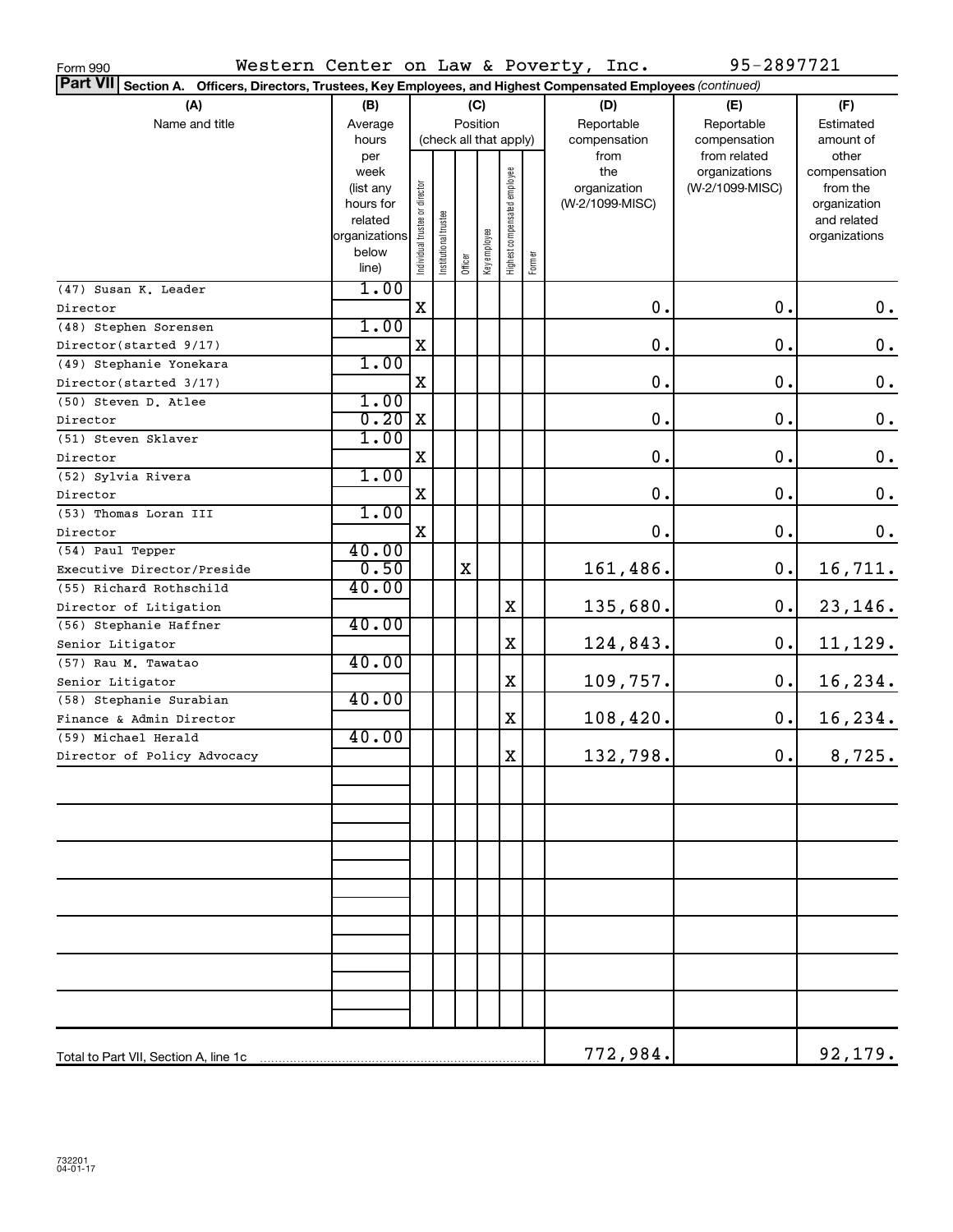|                                                           | Form 990 (2017)       |                                                                                                                                                                                                                                                               |                                                  |                                                                                                          | Western Center on Law & Poverty, Inc. |                                                 | 95-2897721                                         | Page 9                                                             |
|-----------------------------------------------------------|-----------------------|---------------------------------------------------------------------------------------------------------------------------------------------------------------------------------------------------------------------------------------------------------------|--------------------------------------------------|----------------------------------------------------------------------------------------------------------|---------------------------------------|-------------------------------------------------|----------------------------------------------------|--------------------------------------------------------------------|
|                                                           | <b>Part VIII</b>      | <b>Statement of Revenue</b>                                                                                                                                                                                                                                   |                                                  |                                                                                                          |                                       |                                                 |                                                    |                                                                    |
|                                                           |                       |                                                                                                                                                                                                                                                               |                                                  |                                                                                                          |                                       |                                                 |                                                    |                                                                    |
|                                                           |                       |                                                                                                                                                                                                                                                               |                                                  |                                                                                                          | (A)<br>Total revenue                  | (B)<br>Related or<br>exempt function<br>revenue | $\overline{C}$<br>Unrelated<br>business<br>revenue | (D)<br>Revenue excluded<br>from tax under<br>sections<br>512 - 514 |
| Contributions, Gifts, Grants<br>and Other Similar Amounts |                       | 1 a Federated campaigns<br>c Fundraising events<br>d Related organizations<br>e Government grants (contributions)<br>f All other contributions, gifts, grants, and<br>similar amounts not included above<br>Noncash contributions included in lines 1a-1f: \$ | 1a<br>1 <sub>b</sub><br>1c<br>1 <sub>d</sub>     | 884, 157.<br>$1e$ [1, 198, 908.<br>$1$ <sub>1f</sub> $\left 1, 249, 462.\right $<br><b>Business Code</b> |                                       |                                                 |                                                    |                                                                    |
| Program Service<br>Revenue                                | $\mathbf b$<br>c<br>d | 2a Court awarded fees/cos<br>Publications<br><u> 1990 - Johann Barbara, martin a</u>                                                                                                                                                                          |                                                  | 900099<br>511190                                                                                         | 717,400.<br>19,308.                   | 717,400.<br>19,308.                             |                                                    |                                                                    |
|                                                           | е<br>f.               | All other program service revenue                                                                                                                                                                                                                             |                                                  |                                                                                                          | 736,708.                              |                                                 |                                                    |                                                                    |
|                                                           | 3                     | Investment income (including dividends, interest, and<br>Income from investment of tax-exempt bond proceeds                                                                                                                                                   |                                                  |                                                                                                          | 8,579.                                |                                                 |                                                    | 8,579.                                                             |
|                                                           | 4<br>5<br>b           | <b>6 a</b> Gross rents<br>Less: rental expenses                                                                                                                                                                                                               | (i) Real<br>9,000.<br>$\overline{0}$ .<br>9,000. | (ii) Personal                                                                                            |                                       |                                                 |                                                    |                                                                    |
|                                                           | c                     | Rental income or (loss)<br>7 a Gross amount from sales of                                                                                                                                                                                                     | (i) Securities                                   | ▶<br>(ii) Other                                                                                          | 9,000.                                |                                                 |                                                    | 9,000.                                                             |
|                                                           |                       | assets other than inventory<br><b>b</b> Less: cost or other basis<br>and sales expenses                                                                                                                                                                       |                                                  |                                                                                                          |                                       |                                                 |                                                    |                                                                    |
| <b>Other Revenue</b>                                      |                       | 8 a Gross income from fundraising events (not<br>including \$ $884, 157$ . of<br>contributions reported on line 1c). See                                                                                                                                      |                                                  | $b\sqrt{105, 767}$ .                                                                                     |                                       |                                                 |                                                    |                                                                    |
|                                                           |                       | 9 a Gross income from gaming activities. See                                                                                                                                                                                                                  | b                                                |                                                                                                          | 0.                                    |                                                 |                                                    |                                                                    |
|                                                           |                       | 10 a Gross sales of inventory, less returns<br>c Net income or (loss) from sales of inventory                                                                                                                                                                 |                                                  |                                                                                                          |                                       |                                                 |                                                    |                                                                    |
|                                                           | b<br>с                | Miscellaneous Revenue<br>11 a Miscellaneous/Cy-pres<br><u> 1989 - John Harry Harry Harry Harry Harry Harry Harry Harry Harry Harry Harry Harry Harry Harry Harry Harry</u>                                                                                    |                                                  | <b>Business Code</b><br>900099                                                                           | 31,336.                               |                                                 |                                                    | 31,336.                                                            |
|                                                           | d<br>12               |                                                                                                                                                                                                                                                               |                                                  |                                                                                                          | 31,336.                               | 736,708.                                        | $\overline{0}$ .                                   | 48,915.                                                            |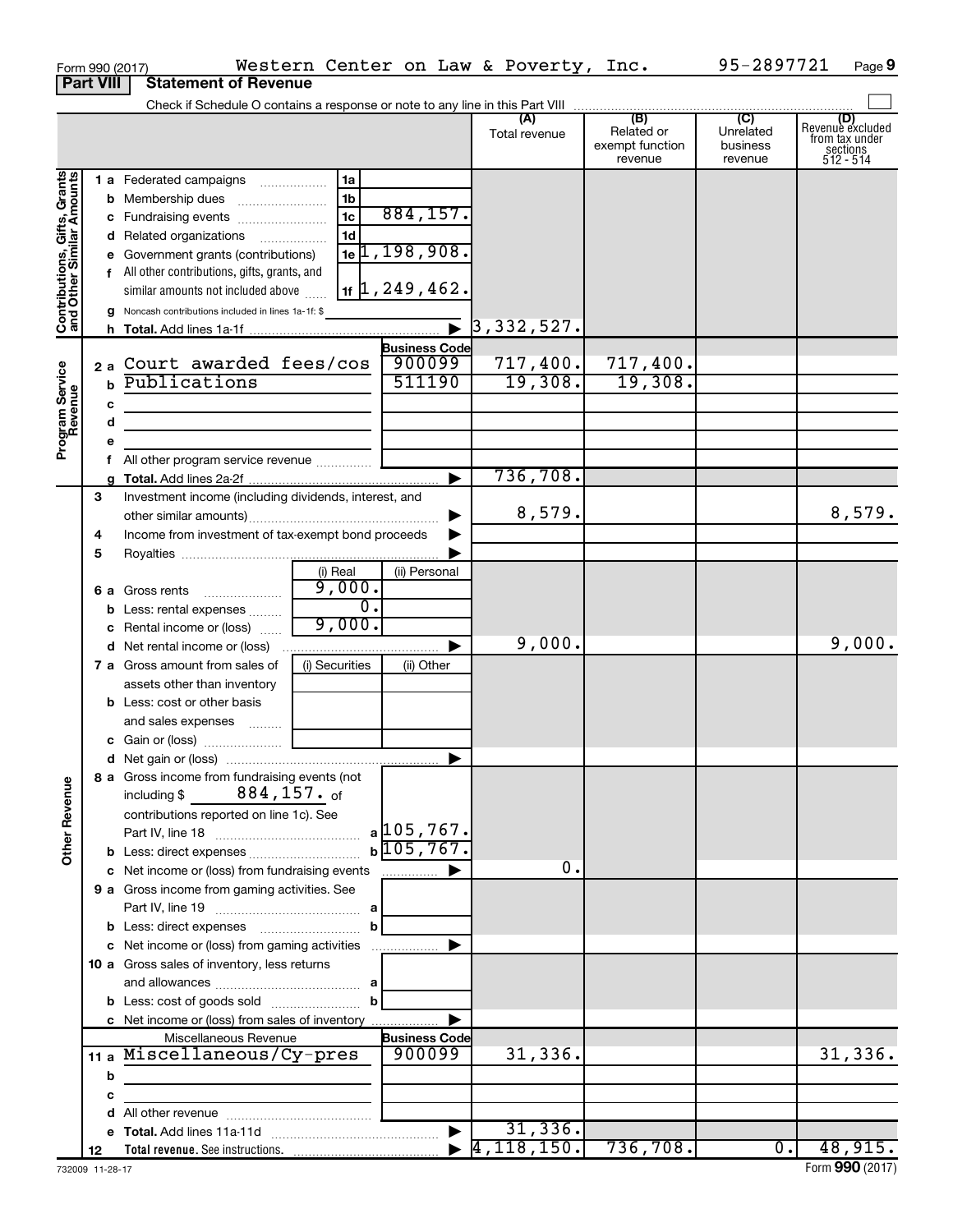|              | Check if Schedule O contains a response or note to any line in this Part IX                                                                                                                                 |                       |                                    |                                           |                                |
|--------------|-------------------------------------------------------------------------------------------------------------------------------------------------------------------------------------------------------------|-----------------------|------------------------------------|-------------------------------------------|--------------------------------|
|              | Do not include amounts reported on lines 6b,<br>7b, 8b, 9b, and 10b of Part VIII.                                                                                                                           | (A)<br>Total expenses | (B)<br>Program service<br>expenses | (C)<br>Management and<br>general expenses | (D)<br>Fundraising<br>expenses |
| 1            | Grants and other assistance to domestic organizations                                                                                                                                                       |                       |                                    |                                           |                                |
|              | and domestic governments. See Part IV, line 21                                                                                                                                                              |                       |                                    |                                           |                                |
| $\mathbf{2}$ | Grants and other assistance to domestic                                                                                                                                                                     |                       |                                    |                                           |                                |
|              | individuals. See Part IV, line 22                                                                                                                                                                           |                       |                                    |                                           |                                |
| 3            | Grants and other assistance to foreign                                                                                                                                                                      |                       |                                    |                                           |                                |
|              | organizations, foreign governments, and foreign                                                                                                                                                             |                       |                                    |                                           |                                |
|              | individuals. See Part IV, lines 15 and 16                                                                                                                                                                   |                       |                                    |                                           |                                |
| 4            |                                                                                                                                                                                                             |                       |                                    |                                           |                                |
| 5            | Compensation of current officers, directors,                                                                                                                                                                |                       |                                    |                                           |                                |
|              | trustees, and key employees                                                                                                                                                                                 | 178,198.              | 140,776.                           | 16,038.                                   | 21,384.                        |
| 6            | Compensation not included above, to disqualified                                                                                                                                                            |                       |                                    |                                           |                                |
|              | persons (as defined under section 4958(f)(1)) and<br>persons described in section 4958(c)(3)(B)                                                                                                             |                       |                                    |                                           |                                |
|              |                                                                                                                                                                                                             | 2,475,294.            | 1,955,482.                         | 222,776.                                  | 297,036.                       |
| 7<br>8       | Other salaries and wages<br>Pension plan accruals and contributions (include                                                                                                                                |                       |                                    |                                           |                                |
|              | section 401(k) and 403(b) employer contributions)                                                                                                                                                           | 128,311.              | 101,366.                           | 11,548.                                   | 15,397.                        |
| 9            |                                                                                                                                                                                                             | 193, 304.             | 152,711.                           | 17,397.                                   | 23,196.                        |
| 10           |                                                                                                                                                                                                             | 194,814.              | 153,903.                           | 17,533.                                   | 23,378.                        |
| 11           | Fees for services (non-employees):                                                                                                                                                                          |                       |                                    |                                           |                                |
| a            |                                                                                                                                                                                                             |                       |                                    |                                           |                                |
| b            |                                                                                                                                                                                                             |                       |                                    |                                           |                                |
|              |                                                                                                                                                                                                             | 23,899.               | 18,880.                            | 2,151.                                    | 2,868.                         |
| d            |                                                                                                                                                                                                             |                       |                                    |                                           |                                |
|              | Professional fundraising services. See Part IV, line 17                                                                                                                                                     |                       |                                    |                                           |                                |
| f            | Investment management fees                                                                                                                                                                                  |                       |                                    |                                           |                                |
| g            | Other. (If line 11g amount exceeds 10% of line 25,                                                                                                                                                          |                       |                                    |                                           |                                |
|              | column (A) amount, list line 11g expenses on Sch O.)                                                                                                                                                        |                       |                                    |                                           |                                |
| 12           |                                                                                                                                                                                                             |                       |                                    |                                           |                                |
| 13           |                                                                                                                                                                                                             | 138,670.              | 109,582.                           | 12,442.                                   | 16,646.                        |
| 14           |                                                                                                                                                                                                             | 48,901.               | 38,632.                            | 4,401.                                    | 5,868.                         |
| 15           |                                                                                                                                                                                                             |                       |                                    |                                           |                                |
| 16           |                                                                                                                                                                                                             | 313, 371.             | 247,563                            | 28, 203.                                  | 37,605.                        |
| 17           |                                                                                                                                                                                                             | 64,833.               | 51,218.                            | 5,835.                                    | 7,780.                         |
| 18           | Payments of travel or entertainment expenses                                                                                                                                                                |                       |                                    |                                           |                                |
|              | for any federal, state, or local public officials                                                                                                                                                           |                       |                                    |                                           |                                |
| 19           | Conferences, conventions, and meetings                                                                                                                                                                      | 35, 118.              | 27,743.                            | 3,161.                                    | 4,214.                         |
| 20           | Interest                                                                                                                                                                                                    |                       |                                    |                                           |                                |
| 21           |                                                                                                                                                                                                             |                       |                                    |                                           |                                |
| 22           | Depreciation, depletion, and amortization                                                                                                                                                                   |                       |                                    |                                           |                                |
| 23           | Insurance                                                                                                                                                                                                   | 26,905.               | 21, 255                            | 2,421.                                    | 3,229.                         |
| 24           | Other expenses. Itemize expenses not covered<br>above. (List miscellaneous expenses in line 24e. If line<br>24e amount exceeds 10% of line 25, column (A)<br>amount, list line 24e expenses on Schedule O.) |                       |                                    |                                           |                                |
|              | a Contract expenses                                                                                                                                                                                         | 61,358.               | 48,473.                            | 5,522.                                    | 7,363.                         |
|              | b Library                                                                                                                                                                                                   | 51,055.               | 40,333.                            | 4,595.                                    | 6,127.                         |
|              | Dues and subscriptions                                                                                                                                                                                      | 35, 252.              | 27,849.                            | 3,173.                                    | 4,230.                         |
| d            | Staff development                                                                                                                                                                                           | 17,952.               | 14,182.                            | 1,616.                                    | 2,154.                         |
|              | e All other expenses                                                                                                                                                                                        | 16,296.               | 12,873.                            | 1,467.                                    | 1,956.                         |
| 25           | Total functional expenses. Add lines 1 through 24e                                                                                                                                                          | 4,003,531.            | 3,162,821.                         | 360, 279.                                 | 480, 431.                      |
| 26           | <b>Joint costs.</b> Complete this line only if the organization                                                                                                                                             |                       |                                    |                                           |                                |
|              | reported in column (B) joint costs from a combined                                                                                                                                                          |                       |                                    |                                           |                                |
|              | educational campaign and fundraising solicitation.                                                                                                                                                          |                       |                                    |                                           |                                |

*Section 501(c)(3) and 501(c)(4) organizations must complete all columns. All other organizations must complete column (A).*

Check here

Check here  $\begin{array}{c} \begin{array}{|c} \hline \end{array} \end{array}$  if following SOP 98-2 (ASC 958-720)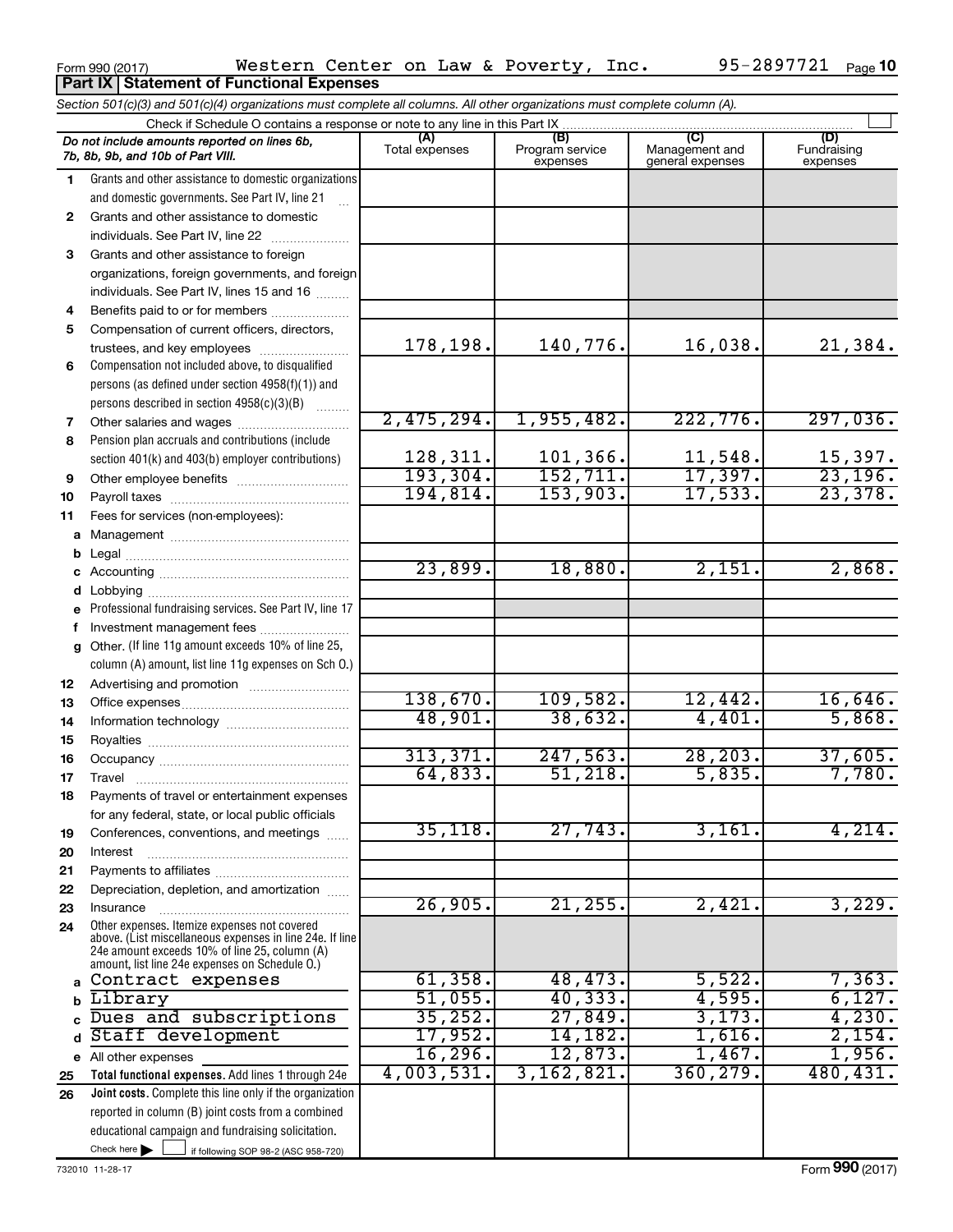| Form 990 (2017) | Western | Center | on<br>Law | $\alpha$ | Poverty | Inc. | $\blacksquare$<br>ΩL<br>$\lambda$ $\Omega$<br>$\boldsymbol{\mathcal{L}}$ | Page |
|-----------------|---------|--------|-----------|----------|---------|------|--------------------------------------------------------------------------|------|
|                 |         |        |           |          |         |      |                                                                          |      |

|                             |          |                                                                                                                         |                 |          | (A)<br>Beginning of year |                 | (B)<br>End of year |
|-----------------------------|----------|-------------------------------------------------------------------------------------------------------------------------|-----------------|----------|--------------------------|-----------------|--------------------|
|                             | 1        |                                                                                                                         |                 |          | 526, 151.                | $\mathbf{1}$    | 542, 158.          |
|                             | 2        |                                                                                                                         |                 |          | 95,334.                  | $\mathbf{2}$    | 5,359.             |
|                             | 3        |                                                                                                                         |                 |          | 1,027,911.               | 3               | 1,126,292.         |
|                             | 4        |                                                                                                                         |                 |          | 478, 153.                | $\overline{4}$  | 136,405.           |
|                             | 5        | Loans and other receivables from current and former officers, directors,                                                |                 |          |                          |                 |                    |
|                             |          | trustees, key employees, and highest compensated employees. Complete                                                    |                 |          |                          |                 |                    |
|                             |          | Part II of Schedule Latin and Communication of Schedule Latin and Communication of Schedule Latin and Schedule          |                 |          |                          | 5               |                    |
|                             | 6        | Loans and other receivables from other disqualified persons (as defined under                                           |                 |          |                          |                 |                    |
|                             |          | section 4958(f)(1)), persons described in section 4958(c)(3)(B), and contributing                                       |                 |          |                          |                 |                    |
|                             |          | employers and sponsoring organizations of section 501(c)(9) voluntary                                                   |                 |          |                          |                 |                    |
|                             |          | employees' beneficiary organizations (see instr). Complete Part II of Sch L                                             |                 |          |                          | 6               |                    |
| Assets                      | 7        |                                                                                                                         |                 |          |                          | $\overline{7}$  |                    |
|                             | 8        |                                                                                                                         |                 |          | 10,847.                  | 8               | 9,051.             |
|                             | 9        |                                                                                                                         |                 |          | 59,888.                  | 9               | 62,050.            |
|                             |          | 10a Land, buildings, and equipment: cost or other                                                                       |                 |          |                          |                 |                    |
|                             |          | basis. Complete Part VI of Schedule D                                                                                   | 10a             | 259,640. |                          |                 |                    |
|                             |          | <b>b</b> Less: accumulated depreciation                                                                                 | 10 <sub>b</sub> | 259,640. | 0.                       | 10 <sub>c</sub> | 0.                 |
|                             | 11       |                                                                                                                         |                 |          | 224,839.                 | 11              | 334, 244.          |
|                             | 12       |                                                                                                                         |                 |          |                          | 12              |                    |
|                             | 13       |                                                                                                                         |                 |          |                          | 13              |                    |
|                             | 14       |                                                                                                                         |                 | 14       |                          |                 |                    |
|                             | 15       |                                                                                                                         |                 |          | 7,870.                   | 15              | 7,720.             |
|                             | 16       |                                                                                                                         |                 |          | 2,430,993.               | 16              | 2, 223, 279.       |
|                             | 17       |                                                                                                                         |                 |          | 587, 302.                | 17              | 254,003.           |
|                             | 18       |                                                                                                                         |                 |          |                          | 18              |                    |
|                             | 19       |                                                                                                                         |                 |          |                          | 19              |                    |
|                             | 20       |                                                                                                                         |                 |          | 20                       |                 |                    |
|                             | 21       | Escrow or custodial account liability. Complete Part IV of Schedule D                                                   |                 |          |                          | 21              |                    |
|                             | 22       | Loans and other payables to current and former officers, directors, trustees,                                           |                 |          |                          |                 |                    |
|                             |          | key employees, highest compensated employees, and disqualified persons.                                                 |                 |          |                          |                 |                    |
| Liabilities                 |          |                                                                                                                         |                 |          |                          | 22              |                    |
|                             | 23       | Secured mortgages and notes payable to unrelated third parties                                                          |                 |          |                          | 23              |                    |
|                             | 24       | Unsecured notes and loans payable to unrelated third parties                                                            |                 |          |                          | 24              |                    |
|                             | 25       | Other liabilities (including federal income tax, payables to related third                                              |                 |          |                          |                 |                    |
|                             |          | parties, and other liabilities not included on lines 17-24). Complete Part X of                                         |                 |          |                          |                 |                    |
|                             |          | Schedule D                                                                                                              |                 |          |                          | 25              |                    |
|                             | 26       |                                                                                                                         |                 |          | 587, 302.                | 26              | 254,003.           |
|                             |          | Organizations that follow SFAS 117 (ASC 958), check here $\blacktriangleright \begin{array}{c} \perp X \end{array}$ and |                 |          |                          |                 |                    |
|                             |          | complete lines 27 through 29, and lines 33 and 34.                                                                      |                 |          | 648, 149.                |                 | 557,612.           |
|                             | 27       |                                                                                                                         |                 |          | 1, 195, 542.             | 27              | 1,411,664.         |
|                             | 28       |                                                                                                                         |                 |          |                          | 28              |                    |
|                             | 29       | Permanently restricted net assets                                                                                       |                 |          |                          | 29              |                    |
|                             |          | Organizations that do not follow SFAS 117 (ASC 958), check here $\blacktriangleright$                                   |                 |          |                          |                 |                    |
|                             |          | and complete lines 30 through 34.                                                                                       |                 |          |                          | 30              |                    |
|                             | 30       | Paid-in or capital surplus, or land, building, or equipment fund                                                        |                 |          |                          | 31              |                    |
| Net Assets or Fund Balances | 31<br>32 | Retained earnings, endowment, accumulated income, or other funds                                                        |                 |          |                          | 32              |                    |
|                             | 33       |                                                                                                                         |                 |          | 1,843,691.               | 33              | 1,969,276.         |
|                             | 34       |                                                                                                                         |                 |          | 2,430,993.               | 34              | 2, 223, 279.       |
|                             |          |                                                                                                                         |                 |          |                          |                 |                    |

Form (2017) **990**

# **Part X Balance Sheet**

|  | Form 990 (2017) |
|--|-----------------|
|  |                 |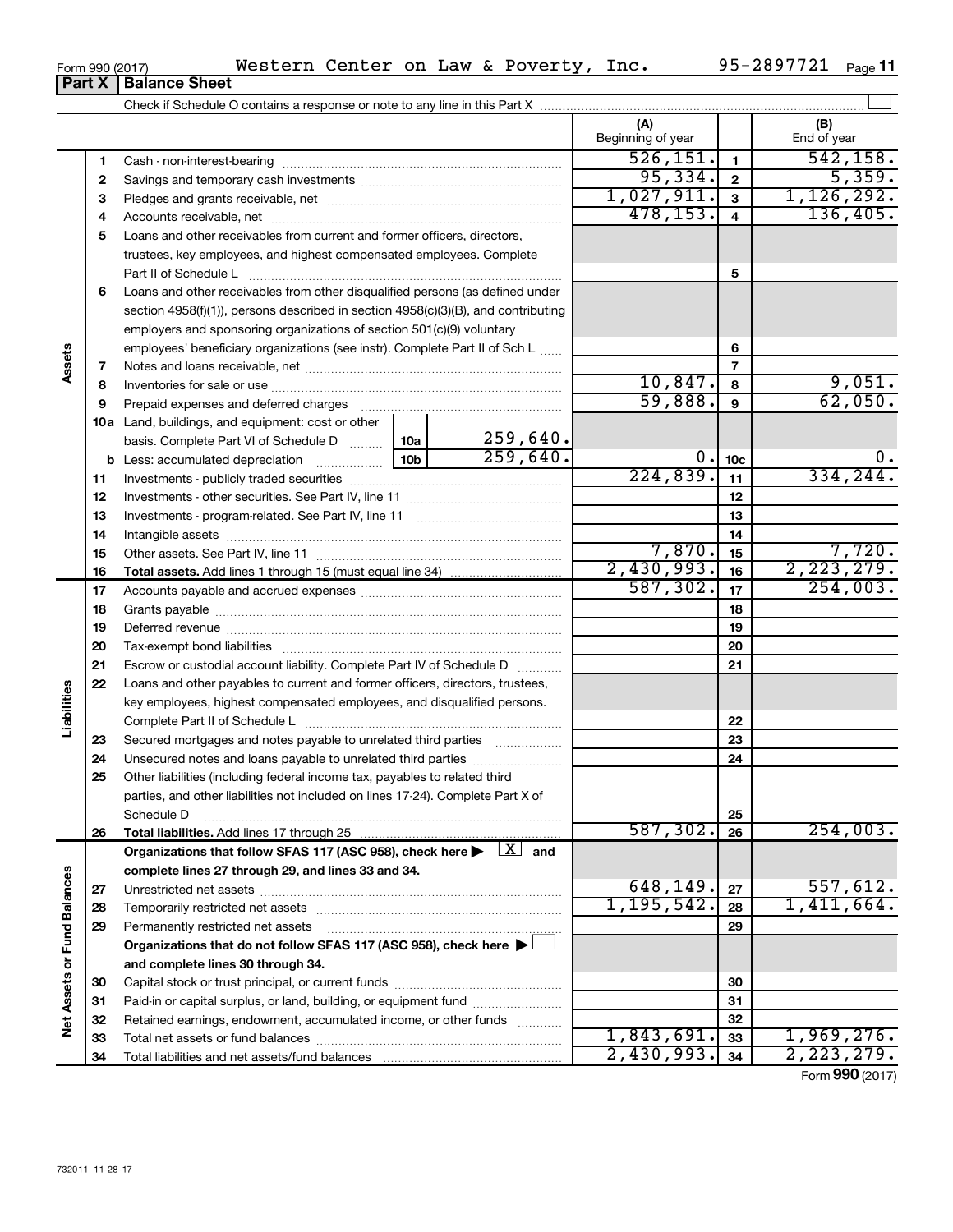|    | Western Center on Law & Poverty, Inc.<br>Form 990 (2017)                                                                        | 95-2897721 Page 12      |                |     |                  |
|----|---------------------------------------------------------------------------------------------------------------------------------|-------------------------|----------------|-----|------------------|
|    | <b>Part XI</b><br><b>Reconciliation of Net Assets</b>                                                                           |                         |                |     |                  |
|    | Check if Schedule O contains a response or note to any line in this Part XI                                                     |                         |                |     |                  |
|    |                                                                                                                                 |                         |                |     |                  |
| 1  |                                                                                                                                 | $\mathbf{1}$            | 4, 118, 150.   |     |                  |
| 2  |                                                                                                                                 | $\overline{2}$          | 4,003,531.     |     |                  |
| 3  | Revenue less expenses. Subtract line 2 from line 1                                                                              | 3                       |                |     | 114,619.         |
| 4  |                                                                                                                                 | $\overline{\mathbf{4}}$ | 1,843,691.     |     |                  |
| 5  |                                                                                                                                 | 5                       |                |     | 10,966.          |
| 6  | Donated services and use of facilities                                                                                          | 6                       |                |     |                  |
| 7  | Investment expenses                                                                                                             | $\overline{7}$          |                |     |                  |
| 8  | Prior period adjustments                                                                                                        | 8                       |                |     |                  |
| 9  |                                                                                                                                 | $\mathbf{Q}$            |                |     | $\overline{0}$ . |
| 10 | Net assets or fund balances at end of year. Combine lines 3 through 9 (must equal Part X, line 33,                              |                         |                |     |                  |
|    | column (B))                                                                                                                     | 10                      | 1,969,276.     |     |                  |
|    | Part XII Financial Statements and Reporting                                                                                     |                         |                |     |                  |
|    |                                                                                                                                 |                         |                |     |                  |
|    |                                                                                                                                 |                         |                | Yes | No               |
| 1  | $\boxed{\text{X}}$ Accrual<br>Accounting method used to prepare the Form 990: [130] Cash<br>Other                               |                         |                |     |                  |
|    | If the organization changed its method of accounting from a prior year or checked "Other," explain in Schedule O.               |                         |                |     |                  |
|    |                                                                                                                                 |                         | 2a             |     | x                |
|    | If "Yes," check a box below to indicate whether the financial statements for the year were compiled or reviewed on a            |                         |                |     |                  |
|    | separate basis, consolidated basis, or both:                                                                                    |                         |                |     |                  |
|    | Separate basis<br>Consolidated basis<br>Both consolidated and separate basis                                                    |                         |                |     |                  |
|    |                                                                                                                                 |                         | 2 <sub>b</sub> | X   |                  |
|    | If "Yes," check a box below to indicate whether the financial statements for the year were audited on a separate basis,         |                         |                |     |                  |
|    | consolidated basis, or both:                                                                                                    |                         |                |     |                  |
|    | $\boxed{\textbf{X}}$ Consolidated basis<br>Both consolidated and separate basis<br>Separate basis                               |                         |                |     |                  |
|    | c If "Yes" to line 2a or 2b, does the organization have a committee that assumes responsibility for oversight of the audit,     |                         |                |     |                  |
|    |                                                                                                                                 |                         | 2c             | х   |                  |
|    | If the organization changed either its oversight process or selection process during the tax year, explain in Schedule O.       |                         |                |     |                  |
|    | 3a As a result of a federal award, was the organization required to undergo an audit or audits as set forth in the Single Audit |                         |                |     |                  |
|    |                                                                                                                                 |                         | За             |     | x                |
|    | b If "Yes," did the organization undergo the required audit or audits? If the organization did not undergo the required audit   |                         |                |     |                  |
|    |                                                                                                                                 |                         | 3b             |     |                  |

Form (2017) **990**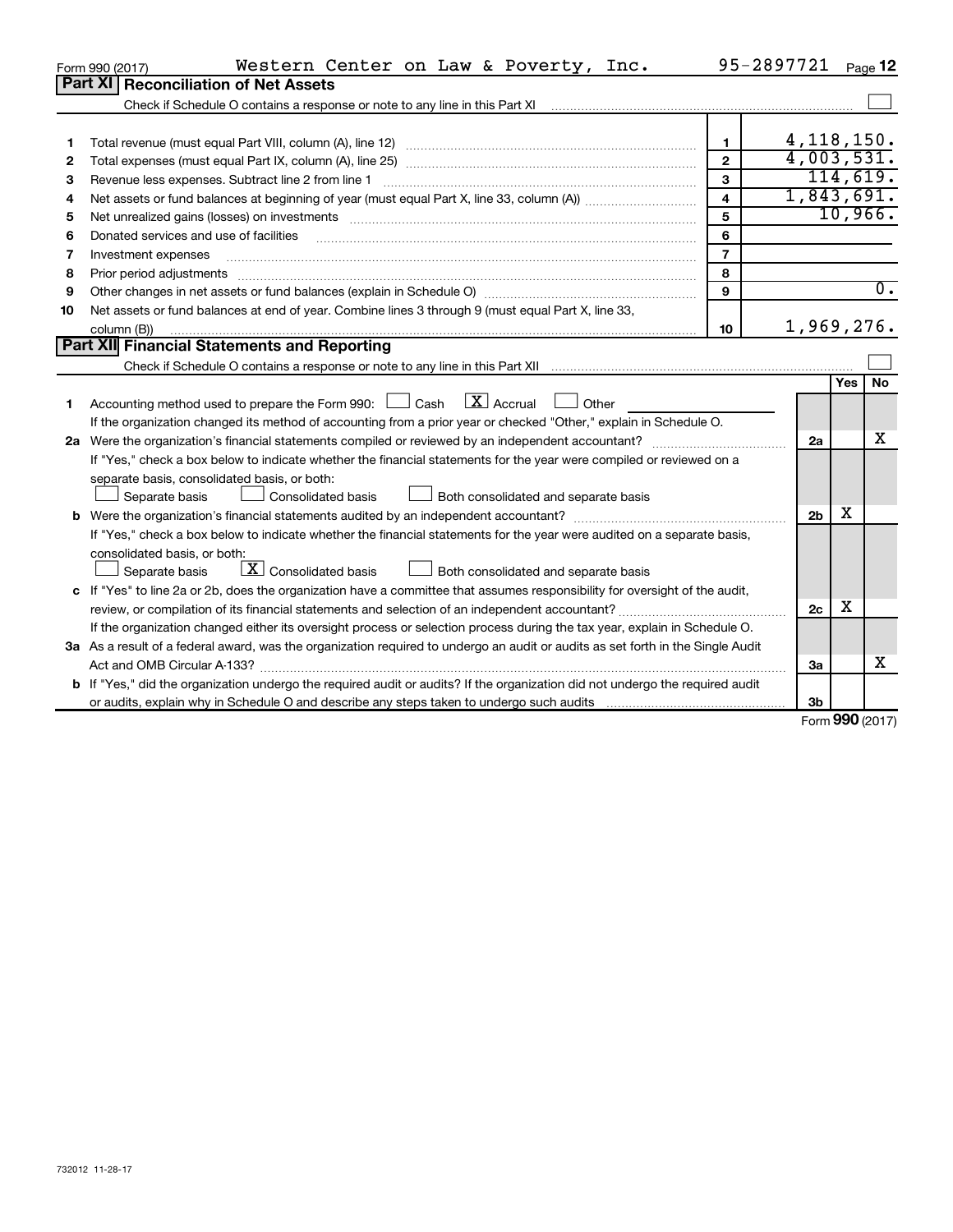|  | <b>SCHEDULE A</b> |
|--|-------------------|
|--|-------------------|

|  |  | (Form 990 or 990-EZ) |
|--|--|----------------------|
|  |  |                      |

# Form 990 or 990-EZ)<br>
Complete if the organization is a section 501(c)(3) organization or a section<br> **Public Charity Status and Public Support**

**4947(a)(1) nonexempt charitable trust.**

| OMB No. 1545-0047     |
|-----------------------|
| 201                   |
| <b>Open to Public</b> |

| Department of the Treasury<br>Attach to Form 990 or Form 990-EZ.<br>Internal Revenue Service<br>$\blacktriangleright$ Go to www.irs.gov/Form990 for instructions and the latest information. |        |                          |  |                                                                        |                                                                                                                                                                                                                                                                                        | <b>Open to Public</b><br>Inspection |                             |                            |  |                                       |
|----------------------------------------------------------------------------------------------------------------------------------------------------------------------------------------------|--------|--------------------------|--|------------------------------------------------------------------------|----------------------------------------------------------------------------------------------------------------------------------------------------------------------------------------------------------------------------------------------------------------------------------------|-------------------------------------|-----------------------------|----------------------------|--|---------------------------------------|
|                                                                                                                                                                                              |        | Name of the organization |  |                                                                        |                                                                                                                                                                                                                                                                                        |                                     |                             |                            |  | <b>Employer identification number</b> |
|                                                                                                                                                                                              |        |                          |  |                                                                        | Western Center on Law & Poverty, Inc.                                                                                                                                                                                                                                                  |                                     |                             |                            |  | 95-2897721                            |
|                                                                                                                                                                                              | Part I |                          |  |                                                                        | Reason for Public Charity Status (All organizations must complete this part.) See instructions.                                                                                                                                                                                        |                                     |                             |                            |  |                                       |
|                                                                                                                                                                                              |        |                          |  |                                                                        | The organization is not a private foundation because it is: (For lines 1 through 12, check only one box.)                                                                                                                                                                              |                                     |                             |                            |  |                                       |
| 1                                                                                                                                                                                            |        |                          |  |                                                                        | A church, convention of churches, or association of churches described in section 170(b)(1)(A)(i).                                                                                                                                                                                     |                                     |                             |                            |  |                                       |
| 2                                                                                                                                                                                            |        |                          |  |                                                                        | A school described in section 170(b)(1)(A)(ii). (Attach Schedule E (Form 990 or 990-EZ).)                                                                                                                                                                                              |                                     |                             |                            |  |                                       |
| 3                                                                                                                                                                                            |        |                          |  |                                                                        | A hospital or a cooperative hospital service organization described in section 170(b)(1)(A)(iii).                                                                                                                                                                                      |                                     |                             |                            |  |                                       |
| 4                                                                                                                                                                                            |        |                          |  |                                                                        | A medical research organization operated in conjunction with a hospital described in section 170(b)(1)(A)(iii). Enter the hospital's name,                                                                                                                                             |                                     |                             |                            |  |                                       |
|                                                                                                                                                                                              |        | city, and state:         |  |                                                                        |                                                                                                                                                                                                                                                                                        |                                     |                             |                            |  |                                       |
| 5                                                                                                                                                                                            |        |                          |  |                                                                        | An organization operated for the benefit of a college or university owned or operated by a governmental unit described in                                                                                                                                                              |                                     |                             |                            |  |                                       |
|                                                                                                                                                                                              |        |                          |  | section 170(b)(1)(A)(iv). (Complete Part II.)                          |                                                                                                                                                                                                                                                                                        |                                     |                             |                            |  |                                       |
| 6                                                                                                                                                                                            |        |                          |  |                                                                        | A federal, state, or local government or governmental unit described in section 170(b)(1)(A)(v).                                                                                                                                                                                       |                                     |                             |                            |  |                                       |
|                                                                                                                                                                                              | 7   X  |                          |  |                                                                        | An organization that normally receives a substantial part of its support from a governmental unit or from the general public described in                                                                                                                                              |                                     |                             |                            |  |                                       |
|                                                                                                                                                                                              |        |                          |  | section 170(b)(1)(A)(vi). (Complete Part II.)                          |                                                                                                                                                                                                                                                                                        |                                     |                             |                            |  |                                       |
| 8                                                                                                                                                                                            |        |                          |  |                                                                        | A community trust described in section 170(b)(1)(A)(vi). (Complete Part II.)                                                                                                                                                                                                           |                                     |                             |                            |  |                                       |
| 9                                                                                                                                                                                            |        |                          |  |                                                                        | An agricultural research organization described in section 170(b)(1)(A)(ix) operated in conjunction with a land-grant college                                                                                                                                                          |                                     |                             |                            |  |                                       |
|                                                                                                                                                                                              |        |                          |  |                                                                        |                                                                                                                                                                                                                                                                                        |                                     |                             |                            |  |                                       |
|                                                                                                                                                                                              |        | university:              |  |                                                                        | or university or a non-land-grant college of agriculture (see instructions). Enter the name, city, and state of the college or                                                                                                                                                         |                                     |                             |                            |  |                                       |
| 10                                                                                                                                                                                           |        |                          |  |                                                                        |                                                                                                                                                                                                                                                                                        |                                     |                             |                            |  |                                       |
|                                                                                                                                                                                              |        |                          |  |                                                                        | An organization that normally receives: (1) more than 33 1/3% of its support from contributions, membership fees, and gross receipts from                                                                                                                                              |                                     |                             |                            |  |                                       |
|                                                                                                                                                                                              |        |                          |  |                                                                        | activities related to its exempt functions - subject to certain exceptions, and (2) no more than 33 1/3% of its support from gross investment<br>income and unrelated business taxable income (less section 511 tax) from businesses acquired by the organization after June 30, 1975. |                                     |                             |                            |  |                                       |
|                                                                                                                                                                                              |        |                          |  | See section 509(a)(2). (Complete Part III.)                            |                                                                                                                                                                                                                                                                                        |                                     |                             |                            |  |                                       |
| 11                                                                                                                                                                                           |        |                          |  |                                                                        | An organization organized and operated exclusively to test for public safety. See section 509(a)(4).                                                                                                                                                                                   |                                     |                             |                            |  |                                       |
| 12                                                                                                                                                                                           |        |                          |  |                                                                        | An organization organized and operated exclusively for the benefit of, to perform the functions of, or to carry out the purposes of one or                                                                                                                                             |                                     |                             |                            |  |                                       |
|                                                                                                                                                                                              |        |                          |  |                                                                        | more publicly supported organizations described in section 509(a)(1) or section 509(a)(2). See section 509(a)(3). Check the box in                                                                                                                                                     |                                     |                             |                            |  |                                       |
|                                                                                                                                                                                              |        |                          |  |                                                                        | lines 12a through 12d that describes the type of supporting organization and complete lines 12e, 12f, and 12g.                                                                                                                                                                         |                                     |                             |                            |  |                                       |
| а                                                                                                                                                                                            |        |                          |  |                                                                        | Type I. A supporting organization operated, supervised, or controlled by its supported organization(s), typically by giving                                                                                                                                                            |                                     |                             |                            |  |                                       |
|                                                                                                                                                                                              |        |                          |  |                                                                        | the supported organization(s) the power to regularly appoint or elect a majority of the directors or trustees of the supporting                                                                                                                                                        |                                     |                             |                            |  |                                       |
|                                                                                                                                                                                              |        |                          |  | organization. You must complete Part IV, Sections A and B.             |                                                                                                                                                                                                                                                                                        |                                     |                             |                            |  |                                       |
| b                                                                                                                                                                                            |        |                          |  |                                                                        | Type II. A supporting organization supervised or controlled in connection with its supported organization(s), by having                                                                                                                                                                |                                     |                             |                            |  |                                       |
|                                                                                                                                                                                              |        |                          |  |                                                                        | control or management of the supporting organization vested in the same persons that control or manage the supported                                                                                                                                                                   |                                     |                             |                            |  |                                       |
|                                                                                                                                                                                              |        |                          |  | organization(s). You must complete Part IV, Sections A and C.          |                                                                                                                                                                                                                                                                                        |                                     |                             |                            |  |                                       |
| с                                                                                                                                                                                            |        |                          |  |                                                                        | Type III functionally integrated. A supporting organization operated in connection with, and functionally integrated with,                                                                                                                                                             |                                     |                             |                            |  |                                       |
|                                                                                                                                                                                              |        |                          |  |                                                                        | its supported organization(s) (see instructions). You must complete Part IV, Sections A, D, and E.                                                                                                                                                                                     |                                     |                             |                            |  |                                       |
| d                                                                                                                                                                                            |        |                          |  |                                                                        | Type III non-functionally integrated. A supporting organization operated in connection with its supported organization(s)                                                                                                                                                              |                                     |                             |                            |  |                                       |
|                                                                                                                                                                                              |        |                          |  |                                                                        | that is not functionally integrated. The organization generally must satisfy a distribution requirement and an attentiveness                                                                                                                                                           |                                     |                             |                            |  |                                       |
|                                                                                                                                                                                              |        |                          |  |                                                                        | requirement (see instructions). You must complete Part IV, Sections A and D, and Part V.                                                                                                                                                                                               |                                     |                             |                            |  |                                       |
| е                                                                                                                                                                                            |        |                          |  |                                                                        | Check this box if the organization received a written determination from the IRS that it is a Type I, Type II, Type III                                                                                                                                                                |                                     |                             |                            |  |                                       |
|                                                                                                                                                                                              |        |                          |  |                                                                        | functionally integrated, or Type III non-functionally integrated supporting organization.                                                                                                                                                                                              |                                     |                             |                            |  |                                       |
|                                                                                                                                                                                              |        |                          |  |                                                                        |                                                                                                                                                                                                                                                                                        |                                     |                             |                            |  |                                       |
|                                                                                                                                                                                              |        |                          |  | Provide the following information about the supported organization(s). |                                                                                                                                                                                                                                                                                        |                                     |                             |                            |  |                                       |
|                                                                                                                                                                                              |        | (i) Name of supported    |  | (ii) EIN                                                               | (iii) Type of organization<br>(described on lines 1-10                                                                                                                                                                                                                                 | (iv) Is the organization listed     | in your governing document? | (v) Amount of monetary     |  | (vi) Amount of other                  |
|                                                                                                                                                                                              |        | organization             |  |                                                                        | above (see instructions))                                                                                                                                                                                                                                                              | Yes                                 | No                          | support (see instructions) |  | support (see instructions)            |
|                                                                                                                                                                                              |        |                          |  |                                                                        |                                                                                                                                                                                                                                                                                        |                                     |                             |                            |  |                                       |
|                                                                                                                                                                                              |        |                          |  |                                                                        |                                                                                                                                                                                                                                                                                        |                                     |                             |                            |  |                                       |
|                                                                                                                                                                                              |        |                          |  |                                                                        |                                                                                                                                                                                                                                                                                        |                                     |                             |                            |  |                                       |
|                                                                                                                                                                                              |        |                          |  |                                                                        |                                                                                                                                                                                                                                                                                        |                                     |                             |                            |  |                                       |
|                                                                                                                                                                                              |        |                          |  |                                                                        |                                                                                                                                                                                                                                                                                        |                                     |                             |                            |  |                                       |
|                                                                                                                                                                                              |        |                          |  |                                                                        |                                                                                                                                                                                                                                                                                        |                                     |                             |                            |  |                                       |
|                                                                                                                                                                                              |        |                          |  |                                                                        |                                                                                                                                                                                                                                                                                        |                                     |                             |                            |  |                                       |
|                                                                                                                                                                                              |        |                          |  |                                                                        |                                                                                                                                                                                                                                                                                        |                                     |                             |                            |  |                                       |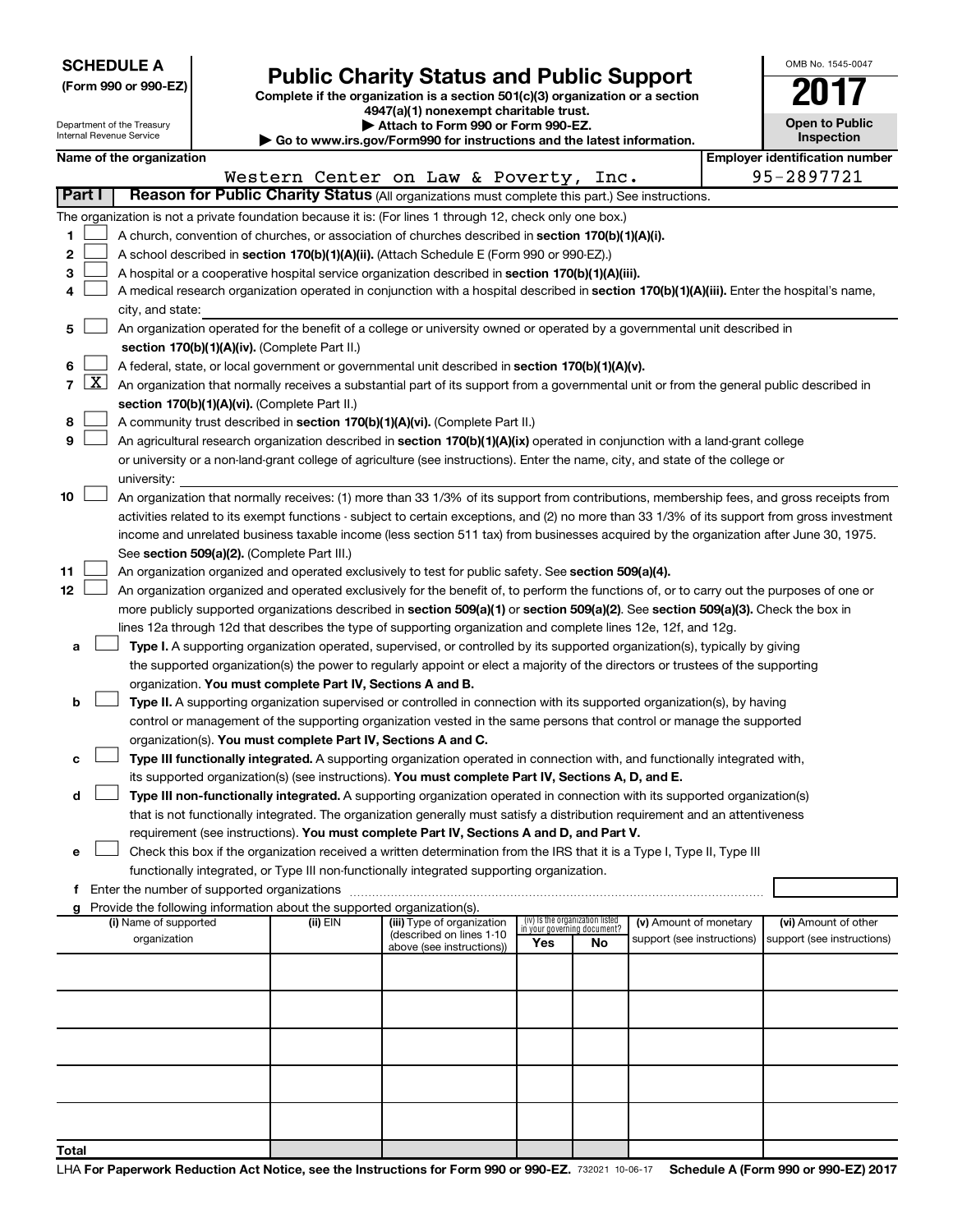#### 95-2897721 Page 2 Schedule A (Form 990 or 990-EZ) 2017 WESTETN CENTET ON LAW & POVETTY, INC.  $95-289$  / /  $21$  Page **Part II Support Schedule for Organizations Described in Sections 170(b)(1)(A)(iv) and 170(b)(1)(A)(vi)** Western Center on Law & Poverty, Inc. 95-2897721

(Complete only if you checked the box on line 5, 7, or 8 of Part I or if the organization failed to qualify under Part III. If the organization fails to qualify under the tests listed below, please complete Part III.)

| <b>Section A. Public Support</b>                                                                                                           |            |            |                      |            |              |                                          |
|--------------------------------------------------------------------------------------------------------------------------------------------|------------|------------|----------------------|------------|--------------|------------------------------------------|
| Calendar year (or fiscal year beginning in)                                                                                                | (a) 2013   | (b) 2014   | $(c)$ 2015           | $(d)$ 2016 | (e) 2017     | (f) Total                                |
| 1 Gifts, grants, contributions, and                                                                                                        |            |            |                      |            |              |                                          |
| membership fees received. (Do not                                                                                                          |            |            |                      |            |              |                                          |
| include any "unusual grants.")                                                                                                             | 2,390,973. | 2,569,183. | 2,715,227.           | 2,973,401. | 3, 332, 527. | 13,981,311.                              |
| 2 Tax revenues levied for the organ-                                                                                                       |            |            |                      |            |              |                                          |
| ization's benefit and either paid to                                                                                                       |            |            |                      |            |              |                                          |
| or expended on its behalf                                                                                                                  |            |            |                      |            |              |                                          |
| 3 The value of services or facilities                                                                                                      |            |            |                      |            |              |                                          |
| furnished by a governmental unit to                                                                                                        |            |            |                      |            |              |                                          |
| the organization without charge                                                                                                            |            |            |                      |            |              |                                          |
| 4 Total. Add lines 1 through 3                                                                                                             | 2,390,973. | 2,569,183. | 2,715,227            | 2,973,401. | 3, 332, 527. | 13,981,311.                              |
| 5 The portion of total contributions                                                                                                       |            |            |                      |            |              |                                          |
| by each person (other than a                                                                                                               |            |            |                      |            |              |                                          |
| governmental unit or publicly                                                                                                              |            |            |                      |            |              |                                          |
| supported organization) included                                                                                                           |            |            |                      |            |              |                                          |
| on line 1 that exceeds 2% of the                                                                                                           |            |            |                      |            |              |                                          |
| amount shown on line 11,                                                                                                                   |            |            |                      |            |              |                                          |
| column (f)                                                                                                                                 |            |            |                      |            |              | 2,238,305.                               |
| 6 Public support. Subtract line 5 from line 4.                                                                                             |            |            |                      |            |              | 11,743,006.                              |
| <b>Section B. Total Support</b>                                                                                                            |            |            |                      |            |              |                                          |
| Calendar year (or fiscal year beginning in)                                                                                                | (a) 2013   | (b) 2014   | $(c)$ 2015           | $(d)$ 2016 | (e) 2017     | (f) Total                                |
| <b>7</b> Amounts from line 4                                                                                                               | 2,390,973. | 2,569,183  | 2,715,227            | 2,973,401  | 3, 332, 527  | 13,981,311.                              |
| 8 Gross income from interest,                                                                                                              |            |            |                      |            |              |                                          |
| dividends, payments received on                                                                                                            |            |            |                      |            |              |                                          |
| securities loans, rents, royalties,                                                                                                        |            |            |                      |            |              |                                          |
| and income from similar sources                                                                                                            | 63,786.    | 27,226.    | 22,505.              | 6, 173.    | 73, 190.     | 192,880.                                 |
| 9 Net income from unrelated business                                                                                                       |            |            |                      |            |              |                                          |
| activities, whether or not the                                                                                                             |            |            |                      |            |              |                                          |
| business is regularly carried on                                                                                                           |            |            |                      |            |              |                                          |
| 10 Other income. Do not include gain                                                                                                       |            |            |                      |            |              |                                          |
| or loss from the sale of capital                                                                                                           |            |            |                      |            |              |                                          |
| assets (Explain in Part VI.).                                                                                                              | 193,006.   |            | $34, 217.$ 103, 786. | 33,629.    |              | $31,336$ . 395,974.                      |
| 11 Total support. Add lines 7 through 10                                                                                                   |            |            |                      |            |              | 14,570,165.                              |
| <b>12</b> Gross receipts from related activities, etc. (see instructions)                                                                  |            |            |                      |            | 12           | 3,805,117.                               |
| 13 First five years. If the Form 990 is for the organization's first, second, third, fourth, or fifth tax year as a section 501(c)(3)      |            |            |                      |            |              |                                          |
| organization, check this box and stop here                                                                                                 |            |            |                      |            |              |                                          |
| <b>Section C. Computation of Public Support Percentage</b>                                                                                 |            |            |                      |            |              |                                          |
|                                                                                                                                            |            |            |                      |            | 14           | 80.60<br>%                               |
|                                                                                                                                            |            |            |                      |            | 15           | 82.39<br>%                               |
| 16a 33 1/3% support test - 2017. If the organization did not check the box on line 13, and line 14 is 33 1/3% or more, check this box and  |            |            |                      |            |              |                                          |
| stop here. The organization qualifies as a publicly supported organization                                                                 |            |            |                      |            |              | $\blacktriangleright$ $\boxed{\text{X}}$ |
| b 33 1/3% support test - 2016. If the organization did not check a box on line 13 or 16a, and line 15 is 33 1/3% or more, check this box   |            |            |                      |            |              |                                          |
|                                                                                                                                            |            |            |                      |            |              |                                          |
| 17a 10% -facts-and-circumstances test - 2017. If the organization did not check a box on line 13, 16a, or 16b, and line 14 is 10% or more, |            |            |                      |            |              |                                          |
| and if the organization meets the "facts-and-circumstances" test, check this box and stop here. Explain in Part VI how the organization    |            |            |                      |            |              |                                          |
| meets the "facts-and-circumstances" test. The organization qualifies as a publicly supported organization <i>manumumumumum</i>             |            |            |                      |            |              |                                          |
| b 10% -facts-and-circumstances test - 2016. If the organization did not check a box on line 13, 16a, 16b, or 17a, and line 15 is 10% or    |            |            |                      |            |              |                                          |
| more, and if the organization meets the "facts-and-circumstances" test, check this box and stop here. Explain in Part VI how the           |            |            |                      |            |              |                                          |
| organization meets the "facts-and-circumstances" test. The organization qualifies as a publicly supported organization                     |            |            |                      |            |              |                                          |
| 18 Private foundation. If the organization did not check a box on line 13, 16a, 16b, 17a, or 17b, check this box and see instructions      |            |            |                      |            |              |                                          |

**Schedule A (Form 990 or 990-EZ) 2017**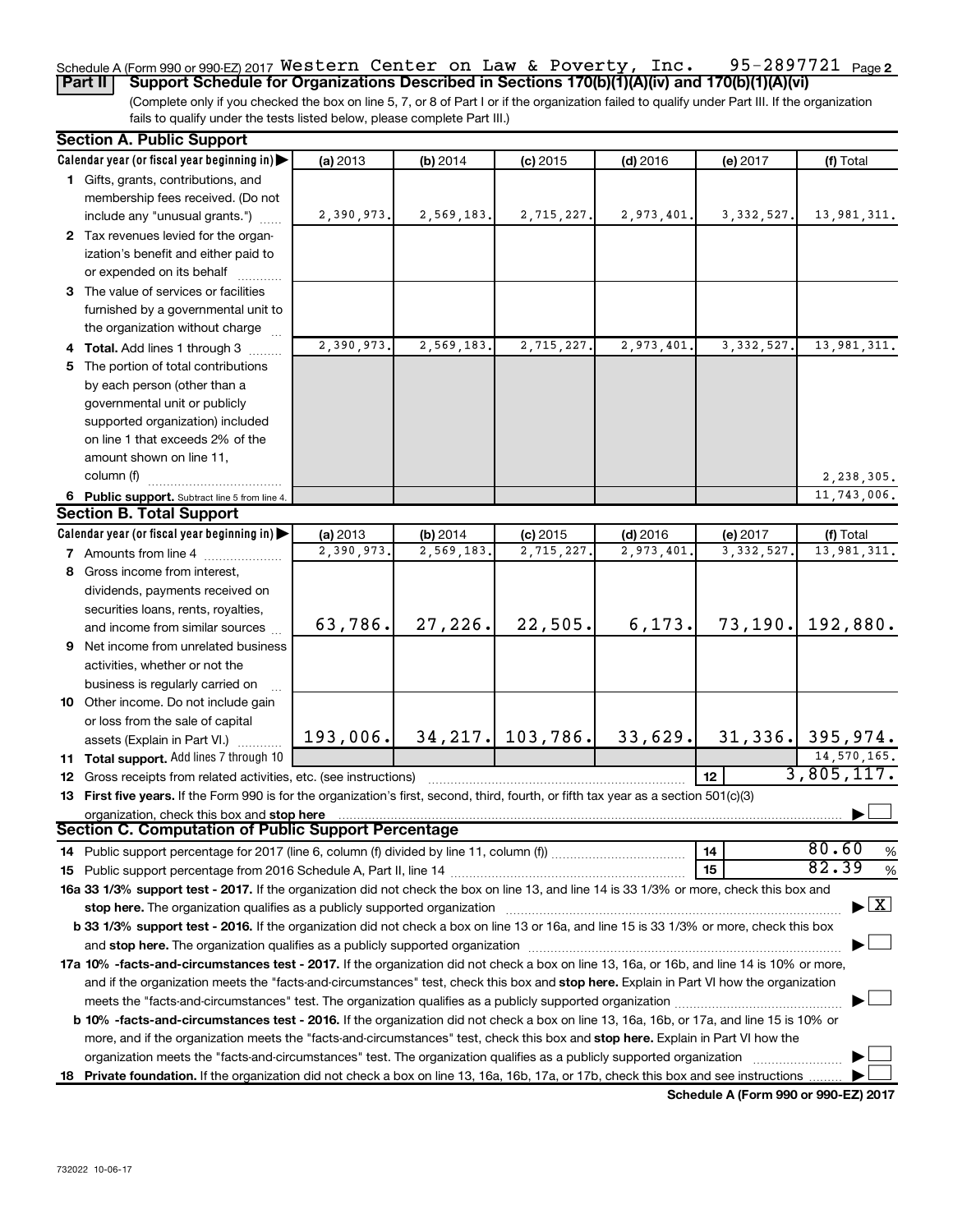### 95-2897721 Page 3 Schedule A (Form 990 or 990-EZ) 2017  $\,$  <code>Western Center</code> on <code>Law & Poverty</code> , <code>Inc. 95-2897721</code> <code>Page</code> **Part III | Support Schedule for Organizations Described in Section 509(a)(2)**

(Complete only if you checked the box on line 10 of Part I or if the organization failed to qualify under Part II. If the organization fails to qualify under the tests listed below, please complete Part II.)

| <b>Section A. Public Support</b>                                                                                                                                                                                                                                                                                           |          |          |          |            |          |           |
|----------------------------------------------------------------------------------------------------------------------------------------------------------------------------------------------------------------------------------------------------------------------------------------------------------------------------|----------|----------|----------|------------|----------|-----------|
| Calendar year (or fiscal year beginning in)                                                                                                                                                                                                                                                                                | (a) 2013 | (b) 2014 | (c) 2015 | $(d)$ 2016 | (e) 2017 | (f) Total |
| 1 Gifts, grants, contributions, and                                                                                                                                                                                                                                                                                        |          |          |          |            |          |           |
| membership fees received. (Do not                                                                                                                                                                                                                                                                                          |          |          |          |            |          |           |
| include any "unusual grants.")                                                                                                                                                                                                                                                                                             |          |          |          |            |          |           |
| <b>2</b> Gross receipts from admissions,                                                                                                                                                                                                                                                                                   |          |          |          |            |          |           |
| merchandise sold or services per-                                                                                                                                                                                                                                                                                          |          |          |          |            |          |           |
| formed, or facilities furnished in                                                                                                                                                                                                                                                                                         |          |          |          |            |          |           |
| any activity that is related to the<br>organization's tax-exempt purpose                                                                                                                                                                                                                                                   |          |          |          |            |          |           |
| 3 Gross receipts from activities that                                                                                                                                                                                                                                                                                      |          |          |          |            |          |           |
| are not an unrelated trade or bus-                                                                                                                                                                                                                                                                                         |          |          |          |            |          |           |
| iness under section 513                                                                                                                                                                                                                                                                                                    |          |          |          |            |          |           |
| 4 Tax revenues levied for the organ-                                                                                                                                                                                                                                                                                       |          |          |          |            |          |           |
| ization's benefit and either paid to                                                                                                                                                                                                                                                                                       |          |          |          |            |          |           |
| or expended on its behalf                                                                                                                                                                                                                                                                                                  |          |          |          |            |          |           |
| .<br>5 The value of services or facilities                                                                                                                                                                                                                                                                                 |          |          |          |            |          |           |
|                                                                                                                                                                                                                                                                                                                            |          |          |          |            |          |           |
| furnished by a governmental unit to                                                                                                                                                                                                                                                                                        |          |          |          |            |          |           |
| the organization without charge                                                                                                                                                                                                                                                                                            |          |          |          |            |          |           |
| <b>6 Total.</b> Add lines 1 through 5                                                                                                                                                                                                                                                                                      |          |          |          |            |          |           |
| 7a Amounts included on lines 1, 2, and                                                                                                                                                                                                                                                                                     |          |          |          |            |          |           |
| 3 received from disqualified persons                                                                                                                                                                                                                                                                                       |          |          |          |            |          |           |
| <b>b</b> Amounts included on lines 2 and 3 received<br>from other than disqualified persons that                                                                                                                                                                                                                           |          |          |          |            |          |           |
| exceed the greater of \$5,000 or 1% of the                                                                                                                                                                                                                                                                                 |          |          |          |            |          |           |
| amount on line 13 for the year                                                                                                                                                                                                                                                                                             |          |          |          |            |          |           |
| c Add lines 7a and 7b                                                                                                                                                                                                                                                                                                      |          |          |          |            |          |           |
| 8 Public support. (Subtract line 7c from line 6.)                                                                                                                                                                                                                                                                          |          |          |          |            |          |           |
| <b>Section B. Total Support</b>                                                                                                                                                                                                                                                                                            |          |          |          |            |          |           |
| Calendar year (or fiscal year beginning in)                                                                                                                                                                                                                                                                                | (a) 2013 | (b) 2014 | (c) 2015 | $(d)$ 2016 | (e) 2017 | (f) Total |
| <b>9</b> Amounts from line 6                                                                                                                                                                                                                                                                                               |          |          |          |            |          |           |
| <b>10a</b> Gross income from interest,                                                                                                                                                                                                                                                                                     |          |          |          |            |          |           |
| dividends, payments received on<br>securities loans, rents, royalties,                                                                                                                                                                                                                                                     |          |          |          |            |          |           |
| and income from similar sources                                                                                                                                                                                                                                                                                            |          |          |          |            |          |           |
| <b>b</b> Unrelated business taxable income                                                                                                                                                                                                                                                                                 |          |          |          |            |          |           |
| (less section 511 taxes) from businesses                                                                                                                                                                                                                                                                                   |          |          |          |            |          |           |
| acquired after June 30, 1975                                                                                                                                                                                                                                                                                               |          |          |          |            |          |           |
| c Add lines 10a and 10b                                                                                                                                                                                                                                                                                                    |          |          |          |            |          |           |
| <b>11</b> Net income from unrelated business                                                                                                                                                                                                                                                                               |          |          |          |            |          |           |
| activities not included in line 10b.                                                                                                                                                                                                                                                                                       |          |          |          |            |          |           |
| whether or not the business is<br>regularly carried on                                                                                                                                                                                                                                                                     |          |          |          |            |          |           |
| 12 Other income. Do not include gain                                                                                                                                                                                                                                                                                       |          |          |          |            |          |           |
| or loss from the sale of capital                                                                                                                                                                                                                                                                                           |          |          |          |            |          |           |
| assets (Explain in Part VI.)<br><b>13</b> Total support. (Add lines 9, 10c, 11, and 12.)                                                                                                                                                                                                                                   |          |          |          |            |          |           |
| 14 First five years. If the Form 990 is for the organization's first, second, third, fourth, or fifth tax year as a section 501(c)(3) organization,                                                                                                                                                                        |          |          |          |            |          |           |
|                                                                                                                                                                                                                                                                                                                            |          |          |          |            |          |           |
| check this box and stop here <b>construction and construction</b> and stop here <b>constructed</b> and stop here <b>constructed</b> and <b>stop here construction</b> and <b>stop here construction</b> and <b>stop here constructed</b> and <b>stop her</b><br><b>Section C. Computation of Public Support Percentage</b> |          |          |          |            |          |           |
|                                                                                                                                                                                                                                                                                                                            |          |          |          |            | 15       | %         |
| 16 Public support percentage from 2016 Schedule A, Part III, line 15                                                                                                                                                                                                                                                       |          |          |          |            | 16       | %         |
| Section D. Computation of Investment Income Percentage                                                                                                                                                                                                                                                                     |          |          |          |            |          |           |
| 17 Investment income percentage for 2017 (line 10c, column (f) divided by line 13, column (f))                                                                                                                                                                                                                             |          |          |          |            | 17       | %         |
|                                                                                                                                                                                                                                                                                                                            |          |          |          |            | 18       | %         |
| 18 Investment income percentage from 2016 Schedule A, Part III, line 17<br>19a 33 1/3% support tests - 2017. If the organization did not check the box on line 14, and line 15 is more than 33 1/3%, and line 17 is not                                                                                                    |          |          |          |            |          |           |
|                                                                                                                                                                                                                                                                                                                            |          |          |          |            |          |           |
| more than 33 1/3%, check this box and stop here. The organization qualifies as a publicly supported organization                                                                                                                                                                                                           |          |          |          |            |          |           |
| b 33 1/3% support tests - 2016. If the organization did not check a box on line 14 or line 19a, and line 16 is more than 33 1/3%, and                                                                                                                                                                                      |          |          |          |            |          |           |
| line 18 is not more than 33 1/3%, check this box and stop here. The organization qualifies as a publicly supported organization                                                                                                                                                                                            |          |          |          |            |          |           |
|                                                                                                                                                                                                                                                                                                                            |          |          |          |            |          |           |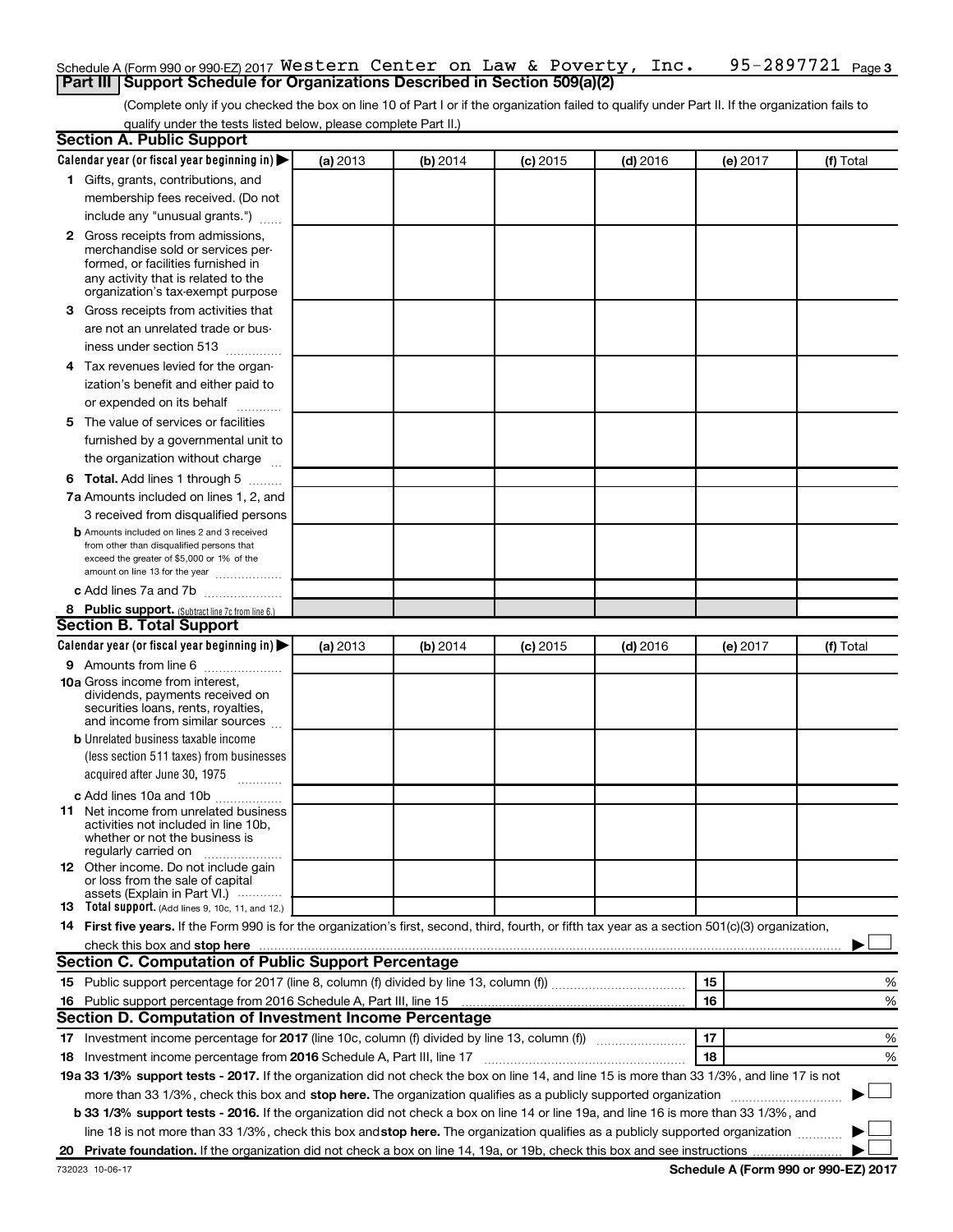### 95-2897721 <sub>Page 4</sub> Schedule A (Form 990 or 990-EZ) 2017  $\,$  <code>Western Center</code> on <code>Law & Poverty</code> , <code>Inc. 95-2897721</code> <code>Page</code> **Part IV Supporting Organizations**

(Complete only if you checked a box in line 12 on Part I. If you checked 12a of Part I, complete Sections A and B. If you checked 12b of Part I, complete Sections A and C. If you checked 12c of Part I, complete

## Sections A, D, and E. If you checked 12d of Part I, complete Sections A and D, and complete Part V.)

## **Section A. All Supporting Organizations**

- **1** Are all of the organization's supported organizations listed by name in the organization's governing documents? If "No," describe in Part VI how the supported organizations are designated. If designated by *class or purpose, describe the designation. If historic and continuing relationship, explain.*
- **2** Did the organization have any supported organization that does not have an IRS determination of status under section 509(a)(1) or (2)? If "Yes," explain in Part **VI** how the organization determined that the supported *organization was described in section 509(a)(1) or (2).*
- **3a** Did the organization have a supported organization described in section 501(c)(4), (5), or (6)? If "Yes," answer *(b) and (c) below.*
- **b** Did the organization confirm that each supported organization qualified under section 501(c)(4), (5), or (6) and satisfied the public support tests under section 509(a)(2)? If "Yes," describe in Part VI when and how the *organization made the determination.*
- **c** Did the organization ensure that all support to such organizations was used exclusively for section 170(c)(2)(B) purposes? If "Yes," explain in Part VI what controls the organization put in place to ensure such use.
- **4 a** *If* Was any supported organization not organized in the United States ("foreign supported organization")? *"Yes," and if you checked 12a or 12b in Part I, answer (b) and (c) below.*
- **b** Did the organization have ultimate control and discretion in deciding whether to make grants to the foreign supported organization? If "Yes," describe in Part VI how the organization had such control and discretion *despite being controlled or supervised by or in connection with its supported organizations.*
- **c** Did the organization support any foreign supported organization that does not have an IRS determination under sections 501(c)(3) and 509(a)(1) or (2)? If "Yes," explain in Part VI what controls the organization used *to ensure that all support to the foreign supported organization was used exclusively for section 170(c)(2)(B) purposes.*
- **5a** Did the organization add, substitute, or remove any supported organizations during the tax year? If "Yes," answer (b) and (c) below (if applicable). Also, provide detail in **Part VI,** including (i) the names and EIN *numbers of the supported organizations added, substituted, or removed; (ii) the reasons for each such action; (iii) the authority under the organization's organizing document authorizing such action; and (iv) how the action was accomplished (such as by amendment to the organizing document).*
- **b** Type I or Type II only. Was any added or substituted supported organization part of a class already designated in the organization's organizing document?
- **c Substitutions only.**  Was the substitution the result of an event beyond the organization's control?
- **6** Did the organization provide support (whether in the form of grants or the provision of services or facilities) to **Part VI.** support or benefit one or more of the filing organization's supported organizations? If "Yes," provide detail in anyone other than (i) its supported organizations, (ii) individuals that are part of the charitable class benefited by one or more of its supported organizations, or (iii) other supporting organizations that also
- **7** Did the organization provide a grant, loan, compensation, or other similar payment to a substantial contributor regard to a substantial contributor? If "Yes," complete Part I of Schedule L (Form 990 or 990-EZ). (defined in section 4958(c)(3)(C)), a family member of a substantial contributor, or a 35% controlled entity with
- **8** Did the organization make a loan to a disqualified person (as defined in section 4958) not described in line 7? *If "Yes," complete Part I of Schedule L (Form 990 or 990-EZ).*
- **9 a** Was the organization controlled directly or indirectly at any time during the tax year by one or more in section 509(a)(1) or (2))? If "Yes," provide detail in **Part VI.** disqualified persons as defined in section 4946 (other than foundation managers and organizations described
- **b** Did one or more disqualified persons (as defined in line 9a) hold a controlling interest in any entity in which the supporting organization had an interest? If "Yes," provide detail in Part VI.
- **c** Did a disqualified person (as defined in line 9a) have an ownership interest in, or derive any personal benefit from, assets in which the supporting organization also had an interest? If "Yes," provide detail in Part VI.
- **10 a** Was the organization subject to the excess business holdings rules of section 4943 because of section supporting organizations)? If "Yes," answer 10b below. 4943(f) (regarding certain Type II supporting organizations, and all Type III non-functionally integrated
- **b** Did the organization have any excess business holdings in the tax year? (Use Schedule C, Form 4720, to *determine whether the organization had excess business holdings.)*

**Yes No 1 2 3a 3b 3c 4a 4b 4c 5a 5b 5c 6 7 8 9a 9b 9c 10a**

**10b**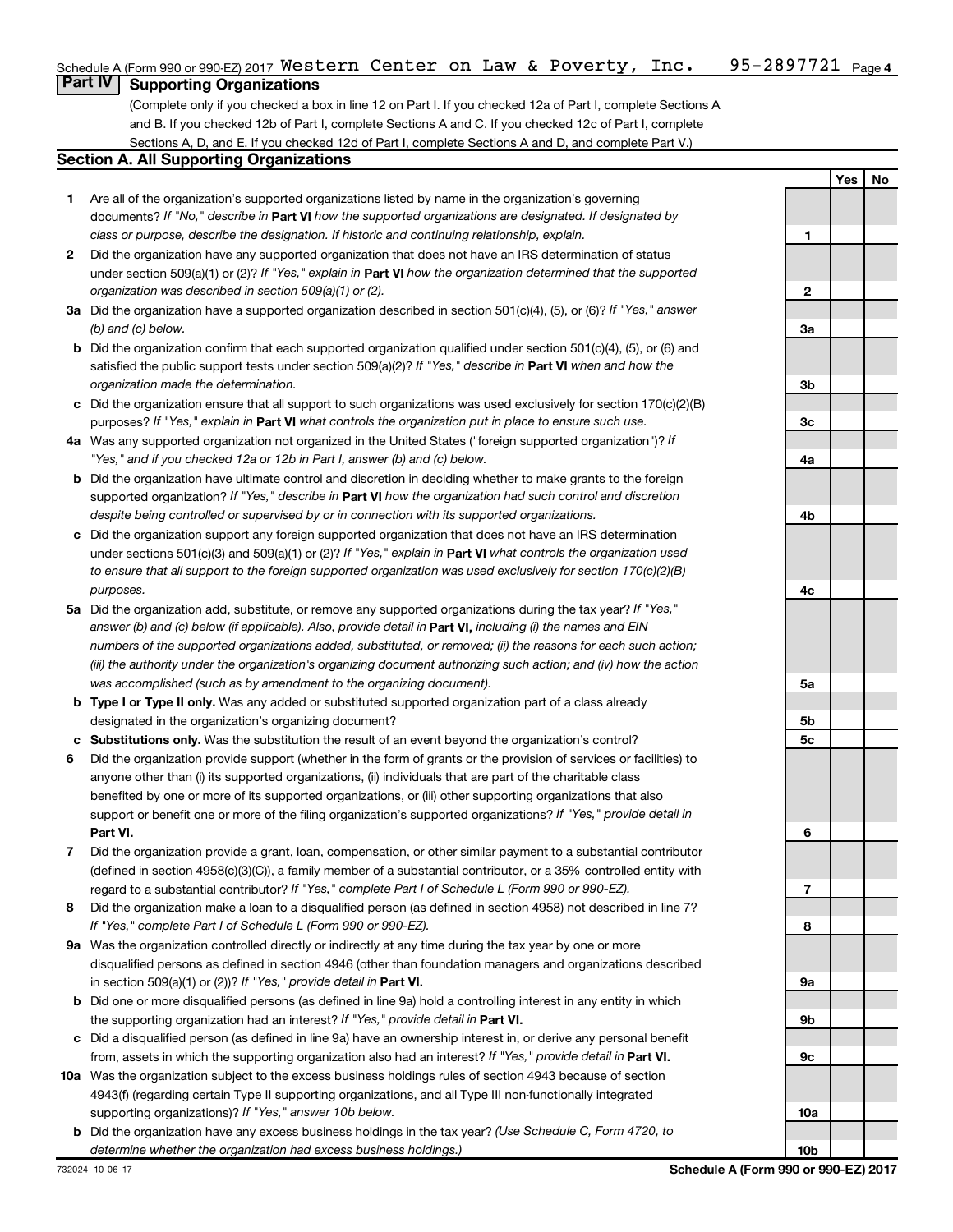### 95-2897721 Page 5 Schedule A (Form 990 or 990-EZ) 2017 WESTETN CENTET ON LAW & POVETTY, INC.  $95-289$  / /  $21$  Page **Part IV Supporting Organizations** *(continued)* Western Center on Law & Poverty, Inc. 95-2897721

|    |                                                                                                                                                                            |                | Yes | No |
|----|----------------------------------------------------------------------------------------------------------------------------------------------------------------------------|----------------|-----|----|
| 11 | Has the organization accepted a gift or contribution from any of the following persons?                                                                                    |                |     |    |
|    | a A person who directly or indirectly controls, either alone or together with persons described in (b) and (c)                                                             |                |     |    |
|    | below, the governing body of a supported organization?                                                                                                                     | 11a            |     |    |
|    | <b>b</b> A family member of a person described in (a) above?                                                                                                               | 11b<br>11c     |     |    |
|    | A 35% controlled entity of a person described in (a) or (b) above? If "Yes" to a, b, or c, provide detail in Part VI.<br><b>Section B. Type I Supporting Organizations</b> |                |     |    |
|    |                                                                                                                                                                            |                | Yes | No |
| 1. | Did the directors, trustees, or membership of one or more supported organizations have the power to                                                                        |                |     |    |
|    | regularly appoint or elect at least a majority of the organization's directors or trustees at all times during the                                                         |                |     |    |
|    | tax year? If "No," describe in Part VI how the supported organization(s) effectively operated, supervised, or                                                              |                |     |    |
|    | controlled the organization's activities. If the organization had more than one supported organization,                                                                    |                |     |    |
|    | describe how the powers to appoint and/or remove directors or trustees were allocated among the supported                                                                  |                |     |    |
|    | organizations and what conditions or restrictions, if any, applied to such powers during the tax year.                                                                     | 1              |     |    |
| 2  | Did the organization operate for the benefit of any supported organization other than the supported                                                                        |                |     |    |
|    | organization(s) that operated, supervised, or controlled the supporting organization? If "Yes," explain in                                                                 |                |     |    |
|    | Part VI how providing such benefit carried out the purposes of the supported organization(s) that operated,                                                                |                |     |    |
|    | supervised, or controlled the supporting organization.                                                                                                                     | $\mathbf{2}$   |     |    |
|    | <b>Section C. Type II Supporting Organizations</b>                                                                                                                         |                |     |    |
|    |                                                                                                                                                                            |                | Yes | No |
| 1. | Were a majority of the organization's directors or trustees during the tax year also a majority of the directors                                                           |                |     |    |
|    | or trustees of each of the organization's supported organization(s)? If "No," describe in Part VI how control                                                              |                |     |    |
|    | or management of the supporting organization was vested in the same persons that controlled or managed                                                                     |                |     |    |
|    | the supported organization(s).                                                                                                                                             | 1              |     |    |
|    | <b>Section D. All Type III Supporting Organizations</b>                                                                                                                    |                |     |    |
|    |                                                                                                                                                                            |                | Yes | No |
| 1  | Did the organization provide to each of its supported organizations, by the last day of the fifth month of the                                                             |                |     |    |
|    | organization's tax year, (i) a written notice describing the type and amount of support provided during the prior tax                                                      |                |     |    |
|    | year, (ii) a copy of the Form 990 that was most recently filed as of the date of notification, and (iii) copies of the                                                     |                |     |    |
|    | organization's governing documents in effect on the date of notification, to the extent not previously provided?                                                           | 1              |     |    |
| 2  | Were any of the organization's officers, directors, or trustees either (i) appointed or elected by the supported                                                           |                |     |    |
|    | organization(s) or (ii) serving on the governing body of a supported organization? If "No," explain in <b>Part VI</b> how                                                  |                |     |    |
|    | the organization maintained a close and continuous working relationship with the supported organization(s).                                                                | $\mathbf{2}$   |     |    |
| З  | By reason of the relationship described in (2), did the organization's supported organizations have a                                                                      |                |     |    |
|    | significant voice in the organization's investment policies and in directing the use of the organization's                                                                 |                |     |    |
|    | income or assets at all times during the tax year? If "Yes," describe in Part VI the role the organization's                                                               |                |     |    |
|    | supported organizations played in this regard.                                                                                                                             | 3              |     |    |
|    | Section E. Type III Functionally Integrated Supporting Organizations                                                                                                       |                |     |    |
| 1  | Check the box next to the method that the organization used to satisfy the Integral Part Test during the yealsee instructions).                                            |                |     |    |
| a  | The organization satisfied the Activities Test. Complete line 2 below.                                                                                                     |                |     |    |
| b  | The organization is the parent of each of its supported organizations. Complete line 3 below.                                                                              |                |     |    |
| с  | The organization supported a governmental entity. Describe in Part VI how you supported a government entity (see instructions).                                            |                |     |    |
| 2  | Activities Test. Answer (a) and (b) below.                                                                                                                                 |                | Yes | No |
| а  | Did substantially all of the organization's activities during the tax year directly further the exempt purposes of                                                         |                |     |    |
|    | the supported organization(s) to which the organization was responsive? If "Yes," then in Part VI identify                                                                 |                |     |    |
|    | those supported organizations and explain how these activities directly furthered their exempt purposes,                                                                   |                |     |    |
|    | how the organization was responsive to those supported organizations, and how the organization determined                                                                  |                |     |    |
|    | that these activities constituted substantially all of its activities.                                                                                                     | 2a             |     |    |
| b  | Did the activities described in (a) constitute activities that, but for the organization's involvement, one or more                                                        |                |     |    |
|    | of the organization's supported organization(s) would have been engaged in? If "Yes," explain in Part VI the                                                               |                |     |    |
|    | reasons for the organization's position that its supported organization(s) would have engaged in these                                                                     |                |     |    |
|    | activities but for the organization's involvement.                                                                                                                         | 2b             |     |    |
| З  | Parent of Supported Organizations. Answer (a) and (b) below.                                                                                                               |                |     |    |
| а  | Did the organization have the power to regularly appoint or elect a majority of the officers, directors, or                                                                |                |     |    |
|    | trustees of each of the supported organizations? Provide details in Part VI.                                                                                               | За             |     |    |
| b  | Did the organization exercise a substantial degree of direction over the policies, programs, and activities of each                                                        |                |     |    |
|    | of its supported organizations? If "Yes," describe in Part VI the role played by the organization in this regard.                                                          | 3 <sub>b</sub> |     |    |

**Schedule A (Form 990 or 990-EZ) 2017**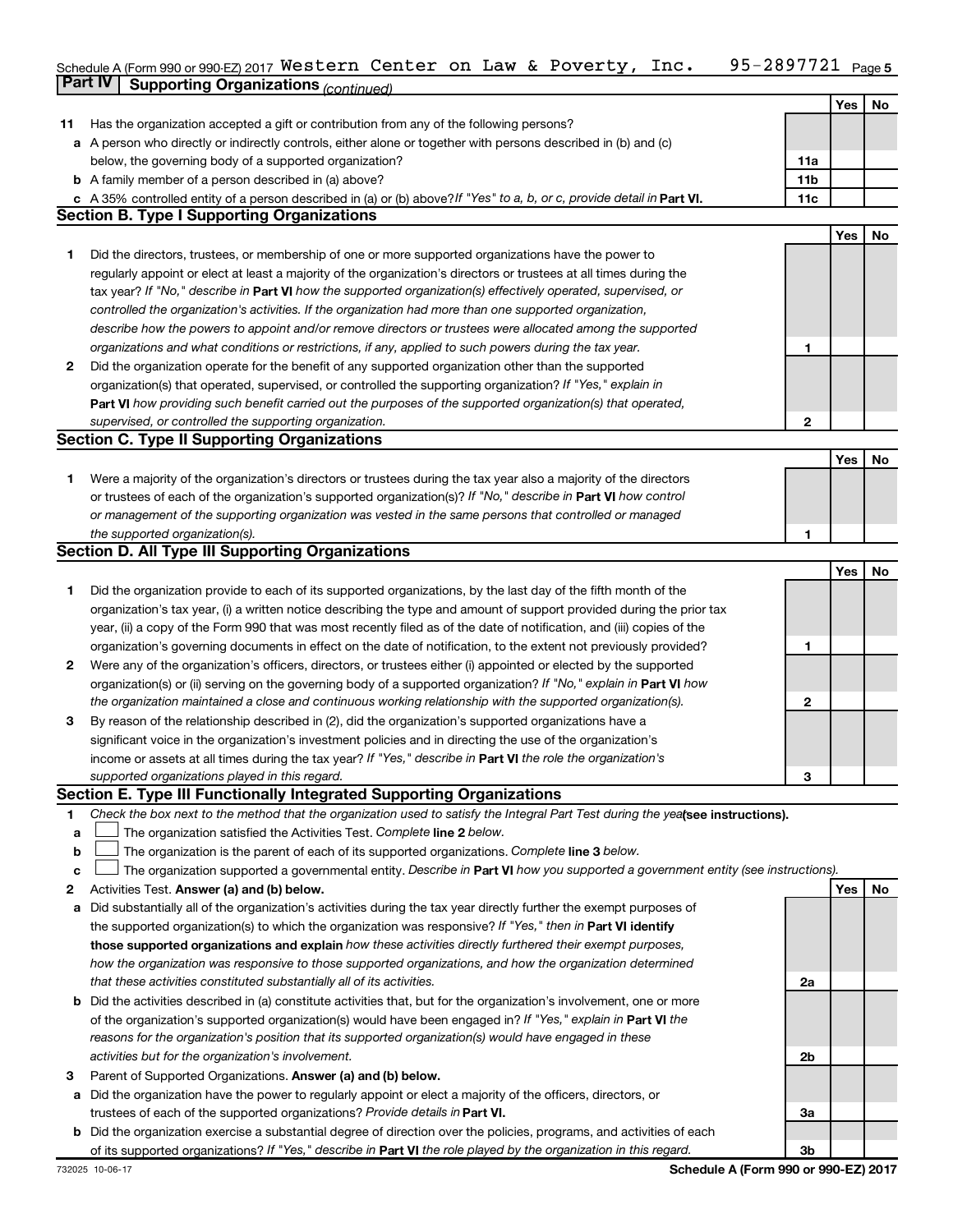|              | Schedule A (Form 990 or 990-EZ) 2017 Western Center on Law & Poverty, Inc.                                                                         |                |                | 95-2897721 Page 6              |
|--------------|----------------------------------------------------------------------------------------------------------------------------------------------------|----------------|----------------|--------------------------------|
|              | <b>Part V</b><br>Type III Non-Functionally Integrated 509(a)(3) Supporting Organizations                                                           |                |                |                                |
| 1.           | Check here if the organization satisfied the Integral Part Test as a qualifying trust on Nov. 20, 1970 (explain in Part VI.) See instructions. All |                |                |                                |
|              | other Type III non-functionally integrated supporting organizations must complete Sections A through E.                                            |                |                |                                |
|              | Section A - Adjusted Net Income                                                                                                                    |                | (A) Prior Year | (B) Current Year<br>(optional) |
| 1.           | Net short-term capital gain                                                                                                                        | 1              |                |                                |
| $\mathbf{2}$ | Recoveries of prior-year distributions                                                                                                             | $\mathbf{2}$   |                |                                |
| З            | Other gross income (see instructions)                                                                                                              | 3              |                |                                |
| 4            | Add lines 1 through 3                                                                                                                              | 4              |                |                                |
| 5            | Depreciation and depletion                                                                                                                         | 5              |                |                                |
| 6            | Portion of operating expenses paid or incurred for production or                                                                                   |                |                |                                |
|              | collection of gross income or for management, conservation, or                                                                                     |                |                |                                |
|              | maintenance of property held for production of income (see instructions)                                                                           | 6              |                |                                |
| 7            | Other expenses (see instructions)                                                                                                                  | $\overline{7}$ |                |                                |
| 8            | <b>Adjusted Net Income</b> (subtract lines 5, 6, and 7 from line 4)                                                                                | 8              |                |                                |
|              | <b>Section B - Minimum Asset Amount</b>                                                                                                            |                | (A) Prior Year | (B) Current Year<br>(optional) |
| 1.           | Aggregate fair market value of all non-exempt-use assets (see                                                                                      |                |                |                                |
|              | instructions for short tax year or assets held for part of year):                                                                                  |                |                |                                |
|              | a Average monthly value of securities                                                                                                              | 1a             |                |                                |
|              | <b>b</b> Average monthly cash balances                                                                                                             | 1b             |                |                                |
|              | c Fair market value of other non-exempt-use assets                                                                                                 | 1c             |                |                                |
|              | d Total (add lines 1a, 1b, and 1c)                                                                                                                 | 1d             |                |                                |
|              | e Discount claimed for blockage or other                                                                                                           |                |                |                                |
|              | factors (explain in detail in <b>Part VI</b> ):                                                                                                    |                |                |                                |
| 2            | Acquisition indebtedness applicable to non-exempt-use assets                                                                                       | $\mathbf{2}$   |                |                                |
| 3            | Subtract line 2 from line 1d                                                                                                                       | 3              |                |                                |
| 4            | Cash deemed held for exempt use. Enter 1-1/2% of line 3 (for greater amount,                                                                       |                |                |                                |
|              | see instructions)                                                                                                                                  | 4              |                |                                |
| 5            | Net value of non-exempt-use assets (subtract line 4 from line 3)                                                                                   | 5              |                |                                |
| 6            | Multiply line 5 by .035                                                                                                                            | 6              |                |                                |
| 7            | Recoveries of prior-year distributions                                                                                                             | $\overline{7}$ |                |                                |
| 8            | Minimum Asset Amount (add line 7 to line 6)                                                                                                        | 8              |                |                                |
|              | <b>Section C - Distributable Amount</b>                                                                                                            |                |                | <b>Current Year</b>            |
| 1            | Adjusted net income for prior year (from Section A, line 8, Column A)                                                                              | $\mathbf{1}$   |                |                                |
| 2            | Enter 85% of line 1                                                                                                                                | $\mathbf{2}$   |                |                                |
| 3            | Minimum asset amount for prior year (from Section B, line 8, Column A)                                                                             | 3              |                |                                |
| 4            | Enter greater of line 2 or line 3                                                                                                                  | 4              |                |                                |
| 5            | Income tax imposed in prior year                                                                                                                   | 5              |                |                                |
| 6            | <b>Distributable Amount.</b> Subtract line 5 from line 4, unless subject to                                                                        |                |                |                                |
|              | emergency temporary reduction (see instructions)                                                                                                   | 6              |                |                                |
|              |                                                                                                                                                    |                |                |                                |

**7** Let Check here if the current year is the organization's first as a non-functionally integrated Type III supporting organization (see instructions).

**Schedule A (Form 990 or 990-EZ) 2017**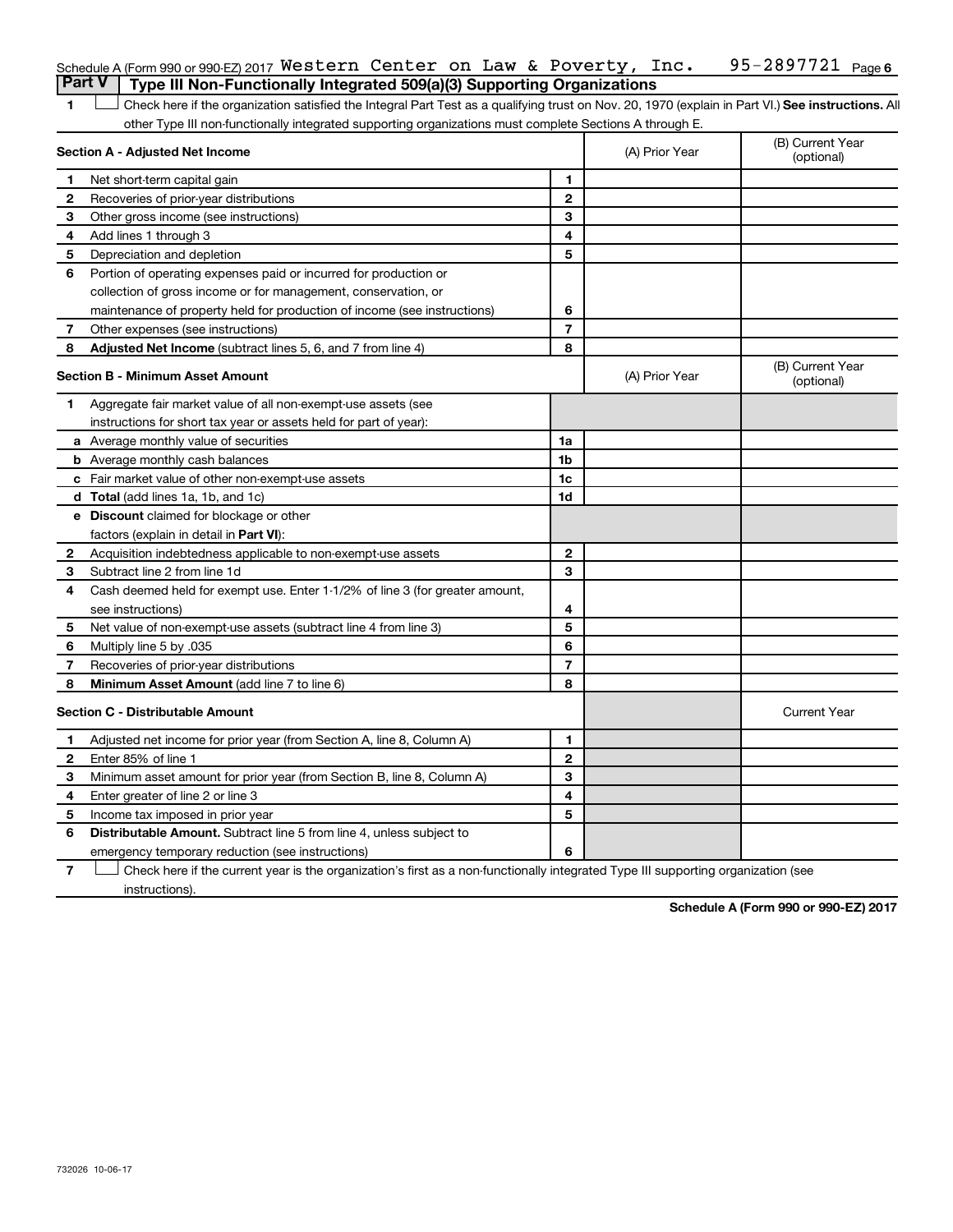#### 95-2897721 Page 7 Schedule A (Form 990 or 990-EZ) 2017 WESTETN CENTET ON LAW & POVETTY, INC.  $95-289$  / /  $21$  Page Western Center on Law & Poverty, Inc. 95-2897721

| ∣Part V      | Type III Non-Functionally Integrated 509(a)(3) Supporting Organizations (continued)        |                             |                                       |                                                |  |  |  |  |  |
|--------------|--------------------------------------------------------------------------------------------|-----------------------------|---------------------------------------|------------------------------------------------|--|--|--|--|--|
|              | <b>Section D - Distributions</b>                                                           |                             |                                       | <b>Current Year</b>                            |  |  |  |  |  |
| 1            | Amounts paid to supported organizations to accomplish exempt purposes                      |                             |                                       |                                                |  |  |  |  |  |
| $\mathbf{2}$ | Amounts paid to perform activity that directly furthers exempt purposes of supported       |                             |                                       |                                                |  |  |  |  |  |
|              | organizations, in excess of income from activity                                           |                             |                                       |                                                |  |  |  |  |  |
| 3            | Administrative expenses paid to accomplish exempt purposes of supported organizations      |                             |                                       |                                                |  |  |  |  |  |
| 4            | Amounts paid to acquire exempt-use assets                                                  |                             |                                       |                                                |  |  |  |  |  |
| 5            | Qualified set-aside amounts (prior IRS approval required)                                  |                             |                                       |                                                |  |  |  |  |  |
| 6            | Other distributions (describe in Part VI). See instructions.                               |                             |                                       |                                                |  |  |  |  |  |
| 7            | <b>Total annual distributions.</b> Add lines 1 through 6.                                  |                             |                                       |                                                |  |  |  |  |  |
| 8            | Distributions to attentive supported organizations to which the organization is responsive |                             |                                       |                                                |  |  |  |  |  |
|              | (provide details in Part VI). See instructions.                                            |                             |                                       |                                                |  |  |  |  |  |
| 9            | Distributable amount for 2017 from Section C, line 6                                       |                             |                                       |                                                |  |  |  |  |  |
| 10           | Line 8 amount divided by line 9 amount                                                     |                             |                                       |                                                |  |  |  |  |  |
|              |                                                                                            | (i)                         | (ii)                                  | (iii)                                          |  |  |  |  |  |
|              | Section E - Distribution Allocations (see instructions)                                    | <b>Excess Distributions</b> | <b>Underdistributions</b><br>Pre-2017 | <b>Distributable</b><br><b>Amount for 2017</b> |  |  |  |  |  |
| 1.           | Distributable amount for 2017 from Section C, line 6                                       |                             |                                       |                                                |  |  |  |  |  |
| $\mathbf{2}$ | Underdistributions, if any, for years prior to 2017 (reason-                               |                             |                                       |                                                |  |  |  |  |  |
|              | able cause required- explain in Part VI). See instructions.                                |                             |                                       |                                                |  |  |  |  |  |
| 3            | Excess distributions carryover, if any, to 2017                                            |                             |                                       |                                                |  |  |  |  |  |
| a            |                                                                                            |                             |                                       |                                                |  |  |  |  |  |
| b            | From 2013                                                                                  |                             |                                       |                                                |  |  |  |  |  |
|              | c From 2014                                                                                |                             |                                       |                                                |  |  |  |  |  |
|              | d From 2015                                                                                |                             |                                       |                                                |  |  |  |  |  |
|              | e From 2016                                                                                |                             |                                       |                                                |  |  |  |  |  |
|              | <b>Total</b> of lines 3a through e                                                         |                             |                                       |                                                |  |  |  |  |  |
|              | <b>g</b> Applied to underdistributions of prior years                                      |                             |                                       |                                                |  |  |  |  |  |
|              | h Applied to 2017 distributable amount                                                     |                             |                                       |                                                |  |  |  |  |  |
|              | Carryover from 2012 not applied (see instructions)                                         |                             |                                       |                                                |  |  |  |  |  |
|              | Remainder. Subtract lines 3g, 3h, and 3i from 3f.                                          |                             |                                       |                                                |  |  |  |  |  |
| 4            | Distributions for 2017 from Section D,                                                     |                             |                                       |                                                |  |  |  |  |  |
|              | line $7:$                                                                                  |                             |                                       |                                                |  |  |  |  |  |
|              | a Applied to underdistributions of prior years                                             |                             |                                       |                                                |  |  |  |  |  |
|              | <b>b</b> Applied to 2017 distributable amount                                              |                             |                                       |                                                |  |  |  |  |  |
| с            | Remainder. Subtract lines 4a and 4b from 4.                                                |                             |                                       |                                                |  |  |  |  |  |
| 5            | Remaining underdistributions for years prior to 2017, if                                   |                             |                                       |                                                |  |  |  |  |  |
|              | any. Subtract lines 3g and 4a from line 2. For result greater                              |                             |                                       |                                                |  |  |  |  |  |
|              | than zero, explain in Part VI. See instructions.                                           |                             |                                       |                                                |  |  |  |  |  |
| 6            | Remaining underdistributions for 2017. Subtract lines 3h                                   |                             |                                       |                                                |  |  |  |  |  |
|              | and 4b from line 1. For result greater than zero, explain in                               |                             |                                       |                                                |  |  |  |  |  |
|              | <b>Part VI.</b> See instructions.                                                          |                             |                                       |                                                |  |  |  |  |  |
| $\mathbf{7}$ | Excess distributions carryover to 2018. Add lines 3j                                       |                             |                                       |                                                |  |  |  |  |  |
|              | and 4c.                                                                                    |                             |                                       |                                                |  |  |  |  |  |
| 8            | Breakdown of line 7:                                                                       |                             |                                       |                                                |  |  |  |  |  |
|              | a Excess from 2013                                                                         |                             |                                       |                                                |  |  |  |  |  |
|              | <b>b</b> Excess from 2014                                                                  |                             |                                       |                                                |  |  |  |  |  |
|              | c Excess from 2015                                                                         |                             |                                       |                                                |  |  |  |  |  |
|              | d Excess from 2016                                                                         |                             |                                       |                                                |  |  |  |  |  |
|              | e Excess from 2017                                                                         |                             |                                       |                                                |  |  |  |  |  |

**Schedule A (Form 990 or 990-EZ) 2017**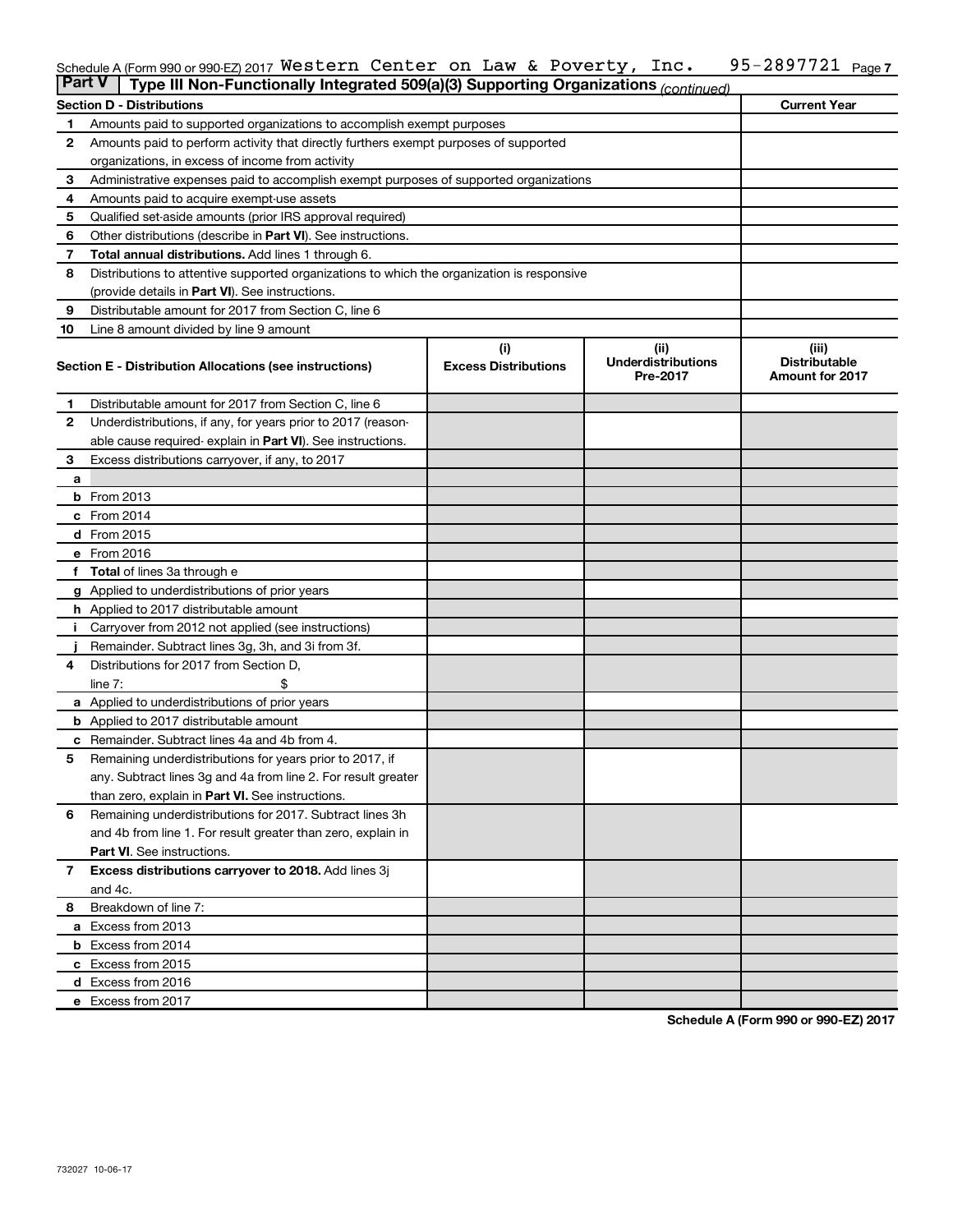|                | Schedule A (Form 990 or 990-EZ) 2017 Western Center on Law & Poverty, Inc.                                                                                                                                                                                                                                                                                                                                                        |  |  |  | 95-2897721 Page 8 |  |
|----------------|-----------------------------------------------------------------------------------------------------------------------------------------------------------------------------------------------------------------------------------------------------------------------------------------------------------------------------------------------------------------------------------------------------------------------------------|--|--|--|-------------------|--|
| <b>Part VI</b> | Supplemental Information. Provide the explanations required by Part II, line 10; Part II, line 17a or 17b; Part III, line 12;<br>Part IV, Section A, lines 1, 2, 3b, 3c, 4b, 4c, 5a, 6, 9a, 9b, 9c, 11a, 11b, and 11c; Part IV, Section B, lines 1 and 2; Part IV, Section C,<br>line 1; Part IV, Section D, lines 2 and 3; Part IV, Section E, lines 1c, 2a, 2b, 3a, and 3b; Part V, line 1; Part V, Section B, line 1e; Part V, |  |  |  |                   |  |
|                | Section D, lines 5, 6, and 8; and Part V, Section E, lines 2, 5, and 6. Also complete this part for any additional information.<br>(See instructions.)                                                                                                                                                                                                                                                                            |  |  |  |                   |  |
|                |                                                                                                                                                                                                                                                                                                                                                                                                                                   |  |  |  |                   |  |
|                |                                                                                                                                                                                                                                                                                                                                                                                                                                   |  |  |  |                   |  |
|                |                                                                                                                                                                                                                                                                                                                                                                                                                                   |  |  |  |                   |  |
|                |                                                                                                                                                                                                                                                                                                                                                                                                                                   |  |  |  |                   |  |
|                |                                                                                                                                                                                                                                                                                                                                                                                                                                   |  |  |  |                   |  |
|                |                                                                                                                                                                                                                                                                                                                                                                                                                                   |  |  |  |                   |  |
|                |                                                                                                                                                                                                                                                                                                                                                                                                                                   |  |  |  |                   |  |
|                |                                                                                                                                                                                                                                                                                                                                                                                                                                   |  |  |  |                   |  |
|                |                                                                                                                                                                                                                                                                                                                                                                                                                                   |  |  |  |                   |  |
|                |                                                                                                                                                                                                                                                                                                                                                                                                                                   |  |  |  |                   |  |
|                |                                                                                                                                                                                                                                                                                                                                                                                                                                   |  |  |  |                   |  |
|                |                                                                                                                                                                                                                                                                                                                                                                                                                                   |  |  |  |                   |  |
|                |                                                                                                                                                                                                                                                                                                                                                                                                                                   |  |  |  |                   |  |
|                |                                                                                                                                                                                                                                                                                                                                                                                                                                   |  |  |  |                   |  |
|                |                                                                                                                                                                                                                                                                                                                                                                                                                                   |  |  |  |                   |  |
|                |                                                                                                                                                                                                                                                                                                                                                                                                                                   |  |  |  |                   |  |
|                |                                                                                                                                                                                                                                                                                                                                                                                                                                   |  |  |  |                   |  |
|                |                                                                                                                                                                                                                                                                                                                                                                                                                                   |  |  |  |                   |  |
|                |                                                                                                                                                                                                                                                                                                                                                                                                                                   |  |  |  |                   |  |
|                |                                                                                                                                                                                                                                                                                                                                                                                                                                   |  |  |  |                   |  |
|                |                                                                                                                                                                                                                                                                                                                                                                                                                                   |  |  |  |                   |  |
|                |                                                                                                                                                                                                                                                                                                                                                                                                                                   |  |  |  |                   |  |
|                |                                                                                                                                                                                                                                                                                                                                                                                                                                   |  |  |  |                   |  |
|                |                                                                                                                                                                                                                                                                                                                                                                                                                                   |  |  |  |                   |  |
|                |                                                                                                                                                                                                                                                                                                                                                                                                                                   |  |  |  |                   |  |
|                |                                                                                                                                                                                                                                                                                                                                                                                                                                   |  |  |  |                   |  |
|                |                                                                                                                                                                                                                                                                                                                                                                                                                                   |  |  |  |                   |  |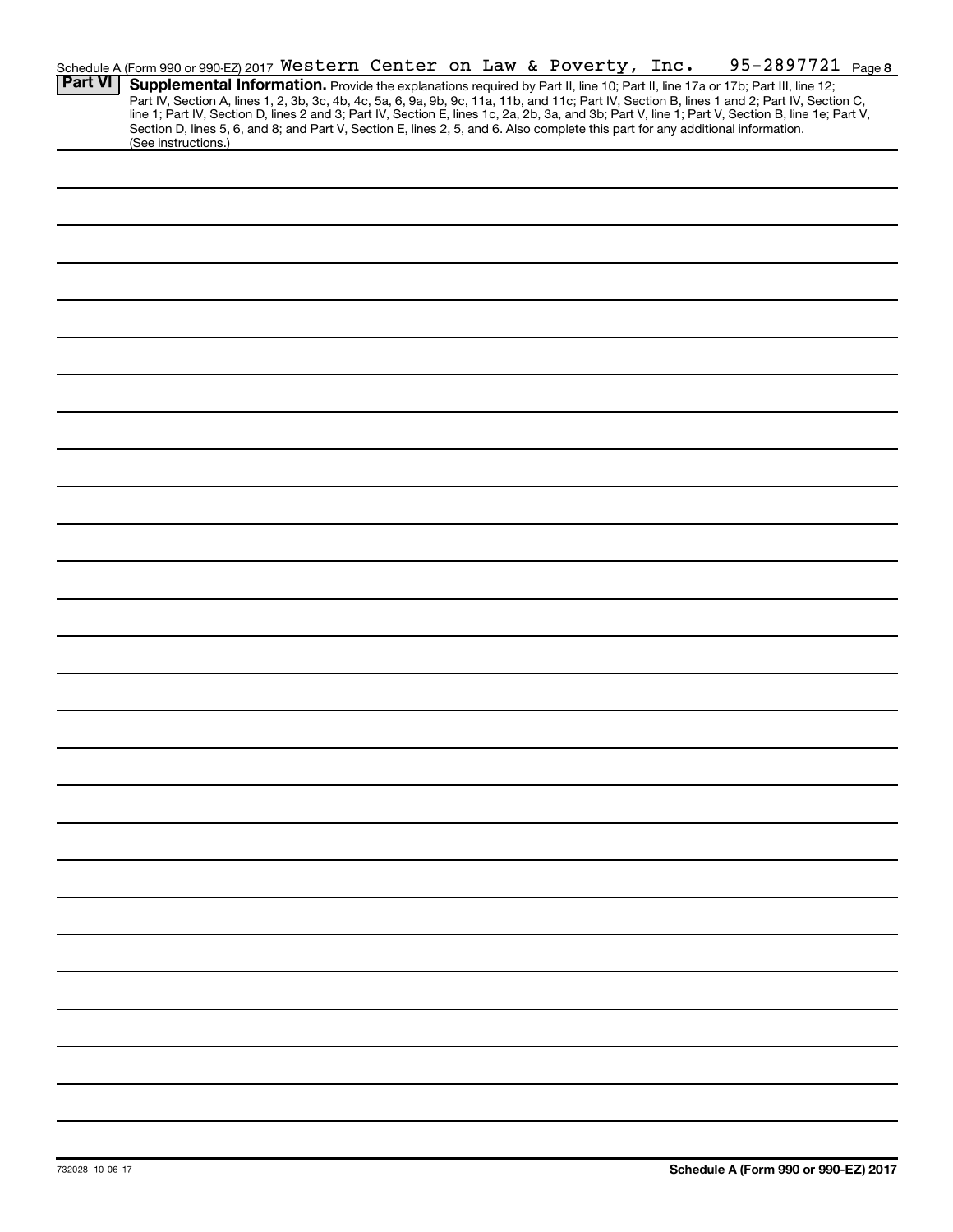| (Form 990 or 990-EZ)                                   |                                                                                     | For Organizations Exempt From Income Tax Under section 501(c) and section 527                                                                                                                                                                                                                                                                                                                                                                                                                                                                                                                                                                  |         |                                                                             |                          |                                                                                                                                                             |  |  |
|--------------------------------------------------------|-------------------------------------------------------------------------------------|------------------------------------------------------------------------------------------------------------------------------------------------------------------------------------------------------------------------------------------------------------------------------------------------------------------------------------------------------------------------------------------------------------------------------------------------------------------------------------------------------------------------------------------------------------------------------------------------------------------------------------------------|---------|-----------------------------------------------------------------------------|--------------------------|-------------------------------------------------------------------------------------------------------------------------------------------------------------|--|--|
|                                                        | Complete if the organization is described below. Attach to Form 990 or Form 990-EZ. |                                                                                                                                                                                                                                                                                                                                                                                                                                                                                                                                                                                                                                                |         |                                                                             |                          |                                                                                                                                                             |  |  |
| Department of the Treasury<br>Internal Revenue Service |                                                                                     | <b>Open to Public</b><br>Inspection                                                                                                                                                                                                                                                                                                                                                                                                                                                                                                                                                                                                            |         |                                                                             |                          |                                                                                                                                                             |  |  |
| • Section 527 organizations: Complete Part I-A only.   |                                                                                     | If the organization answered "Yes," on Form 990, Part IV, line 3, or Form 990-EZ, Part V, line 46 (Political Campaign Activities), then<br>• Section 501(c)(3) organizations: Complete Parts I-A and B. Do not complete Part I-C.<br>• Section 501(c) (other than section 501(c)(3)) organizations: Complete Parts I-A and C below. Do not complete Part I-B.<br>If the organization answered "Yes," on Form 990, Part IV, line 4, or Form 990-EZ, Part VI, line 47 (Lobbying Activities), then<br>● Section 501(c)(3) organizations that have filed Form 5768 (election under section 501(h)): Complete Part II-A. Do not complete Part II-B. |         |                                                                             |                          |                                                                                                                                                             |  |  |
|                                                        |                                                                                     | • Section 501(c)(3) organizations that have NOT filed Form 5768 (election under section 501(h)): Complete Part II-B. Do not complete Part II-A.                                                                                                                                                                                                                                                                                                                                                                                                                                                                                                |         |                                                                             |                          |                                                                                                                                                             |  |  |
|                                                        |                                                                                     | If the organization answered "Yes," on Form 990, Part IV, line 5 (Proxy Tax) (see separate instructions) or Form 990-EZ, Part V, line 35c (Proxy                                                                                                                                                                                                                                                                                                                                                                                                                                                                                               |         |                                                                             |                          |                                                                                                                                                             |  |  |
| Tax) (see separate instructions), then                 |                                                                                     |                                                                                                                                                                                                                                                                                                                                                                                                                                                                                                                                                                                                                                                |         |                                                                             |                          |                                                                                                                                                             |  |  |
|                                                        |                                                                                     | • Section 501(c)(4), (5), or (6) organizations: Complete Part III.                                                                                                                                                                                                                                                                                                                                                                                                                                                                                                                                                                             |         |                                                                             |                          |                                                                                                                                                             |  |  |
| Name of organization                                   |                                                                                     |                                                                                                                                                                                                                                                                                                                                                                                                                                                                                                                                                                                                                                                |         |                                                                             |                          | <b>Employer identification number</b><br>95-2897721                                                                                                         |  |  |
| Part I-A                                               |                                                                                     | Western Center on Law & Poverty, Inc.<br>Complete if the organization is exempt under section 501(c) or is a section 527 organization.                                                                                                                                                                                                                                                                                                                                                                                                                                                                                                         |         |                                                                             |                          |                                                                                                                                                             |  |  |
|                                                        |                                                                                     |                                                                                                                                                                                                                                                                                                                                                                                                                                                                                                                                                                                                                                                |         |                                                                             |                          |                                                                                                                                                             |  |  |
|                                                        |                                                                                     | Provide a description of the organization's direct and indirect political campaign activities in Part IV.                                                                                                                                                                                                                                                                                                                                                                                                                                                                                                                                      |         |                                                                             | $\blacktriangleright$ \$ |                                                                                                                                                             |  |  |
| Part I-B                                               |                                                                                     | Complete if the organization is exempt under section 501(c)(3).                                                                                                                                                                                                                                                                                                                                                                                                                                                                                                                                                                                |         |                                                                             |                          |                                                                                                                                                             |  |  |
|                                                        |                                                                                     |                                                                                                                                                                                                                                                                                                                                                                                                                                                                                                                                                                                                                                                |         |                                                                             | $\blacktriangleright$ \$ |                                                                                                                                                             |  |  |
|                                                        |                                                                                     |                                                                                                                                                                                                                                                                                                                                                                                                                                                                                                                                                                                                                                                |         |                                                                             |                          |                                                                                                                                                             |  |  |
|                                                        |                                                                                     |                                                                                                                                                                                                                                                                                                                                                                                                                                                                                                                                                                                                                                                |         |                                                                             |                          | Yes<br>No                                                                                                                                                   |  |  |
|                                                        |                                                                                     |                                                                                                                                                                                                                                                                                                                                                                                                                                                                                                                                                                                                                                                |         |                                                                             |                          | <b>Yes</b><br>No                                                                                                                                            |  |  |
| <b>b</b> If "Yes," describe in Part IV.                |                                                                                     |                                                                                                                                                                                                                                                                                                                                                                                                                                                                                                                                                                                                                                                |         |                                                                             |                          |                                                                                                                                                             |  |  |
|                                                        |                                                                                     | Part I-C Complete if the organization is exempt under section 501(c), except section 501(c)(3).                                                                                                                                                                                                                                                                                                                                                                                                                                                                                                                                                |         |                                                                             |                          |                                                                                                                                                             |  |  |
|                                                        |                                                                                     | 1 Enter the amount directly expended by the filing organization for section 527 exempt function activities                                                                                                                                                                                                                                                                                                                                                                                                                                                                                                                                     |         |                                                                             | $\blacktriangleright$ \$ |                                                                                                                                                             |  |  |
| 2                                                      |                                                                                     | Enter the amount of the filing organization's funds contributed to other organizations for section 527                                                                                                                                                                                                                                                                                                                                                                                                                                                                                                                                         |         |                                                                             |                          |                                                                                                                                                             |  |  |
| exempt function activities                             |                                                                                     |                                                                                                                                                                                                                                                                                                                                                                                                                                                                                                                                                                                                                                                |         |                                                                             | $\triangleright$ \$      |                                                                                                                                                             |  |  |
| 3                                                      |                                                                                     | Total exempt function expenditures. Add lines 1 and 2. Enter here and on Form 1120-POL,                                                                                                                                                                                                                                                                                                                                                                                                                                                                                                                                                        |         |                                                                             | $\blacktriangleright$ \$ |                                                                                                                                                             |  |  |
| 4                                                      |                                                                                     |                                                                                                                                                                                                                                                                                                                                                                                                                                                                                                                                                                                                                                                |         |                                                                             |                          | Yes<br><b>No</b>                                                                                                                                            |  |  |
| 5                                                      |                                                                                     | Enter the names, addresses and employer identification number (EIN) of all section 527 political organizations to which the filing organization<br>made payments. For each organization listed, enter the amount paid from the filing organization's funds. Also enter the amount of political<br>contributions received that were promptly and directly delivered to a separate political organization, such as a separate segregated fund or a<br>political action committee (PAC). If additional space is needed, provide information in Part IV.                                                                                           |         |                                                                             |                          |                                                                                                                                                             |  |  |
| (a) Name                                               |                                                                                     | (b) Address                                                                                                                                                                                                                                                                                                                                                                                                                                                                                                                                                                                                                                    | (c) EIN | (d) Amount paid from<br>filing organization's<br>funds. If none, enter -0-. |                          | (e) Amount of political<br>contributions received and<br>promptly and directly<br>delivered to a separate<br>political organization.<br>If none, enter -0-. |  |  |
|                                                        |                                                                                     |                                                                                                                                                                                                                                                                                                                                                                                                                                                                                                                                                                                                                                                |         |                                                                             |                          |                                                                                                                                                             |  |  |
|                                                        |                                                                                     |                                                                                                                                                                                                                                                                                                                                                                                                                                                                                                                                                                                                                                                |         |                                                                             |                          |                                                                                                                                                             |  |  |
|                                                        |                                                                                     |                                                                                                                                                                                                                                                                                                                                                                                                                                                                                                                                                                                                                                                |         |                                                                             |                          |                                                                                                                                                             |  |  |
|                                                        |                                                                                     |                                                                                                                                                                                                                                                                                                                                                                                                                                                                                                                                                                                                                                                |         |                                                                             |                          |                                                                                                                                                             |  |  |
|                                                        |                                                                                     |                                                                                                                                                                                                                                                                                                                                                                                                                                                                                                                                                                                                                                                |         |                                                                             |                          |                                                                                                                                                             |  |  |
|                                                        |                                                                                     |                                                                                                                                                                                                                                                                                                                                                                                                                                                                                                                                                                                                                                                |         |                                                                             |                          |                                                                                                                                                             |  |  |

# **Political Campaign and Lobbying Activities 2017**

**For Paperwork Reduction Act Notice, see the Instructions for Form 990 or 990-EZ. Schedule C (Form 990 or 990-EZ) 2017** LHA

**SCHEDULE C**

 $\blacksquare$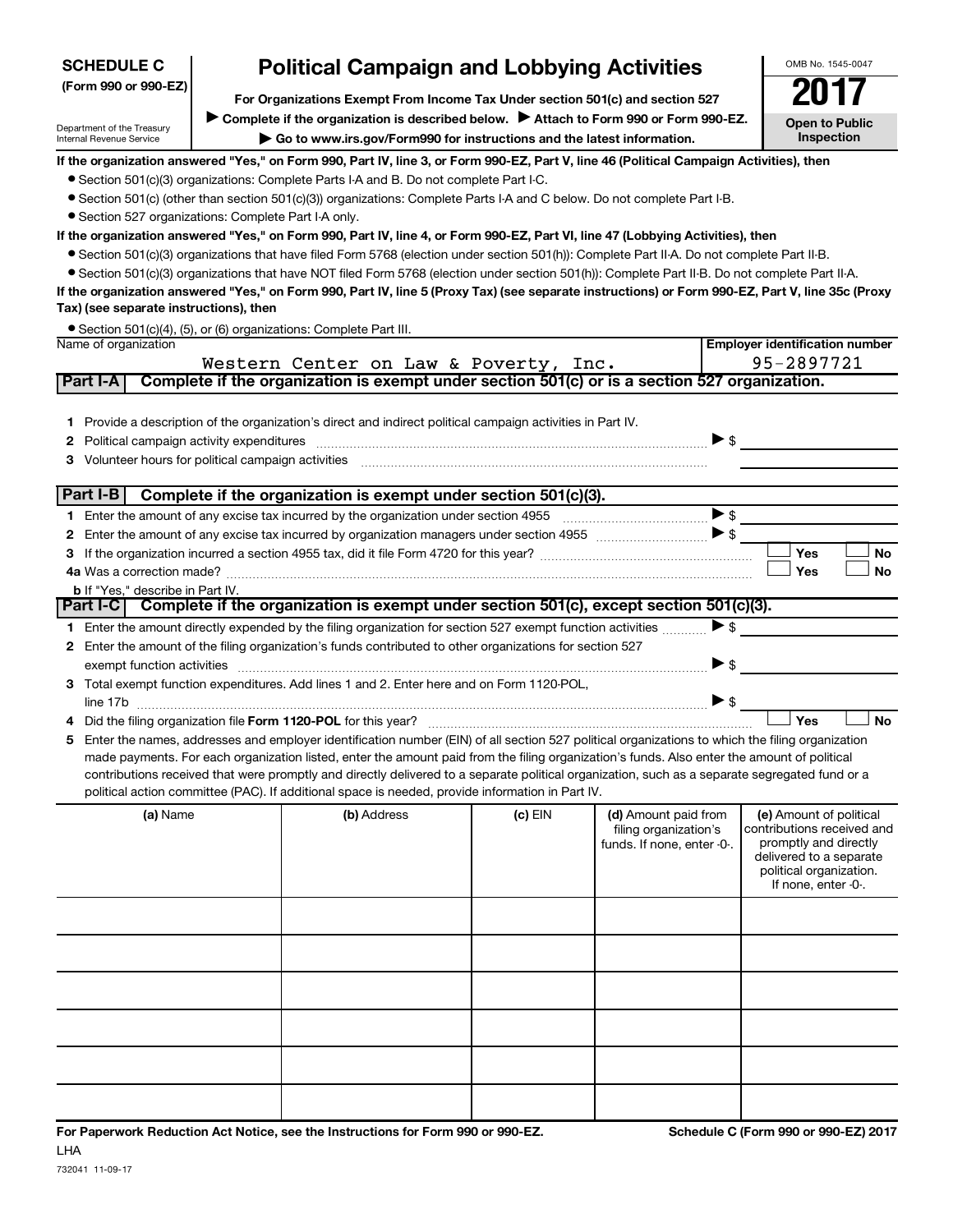| Schedule C (Form 990 or 990-EZ) 2017 Western Center on Law & Poverty, Inc.<br>Complete if the organization is exempt under section 501(c)(3) and filed Form 5768 (election under<br>Part II-A<br>section 501(h)). |                                  |                                        |                                                                                                         |                                                                                                                                   |                                        | 95-2897721 Page 2              |
|-------------------------------------------------------------------------------------------------------------------------------------------------------------------------------------------------------------------|----------------------------------|----------------------------------------|---------------------------------------------------------------------------------------------------------|-----------------------------------------------------------------------------------------------------------------------------------|----------------------------------------|--------------------------------|
| A Check $\blacktriangleright$                                                                                                                                                                                     |                                  |                                        |                                                                                                         | if the filing organization belongs to an affiliated group (and list in Part IV each affiliated group member's name, address, EIN, |                                        |                                |
| expenses, and share of excess lobbying expenditures).                                                                                                                                                             |                                  |                                        |                                                                                                         |                                                                                                                                   |                                        |                                |
| <b>B</b> Check $\blacktriangleright$                                                                                                                                                                              |                                  |                                        | if the filing organization checked box A and "limited control" provisions apply.                        |                                                                                                                                   |                                        |                                |
|                                                                                                                                                                                                                   |                                  | <b>Limits on Lobbying Expenditures</b> | (The term "expenditures" means amounts paid or incurred.)                                               |                                                                                                                                   | (a) Filing<br>organization's<br>totals | (b) Affiliated group<br>totals |
| 1a Total lobbying expenditures to influence public opinion (grass roots lobbying)                                                                                                                                 |                                  |                                        |                                                                                                         |                                                                                                                                   | 9,937.                                 |                                |
| <b>b</b> Total lobbying expenditures to influence a legislative body (direct lobbying) <i>manumumumum</i>                                                                                                         |                                  |                                        |                                                                                                         |                                                                                                                                   | 202,468.                               |                                |
|                                                                                                                                                                                                                   |                                  |                                        |                                                                                                         |                                                                                                                                   | 212,405.                               |                                |
| d Other exempt purpose expenditures                                                                                                                                                                               |                                  |                                        |                                                                                                         |                                                                                                                                   | 3,791,169.                             |                                |
|                                                                                                                                                                                                                   |                                  |                                        |                                                                                                         |                                                                                                                                   | 4,003,574.                             |                                |
| f Lobbying nontaxable amount. Enter the amount from the following table in both columns.                                                                                                                          |                                  |                                        |                                                                                                         |                                                                                                                                   | 350, 179.                              |                                |
| If the amount on line 1e, column $(a)$ or $(b)$ is:                                                                                                                                                               |                                  |                                        | The lobbying nontaxable amount is:                                                                      |                                                                                                                                   |                                        |                                |
| Not over \$500,000                                                                                                                                                                                                |                                  |                                        | 20% of the amount on line 1e.                                                                           |                                                                                                                                   |                                        |                                |
| Over \$500,000 but not over \$1,000,000                                                                                                                                                                           |                                  |                                        | \$100,000 plus 15% of the excess over \$500,000.                                                        |                                                                                                                                   |                                        |                                |
| Over \$1,000,000 but not over \$1,500,000                                                                                                                                                                         |                                  |                                        | \$175,000 plus 10% of the excess over \$1,000,000                                                       |                                                                                                                                   |                                        |                                |
| Over \$1,500,000 but not over \$17,000,000                                                                                                                                                                        |                                  |                                        | \$225,000 plus 5% of the excess over \$1,500,000.                                                       |                                                                                                                                   |                                        |                                |
| Over \$17,000,000                                                                                                                                                                                                 |                                  | \$1,000,000.                           |                                                                                                         |                                                                                                                                   |                                        |                                |
|                                                                                                                                                                                                                   |                                  |                                        |                                                                                                         |                                                                                                                                   |                                        |                                |
| g Grassroots nontaxable amount (enter 25% of line 1f)                                                                                                                                                             |                                  |                                        |                                                                                                         |                                                                                                                                   | 87,545.                                |                                |
| h Subtract line 1g from line 1a. If zero or less, enter -0-                                                                                                                                                       |                                  |                                        |                                                                                                         |                                                                                                                                   | 0.                                     |                                |
| i Subtract line 1f from line 1c. If zero or less, enter -0-                                                                                                                                                       |                                  |                                        |                                                                                                         |                                                                                                                                   | $\mathbf{0}$ .                         |                                |
| If there is an amount other than zero on either line 1h or line 1i, did the organization file Form 4720                                                                                                           |                                  |                                        |                                                                                                         |                                                                                                                                   |                                        |                                |
| reporting section 4911 tax for this year?                                                                                                                                                                         |                                  |                                        |                                                                                                         |                                                                                                                                   |                                        | Yes<br>No                      |
| (Some organizations that made a section 501(h) election do not have to complete all of the five columns below.                                                                                                    |                                  |                                        | 4-Year Averaging Period Under section 501(h)<br>See the separate instructions for lines 2a through 2f.) |                                                                                                                                   |                                        |                                |
|                                                                                                                                                                                                                   |                                  |                                        | Lobbying Expenditures During 4-Year Averaging Period                                                    |                                                                                                                                   |                                        |                                |
| Calendar year<br>(or fiscal year beginning in)                                                                                                                                                                    | (a) 2014                         |                                        | (b) 2015                                                                                                | $(c)$ 2016                                                                                                                        | $(d)$ 2017                             | (e) Total                      |
| 2a Lobbying nontaxable amount                                                                                                                                                                                     |                                  | 330,636.                               | 335,045.                                                                                                | 348,920.                                                                                                                          |                                        | $350, 179.$ 1, $364, 780.$     |
| (150% of line 2a, column(e))                                                                                                                                                                                      | <b>b</b> Lobbying ceiling amount |                                        |                                                                                                         |                                                                                                                                   |                                        |                                |
| c Total lobbying expenditures                                                                                                                                                                                     |                                  | 160,861.                               | 96,991.                                                                                                 | 99,325.                                                                                                                           | 212,405.                               | 569,582.                       |
| d Grassroots nontaxable amount                                                                                                                                                                                    |                                  | 82,659.                                | 83,761.                                                                                                 | 87,230.                                                                                                                           | 87,545.                                | 341,195.                       |
| e Grassroots ceiling amount                                                                                                                                                                                       |                                  |                                        |                                                                                                         |                                                                                                                                   |                                        |                                |
| (150% of line 2d, column (e))                                                                                                                                                                                     |                                  |                                        |                                                                                                         |                                                                                                                                   |                                        | 511,793.                       |
| f Grassroots lobbying expenditures                                                                                                                                                                                |                                  | 200.                                   | 294.                                                                                                    | 996.                                                                                                                              | 9,937.                                 | 11,427.                        |

**Schedule C (Form 990 or 990-EZ) 2017**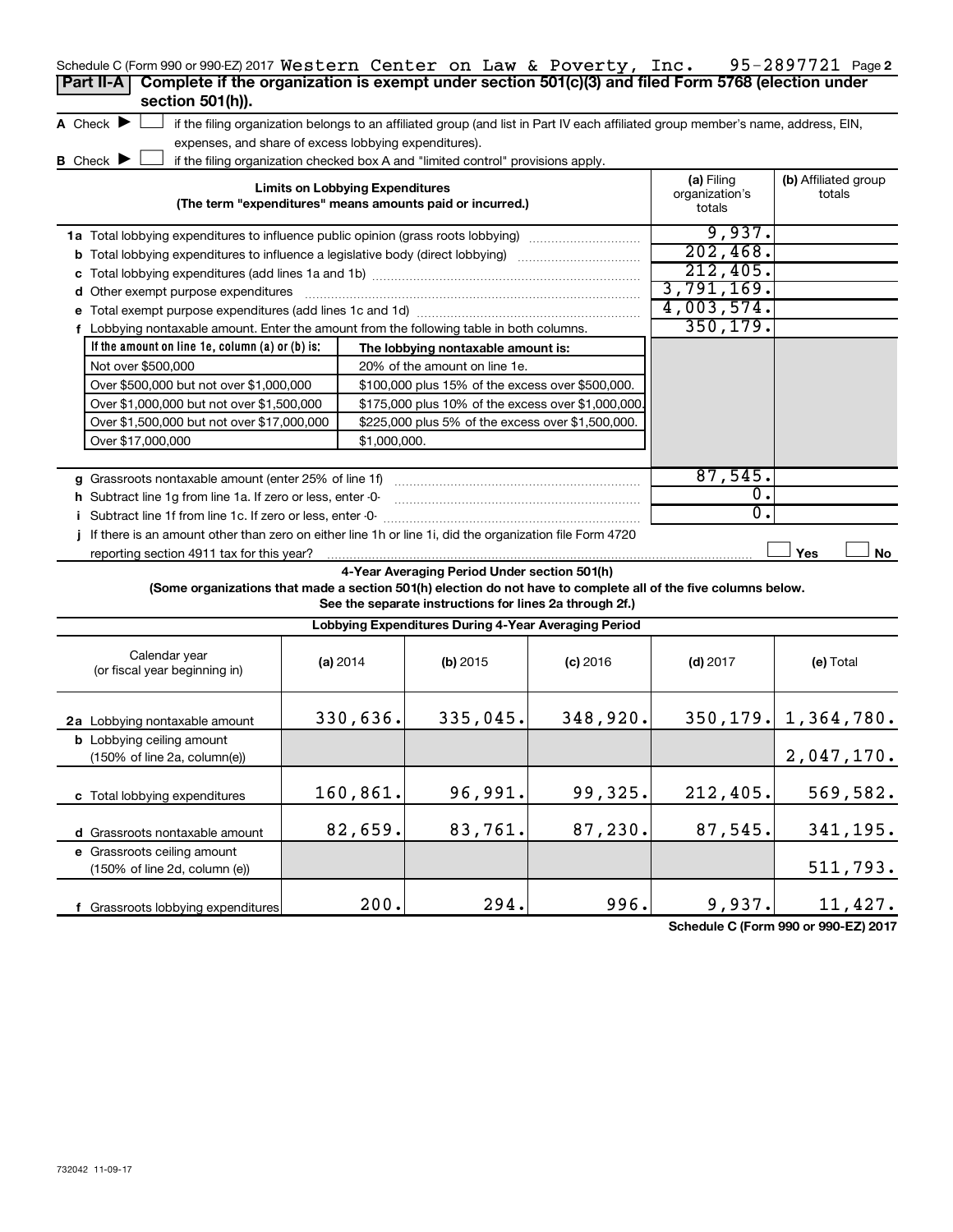### 95-2897721 Page 3 Schedule C (Form 990 or 990-EZ) 2017  $\texttt{Western Center on Law}$  &  $\texttt{Powerty, Inc.}$  95-2897721 Page **Part II-B Complete if the organization is exempt under section 501(c)(3) and has NOT filed Form 5768 (election under section 501(h)).** Western Center on Law & Poverty, Inc. 95-2897721

|                    | For each "Yes," response on lines 1a through 1i below, provide in Part IV a detailed description                                                                                                                                                                                                                                        | (a)        |                |     | (b)    |  |
|--------------------|-----------------------------------------------------------------------------------------------------------------------------------------------------------------------------------------------------------------------------------------------------------------------------------------------------------------------------------------|------------|----------------|-----|--------|--|
|                    | of the lobbying activity.                                                                                                                                                                                                                                                                                                               | <b>Yes</b> | No.            |     | Amount |  |
| 1                  | During the year, did the filing organization attempt to influence foreign, national, state or<br>local legislation, including any attempt to influence public opinion on a legislative matter<br>or referendum, through the use of:                                                                                                     |            |                |     |        |  |
|                    | <b>b</b> Paid staff or management (include compensation in expenses reported on lines 1c through 1i)?                                                                                                                                                                                                                                   |            |                |     |        |  |
|                    |                                                                                                                                                                                                                                                                                                                                         |            |                |     |        |  |
|                    |                                                                                                                                                                                                                                                                                                                                         |            |                |     |        |  |
|                    | g Direct contact with legislators, their staffs, government officials, or a legislative body?                                                                                                                                                                                                                                           |            |                |     |        |  |
|                    | h Rallies, demonstrations, seminars, conventions, speeches, lectures, or any similar means?                                                                                                                                                                                                                                             |            |                |     |        |  |
|                    | <i>i</i> Other activities?                                                                                                                                                                                                                                                                                                              |            |                |     |        |  |
|                    |                                                                                                                                                                                                                                                                                                                                         |            |                |     |        |  |
|                    | 2a Did the activities in line 1 cause the organization to be not described in section 501(c)(3)?                                                                                                                                                                                                                                        |            |                |     |        |  |
|                    |                                                                                                                                                                                                                                                                                                                                         |            |                |     |        |  |
|                    | c If "Yes," enter the amount of any tax incurred by organization managers under section 4912                                                                                                                                                                                                                                            |            |                |     |        |  |
|                    | d If the filing organization incurred a section 4912 tax, did it file Form 4720 for this year?                                                                                                                                                                                                                                          |            |                |     |        |  |
|                    | Part III-A Complete if the organization is exempt under section $501(c)(4)$ , section $501(c)(5)$ , or section                                                                                                                                                                                                                          |            |                |     |        |  |
|                    | $501(c)(6)$ .                                                                                                                                                                                                                                                                                                                           |            |                |     |        |  |
|                    |                                                                                                                                                                                                                                                                                                                                         |            |                | Yes | No     |  |
| 1                  | Were substantially all (90% or more) dues received nondeductible by members?                                                                                                                                                                                                                                                            |            | 1              |     |        |  |
| $\mathbf{2}$       |                                                                                                                                                                                                                                                                                                                                         |            | $\mathbf{2}$   |     |        |  |
| З                  | Did the organization agree to carry over lobbying and political campaign activity expenditures from the prior year?                                                                                                                                                                                                                     |            | 3              |     |        |  |
|                    | Part III-B Complete if the organization is exempt under section 501(c)(4), section 501(c)(5), or section<br>501(c)(6) and if either (a) BOTH Part III-A, lines 1 and 2, are answered "No," OR (b) Part III-A, line 3, is<br>answered "Yes."                                                                                             |            |                |     |        |  |
|                    |                                                                                                                                                                                                                                                                                                                                         |            |                |     |        |  |
| 1.<br>$\mathbf{2}$ | Dues, assessments and similar amounts from members [111] [12] matter and state and similar amounts from members [11] matter and similar amounts from members [11] matter and state and similar amounts from members [11] matte<br>Section 162(e) nondeductible lobbying and political expenditures (do not include amounts of political |            | 1              |     |        |  |
|                    | expenses for which the section 527(f) tax was paid).                                                                                                                                                                                                                                                                                    |            |                |     |        |  |
|                    |                                                                                                                                                                                                                                                                                                                                         |            | 2a             |     |        |  |
|                    | b Carryover from last year manufactured and content to content the content of the content of the content of the content of the content of the content of the content of the content of the content of the content of the conte                                                                                                          |            | 2 <sub>b</sub> |     |        |  |
|                    |                                                                                                                                                                                                                                                                                                                                         |            | 2c             |     |        |  |
| 3                  |                                                                                                                                                                                                                                                                                                                                         |            | 3              |     |        |  |
| 4                  | If notices were sent and the amount on line 2c exceeds the amount on line 3, what portion of the excess                                                                                                                                                                                                                                 |            |                |     |        |  |
|                    | does the organization agree to carryover to the reasonable estimate of nondeductible lobbying and political                                                                                                                                                                                                                             |            |                |     |        |  |
|                    |                                                                                                                                                                                                                                                                                                                                         |            | 4              |     |        |  |
| 5.                 |                                                                                                                                                                                                                                                                                                                                         |            | 5              |     |        |  |
|                    | <b>Part IV</b> Supplemental Information                                                                                                                                                                                                                                                                                                 |            |                |     |        |  |
|                    | Provide the descriptions required for Part LA line 1: Part LR line 4: Part LC line 5: Part ILA (affiliated group list): Part ILA lines 1 and 2 (see                                                                                                                                                                                     |            |                |     |        |  |

Provide the descriptions required for Part I-A, line 1; Part I-B, line 4; Part I-C, line 5; Part II-A (affiliated group list); Part II-A, lines 1 and 2 (see instructions); and Part II-B, line 1. Also, complete this part for any additional information.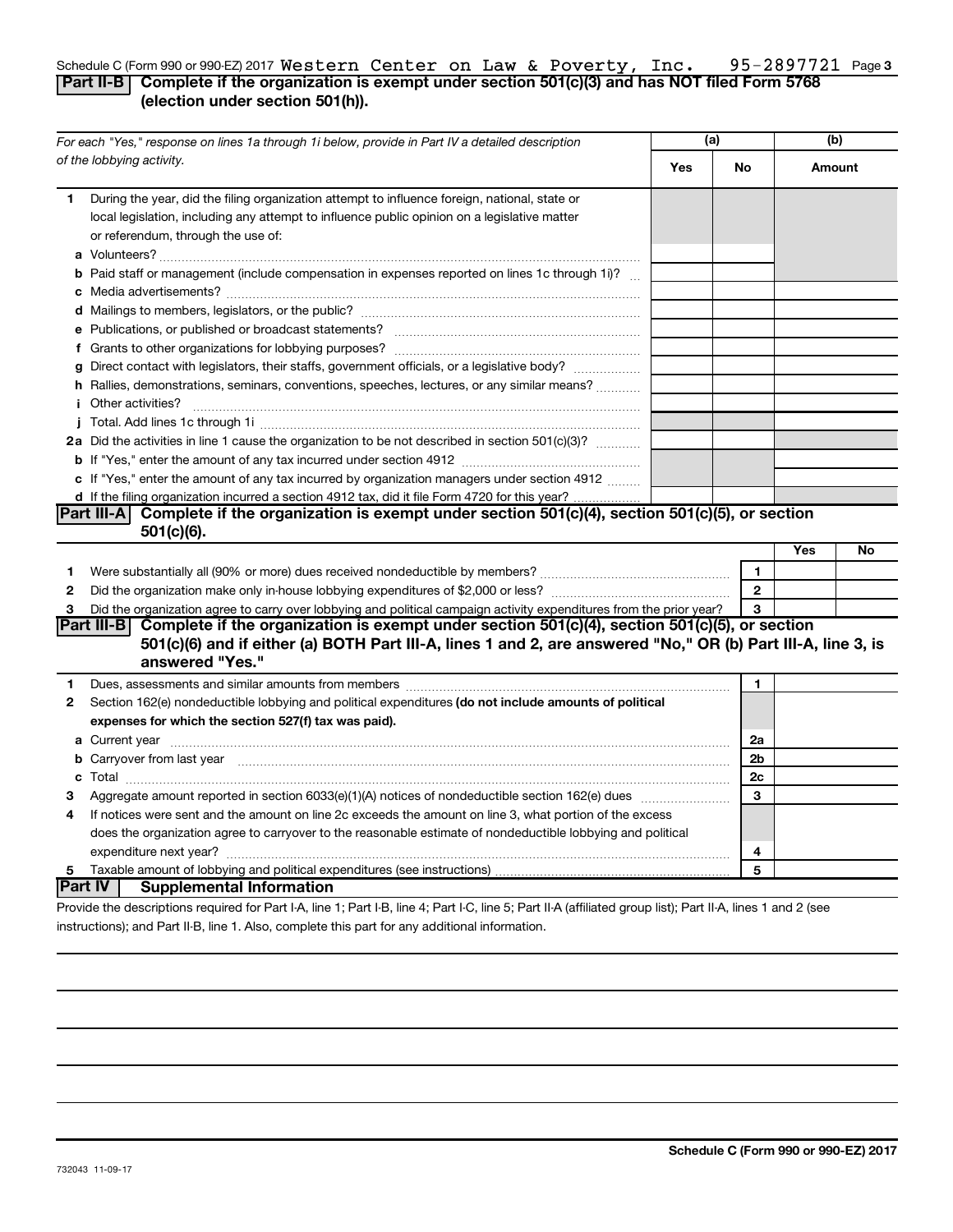| <b>SCHEDULE D</b> |  |  |
|-------------------|--|--|
|                   |  |  |

# **SCHEDULE D Supplemental Financial Statements**<br> **Form 990 2017**<br> **Part IV** line 6.7.8.9.10, 11a, 11b, 11d, 11d, 11d, 11d, 11d, 12a, 0r, 12b

**(Form 990) | Complete if the organization answered "Yes" on Form 990, Part IV, line 6, 7, 8, 9, 10, 11a, 11b, 11c, 11d, 11e, 11f, 12a, or 12b.**

**| Attach to Form 990. |Go to www.irs.gov/Form990 for instructions and the latest information.**



Department of the Treasury Internal Revenue Service

**Name of the organization**<br>**Employer identification number**<br>**Employer identification number**<br>**Poverty** Tnc. 95-2897721

|               | Western Center on Law & Poverty, Inc.                                                                                                                      | 95-2897721                      |
|---------------|------------------------------------------------------------------------------------------------------------------------------------------------------------|---------------------------------|
| <b>Part I</b> | Organizations Maintaining Donor Advised Funds or Other Similar Funds or Accounts. Complete if the                                                          |                                 |
|               | organization answered "Yes" on Form 990, Part IV, line 6.                                                                                                  |                                 |
|               | (a) Donor advised funds                                                                                                                                    | (b) Funds and other accounts    |
| 1.            |                                                                                                                                                            |                                 |
| 2             | Aggregate value of contributions to (during year)                                                                                                          |                                 |
| з             | Aggregate value of grants from (during year)                                                                                                               |                                 |
| 4             |                                                                                                                                                            |                                 |
| 5             | Did the organization inform all donors and donor advisors in writing that the assets held in donor advised funds                                           |                                 |
|               |                                                                                                                                                            | Yes<br>No                       |
| 6             | Did the organization inform all grantees, donors, and donor advisors in writing that grant funds can be used only                                          |                                 |
|               | for charitable purposes and not for the benefit of the donor or donor advisor, or for any other purpose conferring                                         |                                 |
|               | impermissible private benefit?                                                                                                                             | Yes<br>No                       |
| Part II       | Conservation Easements. Complete if the organization answered "Yes" on Form 990, Part IV, line 7.                                                          |                                 |
| 1.            | Purpose(s) of conservation easements held by the organization (check all that apply).                                                                      |                                 |
|               | Preservation of land for public use (e.g., recreation or education)<br>Preservation of a historically important land area                                  |                                 |
|               | Preservation of a certified historic structure<br>Protection of natural habitat                                                                            |                                 |
|               | Preservation of open space                                                                                                                                 |                                 |
| 2             | Complete lines 2a through 2d if the organization held a qualified conservation contribution in the form of a conservation easement on the last             |                                 |
|               | day of the tax year.                                                                                                                                       | Held at the End of the Tax Year |
|               |                                                                                                                                                            | 2a                              |
|               | Total acreage restricted by conservation easements                                                                                                         | 2 <sub>b</sub>                  |
|               |                                                                                                                                                            | 2c                              |
| d             | Number of conservation easements included in (c) acquired after 7/25/06, and not on a historic structure                                                   |                                 |
|               | listed in the National Register [111] [12] The Marian Marian Marian Marian Marian Marian Marian Marian Marian M                                            | 2d                              |
| 3             | Number of conservation easements modified, transferred, released, extinguished, or terminated by the organization during the tax                           |                                 |
|               | year                                                                                                                                                       |                                 |
| 4             | Number of states where property subject to conservation easement is located >                                                                              |                                 |
| 5             | Does the organization have a written policy regarding the periodic monitoring, inspection, handling of                                                     |                                 |
|               | violations, and enforcement of the conservation easements it holds?                                                                                        | Yes<br>No                       |
| 6             | Staff and volunteer hours devoted to monitoring, inspecting, handling of violations, and enforcing conservation easements during the year                  |                                 |
| 7             | Amount of expenses incurred in monitoring, inspecting, handling of violations, and enforcing conservation easements during the year                        |                                 |
|               | ▶ \$                                                                                                                                                       |                                 |
| 8             | Does each conservation easement reported on line 2(d) above satisfy the requirements of section 170(h)(4)(B)(i)                                            |                                 |
|               |                                                                                                                                                            | Yes<br>No                       |
| 9             | In Part XIII, describe how the organization reports conservation easements in its revenue and expense statement, and balance sheet, and                    |                                 |
|               | include, if applicable, the text of the footnote to the organization's financial statements that describes the organization's accounting for               |                                 |
|               | conservation easements.                                                                                                                                    |                                 |
|               | Organizations Maintaining Collections of Art, Historical Treasures, or Other Similar Assets.<br>  Part III                                                 |                                 |
|               | Complete if the organization answered "Yes" on Form 990, Part IV, line 8.                                                                                  |                                 |
|               | 1a If the organization elected, as permitted under SFAS 116 (ASC 958), not to report in its revenue statement and balance sheet works of art,              |                                 |
|               | historical treasures, or other similar assets held for public exhibition, education, or research in furtherance of public service, provide, in Part XIII,  |                                 |
|               | the text of the footnote to its financial statements that describes these items.                                                                           |                                 |
|               | <b>b</b> If the organization elected, as permitted under SFAS 116 (ASC 958), to report in its revenue statement and balance sheet works of art, historical |                                 |
|               | treasures, or other similar assets held for public exhibition, education, or research in furtherance of public service, provide the following amounts      |                                 |
|               | relating to these items:                                                                                                                                   |                                 |
|               |                                                                                                                                                            | \$<br>▶                         |
|               | (ii) Assets included in Form 990, Part X                                                                                                                   | $\blacktriangleright$ s         |
| 2             | If the organization received or held works of art, historical treasures, or other similar assets for financial gain, provide                               |                                 |
|               | the following amounts required to be reported under SFAS 116 (ASC 958) relating to these items:                                                            |                                 |
|               | Revenue included on Form 990, Part VIII, line 1 [2000] [2000] [2000] [2000] [3000] [3000] [3000] [3000] [3000                                              | $\blacktriangleright$ \$        |
|               |                                                                                                                                                            | $\blacktriangleright$ s         |

732051 10-09-17 **For Paperwork Reduction Act Notice, see the Instructions for Form 990. Schedule D (Form 990) 2017** LHA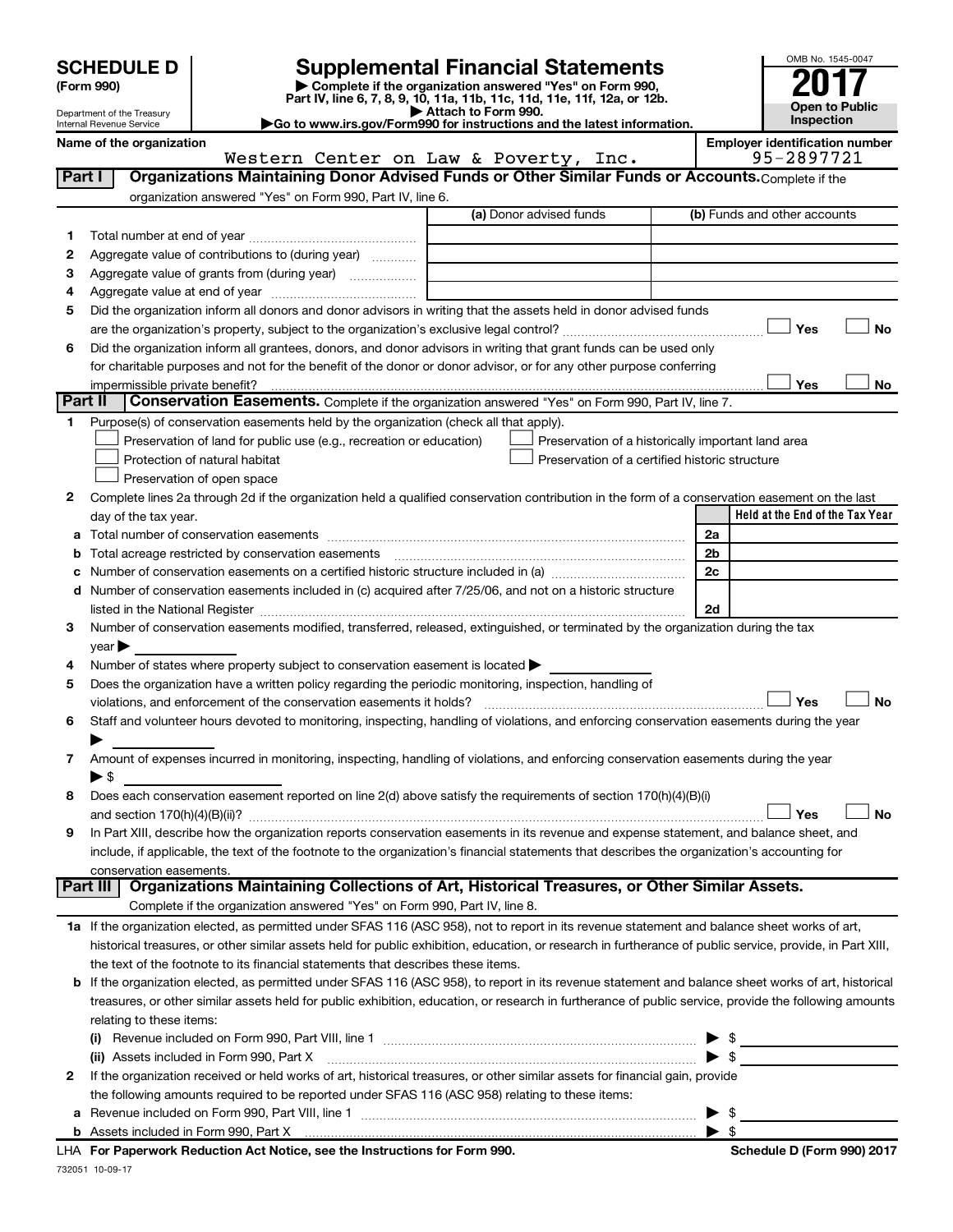|               | Schedule D (Form 990) 2017                                                                                                                                                                                                     | Western Center on Law & Poverty, Inc. |                |                           |             |                                      | 95-2897721 <sub>Page</sub> 2 |                     |
|---------------|--------------------------------------------------------------------------------------------------------------------------------------------------------------------------------------------------------------------------------|---------------------------------------|----------------|---------------------------|-------------|--------------------------------------|------------------------------|---------------------|
|               | Part III<br>Organizations Maintaining Collections of Art, Historical Treasures, or Other Similar Assets (continued)                                                                                                            |                                       |                |                           |             |                                      |                              |                     |
| 3             | Using the organization's acquisition, accession, and other records, check any of the following that are a significant use of its collection items                                                                              |                                       |                |                           |             |                                      |                              |                     |
|               | (check all that apply):                                                                                                                                                                                                        |                                       |                |                           |             |                                      |                              |                     |
| a             | Public exhibition                                                                                                                                                                                                              |                                       |                | Loan or exchange programs |             |                                      |                              |                     |
| b             | Scholarly research                                                                                                                                                                                                             |                                       | Other          |                           |             |                                      |                              |                     |
| c             | Preservation for future generations                                                                                                                                                                                            |                                       |                |                           |             |                                      |                              |                     |
| 4             | Provide a description of the organization's collections and explain how they further the organization's exempt purpose in Part XIII.                                                                                           |                                       |                |                           |             |                                      |                              |                     |
| 5             | During the year, did the organization solicit or receive donations of art, historical treasures, or other similar assets                                                                                                       |                                       |                |                           |             |                                      |                              |                     |
|               |                                                                                                                                                                                                                                |                                       |                |                           |             |                                      | Yes                          | No                  |
|               | <b>Part IV</b><br>Escrow and Custodial Arrangements. Complete if the organization answered "Yes" on Form 990, Part IV, line 9, or                                                                                              |                                       |                |                           |             |                                      |                              |                     |
|               | reported an amount on Form 990, Part X, line 21.                                                                                                                                                                               |                                       |                |                           |             |                                      |                              |                     |
|               | 1a Is the organization an agent, trustee, custodian or other intermediary for contributions or other assets not included                                                                                                       |                                       |                |                           |             |                                      |                              |                     |
|               |                                                                                                                                                                                                                                |                                       |                |                           |             |                                      | Yes                          | No                  |
|               | b If "Yes," explain the arrangement in Part XIII and complete the following table:                                                                                                                                             |                                       |                |                           |             |                                      |                              |                     |
|               |                                                                                                                                                                                                                                |                                       |                |                           |             |                                      | Amount                       |                     |
|               | c Beginning balance measurements and the contract of the contract of the contract of the contract of the contract of the contract of the contract of the contract of the contract of the contract of the contract of the contr |                                       |                |                           |             | 1c                                   |                              |                     |
|               |                                                                                                                                                                                                                                |                                       |                |                           |             | 1d                                   |                              |                     |
|               | e Distributions during the year manufactured and continuum and contained and the year manufactured and contained and the year manufactured and contained and contained and contained and contained and contained and contained |                                       |                |                           |             | 1e                                   |                              |                     |
|               |                                                                                                                                                                                                                                |                                       |                |                           |             | 1f                                   | Yes                          |                     |
|               | 2a Did the organization include an amount on Form 990, Part X, line 21, for escrow or custodial account liability?                                                                                                             |                                       |                |                           |             |                                      |                              | No                  |
| <b>Part V</b> | <b>b</b> If "Yes," explain the arrangement in Part XIII. Check here if the explanation has been provided on Part XIII<br>Endowment Funds. Complete if the organization answered "Yes" on Form 990, Part IV, line 10.           |                                       |                |                           |             |                                      |                              |                     |
|               |                                                                                                                                                                                                                                | (a) Current year                      | (b) Prior year | (c) Two years back        |             | $\vert$ (d) Three years back $\vert$ |                              | (e) Four years back |
|               | 1a Beginning of year balance                                                                                                                                                                                                   | 3,080,817.                            | 2,917,488.     | 3,288,908.                |             | 3,648,986.                           |                              | 3,222,801.          |
|               |                                                                                                                                                                                                                                |                                       |                |                           |             |                                      |                              |                     |
|               | Net investment earnings, gains, and losses                                                                                                                                                                                     | 428,678.                              | 163,379.       |                           | $-121,420.$ | $-360,078.$                          |                              | 443,949.            |
|               |                                                                                                                                                                                                                                |                                       |                |                           |             |                                      |                              |                     |
|               | e Other expenditures for facilities                                                                                                                                                                                            |                                       |                |                           |             |                                      |                              |                     |
|               | and programs                                                                                                                                                                                                                   |                                       |                |                           | 250,000.    |                                      |                              |                     |
|               |                                                                                                                                                                                                                                |                                       | 50             |                           |             |                                      |                              | 17,764.             |
|               | End of year balance                                                                                                                                                                                                            | 3,509,495.                            | 3,080,817.     | 2,917,488.                |             | 3,288,908.                           |                              | 3,648,986.          |
| 2             | Provide the estimated percentage of the current year end balance (line 1g, column (a)) held as:                                                                                                                                |                                       |                |                           |             |                                      |                              |                     |
|               | Board designated or quasi-endowment                                                                                                                                                                                            | 100.00                                | %              |                           |             |                                      |                              |                     |
| b             | Permanent endowment                                                                                                                                                                                                            | %                                     |                |                           |             |                                      |                              |                     |
|               | <b>c</b> Temporarily restricted endowment $\blacktriangleright$                                                                                                                                                                | %                                     |                |                           |             |                                      |                              |                     |
|               | The percentages on lines 2a, 2b, and 2c should equal 100%.                                                                                                                                                                     |                                       |                |                           |             |                                      |                              |                     |
|               | 3a Are there endowment funds not in the possession of the organization that are held and administered for the organization                                                                                                     |                                       |                |                           |             |                                      |                              |                     |
|               | by:                                                                                                                                                                                                                            |                                       |                |                           |             |                                      |                              | Yes<br>No           |
|               | (i)                                                                                                                                                                                                                            |                                       |                |                           |             |                                      | 3a(i)                        | х                   |
|               |                                                                                                                                                                                                                                |                                       |                |                           |             |                                      | 3a(ii)                       | х                   |
|               |                                                                                                                                                                                                                                |                                       |                |                           |             |                                      | 3b                           | X                   |
|               | Describe in Part XIII the intended uses of the organization's endowment funds.                                                                                                                                                 |                                       |                |                           |             |                                      |                              |                     |
|               | Land, Buildings, and Equipment.<br><b>Part VI</b>                                                                                                                                                                              |                                       |                |                           |             |                                      |                              |                     |
|               | Complete if the organization answered "Yes" on Form 990, Part IV, line 11a. See Form 990, Part X, line 10.                                                                                                                     |                                       |                |                           |             |                                      |                              |                     |
|               | Description of property                                                                                                                                                                                                        | (a) Cost or other                     |                | (b) Cost or other         |             | (c) Accumulated                      | (d) Book value               |                     |
|               |                                                                                                                                                                                                                                | basis (investment)                    |                | basis (other)             |             | depreciation                         |                              |                     |
|               |                                                                                                                                                                                                                                |                                       |                |                           |             |                                      |                              |                     |
|               |                                                                                                                                                                                                                                |                                       |                |                           |             |                                      |                              |                     |
|               |                                                                                                                                                                                                                                |                                       |                |                           |             |                                      |                              |                     |
|               |                                                                                                                                                                                                                                |                                       |                | 19,310.                   |             | 19,310.                              |                              | 0.                  |
|               |                                                                                                                                                                                                                                |                                       |                | 240, 330.                 |             | 240, 330.                            |                              | $\overline{0}$ .    |
|               | Total. Add lines 1a through 1e. (Column (d) must equal Form 990, Part X, column (B), line 10c.)                                                                                                                                |                                       |                |                           |             |                                      |                              | $\overline{0}$ .    |

**Schedule D (Form 990) 2017**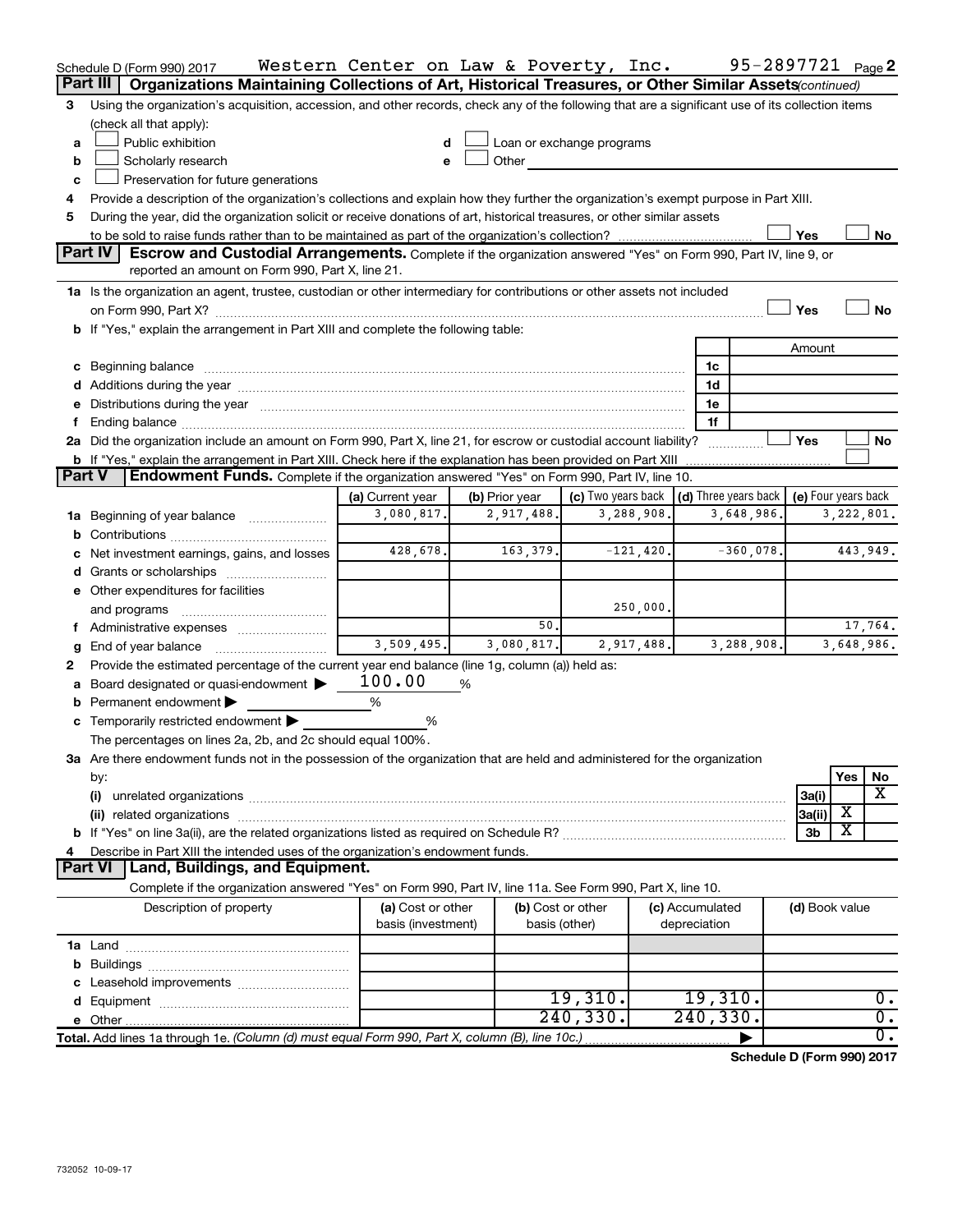|                  | Schedule D (Form 990) 2017                                                                                        |                                                                                                            |                 |                | Western Center on Law & Poverty, Inc. | 95-2897721 $_{Page}$ 3                                                                                                                                                                                                                                                                                                         |
|------------------|-------------------------------------------------------------------------------------------------------------------|------------------------------------------------------------------------------------------------------------|-----------------|----------------|---------------------------------------|--------------------------------------------------------------------------------------------------------------------------------------------------------------------------------------------------------------------------------------------------------------------------------------------------------------------------------|
| <b>Part VIII</b> | <b>Investments - Other Securities.</b>                                                                            |                                                                                                            |                 |                |                                       |                                                                                                                                                                                                                                                                                                                                |
|                  | Complete if the organization answered "Yes" on Form 990, Part IV, line 11b. See Form 990, Part X, line 12.        |                                                                                                            |                 |                |                                       |                                                                                                                                                                                                                                                                                                                                |
|                  | (a) Description of security or category (including name of security)                                              |                                                                                                            |                 | (b) Book value |                                       | (c) Method of valuation: Cost or end-of-year market value                                                                                                                                                                                                                                                                      |
|                  | (1) Financial derivatives                                                                                         |                                                                                                            |                 |                |                                       |                                                                                                                                                                                                                                                                                                                                |
|                  |                                                                                                                   |                                                                                                            |                 |                |                                       |                                                                                                                                                                                                                                                                                                                                |
| $(3)$ Other      |                                                                                                                   |                                                                                                            |                 |                |                                       |                                                                                                                                                                                                                                                                                                                                |
| (A)              |                                                                                                                   |                                                                                                            |                 |                |                                       |                                                                                                                                                                                                                                                                                                                                |
| (B)              |                                                                                                                   |                                                                                                            |                 |                |                                       |                                                                                                                                                                                                                                                                                                                                |
| (C)              |                                                                                                                   |                                                                                                            |                 |                |                                       |                                                                                                                                                                                                                                                                                                                                |
| (D)              |                                                                                                                   |                                                                                                            |                 |                |                                       |                                                                                                                                                                                                                                                                                                                                |
| (E)              |                                                                                                                   |                                                                                                            |                 |                |                                       |                                                                                                                                                                                                                                                                                                                                |
| (F)              |                                                                                                                   |                                                                                                            |                 |                |                                       |                                                                                                                                                                                                                                                                                                                                |
| (G)              |                                                                                                                   |                                                                                                            |                 |                |                                       |                                                                                                                                                                                                                                                                                                                                |
| (H)              |                                                                                                                   |                                                                                                            |                 |                |                                       |                                                                                                                                                                                                                                                                                                                                |
|                  | Total. (Col. (b) must equal Form 990, Part X, col. (B) line 12.)                                                  |                                                                                                            |                 |                |                                       |                                                                                                                                                                                                                                                                                                                                |
|                  | Part VIII Investments - Program Related.                                                                          |                                                                                                            |                 |                |                                       |                                                                                                                                                                                                                                                                                                                                |
|                  |                                                                                                                   | Complete if the organization answered "Yes" on Form 990, Part IV, line 11c. See Form 990, Part X, line 13. |                 |                |                                       |                                                                                                                                                                                                                                                                                                                                |
|                  | (a) Description of investment                                                                                     |                                                                                                            |                 | (b) Book value |                                       | (c) Method of valuation: Cost or end-of-year market value                                                                                                                                                                                                                                                                      |
| (1)              |                                                                                                                   |                                                                                                            |                 |                |                                       |                                                                                                                                                                                                                                                                                                                                |
| (2)              |                                                                                                                   |                                                                                                            |                 |                |                                       |                                                                                                                                                                                                                                                                                                                                |
| (3)              |                                                                                                                   |                                                                                                            |                 |                |                                       |                                                                                                                                                                                                                                                                                                                                |
| (4)              |                                                                                                                   |                                                                                                            |                 |                |                                       |                                                                                                                                                                                                                                                                                                                                |
| (5)              |                                                                                                                   |                                                                                                            |                 |                |                                       |                                                                                                                                                                                                                                                                                                                                |
| (6)              |                                                                                                                   |                                                                                                            |                 |                |                                       |                                                                                                                                                                                                                                                                                                                                |
| (7)              |                                                                                                                   |                                                                                                            |                 |                |                                       |                                                                                                                                                                                                                                                                                                                                |
| (8)              |                                                                                                                   |                                                                                                            |                 |                |                                       |                                                                                                                                                                                                                                                                                                                                |
| (9)              |                                                                                                                   |                                                                                                            |                 |                |                                       |                                                                                                                                                                                                                                                                                                                                |
|                  | Total. (Col. (b) must equal Form 990, Part X, col. (B) line 13.)                                                  |                                                                                                            |                 |                |                                       |                                                                                                                                                                                                                                                                                                                                |
| Part IX          | <b>Other Assets.</b>                                                                                              |                                                                                                            |                 |                |                                       |                                                                                                                                                                                                                                                                                                                                |
|                  |                                                                                                                   | Complete if the organization answered "Yes" on Form 990, Part IV, line 11d. See Form 990, Part X, line 15. |                 |                |                                       |                                                                                                                                                                                                                                                                                                                                |
|                  |                                                                                                                   |                                                                                                            | (a) Description |                |                                       | (b) Book value                                                                                                                                                                                                                                                                                                                 |
| (1)              |                                                                                                                   |                                                                                                            |                 |                |                                       |                                                                                                                                                                                                                                                                                                                                |
| (2)              |                                                                                                                   |                                                                                                            |                 |                |                                       |                                                                                                                                                                                                                                                                                                                                |
| (3)              |                                                                                                                   |                                                                                                            |                 |                |                                       |                                                                                                                                                                                                                                                                                                                                |
| (4)              |                                                                                                                   |                                                                                                            |                 |                |                                       |                                                                                                                                                                                                                                                                                                                                |
| (5)              |                                                                                                                   |                                                                                                            |                 |                |                                       |                                                                                                                                                                                                                                                                                                                                |
| (6)              |                                                                                                                   |                                                                                                            |                 |                |                                       |                                                                                                                                                                                                                                                                                                                                |
| (7)              |                                                                                                                   |                                                                                                            |                 |                |                                       |                                                                                                                                                                                                                                                                                                                                |
| (8)              |                                                                                                                   |                                                                                                            |                 |                |                                       |                                                                                                                                                                                                                                                                                                                                |
| (9)              |                                                                                                                   |                                                                                                            |                 |                |                                       |                                                                                                                                                                                                                                                                                                                                |
|                  | Total. (Column (b) must equal Form 990, Part X, col. (B) line 15.)                                                |                                                                                                            |                 |                |                                       |                                                                                                                                                                                                                                                                                                                                |
| Part X           | <b>Other Liabilities.</b>                                                                                         |                                                                                                            |                 |                |                                       |                                                                                                                                                                                                                                                                                                                                |
|                  | Complete if the organization answered "Yes" on Form 990, Part IV, line 11e or 11f. See Form 990, Part X, line 25. |                                                                                                            |                 |                |                                       |                                                                                                                                                                                                                                                                                                                                |
| <u>1.</u>        |                                                                                                                   | (a) Description of liability                                                                               |                 |                | (b) Book value                        |                                                                                                                                                                                                                                                                                                                                |
| (1)              | Federal income taxes                                                                                              |                                                                                                            |                 |                |                                       |                                                                                                                                                                                                                                                                                                                                |
| (2)              |                                                                                                                   |                                                                                                            |                 |                |                                       |                                                                                                                                                                                                                                                                                                                                |
| (3)              |                                                                                                                   |                                                                                                            |                 |                |                                       |                                                                                                                                                                                                                                                                                                                                |
| (4)              |                                                                                                                   |                                                                                                            |                 |                |                                       |                                                                                                                                                                                                                                                                                                                                |
| (5)              |                                                                                                                   |                                                                                                            |                 |                |                                       |                                                                                                                                                                                                                                                                                                                                |
| (6)              |                                                                                                                   |                                                                                                            |                 |                |                                       |                                                                                                                                                                                                                                                                                                                                |
| (7)              |                                                                                                                   |                                                                                                            |                 |                |                                       |                                                                                                                                                                                                                                                                                                                                |
| (8)              |                                                                                                                   |                                                                                                            |                 |                |                                       |                                                                                                                                                                                                                                                                                                                                |
| (9)              |                                                                                                                   |                                                                                                            |                 |                |                                       |                                                                                                                                                                                                                                                                                                                                |
|                  |                                                                                                                   |                                                                                                            |                 |                |                                       |                                                                                                                                                                                                                                                                                                                                |
|                  | Total. (Column (b) must equal Form 990, Part X, col. (B) line 25.)                                                |                                                                                                            |                 |                |                                       | 2. Liability for uncertain tax positions. In Part XIII, provide the text of the footnote to the organization's financial statements that reports the<br>organization's liability for uncertain tax positions under FIN 48 (ASC 740). Check here if the text of the footnote has been provided in Part XIII $\lfloor x \rfloor$ |

**Schedule D (Form 990) 2017**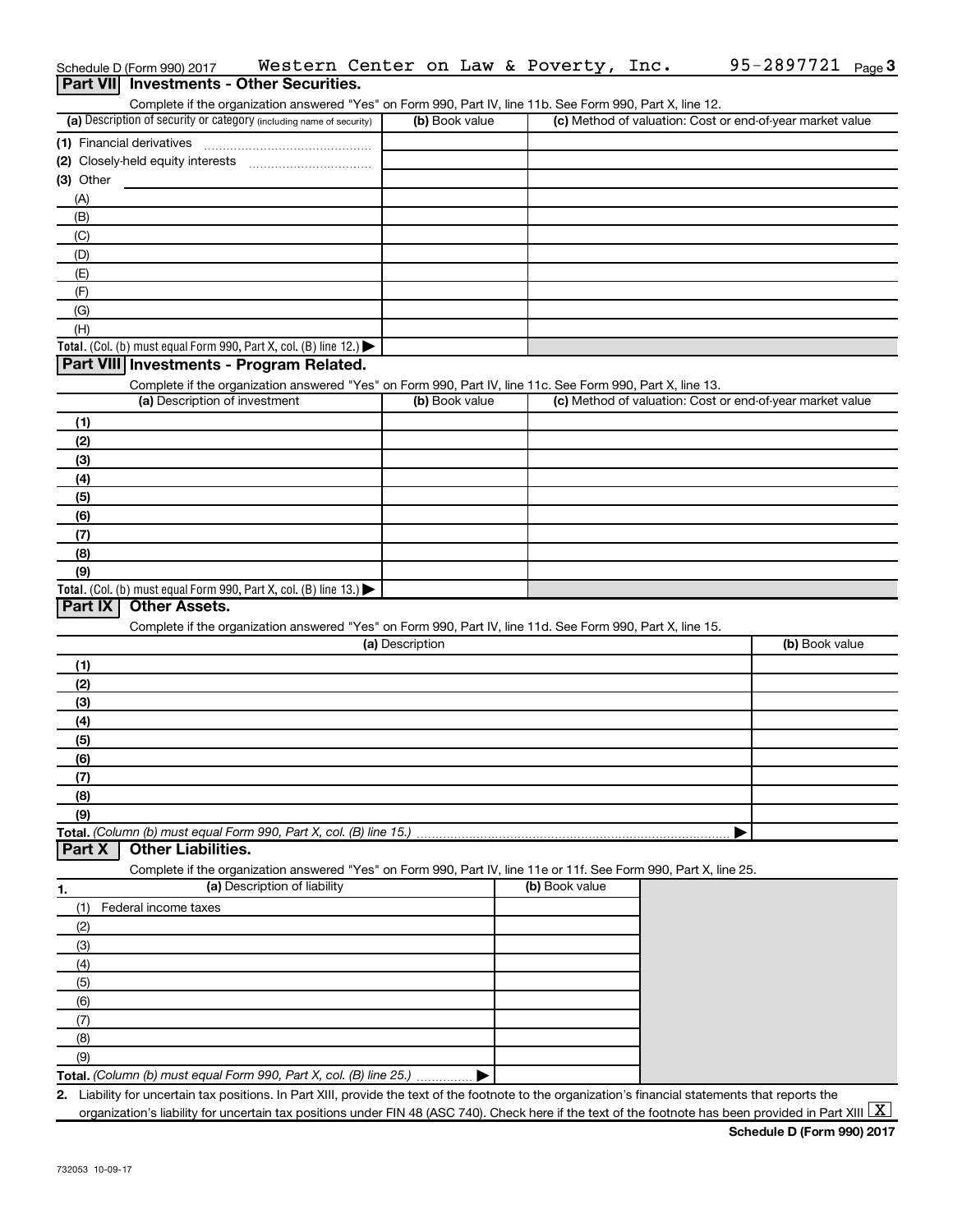|    | Western Center on Law & Poverty, Inc.<br>Schedule D (Form 990) 2017                                                      |                |         |                | 95-2897721 $_{Page 4}$ |         |
|----|--------------------------------------------------------------------------------------------------------------------------|----------------|---------|----------------|------------------------|---------|
|    | Reconciliation of Revenue per Audited Financial Statements With Revenue per Return.<br><b>Part XI</b>                    |                |         |                |                        |         |
|    | Complete if the organization answered "Yes" on Form 990, Part IV, line 12a.                                              |                |         |                |                        |         |
| 1  |                                                                                                                          |                |         | $\blacksquare$ | 4,129,108.             |         |
| 2  | Amounts included on line 1 but not on Form 990, Part VIII, line 12:                                                      |                |         |                |                        |         |
| a  |                                                                                                                          | 2a             | 10,966. |                |                        |         |
|    |                                                                                                                          | 2 <sub>b</sub> |         |                |                        |         |
| с  | Recoveries of prior year grants [111] Recoveries of prior year grants [11] Recoveries of prior year grants               | 2 <sub>c</sub> |         |                |                        |         |
| d  |                                                                                                                          | 2d             |         |                |                        |         |
| е  | Add lines 2a through 2d                                                                                                  |                |         | 2е             |                        | 10,966. |
| 3  |                                                                                                                          |                |         | 3              | 4,118,142.             |         |
| 4  | Amounts included on Form 990, Part VIII, line 12, but not on line 1:                                                     |                |         |                |                        |         |
|    |                                                                                                                          |                | 8.      |                |                        |         |
| b  |                                                                                                                          | 4 <sub>h</sub> |         |                |                        |         |
| C. | Add lines 4a and 4b                                                                                                      |                |         | 4c             |                        | 8.      |
|    |                                                                                                                          |                |         | 5              | 4, 118, 150.           |         |
|    | Part XII   Reconciliation of Expenses per Audited Financial Statements With Expenses per Return.                         |                |         |                |                        |         |
|    |                                                                                                                          |                |         |                |                        |         |
|    | Complete if the organization answered "Yes" on Form 990, Part IV, line 12a.                                              |                |         |                |                        |         |
| 1  |                                                                                                                          |                |         | $\blacksquare$ | 4,003,523.             |         |
| 2  | Amounts included on line 1 but not on Form 990, Part IX, line 25:                                                        |                |         |                |                        |         |
| a  |                                                                                                                          | 2a             |         |                |                        |         |
| b  | Prior year adjustments [ www.communications of the contract of the contract of the contract of the contract of           | 2 <sub>b</sub> |         |                |                        |         |
| с  |                                                                                                                          | 2 <sub>c</sub> |         |                |                        |         |
| d  |                                                                                                                          | 2d             |         |                |                        |         |
|    | Add lines 2a through 2d <b>must be a constructed as the constant of the constant of the constant of the construction</b> |                |         | 2е             |                        | 0.      |
| 3  |                                                                                                                          |                |         | $\mathbf{a}$   | 4,003,523.             |         |
| 4  | Amounts included on Form 990, Part IX, line 25, but not on line 1:                                                       |                |         |                |                        |         |
| a  |                                                                                                                          |                | 8.      |                |                        |         |
| b  | Other (Describe in Part XIII.) <b>Construction (Construction Construction</b> of Describe in Part XIII.)                 | 4 <sub>b</sub> |         |                |                        |         |
| C. | Add lines 4a and 4b                                                                                                      |                |         | 4c             |                        | 8.      |
|    | Part XIII Supplemental Information.                                                                                      |                |         | 5              | 4,003,531.             |         |

Provide the descriptions required for Part II, lines 3, 5, and 9; Part III, lines 1a and 4; Part IV, lines 1b and 2b; Part V, line 4; Part X, line 2; Part XI, lines 2d and 4b; and Part XII, lines 2d and 4b. Also complete this part to provide any additional information.

Part V, line 4:

The purpose of the Endowment is to build capital for future use by the

Western Center on Law and Poverty and to provide an income stream to WCLP

to supplement their fundraising sources.

Part X, Line 2:

WCLP (referred to as The Center in the audited financial statements) is

exempt from taxation under Internal Revenue Code Section  $501(c)(3)$  and

California Revenue and Taxation Code Section 23701d.

Generally accepted accounting principles provide accounting and disclosure

732054 10-09-17 **Schedule D (Form 990) 2017** guidance about positions taken by an organization in its tax returns that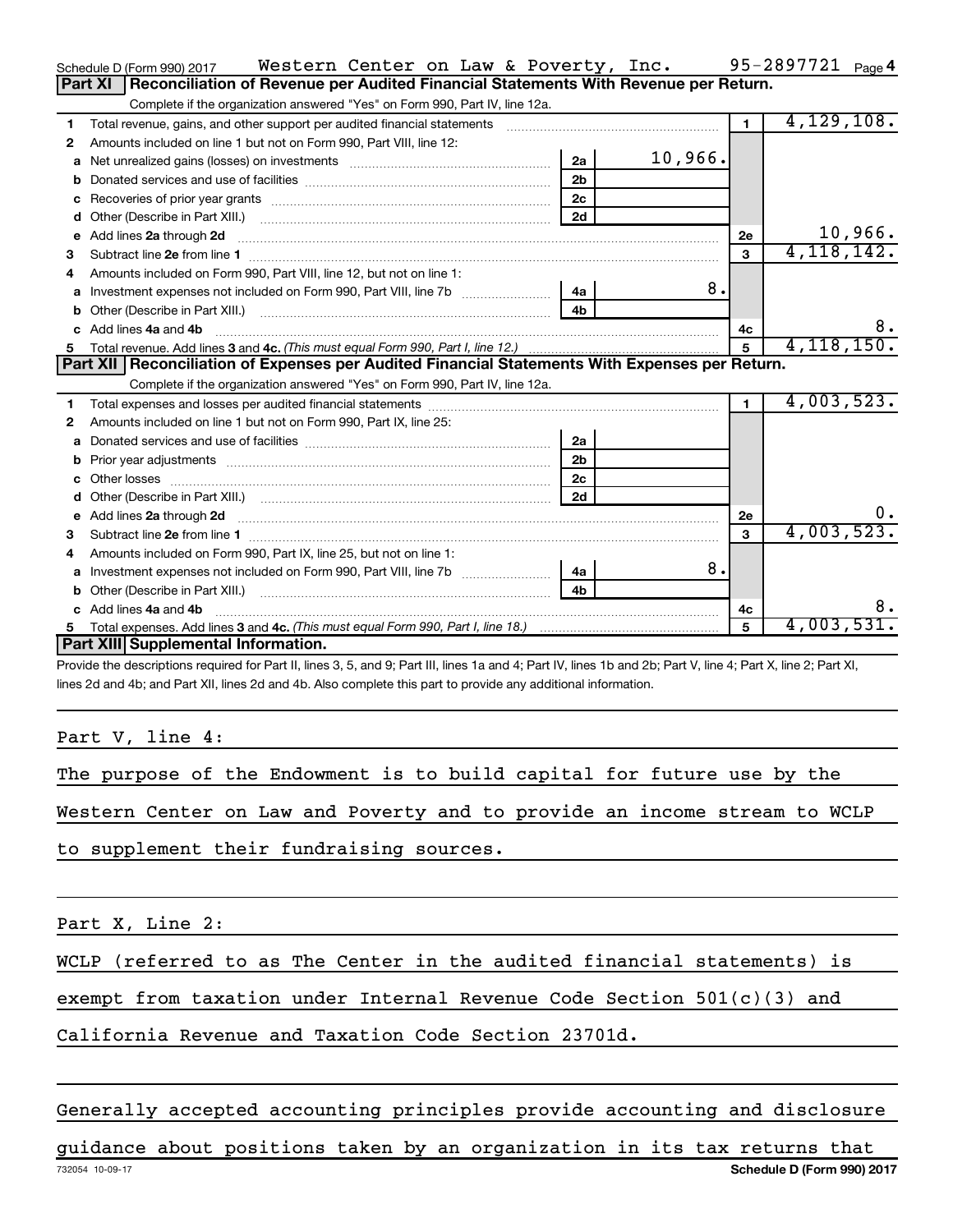Schedule D (Form 990) 2017 **Western Center on Law & Poverty, Inc.** 95-2897721 <sub>Page 5</sub> *(continued)* **Part XIII Supplemental Information**  might be uncertain. Management has considered its tax positions and believes that all of the positions taken by the Center in their federal and state exempt organization tax returns are more likely than not to be sustained upon examination. The Center's returns are subject to examination by federal taxing authorities, generally for three years, respectively, after they are filed.

Part VI, Land, Buildings, and Equipment :

All assets shown in Part VI are the assets of The WCLP Endowment

Foundation, a type 1 supporting organization that supports WCLP. See

Schedule R for more details.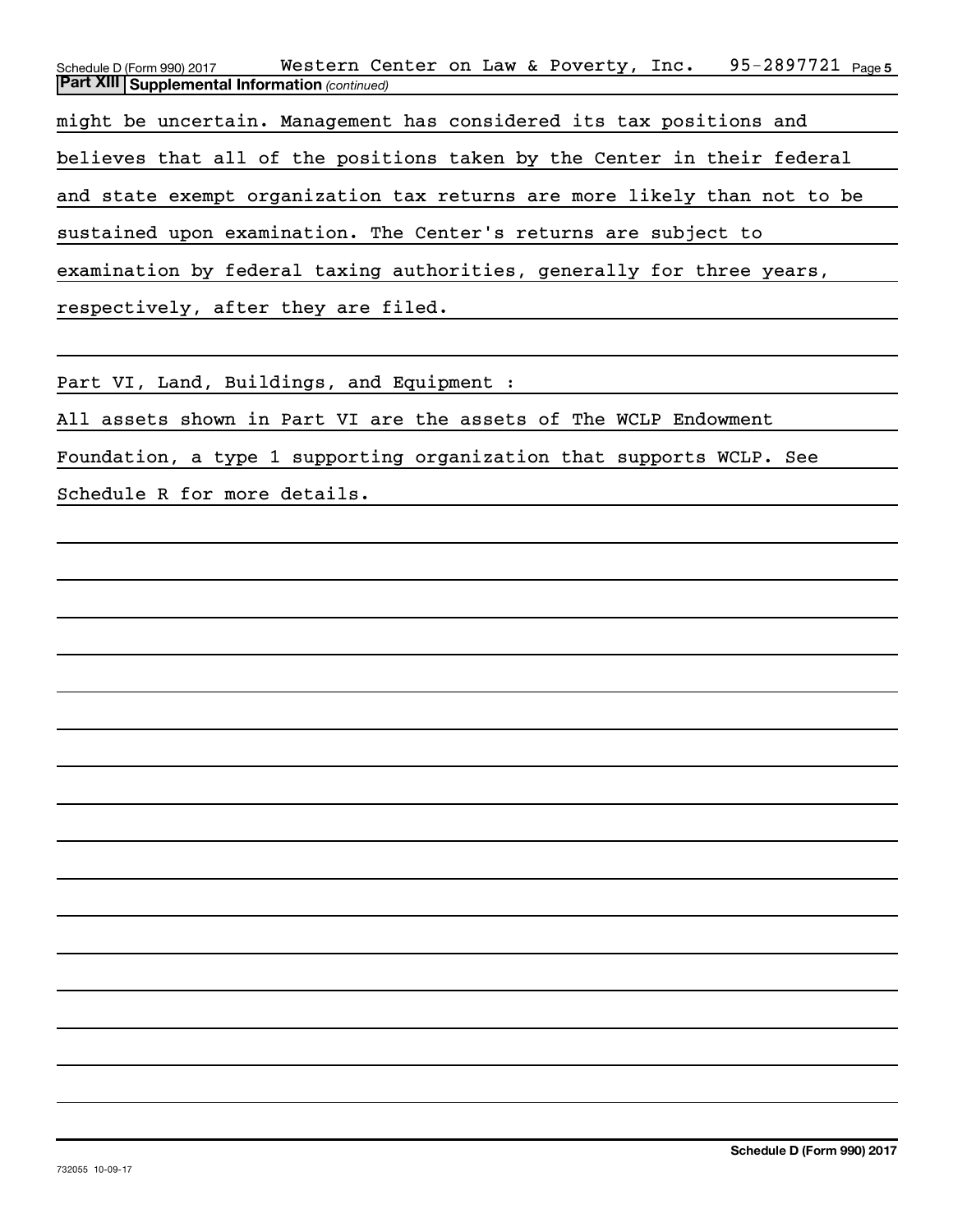| <b>SCHEDULE G</b><br>(Form 990 or 990-EZ)<br>Department of the Treasury<br>Internal Revenue Service<br>Name of the organization                                                                                                                                                                                                                                                                                                                                                                                                                                             | <b>Supplemental Information Regarding Fundraising or Gaming Activities</b><br>Complete if the organization answered "Yes" on Form 990, Part IV, line 17, 18, or 19, or if the<br>organization entered more than \$15,000 on Form 990-EZ, line 6a.<br>Attach to Form 990 or Form 990-EZ.<br>Go to www.irs.gov/Form990 for the latest instructions. |                                                                            |                                                                            |                                                                            | OMB No. 1545-0047<br><b>Open to Public</b><br>Inspection<br><b>Employer identification number</b> |
|-----------------------------------------------------------------------------------------------------------------------------------------------------------------------------------------------------------------------------------------------------------------------------------------------------------------------------------------------------------------------------------------------------------------------------------------------------------------------------------------------------------------------------------------------------------------------------|---------------------------------------------------------------------------------------------------------------------------------------------------------------------------------------------------------------------------------------------------------------------------------------------------------------------------------------------------|----------------------------------------------------------------------------|----------------------------------------------------------------------------|----------------------------------------------------------------------------|---------------------------------------------------------------------------------------------------|
|                                                                                                                                                                                                                                                                                                                                                                                                                                                                                                                                                                             | Western Center on Law & Poverty, Inc.                                                                                                                                                                                                                                                                                                             |                                                                            |                                                                            | 95-2897721                                                                 |                                                                                                   |
| Part I<br>required to complete this part.                                                                                                                                                                                                                                                                                                                                                                                                                                                                                                                                   | Fundraising Activities. Complete if the organization answered "Yes" on Form 990, Part IV, line 17. Form 990-EZ filers are not                                                                                                                                                                                                                     |                                                                            |                                                                            |                                                                            |                                                                                                   |
| 1 Indicate whether the organization raised funds through any of the following activities. Check all that apply.<br>Mail solicitations<br>a<br>Internet and email solicitations<br>b<br>Phone solicitations<br>с<br>In-person solicitations<br>d<br>2 a Did the organization have a written or oral agreement with any individual (including officers, directors, trustees, or<br>b If "Yes," list the 10 highest paid individuals or entities (fundraisers) pursuant to agreements under which the fundraiser is to be<br>compensated at least \$5,000 by the organization. | e<br>g<br>key employees listed in Form 990, Part VII) or entity in connection with professional fundraising services?                                                                                                                                                                                                                             | Special fundraising events                                                 | Solicitation of non-government grants<br>Solicitation of government grants |                                                                            | Yes<br><b>No</b>                                                                                  |
| (i) Name and address of individual<br>or entity (fundraiser)                                                                                                                                                                                                                                                                                                                                                                                                                                                                                                                | (ii) Activity                                                                                                                                                                                                                                                                                                                                     | (iii) Did<br>fundraiser<br>have custody<br>or control of<br>contributions? | (iv) Gross receipts<br>from activity                                       | (v) Amount paid<br>to (or retained by)<br>fundraiser<br>listed in col. (i) | (vi) Amount paid<br>to (or retained by)<br>organization                                           |
|                                                                                                                                                                                                                                                                                                                                                                                                                                                                                                                                                                             |                                                                                                                                                                                                                                                                                                                                                   | Yes<br>No                                                                  |                                                                            |                                                                            |                                                                                                   |
|                                                                                                                                                                                                                                                                                                                                                                                                                                                                                                                                                                             |                                                                                                                                                                                                                                                                                                                                                   |                                                                            |                                                                            |                                                                            |                                                                                                   |
|                                                                                                                                                                                                                                                                                                                                                                                                                                                                                                                                                                             |                                                                                                                                                                                                                                                                                                                                                   |                                                                            |                                                                            |                                                                            |                                                                                                   |
|                                                                                                                                                                                                                                                                                                                                                                                                                                                                                                                                                                             |                                                                                                                                                                                                                                                                                                                                                   |                                                                            |                                                                            |                                                                            |                                                                                                   |
|                                                                                                                                                                                                                                                                                                                                                                                                                                                                                                                                                                             |                                                                                                                                                                                                                                                                                                                                                   |                                                                            |                                                                            |                                                                            |                                                                                                   |
|                                                                                                                                                                                                                                                                                                                                                                                                                                                                                                                                                                             |                                                                                                                                                                                                                                                                                                                                                   |                                                                            |                                                                            |                                                                            |                                                                                                   |
|                                                                                                                                                                                                                                                                                                                                                                                                                                                                                                                                                                             |                                                                                                                                                                                                                                                                                                                                                   |                                                                            |                                                                            |                                                                            |                                                                                                   |
|                                                                                                                                                                                                                                                                                                                                                                                                                                                                                                                                                                             |                                                                                                                                                                                                                                                                                                                                                   |                                                                            |                                                                            |                                                                            |                                                                                                   |
|                                                                                                                                                                                                                                                                                                                                                                                                                                                                                                                                                                             |                                                                                                                                                                                                                                                                                                                                                   |                                                                            |                                                                            |                                                                            |                                                                                                   |
|                                                                                                                                                                                                                                                                                                                                                                                                                                                                                                                                                                             |                                                                                                                                                                                                                                                                                                                                                   |                                                                            |                                                                            |                                                                            |                                                                                                   |
|                                                                                                                                                                                                                                                                                                                                                                                                                                                                                                                                                                             |                                                                                                                                                                                                                                                                                                                                                   |                                                                            |                                                                            |                                                                            |                                                                                                   |
|                                                                                                                                                                                                                                                                                                                                                                                                                                                                                                                                                                             |                                                                                                                                                                                                                                                                                                                                                   |                                                                            |                                                                            |                                                                            |                                                                                                   |
|                                                                                                                                                                                                                                                                                                                                                                                                                                                                                                                                                                             |                                                                                                                                                                                                                                                                                                                                                   |                                                                            |                                                                            |                                                                            |                                                                                                   |
| Total<br>3 List all states in which the organization is registered or licensed to solicit contributions or has been notified it is exempt from registration<br>or licensing.                                                                                                                                                                                                                                                                                                                                                                                                |                                                                                                                                                                                                                                                                                                                                                   |                                                                            |                                                                            |                                                                            |                                                                                                   |
|                                                                                                                                                                                                                                                                                                                                                                                                                                                                                                                                                                             |                                                                                                                                                                                                                                                                                                                                                   |                                                                            |                                                                            |                                                                            |                                                                                                   |

**For Paperwork Reduction Act Notice, see the Instructions for Form 990 or 990-EZ. Schedule G (Form 990 or 990-EZ) 2017** LHA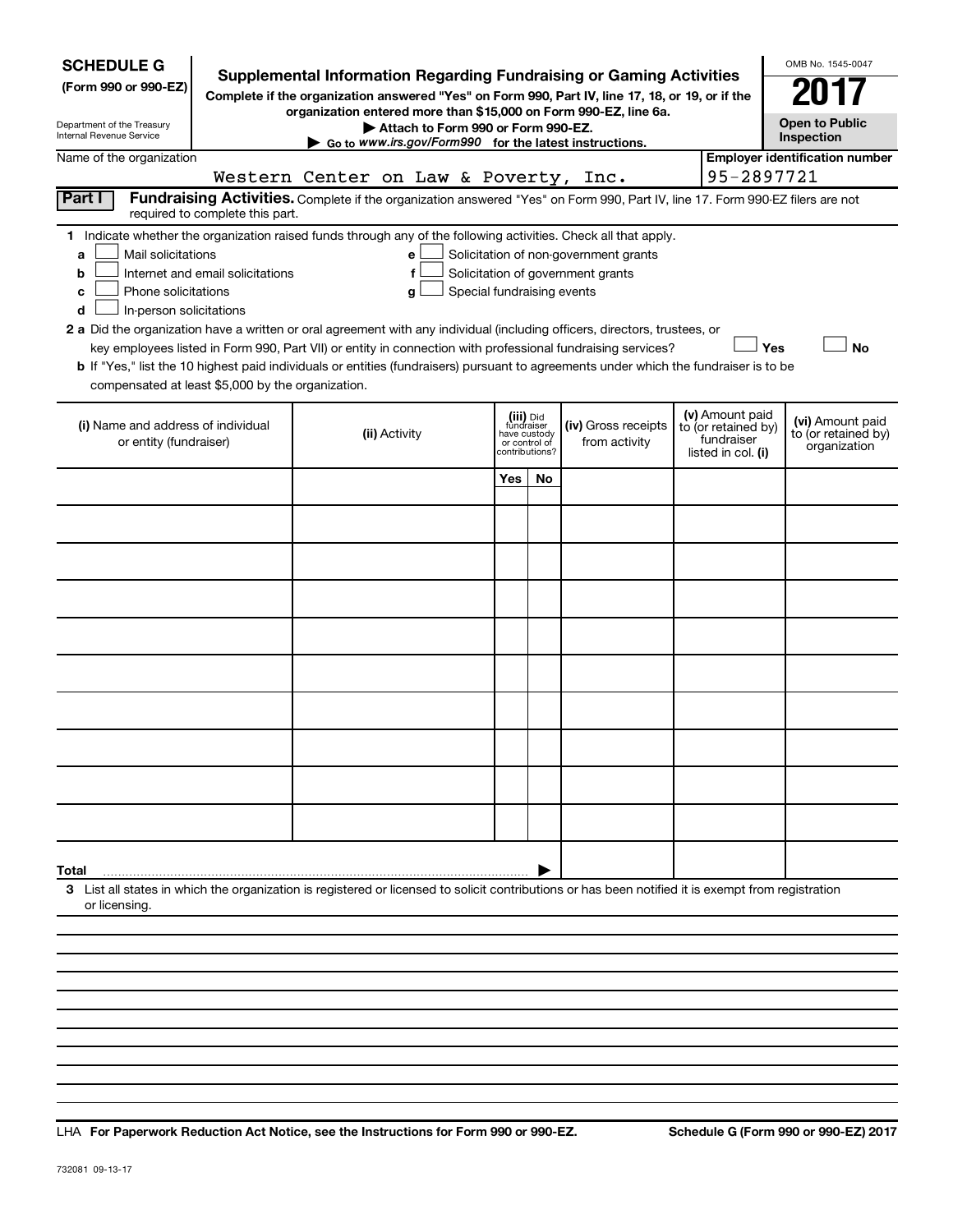95-2897721 Page 2 Schedule G (Form 990 or 990-EZ) 2017  $\texttt{Western Center on Law & \texttt{Powerty, Inc.} \quad 95-2897721 \quad \texttt{Page}$ Part II | Fundraising Events. Complete if the organization answered "Yes" on Form 990, Part IV, line 18, or reported more than \$15,000

of fundraising event contributions and gross income on Form 990-EZ, lines 1 and 6b. List events with gross receipts greater than \$5,000.

|                 |    |                                                                                                          | $(a)$ Event #1                                                                            | (b) Event #2            | (c) Other events | (d) Total events           |
|-----------------|----|----------------------------------------------------------------------------------------------------------|-------------------------------------------------------------------------------------------|-------------------------|------------------|----------------------------|
|                 |    |                                                                                                          |                                                                                           |                         | None             | (add col. (a) through      |
|                 |    |                                                                                                          | Garden PartyFair Shake                                                                    |                         |                  | col. (c)                   |
|                 |    |                                                                                                          | (event type)                                                                              | (event type)            | (total number)   |                            |
| Revenue         | 1. |                                                                                                          | 930, 351.                                                                                 | 59,573.                 |                  | 989,924.                   |
|                 |    |                                                                                                          | 855, 713.                                                                                 | 28,444.                 |                  | 884,157.                   |
|                 |    | 3 Gross income (line 1 minus line 2)                                                                     | 74,638.                                                                                   | 31,129.                 |                  | 105, 767.                  |
|                 |    |                                                                                                          |                                                                                           |                         |                  |                            |
|                 | 5  |                                                                                                          |                                                                                           |                         |                  |                            |
|                 | 6  |                                                                                                          |                                                                                           |                         |                  |                            |
| Direct Expenses | 7  | Food and beverages                                                                                       |                                                                                           |                         |                  |                            |
|                 | 8  |                                                                                                          |                                                                                           |                         |                  |                            |
|                 | 9  |                                                                                                          | 74,638.                                                                                   | 31, 129.                |                  | 105, 767.                  |
|                 | 10 | Direct expense summary. Add lines 4 through 9 in column (d)                                              |                                                                                           |                         |                  | 105, 767.                  |
|                 |    | 11 Net income summary. Subtract line 10 from line 3, column (d)                                          |                                                                                           |                         |                  | 0.                         |
| Part            |    | Gaming. Complete if the organization answered "Yes" on Form 990, Part IV, line 19, or reported more than |                                                                                           |                         |                  |                            |
|                 |    | \$15,000 on Form 990-EZ, line 6a.                                                                        |                                                                                           |                         |                  |                            |
|                 |    |                                                                                                          | (a) Bingo                                                                                 | (b) Pull tabs/instant   | (c) Other gaming | (d) Total gaming (add      |
| Revenue         |    |                                                                                                          |                                                                                           | bingo/progressive bingo |                  | col. (a) through col. (c)) |
|                 |    |                                                                                                          |                                                                                           |                         |                  |                            |
|                 |    |                                                                                                          |                                                                                           |                         |                  |                            |
|                 |    |                                                                                                          |                                                                                           |                         |                  |                            |
|                 |    |                                                                                                          |                                                                                           |                         |                  |                            |
|                 |    |                                                                                                          |                                                                                           |                         |                  |                            |
|                 | 3  |                                                                                                          |                                                                                           |                         |                  |                            |
| Direct Expenses | 4  |                                                                                                          |                                                                                           |                         |                  |                            |
|                 |    |                                                                                                          |                                                                                           |                         |                  |                            |
|                 |    |                                                                                                          |                                                                                           |                         | %                |                            |
|                 |    |                                                                                                          | Yes<br>$% \mid$                                                                           | Yes<br>%<br>No          | Yes<br>No        |                            |
|                 | 6  | Volunteer labor                                                                                          | No                                                                                        |                         |                  |                            |
|                 | 7  | Direct expense summary. Add lines 2 through 5 in column (d)                                              |                                                                                           |                         |                  |                            |
|                 | 8  |                                                                                                          |                                                                                           |                         |                  |                            |
|                 |    |                                                                                                          |                                                                                           |                         |                  |                            |
| 9               |    | Enter the state(s) in which the organization conducts gaming activities:                                 |                                                                                           |                         |                  |                            |
|                 |    |                                                                                                          |                                                                                           |                         |                  | Yes<br>No                  |
|                 |    | <b>b</b> If "No," explain:                                                                               | the control of the control of the control of the control of the control of the control of |                         |                  |                            |
|                 |    |                                                                                                          |                                                                                           |                         |                  |                            |
|                 |    |                                                                                                          |                                                                                           |                         |                  |                            |
|                 |    |                                                                                                          |                                                                                           |                         |                  | Yes<br>No                  |
|                 |    | <b>b</b> If "Yes," explain:<br><u> 1989 - Johann Stein, mars an deutscher Stein († 1989)</u>             |                                                                                           |                         |                  |                            |
|                 |    |                                                                                                          |                                                                                           |                         |                  |                            |

**Schedule G (Form 990 or 990-EZ) 2017**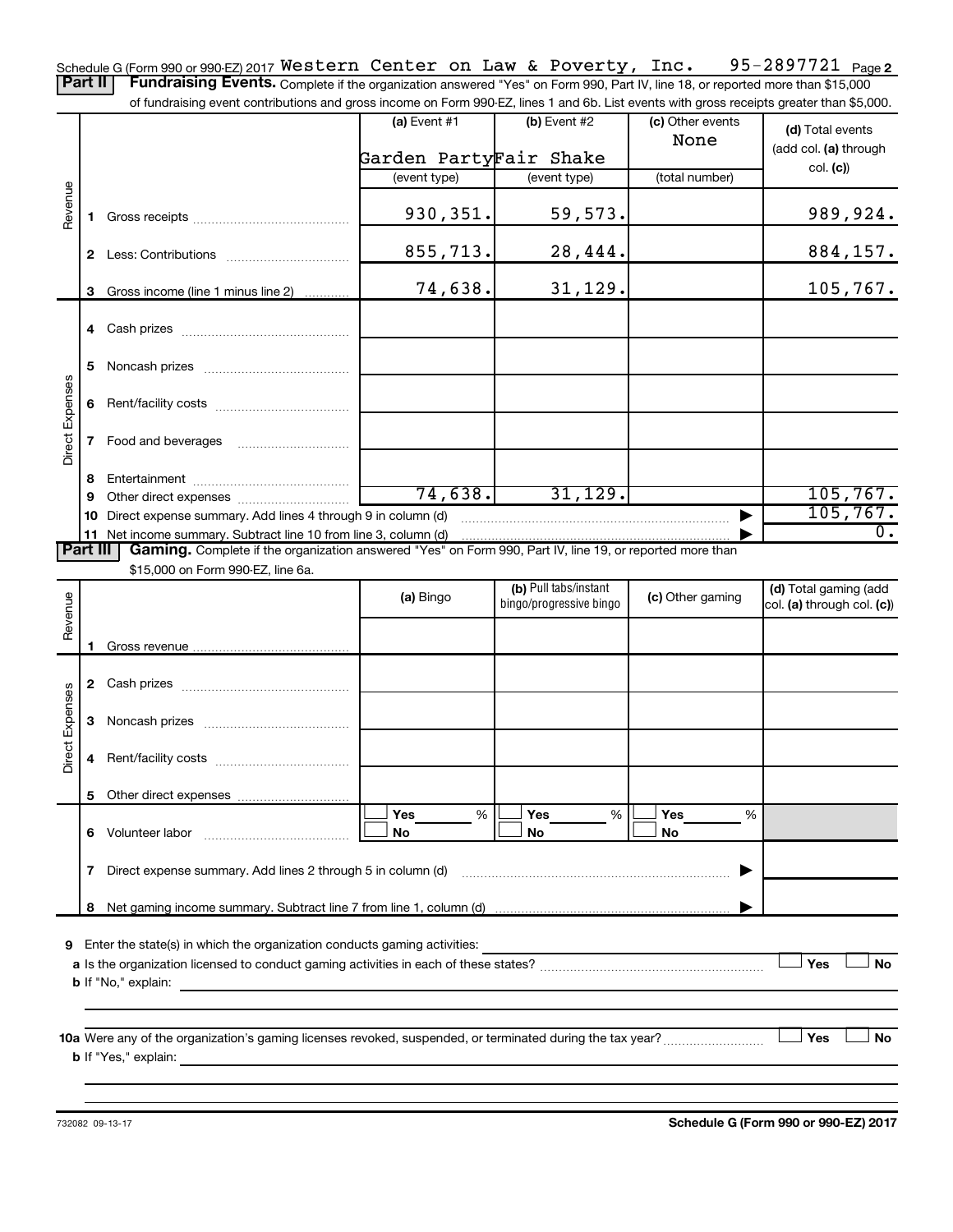|    | Schedule G (Form 990 or 990 EZ) 2017 Western Center on Law & Poverty, Inc. 95-2897721 $Page3$                                                                                                                                                                         |     |                     |           |
|----|-----------------------------------------------------------------------------------------------------------------------------------------------------------------------------------------------------------------------------------------------------------------------|-----|---------------------|-----------|
|    |                                                                                                                                                                                                                                                                       |     | Yes                 | <b>No</b> |
|    | 12 Is the organization a grantor, beneficiary or trustee of a trust, or a member of a partnership or other entity formed                                                                                                                                              |     |                     |           |
|    |                                                                                                                                                                                                                                                                       |     | Yes                 | <b>No</b> |
|    | 13 Indicate the percentage of gaming activity conducted in:                                                                                                                                                                                                           |     |                     |           |
|    |                                                                                                                                                                                                                                                                       | 1За |                     | %         |
|    | <b>b</b> An outside facility <i>www.communicality www.communicality.communicality www.communicality www.communicality.communicality www.communicality.com</i>                                                                                                         | 13b |                     | %         |
|    | 14 Enter the name and address of the person who prepares the organization's gaming/special events books and records:                                                                                                                                                  |     |                     |           |
|    |                                                                                                                                                                                                                                                                       |     |                     |           |
|    | Name $\blacktriangleright$<br><u>and the control of the control of the control of the control of the control of the control of the control of</u>                                                                                                                     |     |                     |           |
|    | Address $\blacktriangleright$<br><u>and the state of the state of the state of the state of the state of the state of the state of the state of the state of the state of the state of the state of the state of the state of the state of the state of the state</u> |     |                     |           |
|    | <b>15a</b> Does the organization have a contract with a third party from whom the organization receives gaming revenue? $\ldots$                                                                                                                                      |     |                     | <b>No</b> |
|    |                                                                                                                                                                                                                                                                       |     |                     |           |
|    |                                                                                                                                                                                                                                                                       |     |                     |           |
|    | c If "Yes," enter name and address of the third party:                                                                                                                                                                                                                |     |                     |           |
|    |                                                                                                                                                                                                                                                                       |     |                     |           |
|    | Name $\blacktriangleright$<br><u>and the control of the control of the control of the control of the control of the control of the control of</u>                                                                                                                     |     |                     |           |
|    | Address $\blacktriangleright$<br><u>and the state of the state of the state of the state of the state of the state of the state of the state of the state of the state of the state of the state of the state of the state of the state of the state of the state</u> |     |                     |           |
| 16 | Gaming manager information:                                                                                                                                                                                                                                           |     |                     |           |
|    | <u> 1990 - Johann Barbara, martin amerikan basal dan berasal dalam basal dalam basal dalam basal dalam basal dala</u><br>Name $\blacktriangleright$                                                                                                                   |     |                     |           |
|    | Gaming manager compensation > \$                                                                                                                                                                                                                                      |     |                     |           |
|    |                                                                                                                                                                                                                                                                       |     |                     |           |
|    |                                                                                                                                                                                                                                                                       |     |                     |           |
|    |                                                                                                                                                                                                                                                                       |     |                     |           |
|    |                                                                                                                                                                                                                                                                       |     |                     |           |
|    | Director/officer<br>Employee<br>Independent contractor                                                                                                                                                                                                                |     |                     |           |
| 17 | Mandatory distributions:                                                                                                                                                                                                                                              |     |                     |           |
|    | a Is the organization required under state law to make charitable distributions from the gaming proceeds to                                                                                                                                                           |     |                     |           |
|    | retain the state gaming license?                                                                                                                                                                                                                                      |     | $\Box$ Yes $\ \bot$ |           |
|    | <b>b</b> Enter the amount of distributions required under state law to be distributed to other exempt organizations or spent in the                                                                                                                                   |     |                     |           |
|    | organization's own exempt activities during the tax year $\triangleright$ \$                                                                                                                                                                                          |     |                     |           |
|    | <b>Part IV</b><br>Supplemental Information. Provide the explanations required by Part I, line 2b, columns (iii) and (v); and Part III, lines 9, 9b, 10b, 15b,                                                                                                         |     |                     |           |
|    | 15c, 16, and 17b, as applicable. Also provide any additional information. See instructions.                                                                                                                                                                           |     |                     |           |
|    |                                                                                                                                                                                                                                                                       |     |                     |           |
|    |                                                                                                                                                                                                                                                                       |     |                     |           |
|    |                                                                                                                                                                                                                                                                       |     |                     |           |
|    |                                                                                                                                                                                                                                                                       |     |                     |           |
|    |                                                                                                                                                                                                                                                                       |     |                     |           |
|    |                                                                                                                                                                                                                                                                       |     |                     |           |
|    |                                                                                                                                                                                                                                                                       |     |                     |           |
|    |                                                                                                                                                                                                                                                                       |     |                     |           |
|    |                                                                                                                                                                                                                                                                       |     |                     |           |
|    |                                                                                                                                                                                                                                                                       |     |                     |           |
|    |                                                                                                                                                                                                                                                                       |     |                     |           |
|    |                                                                                                                                                                                                                                                                       |     |                     |           |
|    |                                                                                                                                                                                                                                                                       |     |                     |           |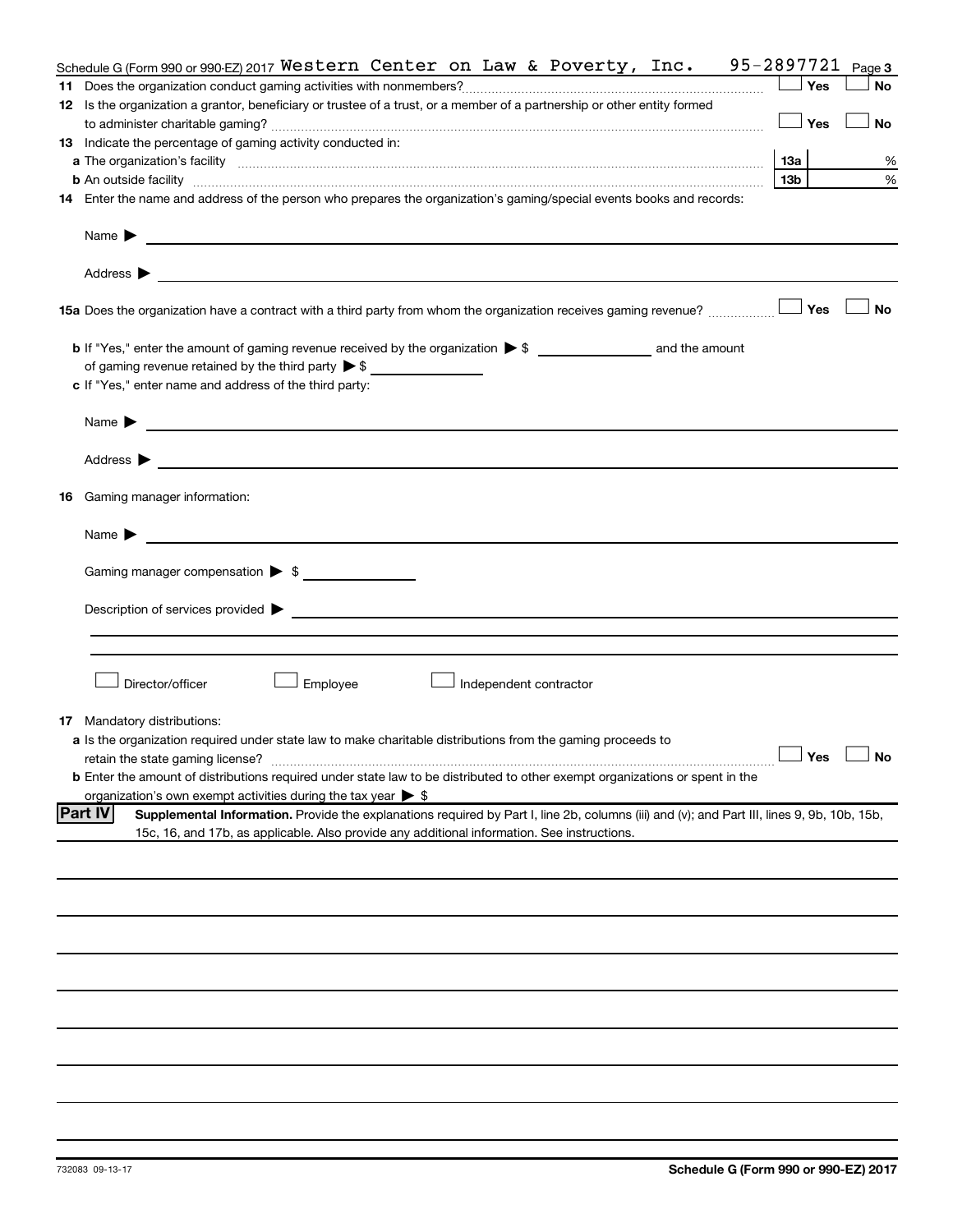| Schedule G (Form 990 or 990-EZ) Western Ce<br><b>Part IV   Supplemental Information</b> (continued) |  |  | Western Center on Law & Poverty, Inc. | 95-2897721 Page 4 |  |
|-----------------------------------------------------------------------------------------------------|--|--|---------------------------------------|-------------------|--|
|                                                                                                     |  |  |                                       |                   |  |
|                                                                                                     |  |  |                                       |                   |  |
|                                                                                                     |  |  |                                       |                   |  |
|                                                                                                     |  |  |                                       |                   |  |
|                                                                                                     |  |  |                                       |                   |  |
|                                                                                                     |  |  |                                       |                   |  |
|                                                                                                     |  |  |                                       |                   |  |
|                                                                                                     |  |  |                                       |                   |  |
|                                                                                                     |  |  |                                       |                   |  |
|                                                                                                     |  |  |                                       |                   |  |
|                                                                                                     |  |  |                                       |                   |  |
|                                                                                                     |  |  |                                       |                   |  |
|                                                                                                     |  |  |                                       |                   |  |
|                                                                                                     |  |  |                                       |                   |  |
|                                                                                                     |  |  |                                       |                   |  |
|                                                                                                     |  |  |                                       |                   |  |
|                                                                                                     |  |  |                                       |                   |  |
|                                                                                                     |  |  |                                       |                   |  |
|                                                                                                     |  |  |                                       |                   |  |
|                                                                                                     |  |  |                                       |                   |  |
|                                                                                                     |  |  |                                       |                   |  |
|                                                                                                     |  |  |                                       |                   |  |
|                                                                                                     |  |  |                                       |                   |  |
|                                                                                                     |  |  |                                       |                   |  |
|                                                                                                     |  |  |                                       |                   |  |
|                                                                                                     |  |  |                                       |                   |  |
|                                                                                                     |  |  |                                       |                   |  |
|                                                                                                     |  |  |                                       |                   |  |
|                                                                                                     |  |  |                                       |                   |  |
|                                                                                                     |  |  |                                       |                   |  |
|                                                                                                     |  |  |                                       |                   |  |
|                                                                                                     |  |  |                                       |                   |  |
|                                                                                                     |  |  |                                       |                   |  |
|                                                                                                     |  |  |                                       |                   |  |
|                                                                                                     |  |  |                                       |                   |  |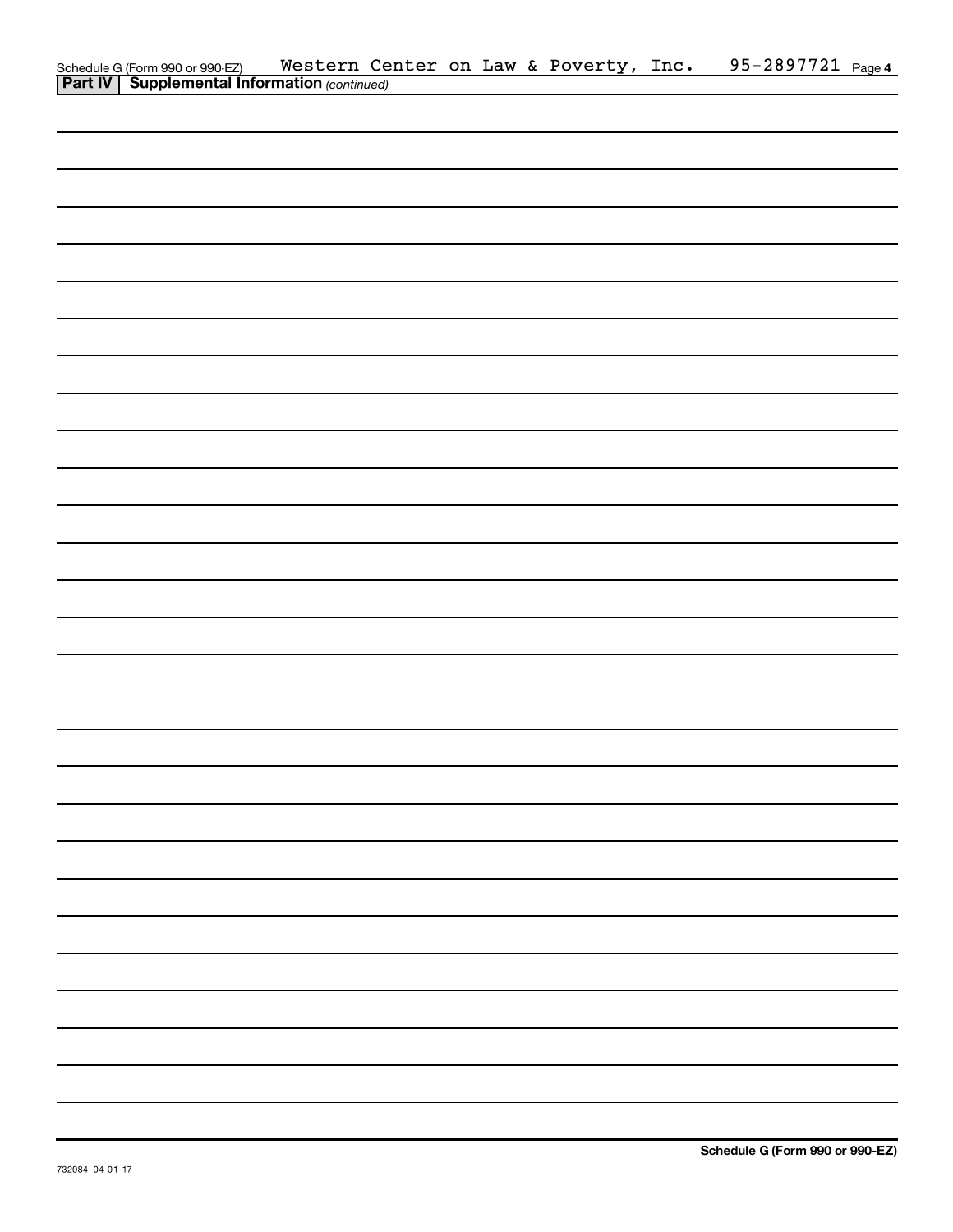|   | <b>SCHEDULE J</b>                                      | <b>Compensation Information</b>                                                                                                  |                                       | OMB No. 1545-0047          |     |    |
|---|--------------------------------------------------------|----------------------------------------------------------------------------------------------------------------------------------|---------------------------------------|----------------------------|-----|----|
|   | (Form 990)                                             | For certain Officers, Directors, Trustees, Key Employees, and Highest                                                            |                                       | 201                        |     |    |
|   |                                                        | <b>Compensated Employees</b>                                                                                                     |                                       |                            |     |    |
|   |                                                        | Complete if the organization answered "Yes" on Form 990, Part IV, line 23.<br>Attach to Form 990.                                |                                       | <b>Open to Public</b>      |     |    |
|   | Department of the Treasury<br>Internal Revenue Service | Go to www.irs.gov/Form990 for instructions and the latest information.                                                           |                                       | Inspection                 |     |    |
|   | Name of the organization                               |                                                                                                                                  | <b>Employer identification number</b> |                            |     |    |
|   |                                                        | Western Center on Law & Poverty,<br>Inc.                                                                                         |                                       | 95-2897721                 |     |    |
|   | Part I                                                 | <b>Questions Regarding Compensation</b>                                                                                          |                                       |                            |     |    |
|   |                                                        |                                                                                                                                  |                                       |                            | Yes | No |
|   |                                                        | <b>1a</b> Check the appropriate box(es) if the organization provided any of the following to or for a person listed on Form 990, |                                       |                            |     |    |
|   |                                                        | Part VII, Section A, line 1a. Complete Part III to provide any relevant information regarding these items.                       |                                       |                            |     |    |
|   | First-class or charter travel                          | Housing allowance or residence for personal use                                                                                  |                                       |                            |     |    |
|   | Travel for companions                                  | Payments for business use of personal residence                                                                                  |                                       |                            |     |    |
|   |                                                        | Tax indemnification and gross-up payments<br>Health or social club dues or initiation fees                                       |                                       |                            |     |    |
|   |                                                        | Discretionary spending account<br>Personal services (such as, maid, chauffeur, chef)                                             |                                       |                            |     |    |
|   |                                                        |                                                                                                                                  |                                       |                            |     |    |
|   |                                                        | <b>b</b> If any of the boxes on line 1a are checked, did the organization follow a written policy regarding payment or           |                                       |                            |     |    |
|   |                                                        |                                                                                                                                  |                                       | 1b                         |     |    |
| 2 |                                                        | Did the organization require substantiation prior to reimbursing or allowing expenses incurred by all directors,                 |                                       |                            |     |    |
|   |                                                        |                                                                                                                                  |                                       | $\mathbf{2}$               |     |    |
|   |                                                        |                                                                                                                                  |                                       |                            |     |    |
| з |                                                        | Indicate which, if any, of the following the filing organization used to establish the compensation of the organization's        |                                       |                            |     |    |
|   |                                                        | CEO/Executive Director. Check all that apply. Do not check any boxes for methods used by a related organization to               |                                       |                            |     |    |
|   |                                                        | establish compensation of the CEO/Executive Director, but explain in Part III.                                                   |                                       |                            |     |    |
|   | Compensation committee                                 | Written employment contract                                                                                                      |                                       |                            |     |    |
|   |                                                        | $ \mathbf{X} $ Compensation survey or study<br>Independent compensation consultant                                               |                                       |                            |     |    |
|   | $\lfloor x \rfloor$ Form 990 of other organizations    | $\mathbf{X}$ Approval by the board or compensation committee                                                                     |                                       |                            |     |    |
|   |                                                        |                                                                                                                                  |                                       |                            |     |    |
| 4 |                                                        | During the year, did any person listed on Form 990, Part VII, Section A, line 1a, with respect to the filing                     |                                       |                            |     |    |
|   | organization or a related organization:                |                                                                                                                                  |                                       |                            |     | х  |
| а |                                                        | Receive a severance payment or change-of-control payment?                                                                        |                                       | 4a                         |     | X  |
| b |                                                        |                                                                                                                                  |                                       | 4b                         |     | x  |
|   |                                                        |                                                                                                                                  |                                       | 4c                         |     |    |
|   |                                                        | If "Yes" to any of lines 4a-c, list the persons and provide the applicable amounts for each item in Part III.                    |                                       |                            |     |    |
|   |                                                        | Only section 501(c)(3), 501(c)(4), and 501(c)(29) organizations must complete lines 5-9.                                         |                                       |                            |     |    |
|   |                                                        | For persons listed on Form 990, Part VII, Section A, line 1a, did the organization pay or accrue any compensation                |                                       |                            |     |    |
|   | contingent on the revenues of:                         |                                                                                                                                  |                                       |                            |     |    |
|   |                                                        |                                                                                                                                  |                                       | 5а                         |     | х  |
|   |                                                        |                                                                                                                                  |                                       | 5b                         |     | x  |
|   |                                                        | If "Yes" on line 5a or 5b, describe in Part III.                                                                                 |                                       |                            |     |    |
|   |                                                        | 6 For persons listed on Form 990, Part VII, Section A, line 1a, did the organization pay or accrue any compensation              |                                       |                            |     |    |
|   | contingent on the net earnings of:                     |                                                                                                                                  |                                       |                            |     |    |
|   |                                                        |                                                                                                                                  |                                       | 6a                         |     | х  |
|   |                                                        |                                                                                                                                  |                                       | 6b                         |     | X  |
|   |                                                        | If "Yes" on line 6a or 6b, describe in Part III.                                                                                 |                                       |                            |     |    |
|   |                                                        | 7 For persons listed on Form 990, Part VII, Section A, line 1a, did the organization provide any nonfixed payments               |                                       |                            |     |    |
|   |                                                        |                                                                                                                                  |                                       | 7                          |     | x. |
| 8 |                                                        | Were any amounts reported on Form 990, Part VII, paid or accrued pursuant to a contract that was subject to the                  |                                       |                            |     |    |
|   |                                                        |                                                                                                                                  |                                       | 8                          |     | х  |
| 9 |                                                        | If "Yes" on line 8, did the organization also follow the rebuttable presumption procedure described in                           |                                       |                            |     |    |
|   |                                                        |                                                                                                                                  |                                       | 9                          |     |    |
|   |                                                        | LHA For Paperwork Reduction Act Notice, see the Instructions for Form 990.                                                       |                                       | Schedule J (Form 990) 2017 |     |    |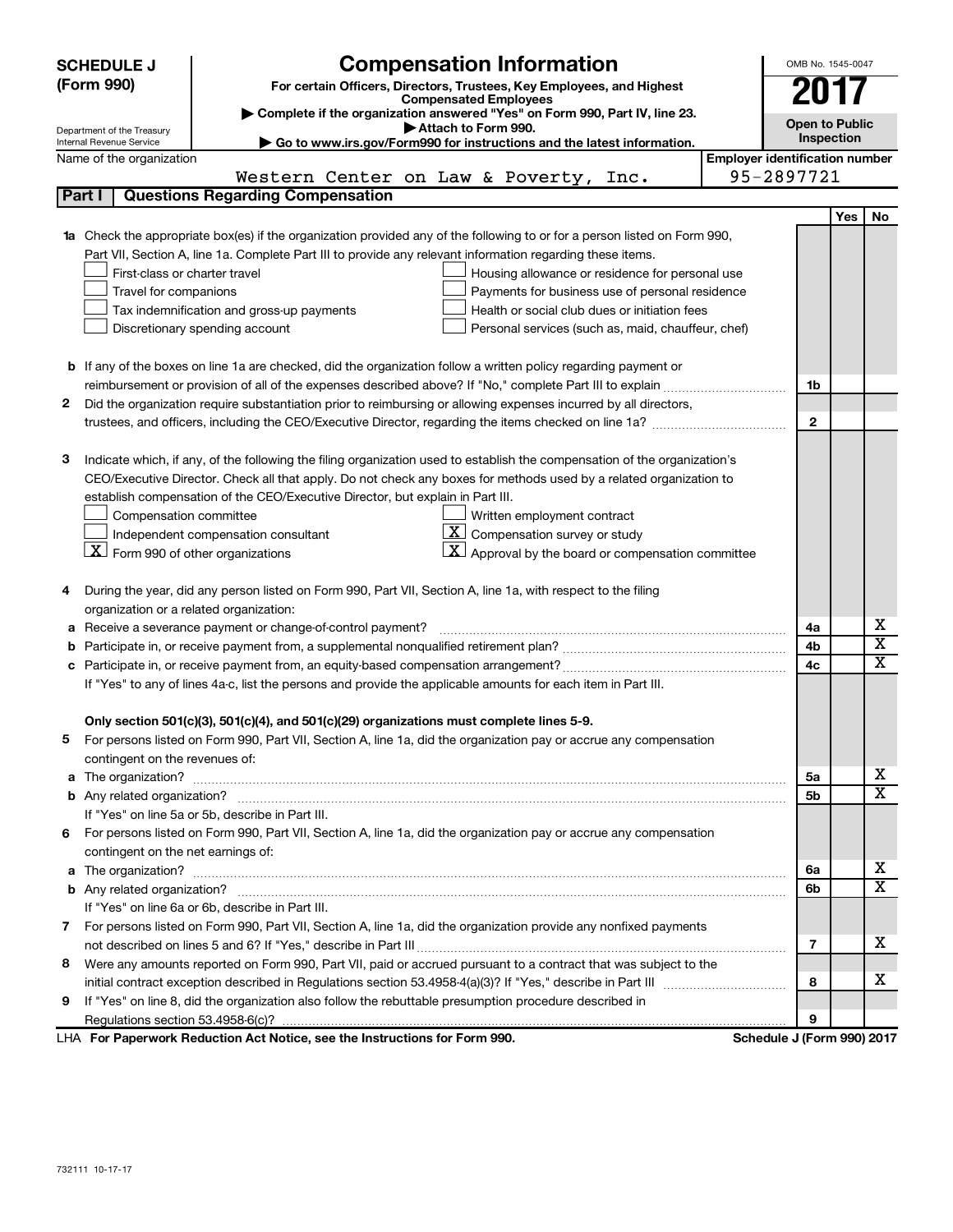### Part II | Officers, Directors, Trustees, Key Employees, and Highest Compensated Employees. Use duplicate copies if additional space is needed.

For each individual whose compensation must be reported on Schedule J, report compensation from the organization on row (i) and from related organizations, described in the instructions, on row (ii). Do not list any individuals that aren't listed on Form 990, Part VII.

Note: The sum of columns (B)(i)-(iii) for each listed individual must equal the total amount of Form 990, Part VII, Section A, line 1a, applicable column (D) and (E) amounts for that individual.

|                            |              |                          | (B) Breakdown of W-2 and/or 1099-MISC compensation |                                           | (C) Retirement and<br>other deferred | (D) Nontaxable<br>benefits | (E) Total of columns | (F) Compensation<br>in column (B)         |
|----------------------------|--------------|--------------------------|----------------------------------------------------|-------------------------------------------|--------------------------------------|----------------------------|----------------------|-------------------------------------------|
| (A) Name and Title         |              | (i) Base<br>compensation | (ii) Bonus &<br>incentive<br>compensation          | (iii) Other<br>reportable<br>compensation | compensation                         |                            | $(B)(i)-(D)$         | reported as deferred<br>on prior Form 990 |
| (1) Paul Tepper            | (i)          | 161,486.                 | $\overline{0}$ .                                   | $\overline{0}$ .                          | 4,500.                               | 12,211.                    | 178,197.             | $\overline{\mathbf{0}}$ .                 |
| Executive Director/Preside | (i)          | 0.                       | $\overline{0}$ .                                   | $\overline{\mathfrak{o}}$ .               | $\overline{\mathfrak{o}}$ .          | $\overline{0}$ .           | $\Omega$ .           | $\overline{0}$ .                          |
| Richard Rothschild<br>(2)  | (i)          | 135,680.                 | σ.                                                 | $\overline{\mathfrak{o}}$ .               | 7,000.                               | 16, 146.                   | 158,826.             | $\overline{0}$ .                          |
| Director of Litigation     | $\vert$ (ii) | $\overline{0}$ .         | σ.                                                 | $\overline{0}$ .                          | $\overline{0}$ .                     | $\overline{0}$ .           | $\overline{0}$ .     | $\overline{0}$ .                          |
|                            | (i)          |                          |                                                    |                                           |                                      |                            |                      |                                           |
|                            | $\vert$ (ii) |                          |                                                    |                                           |                                      |                            |                      |                                           |
|                            | (i)          |                          |                                                    |                                           |                                      |                            |                      |                                           |
|                            | (ii)         |                          |                                                    |                                           |                                      |                            |                      |                                           |
|                            | (i)          |                          |                                                    |                                           |                                      |                            |                      |                                           |
|                            | (ii)         |                          |                                                    |                                           |                                      |                            |                      |                                           |
|                            | (i)          |                          |                                                    |                                           |                                      |                            |                      |                                           |
|                            | $\vert$ (ii) |                          |                                                    |                                           |                                      |                            |                      |                                           |
|                            | $(\sf{i})$   |                          |                                                    |                                           |                                      |                            |                      |                                           |
|                            | (ii)         |                          |                                                    |                                           |                                      |                            |                      |                                           |
|                            | (i)          |                          |                                                    |                                           |                                      |                            |                      |                                           |
|                            | (ii)         |                          |                                                    |                                           |                                      |                            |                      |                                           |
|                            | $(\sf{i})$   |                          |                                                    |                                           |                                      |                            |                      |                                           |
|                            | (ii)         |                          |                                                    |                                           |                                      |                            |                      |                                           |
|                            | $(\sf{i})$   |                          |                                                    |                                           |                                      |                            |                      |                                           |
|                            | (ii)         |                          |                                                    |                                           |                                      |                            |                      |                                           |
|                            | (i)          |                          |                                                    |                                           |                                      |                            |                      |                                           |
|                            | (ii)         |                          |                                                    |                                           |                                      |                            |                      |                                           |
|                            | (i)          |                          |                                                    |                                           |                                      |                            |                      |                                           |
|                            | (ii)         |                          |                                                    |                                           |                                      |                            |                      |                                           |
|                            | $(\sf{i})$   |                          |                                                    |                                           |                                      |                            |                      |                                           |
|                            | (ii)         |                          |                                                    |                                           |                                      |                            |                      |                                           |
|                            | (i)          |                          |                                                    |                                           |                                      |                            |                      |                                           |
|                            | (ii)         |                          |                                                    |                                           |                                      |                            |                      |                                           |
|                            | (i)          |                          |                                                    |                                           |                                      |                            |                      |                                           |
|                            | (ii)         |                          |                                                    |                                           |                                      |                            |                      |                                           |
|                            | (i)          |                          |                                                    |                                           |                                      |                            |                      |                                           |
|                            | (ii)         |                          |                                                    |                                           |                                      |                            |                      |                                           |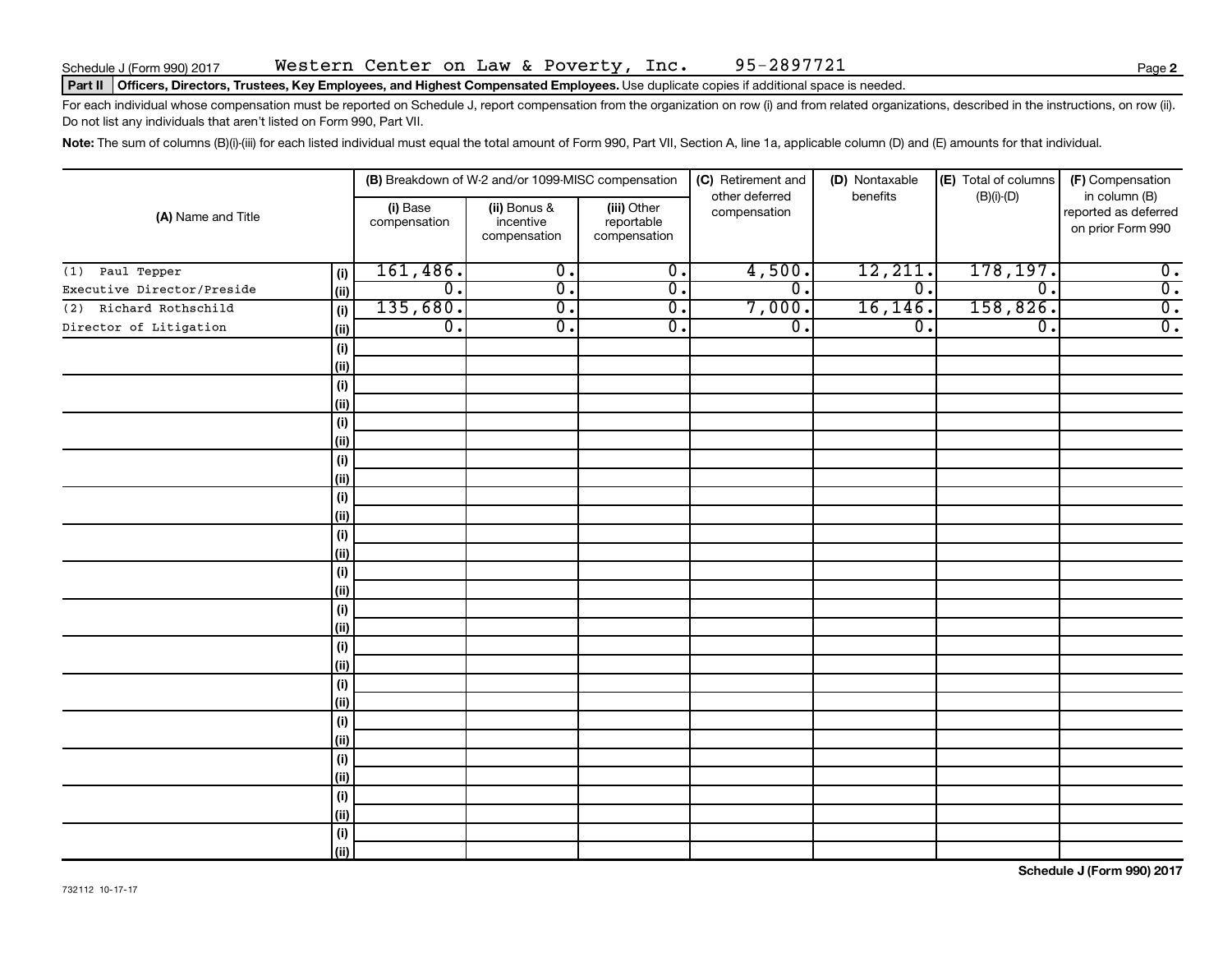### **Part III Supplemental Information**

Provide the information, explanation, or descriptions required for Part I, lines 1a, 1b, 3, 4a, 4b, 4c, 5a, 5b, 6a, 6b, 7, and 8, and for Part II. Also complete this part for any additional information.

Part I, Line 3:

In determining the compensation of the organization's officers and key

employees, the Board and its designees reviewed comparable data,

deliberated and made a final decision.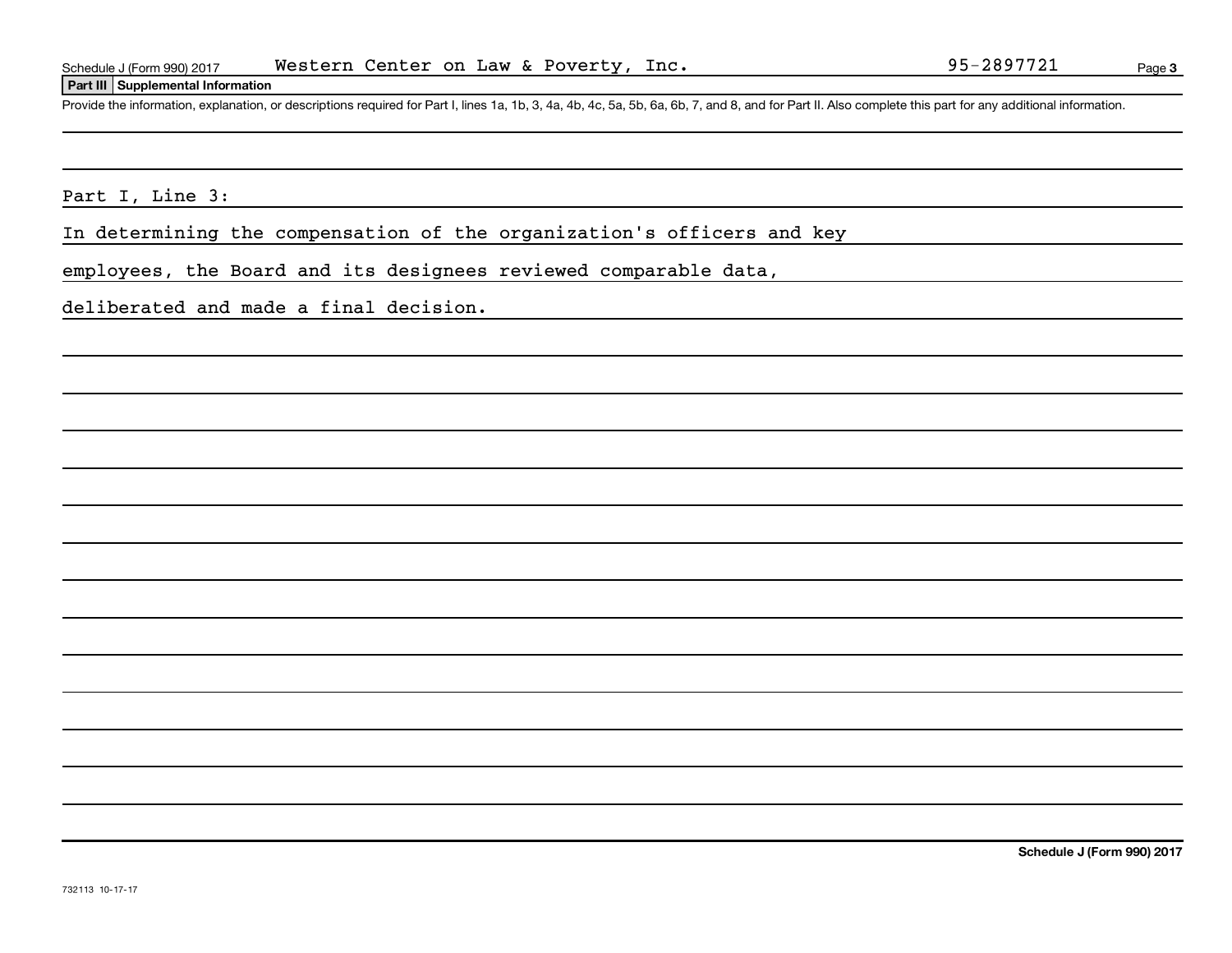**(Form 990 or 990-EZ)**

Department of the Treasury Internal Revenue Service

Name of the organization

**Complete to provide information for responses to specific questions on Form 990 or 990-EZ or to provide any additional information. | Attach to Form 990 or 990-EZ. | Go to www.irs.gov/Form990 for the latest information. SCHEDULE O Supplemental Information to Form 990 or 990-EZ**  $\overline{\mathbf{20}}$ 



Western Center on Law & Poverty, Inc. | 95-2897721

Form 990, Part I, Line 1, Description of Organization Mission:

Californians.

Form 990, Part III, Line 1, Description of Organization Mission: We focus on the issues of health care, affordable housing, public benefits, racial equity, economic justice and access to justice. The Center was created in 1967, when a passionate group of attorneys and legal scholars from the law schools at Loyola, UCLA, and USC acted on their shared vision that low-income Californians deserved the finest possible legal representation before every institution that shaped their lives. The Center has been true to that vision for over four decades, bringing and winning major impact litigation, supporting legal aid organizations throughout the state and aggressively advocating nationally, in Sacramento and locally for laws, policies, and programs that bring about better programs and policies for our clients.

Form 990, Part III, Line 4a, Program Service Accomplishments:

requirement for generic drugs.

Form 990, Part III, Line 4b, Program Service Accomplishments: assistance to hundreds of legal aid attorneys; ending discrimination against Section 8 voucher holders; and ending sham affordable housing sites in local housing plans.

Form 990, Part III, Line 4c, Program Service Accomplishments: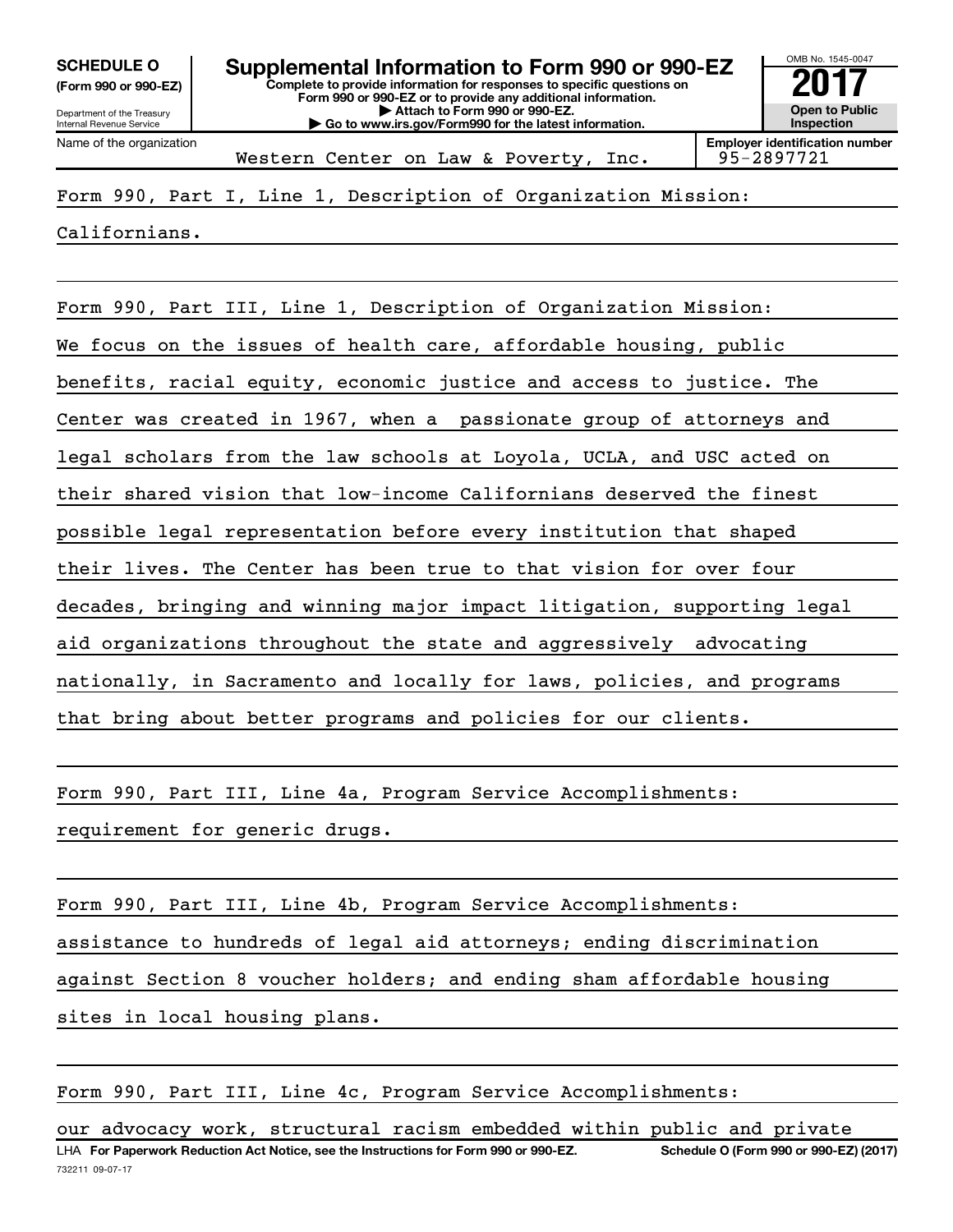| Schedule O (Form 990 or 990-EZ) (2017)<br>Page 2                      |                                                         |  |  |  |  |  |  |
|-----------------------------------------------------------------------|---------------------------------------------------------|--|--|--|--|--|--|
| Name of the organization<br>Western Center on Law & Poverty, Inc.     | <b>Employer identification number</b><br>$95 - 2897721$ |  |  |  |  |  |  |
| systems; work collaboratively with legal services and other community |                                                         |  |  |  |  |  |  |
| based organizations to ensure racial equity; and actively engage in   |                                                         |  |  |  |  |  |  |
| regional and national coalitions for racial equity.                   |                                                         |  |  |  |  |  |  |

Among our 2017 accomplishments are ending the "shame sandwich" policies in all CA schools; the elimination of fines and fees charged to children in the juvenile justice system; subsidized diapers for poor families; the restoration of nearly 200,000 suspended drivers licenses; technical assistance to hundreds of legal aid attorneys; and increased meals for elderly and disabled Californians.

Form 990, Part VI, Section B, line 11b:

The Form 990 is reviewed by Finance Management staff; then the Form 990 is disbursed to all Board Members for review prior to filing.

Form 990, Part VI, Section B, Line 12c:

The conflict of interest policy and disclosure form are distributed each year to board members for review and submission.

Form 990, Part VI, Section B, Line 15:

In determining the compensation of the organization's officers and key

employees, the Board and its designees reviewed comparable data,

deliberated and made a final decision. To obtain comparability data, the

board examines outside organization's activities, the position's

responsibilities and requirements, the organization's size and comparable

salaries for Executive Directors/CEOs at akin organizations in the

nonprofit legal services sector.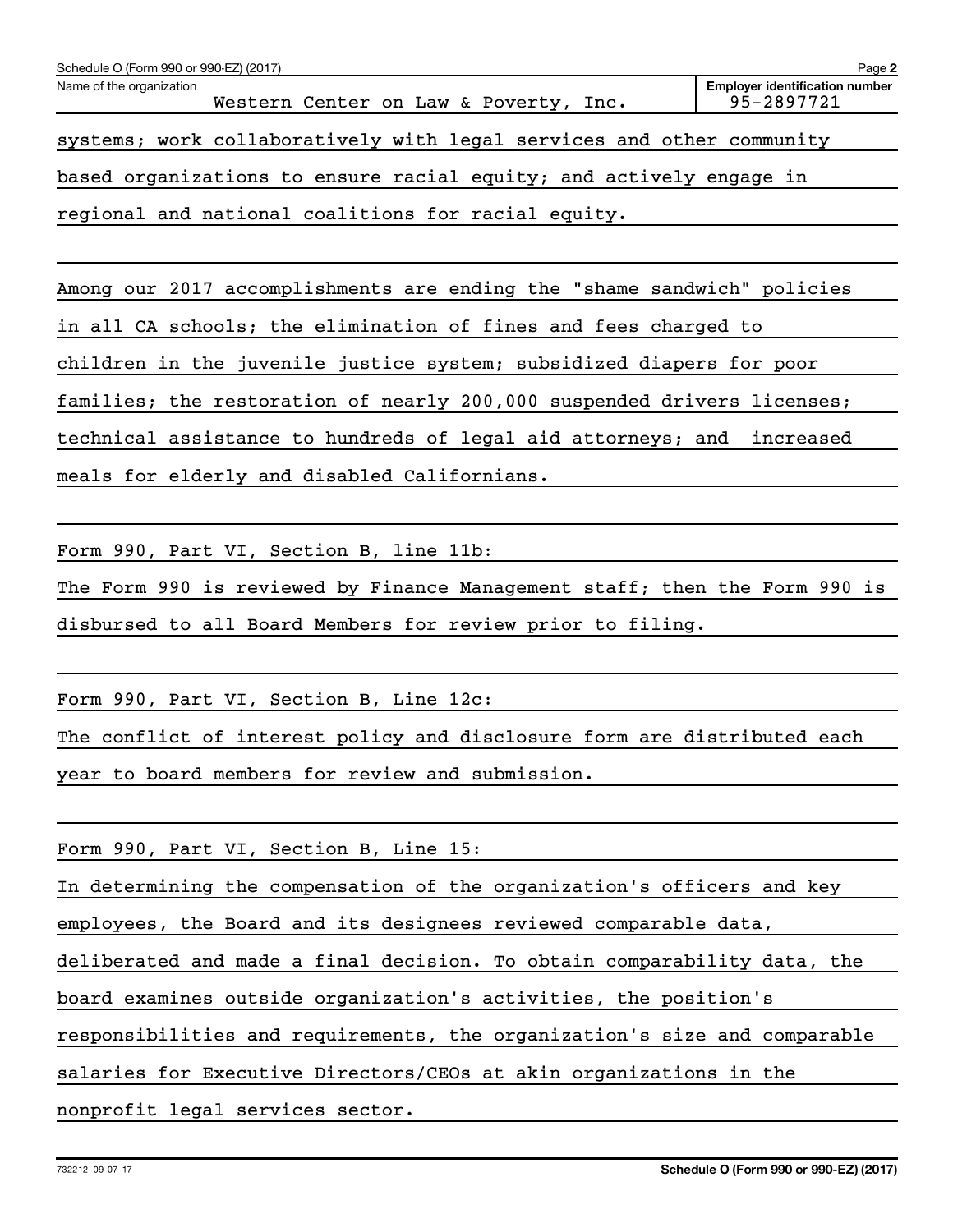| Schedule O (Form 990 or 990-EZ) (2017)                                 | Page 2                                              |
|------------------------------------------------------------------------|-----------------------------------------------------|
| Name of the organization<br>Western Center on Law & Poverty, Inc.      | <b>Employer identification number</b><br>95-2897721 |
| Form 990, Part VI, Section C, Line 18:                                 |                                                     |
| The 990 is also available on our website.                              |                                                     |
|                                                                        |                                                     |
| Form 990, Part VI, Section C, Line 19:                                 |                                                     |
| The organization makes documents available in accordance with the law. |                                                     |
|                                                                        |                                                     |
|                                                                        |                                                     |
|                                                                        |                                                     |
|                                                                        |                                                     |
|                                                                        |                                                     |
|                                                                        |                                                     |
|                                                                        |                                                     |
|                                                                        |                                                     |
|                                                                        |                                                     |
|                                                                        |                                                     |
|                                                                        |                                                     |
|                                                                        |                                                     |
|                                                                        |                                                     |
|                                                                        |                                                     |
|                                                                        |                                                     |
|                                                                        |                                                     |
|                                                                        |                                                     |
|                                                                        |                                                     |
|                                                                        |                                                     |
|                                                                        |                                                     |
|                                                                        |                                                     |
|                                                                        |                                                     |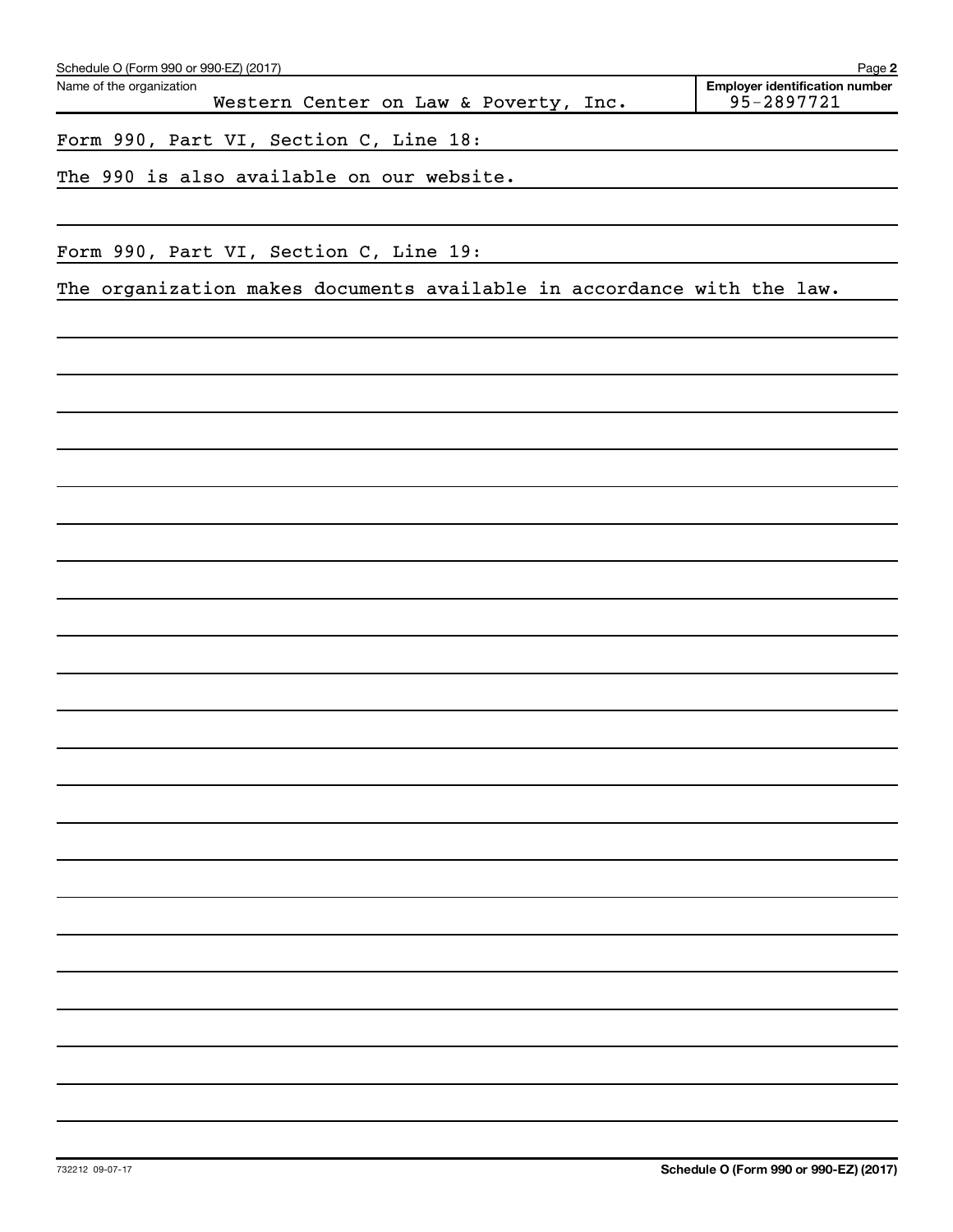| <b>Related Organizations and Unrelated Partnerships</b><br><b>SCHEDULE R</b><br>(Form 990)<br>> Complete if the organization answered "Yes" on Form 990, Part IV, line 33, 34, 35b, 36, or 37.<br>Attach to Form 990.<br>Department of the Treasury |                                                                                                                                                                                                                    |                                                                            |                                                     |                                      |                                             |      |                                                     |                                     |                                                      |  |  |
|-----------------------------------------------------------------------------------------------------------------------------------------------------------------------------------------------------------------------------------------------------|--------------------------------------------------------------------------------------------------------------------------------------------------------------------------------------------------------------------|----------------------------------------------------------------------------|-----------------------------------------------------|--------------------------------------|---------------------------------------------|------|-----------------------------------------------------|-------------------------------------|------------------------------------------------------|--|--|
| Internal Revenue Service                                                                                                                                                                                                                            |                                                                                                                                                                                                                    | Go to www.irs.gov/Form990 for instructions and the latest information.     |                                                     |                                      |                                             |      |                                                     | <b>Open to Public</b><br>Inspection |                                                      |  |  |
| Name of the organization                                                                                                                                                                                                                            |                                                                                                                                                                                                                    | Western Center on Law & Poverty, Inc.                                      |                                                     |                                      |                                             |      | <b>Employer identification number</b><br>95-2897721 |                                     |                                                      |  |  |
| Part I                                                                                                                                                                                                                                              | <b>Identification of Disregarded Entities.</b> Complete if the organization answered "Yes" on Form 990, Part IV, line 33.                                                                                          |                                                                            |                                                     |                                      |                                             |      |                                                     |                                     |                                                      |  |  |
| (a)<br>Name, address, and EIN (if applicable)<br>of disregarded entity                                                                                                                                                                              |                                                                                                                                                                                                                    | (b)<br>Primary activity                                                    | (c)<br>Legal domicile (state or<br>foreign country) | (d)<br>Total income                  | (e)<br>End-of-year assets                   |      |                                                     | (f)<br>Direct controlling<br>entity |                                                      |  |  |
|                                                                                                                                                                                                                                                     |                                                                                                                                                                                                                    |                                                                            |                                                     |                                      |                                             |      |                                                     |                                     |                                                      |  |  |
|                                                                                                                                                                                                                                                     |                                                                                                                                                                                                                    |                                                                            |                                                     |                                      |                                             |      |                                                     |                                     |                                                      |  |  |
| Part II                                                                                                                                                                                                                                             | Identification of Related Tax-Exempt Organizations. Complete if the organization answered "Yes" on Form 990, Part IV, line 34, because it had one or more related tax-exempt<br>organizations during the tax year. |                                                                            |                                                     |                                      |                                             |      |                                                     |                                     |                                                      |  |  |
| (a)<br>Name, address, and EIN<br>of related organization                                                                                                                                                                                            |                                                                                                                                                                                                                    | (b)<br>Primary activity                                                    | (c)<br>Legal domicile (state or<br>foreign country) | (d)<br><b>Exempt Code</b><br>section | (e)<br>Public charity<br>status (if section |      | (f)<br>Direct controlling<br>entity                 |                                     | $(g)$<br>Section 512(b)(13)<br>controlled<br>entity? |  |  |
| WCLP Endowment Foundation - 20-2437819<br>3701 Wilshire Blvd., Suite 208<br>Los Angeles, CA 90010                                                                                                                                                   |                                                                                                                                                                                                                    | To support the activities<br>of Western Center on Law<br>and Poverty, Inc. | California                                          | 501(c)3                              | 501(c)(3)<br>Line 12a, I                    | Inc. | Western Center on<br>Law and Poverty,               | Yes<br>$\mathbf X$                  | No                                                   |  |  |
|                                                                                                                                                                                                                                                     |                                                                                                                                                                                                                    |                                                                            |                                                     |                                      |                                             |      |                                                     |                                     |                                                      |  |  |
|                                                                                                                                                                                                                                                     |                                                                                                                                                                                                                    |                                                                            |                                                     |                                      |                                             |      |                                                     |                                     |                                                      |  |  |
|                                                                                                                                                                                                                                                     |                                                                                                                                                                                                                    |                                                                            |                                                     |                                      |                                             |      |                                                     |                                     |                                                      |  |  |

**For Paperwork Reduction Act Notice, see the Instructions for Form 990. Schedule R (Form 990) 2017**

OMB No. 1545-0047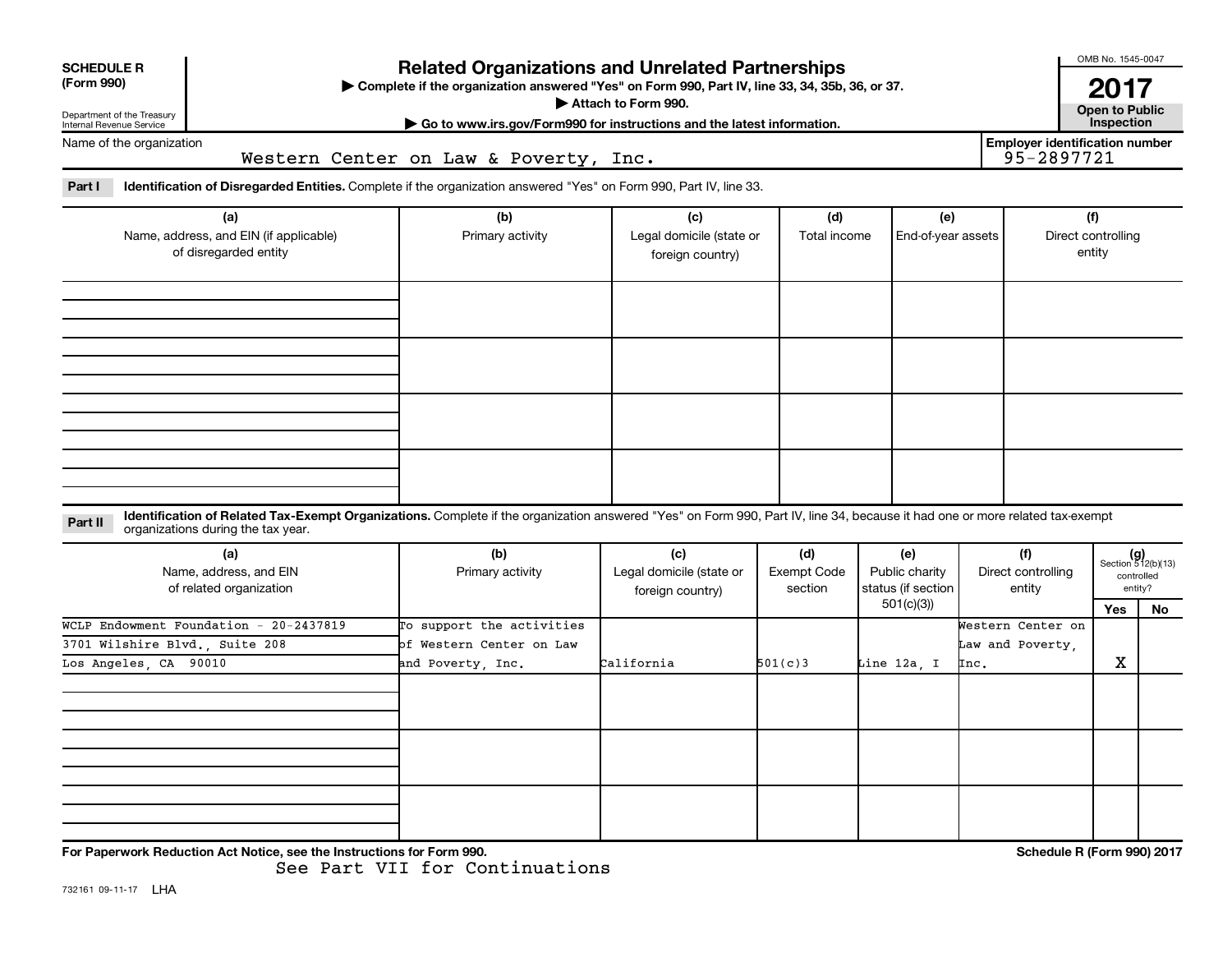**2**

Part III Identification of Related Organizations Taxable as a Partnership. Complete if the organization answered "Yes" on Form 990, Part IV, line 34, because it had one or more related<br>Part III International tracted as a p organizations treated as a partnership during the tax year.

| organizations treated as a partnership during the tax year. |                                                                                                                                                                                                                                                                  |                  |                                           |                              |                             |                                                                      |  |                                    |     |                                   |                                  |                               |                                               |  |                                                         |                          |                |
|-------------------------------------------------------------|------------------------------------------------------------------------------------------------------------------------------------------------------------------------------------------------------------------------------------------------------------------|------------------|-------------------------------------------|------------------------------|-----------------------------|----------------------------------------------------------------------|--|------------------------------------|-----|-----------------------------------|----------------------------------|-------------------------------|-----------------------------------------------|--|---------------------------------------------------------|--------------------------|----------------|
|                                                             | (a)                                                                                                                                                                                                                                                              | (b)              | (c)                                       | (d)                          |                             | (e)                                                                  |  | (f)                                |     | (g)                               | (h)                              |                               | (i)                                           |  | (j)                                                     | (k)                      |                |
|                                                             | Name, address, and EIN<br>of related organization                                                                                                                                                                                                                | Primary activity | Legal<br>domicile<br>(state or<br>foreign | Direct controlling<br>entity |                             | Predominant income<br>related, unrelated,<br>excluded from tax under |  | Share of total<br>income           |     | Share of<br>end-of-year<br>assets | Disproportionate<br>allocations? |                               | Code V-UBI<br>amount in box<br>20 of Schedule |  | General or Percentage<br>managing ownership<br>partner? |                          |                |
|                                                             |                                                                                                                                                                                                                                                                  |                  | country)                                  |                              |                             | sections 512-514)                                                    |  |                                    | Yes |                                   | <b>No</b>                        | K-1 (Form 1065) <b>Yes No</b> |                                               |  |                                                         |                          |                |
|                                                             |                                                                                                                                                                                                                                                                  |                  |                                           |                              |                             |                                                                      |  |                                    |     |                                   |                                  |                               |                                               |  |                                                         |                          |                |
|                                                             |                                                                                                                                                                                                                                                                  |                  |                                           |                              |                             |                                                                      |  |                                    |     |                                   |                                  |                               |                                               |  |                                                         |                          |                |
|                                                             |                                                                                                                                                                                                                                                                  |                  |                                           |                              |                             |                                                                      |  |                                    |     |                                   |                                  |                               |                                               |  |                                                         |                          |                |
|                                                             |                                                                                                                                                                                                                                                                  |                  |                                           |                              |                             |                                                                      |  |                                    |     |                                   |                                  |                               |                                               |  |                                                         |                          |                |
|                                                             |                                                                                                                                                                                                                                                                  |                  |                                           |                              |                             |                                                                      |  |                                    |     |                                   |                                  |                               |                                               |  |                                                         |                          |                |
|                                                             |                                                                                                                                                                                                                                                                  |                  |                                           |                              |                             |                                                                      |  |                                    |     |                                   |                                  |                               |                                               |  |                                                         |                          |                |
|                                                             |                                                                                                                                                                                                                                                                  |                  |                                           |                              |                             |                                                                      |  |                                    |     |                                   |                                  |                               |                                               |  |                                                         |                          |                |
|                                                             |                                                                                                                                                                                                                                                                  |                  |                                           |                              |                             |                                                                      |  |                                    |     |                                   |                                  |                               |                                               |  |                                                         |                          |                |
|                                                             |                                                                                                                                                                                                                                                                  |                  |                                           |                              |                             |                                                                      |  |                                    |     |                                   |                                  |                               |                                               |  |                                                         |                          |                |
|                                                             |                                                                                                                                                                                                                                                                  |                  |                                           |                              |                             |                                                                      |  |                                    |     |                                   |                                  |                               |                                               |  |                                                         |                          |                |
|                                                             |                                                                                                                                                                                                                                                                  |                  |                                           |                              |                             |                                                                      |  |                                    |     |                                   |                                  |                               |                                               |  |                                                         |                          |                |
|                                                             |                                                                                                                                                                                                                                                                  |                  |                                           |                              |                             |                                                                      |  |                                    |     |                                   |                                  |                               |                                               |  |                                                         |                          |                |
|                                                             |                                                                                                                                                                                                                                                                  |                  |                                           |                              |                             |                                                                      |  |                                    |     |                                   |                                  |                               |                                               |  |                                                         |                          |                |
|                                                             |                                                                                                                                                                                                                                                                  |                  |                                           |                              |                             |                                                                      |  |                                    |     |                                   |                                  |                               |                                               |  |                                                         |                          |                |
|                                                             |                                                                                                                                                                                                                                                                  |                  |                                           |                              |                             |                                                                      |  |                                    |     |                                   |                                  |                               |                                               |  |                                                         |                          |                |
|                                                             |                                                                                                                                                                                                                                                                  |                  |                                           |                              |                             |                                                                      |  |                                    |     |                                   |                                  |                               |                                               |  |                                                         |                          |                |
|                                                             |                                                                                                                                                                                                                                                                  |                  |                                           |                              |                             |                                                                      |  |                                    |     |                                   |                                  |                               |                                               |  |                                                         |                          |                |
| Part IV                                                     | Identification of Related Organizations Taxable as a Corporation or Trust. Complete if the organization answered "Yes" on Form 990, Part IV, line 34, because it had one or more related<br>organizations treated as a corporation or trust during the tax year. |                  |                                           |                              |                             |                                                                      |  |                                    |     |                                   |                                  |                               |                                               |  |                                                         |                          |                |
|                                                             |                                                                                                                                                                                                                                                                  |                  |                                           |                              |                             |                                                                      |  |                                    |     |                                   |                                  |                               |                                               |  |                                                         |                          |                |
|                                                             | (a)                                                                                                                                                                                                                                                              |                  | (b)                                       |                              | (c)                         | (d)                                                                  |  | (e)                                |     | (f)                               |                                  |                               | (g)                                           |  | (h)                                                     |                          | (i)<br>Section |
|                                                             | Name, address, and EIN<br>of related organization                                                                                                                                                                                                                |                  |                                           | Primary activity             | Legal domicile<br>(state or | Direct controlling<br>entity                                         |  | Type of entity<br>(C corp, S corp, |     | Share of total<br>income          |                                  |                               | Share of<br>end-of-year                       |  | Percentage<br>ownership                                 | 512(b)(13)<br>controlled |                |
|                                                             |                                                                                                                                                                                                                                                                  |                  |                                           |                              | foreign                     |                                                                      |  | or trust)                          |     |                                   |                                  |                               | assets                                        |  |                                                         | entity?                  |                |
|                                                             |                                                                                                                                                                                                                                                                  |                  |                                           |                              | country)                    |                                                                      |  |                                    |     |                                   |                                  |                               |                                               |  |                                                         | Yes   No                 |                |
|                                                             |                                                                                                                                                                                                                                                                  |                  |                                           |                              |                             |                                                                      |  |                                    |     |                                   |                                  |                               |                                               |  |                                                         |                          |                |
|                                                             |                                                                                                                                                                                                                                                                  |                  |                                           |                              |                             |                                                                      |  |                                    |     |                                   |                                  |                               |                                               |  |                                                         |                          |                |
|                                                             |                                                                                                                                                                                                                                                                  |                  |                                           |                              |                             |                                                                      |  |                                    |     |                                   |                                  |                               |                                               |  |                                                         |                          |                |
|                                                             |                                                                                                                                                                                                                                                                  |                  |                                           |                              |                             |                                                                      |  |                                    |     |                                   |                                  |                               |                                               |  |                                                         |                          |                |
|                                                             |                                                                                                                                                                                                                                                                  |                  |                                           |                              |                             |                                                                      |  |                                    |     |                                   |                                  |                               |                                               |  |                                                         |                          |                |
|                                                             |                                                                                                                                                                                                                                                                  |                  |                                           |                              |                             |                                                                      |  |                                    |     |                                   |                                  |                               |                                               |  |                                                         |                          |                |
|                                                             |                                                                                                                                                                                                                                                                  |                  |                                           |                              |                             |                                                                      |  |                                    |     |                                   |                                  |                               |                                               |  |                                                         |                          |                |
|                                                             |                                                                                                                                                                                                                                                                  |                  |                                           |                              |                             |                                                                      |  |                                    |     |                                   |                                  |                               |                                               |  |                                                         |                          |                |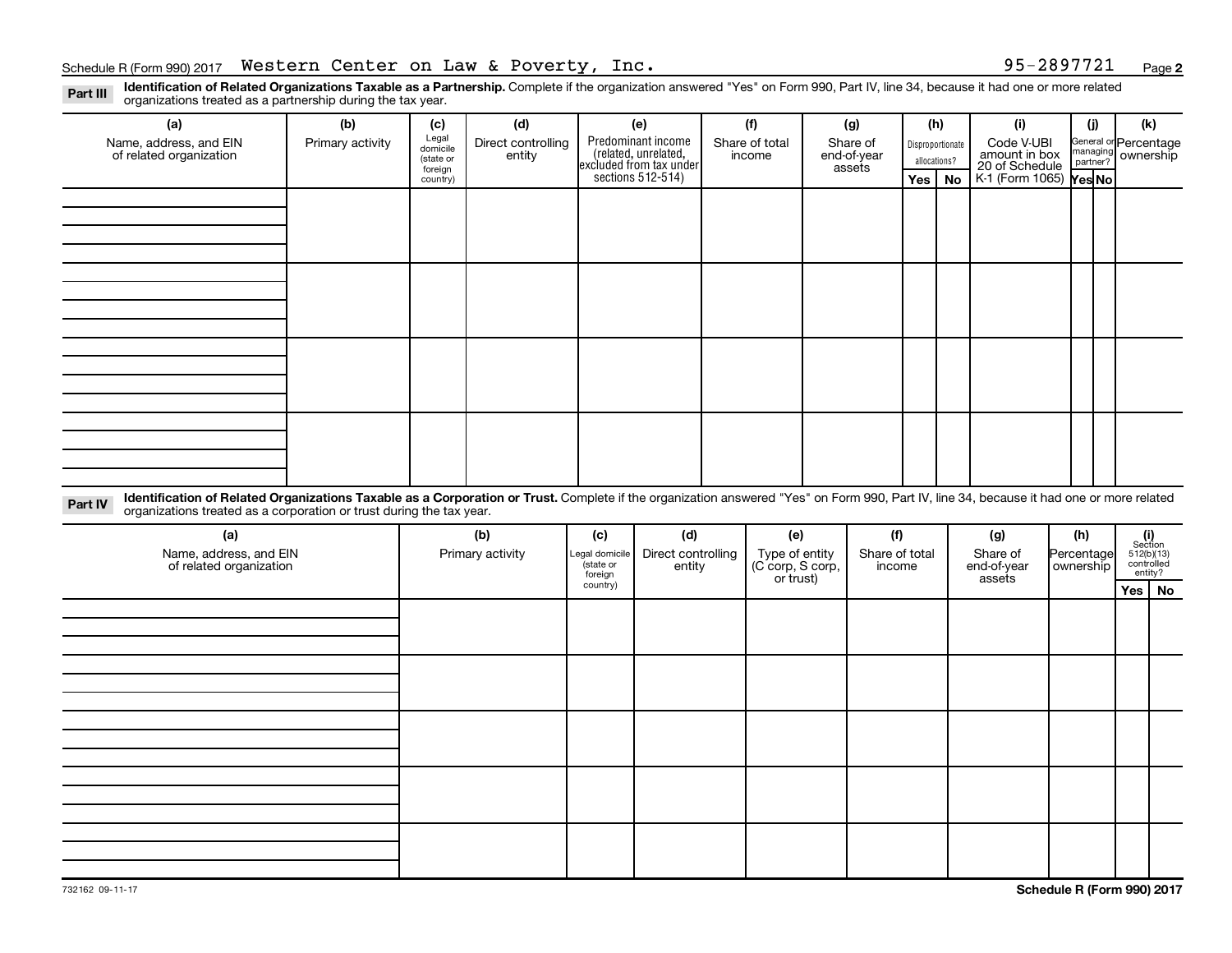# Schedule R (Form 990) 2017 Page Western Center on Law & Poverty, Inc. 95-2897721

Part V Transactions With Related Organizations. Complete if the organization answered "Yes" on Form 990, Part IV, line 34, 35b, or 36.

|  | Note: Complete line 1 if any entity is listed in Parts II, III, or IV of this schedule.                                                                                                                                        |                                  |                        |                                              |                 | Yes | No                          |  |  |
|--|--------------------------------------------------------------------------------------------------------------------------------------------------------------------------------------------------------------------------------|----------------------------------|------------------------|----------------------------------------------|-----------------|-----|-----------------------------|--|--|
|  | During the tax year, did the organization engage in any of the following transactions with one or more related organizations listed in Parts II-IV?                                                                            |                                  |                        |                                              |                 |     | $\overline{\mathbf{x}}$     |  |  |
|  | 1a                                                                                                                                                                                                                             |                                  |                        |                                              |                 |     |                             |  |  |
|  |                                                                                                                                                                                                                                |                                  |                        |                                              | 1b              |     | $\overline{\textbf{x}}$     |  |  |
|  |                                                                                                                                                                                                                                |                                  |                        |                                              | 1c              |     | $\overline{\texttt{x}}$     |  |  |
|  | d Loans or loan guarantees to or for related organization(s) www.communically.com/www.communically.com/www.communically.com/www.communically.com/www.communically.com/www.communically.com/www.communically.com/www.communical |                                  |                        |                                              | 1 <sub>d</sub>  |     | $\overline{\textnormal{x}}$ |  |  |
|  |                                                                                                                                                                                                                                |                                  |                        |                                              | 1e              |     | $\overline{\mathbf{x}}$     |  |  |
|  |                                                                                                                                                                                                                                |                                  |                        |                                              |                 |     |                             |  |  |
|  | Dividends from related organization(s) material contents and content to the content of the content of the content of the content of the content of the content of the content of the content of the content of the content of  |                                  |                        |                                              | 1f              |     | х                           |  |  |
|  | $g$ Sale of assets to related organization(s) with the contraction control of the control of the control of the control of the control of the control of the control of the control of the control of the control of the cont  |                                  |                        |                                              | 1g              |     | $\overline{\texttt{x}}$     |  |  |
|  | h Purchase of assets from related organization(s) manufactured and content to content the content of an architecture of assets from related organization(s) manufactured and content of the content of the content of the cont |                                  |                        |                                              | 1h              |     | $\overline{\texttt{x}}$     |  |  |
|  |                                                                                                                                                                                                                                |                                  |                        |                                              | 1i.             |     | $\overline{\texttt{x}}$     |  |  |
|  |                                                                                                                                                                                                                                |                                  |                        |                                              |                 |     | $\overline{\texttt{x}}$     |  |  |
|  |                                                                                                                                                                                                                                |                                  |                        |                                              |                 |     |                             |  |  |
|  |                                                                                                                                                                                                                                |                                  |                        |                                              |                 |     |                             |  |  |
|  |                                                                                                                                                                                                                                |                                  |                        |                                              |                 |     |                             |  |  |
|  |                                                                                                                                                                                                                                |                                  |                        |                                              |                 |     |                             |  |  |
|  |                                                                                                                                                                                                                                |                                  |                        |                                              | 1n              |     | $\overline{\textbf{x}}$     |  |  |
|  | o Sharing of paid employees with related organization(s) manufactured and content to the contract of the contract organization(s) manufactured and content and content of the content of the content of the content of the con |                                  |                        |                                              | 10 <sub>o</sub> |     | $\overline{\textnormal{x}}$ |  |  |
|  |                                                                                                                                                                                                                                |                                  |                        |                                              |                 |     |                             |  |  |
|  |                                                                                                                                                                                                                                |                                  |                        |                                              | 1p              |     | х                           |  |  |
|  |                                                                                                                                                                                                                                |                                  |                        |                                              | 1q              |     | $\overline{\texttt{x}}$     |  |  |
|  |                                                                                                                                                                                                                                |                                  |                        |                                              |                 |     |                             |  |  |
|  |                                                                                                                                                                                                                                |                                  |                        |                                              | 1r              |     | х                           |  |  |
|  |                                                                                                                                                                                                                                |                                  |                        |                                              | 1s              |     | $\overline{\texttt{x}}$     |  |  |
|  | 2 If the answer to any of the above is "Yes," see the instructions for information on who must complete this line, including covered relationships and transaction thresholds.                                                 |                                  |                        |                                              |                 |     |                             |  |  |
|  | (a)<br>Name of related organization                                                                                                                                                                                            | (b)<br>Transaction<br>type (a-s) | (C)<br>Amount involved | (d)<br>Method of determining amount involved |                 |     |                             |  |  |

| (1)                                                  |  |  |
|------------------------------------------------------|--|--|
| (2)                                                  |  |  |
| (3)<br><u> 1980 - Andrea Andrew Maria (h. 1980).</u> |  |  |
| (4)                                                  |  |  |
| (5)                                                  |  |  |
| (6)                                                  |  |  |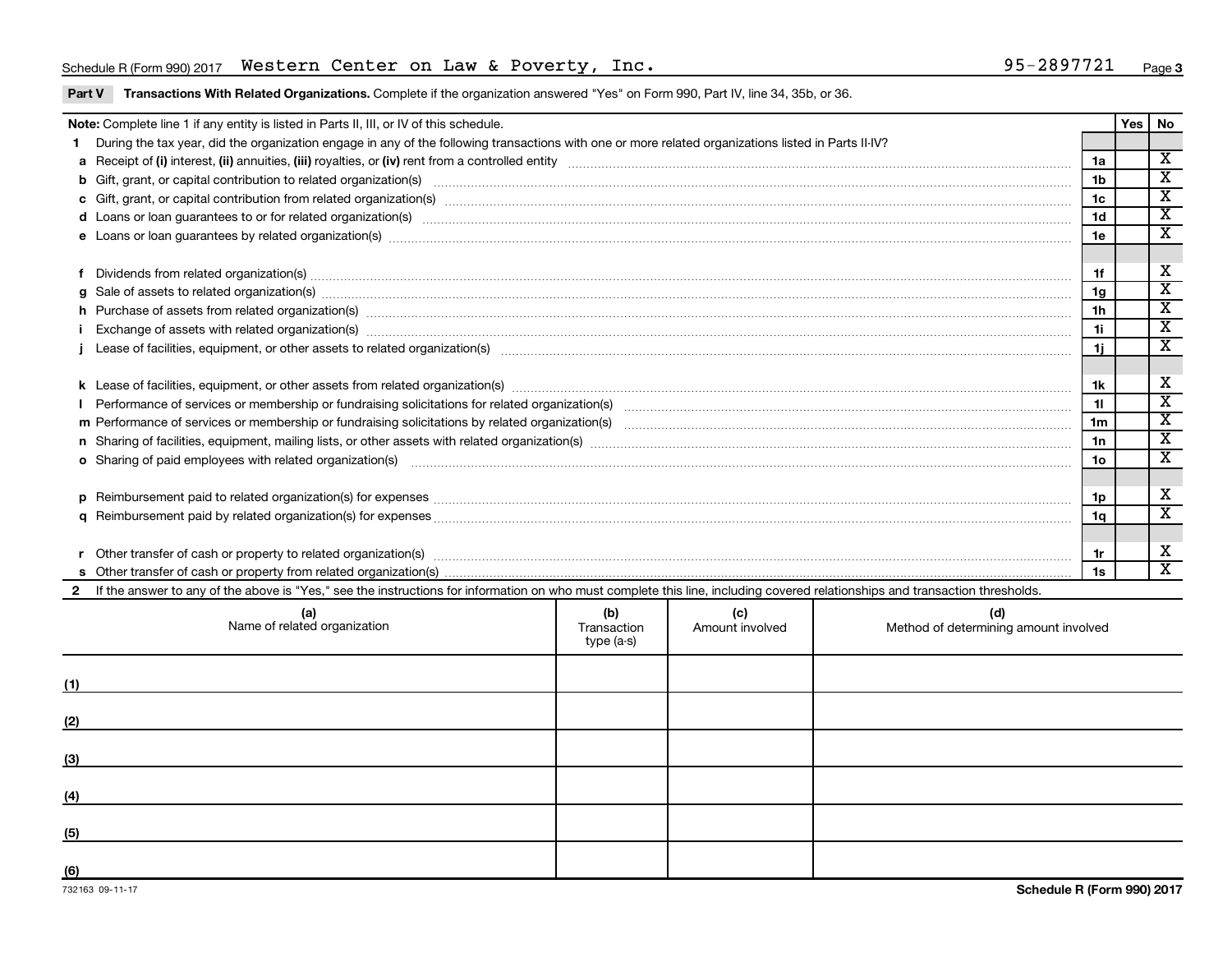# Schedule R (Form 990) 2017 Page Western Center on Law & Poverty, Inc. 95-2897721

# **4**

### Part VI Unrelated Organizations Taxable as a Partnership. Complete if the organization answered "Yes" on Form 990, Part IV, line 37.

Provide the following information for each entity taxed as a partnership through which the organization conducted more than five percent of its activities (measured by total assets or gross revenue) that was not a related organization. See instructions regarding exclusion for certain investment partnerships.

| (a)<br>Name, address, and EIN<br>of entity | - 0-<br>- <del>-</del> - - - - - - - - -<br>(b)<br>Primary activity | (c)<br>Legal domicile<br>(state or foreign<br>country) | - - - - <sub>1</sub> - - -<br>(d)<br>Predominant income<br>(related, unrelated,<br>excluded from tax under,<br>sections 512-514) | (e)<br>Are all<br>partners sec.<br>$501(c)(3)$<br>orgs.?<br>Yes No | (f)<br>Share of<br>total<br>income | (g)<br>Share of<br>end-of-year<br>assets | (h)<br>Dispropor-<br>tionate<br>allocations?<br>Yes No | (i)<br>Code V-UBI<br>amount in box 20 managing<br>Percentage<br>(Form 1065)<br>Tes No | (i)<br>Yes NO | (k) |
|--------------------------------------------|---------------------------------------------------------------------|--------------------------------------------------------|----------------------------------------------------------------------------------------------------------------------------------|--------------------------------------------------------------------|------------------------------------|------------------------------------------|--------------------------------------------------------|---------------------------------------------------------------------------------------|---------------|-----|
|                                            |                                                                     |                                                        |                                                                                                                                  |                                                                    |                                    |                                          |                                                        |                                                                                       |               |     |
|                                            |                                                                     |                                                        |                                                                                                                                  |                                                                    |                                    |                                          |                                                        |                                                                                       |               |     |
|                                            |                                                                     |                                                        |                                                                                                                                  |                                                                    |                                    |                                          |                                                        |                                                                                       |               |     |
|                                            |                                                                     |                                                        |                                                                                                                                  |                                                                    |                                    |                                          |                                                        |                                                                                       |               |     |
|                                            |                                                                     |                                                        |                                                                                                                                  |                                                                    |                                    |                                          |                                                        |                                                                                       |               |     |
|                                            |                                                                     |                                                        |                                                                                                                                  |                                                                    |                                    |                                          |                                                        |                                                                                       |               |     |
|                                            |                                                                     |                                                        |                                                                                                                                  |                                                                    |                                    |                                          |                                                        |                                                                                       |               |     |
|                                            |                                                                     |                                                        |                                                                                                                                  |                                                                    |                                    |                                          |                                                        |                                                                                       |               |     |

**Schedule R (Form 990) 2017**